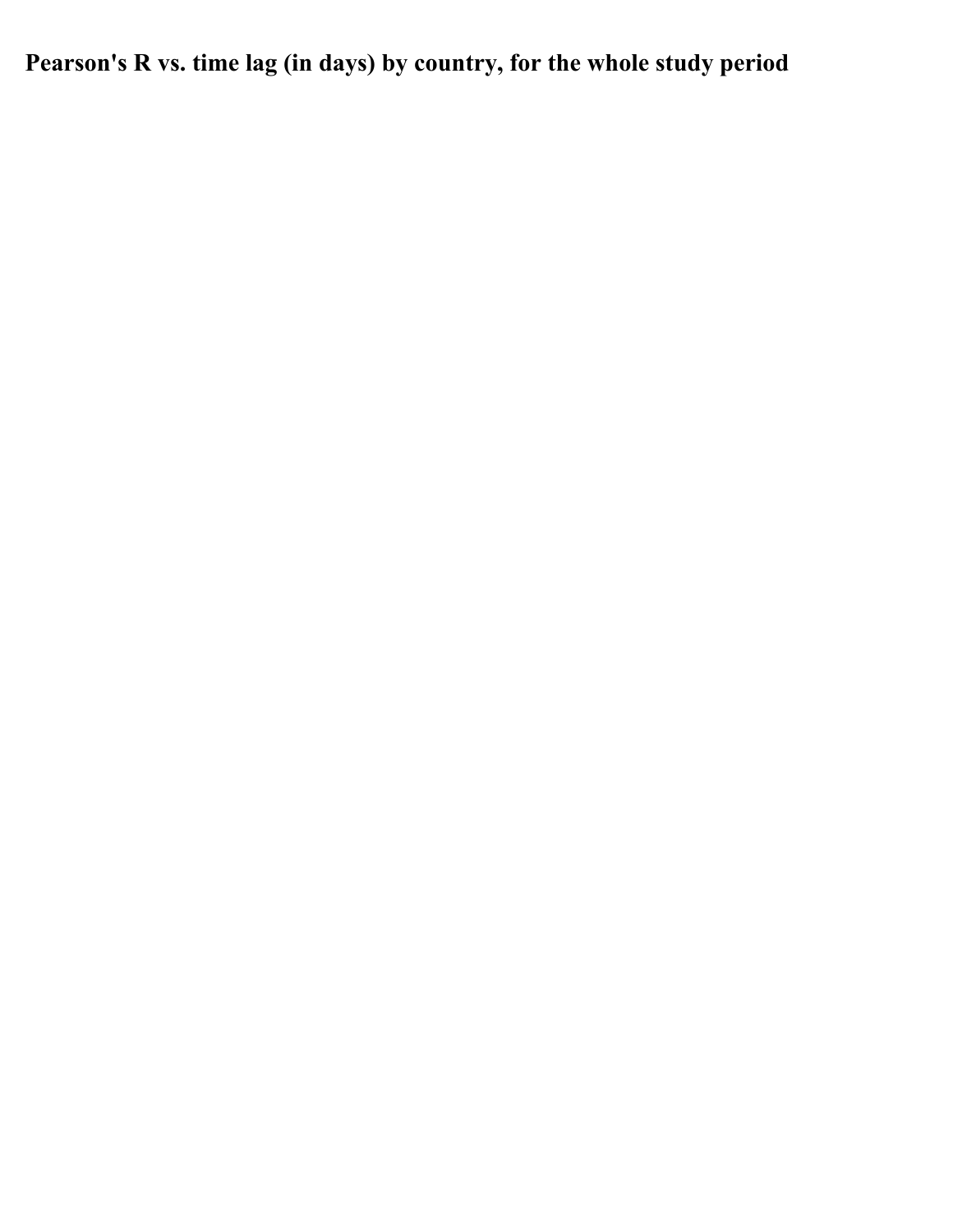## **United Arab Emirates 20.02.20 to 31.12.20**

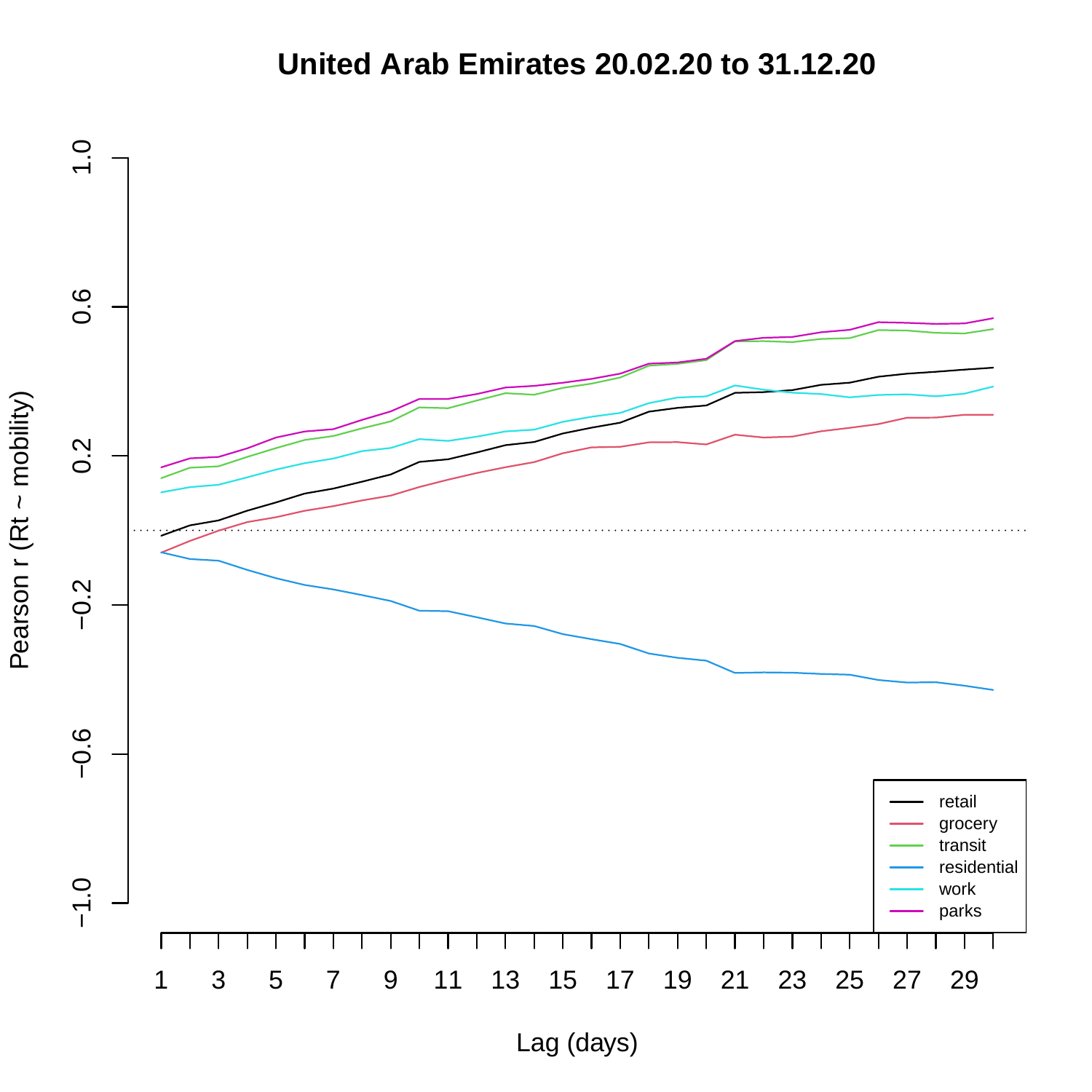**Afghanistan 20.02.20 to 31.12.20**

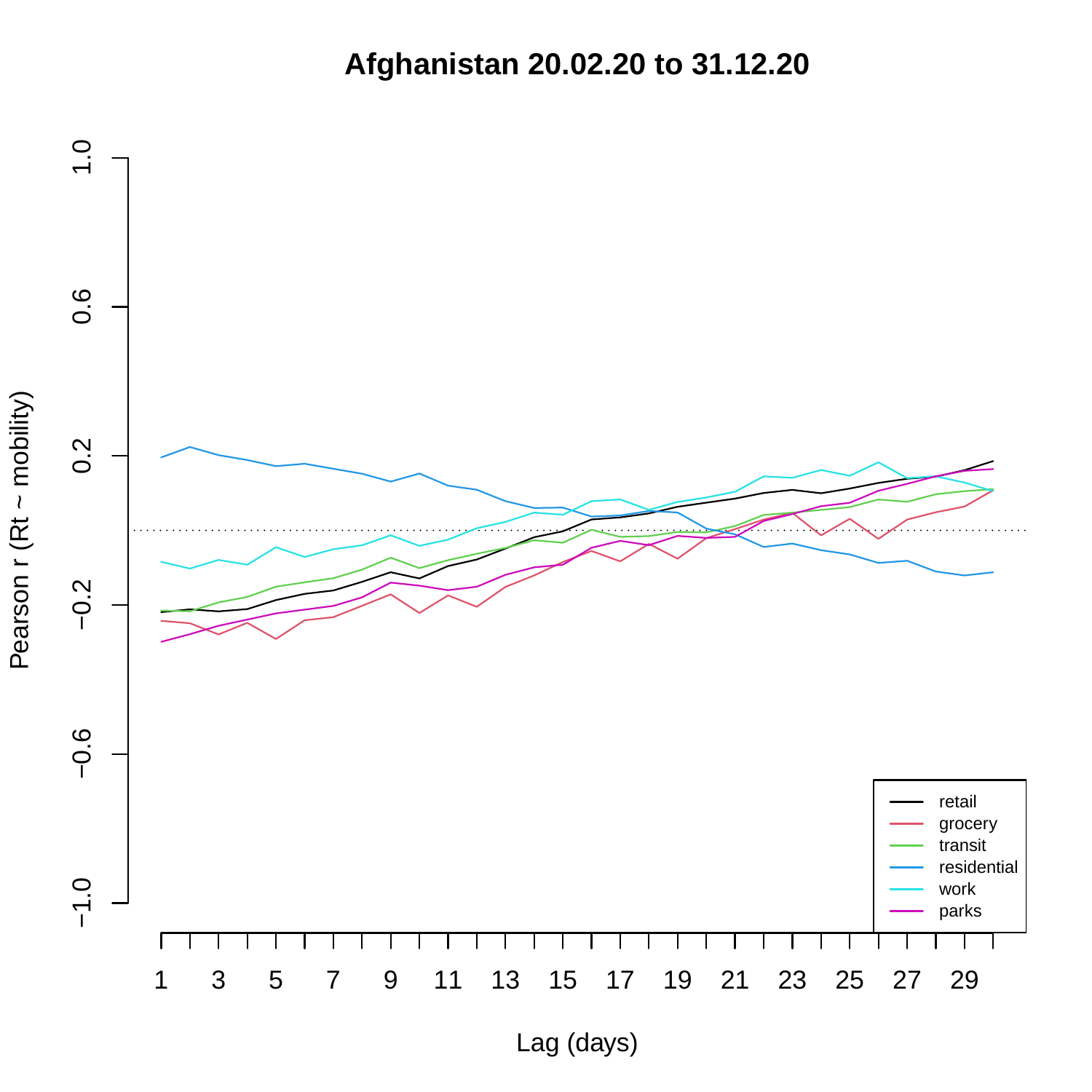**Angola 20.02.20 to 31.12.20**

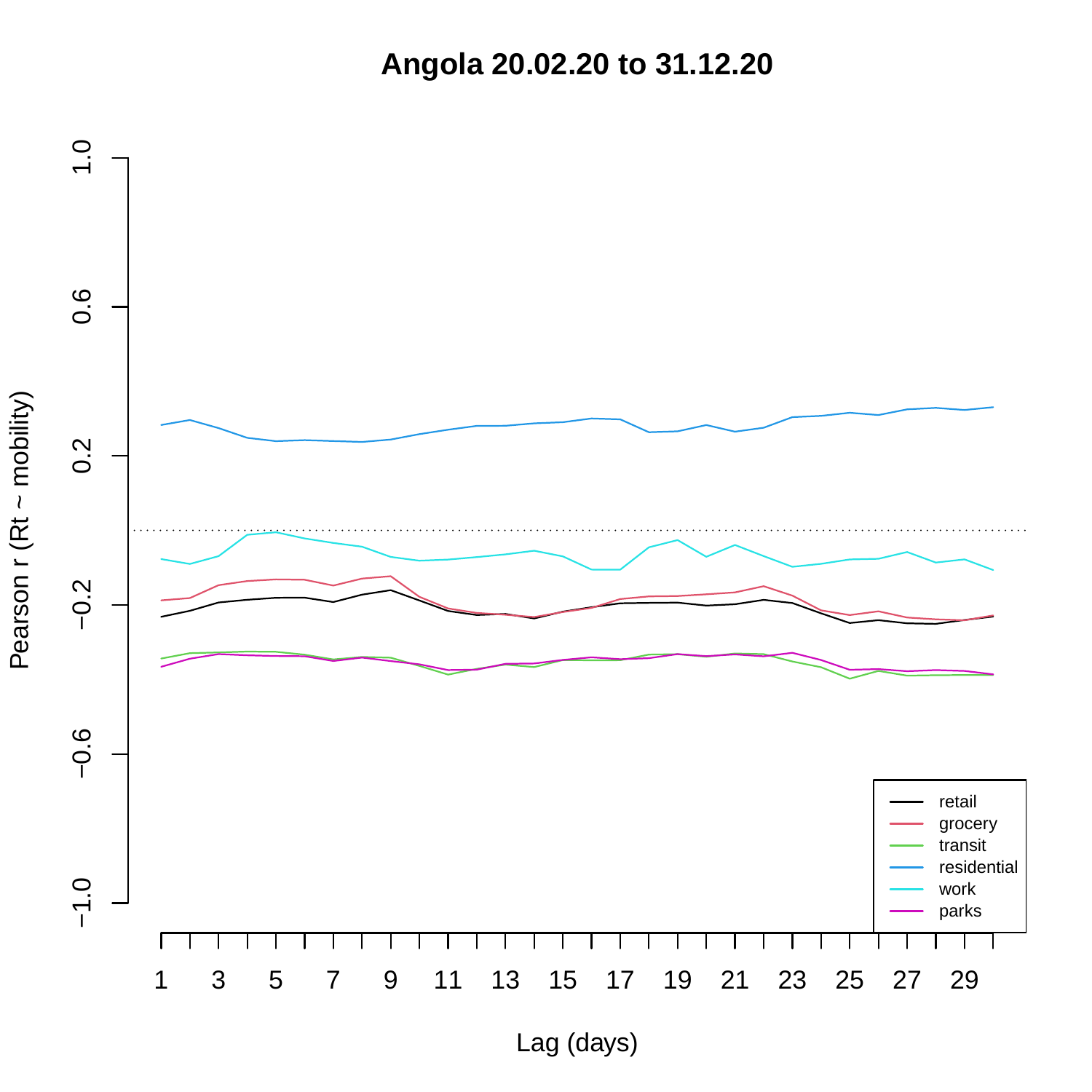**Argentina 20.02.20 to 31.12.20**

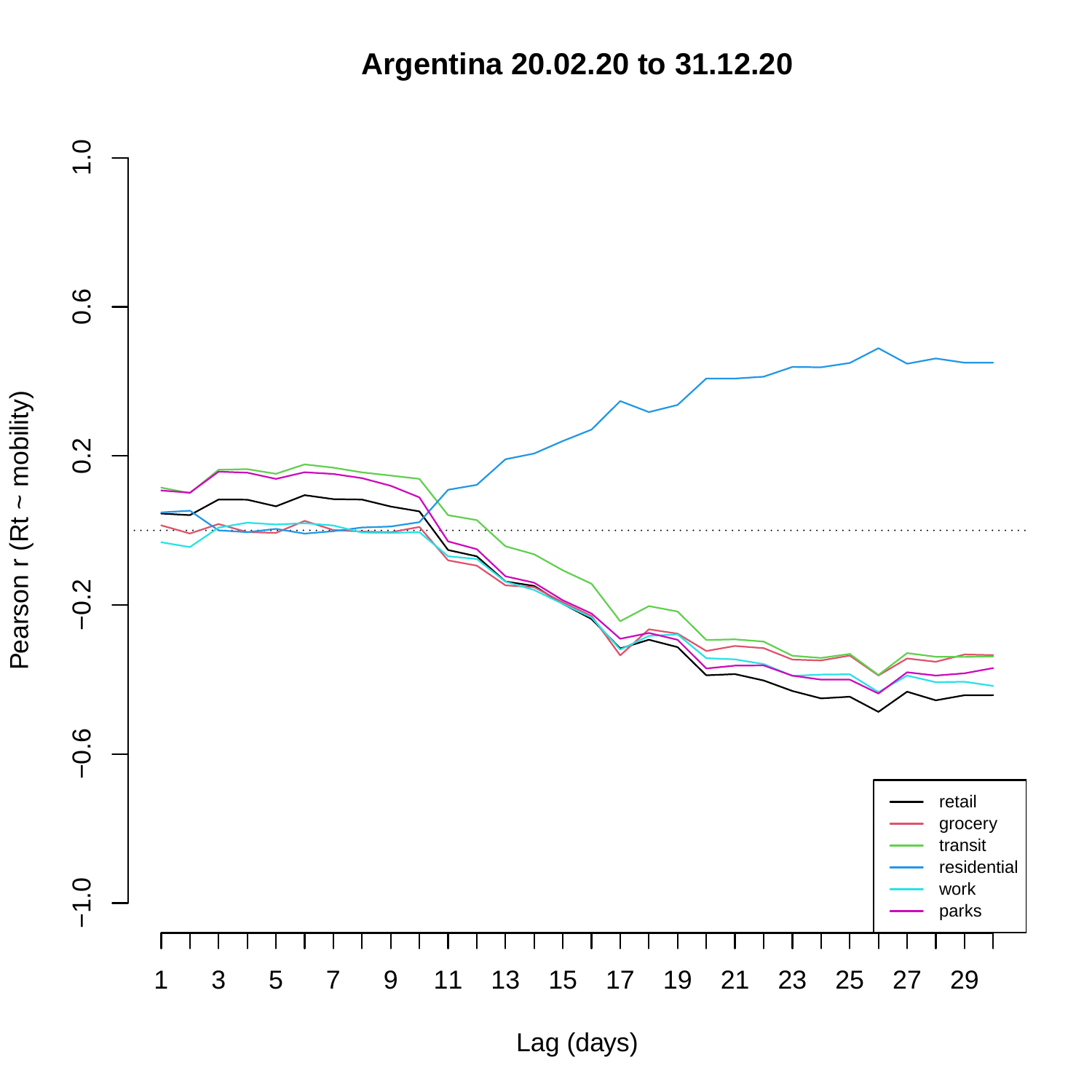**Austria 20.02.20 to 31.12.20**

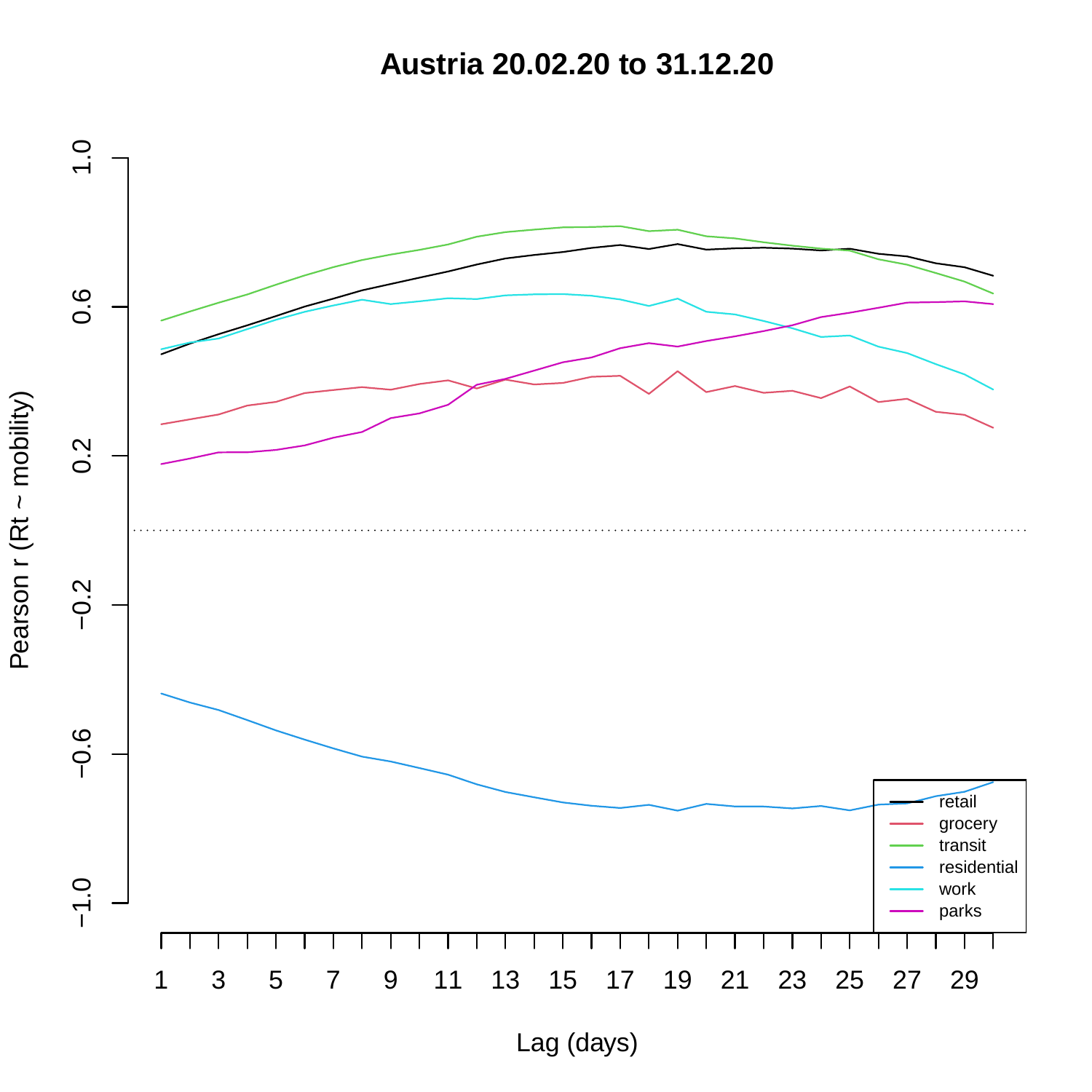**Australia 20.02.20 to 31.12.20**

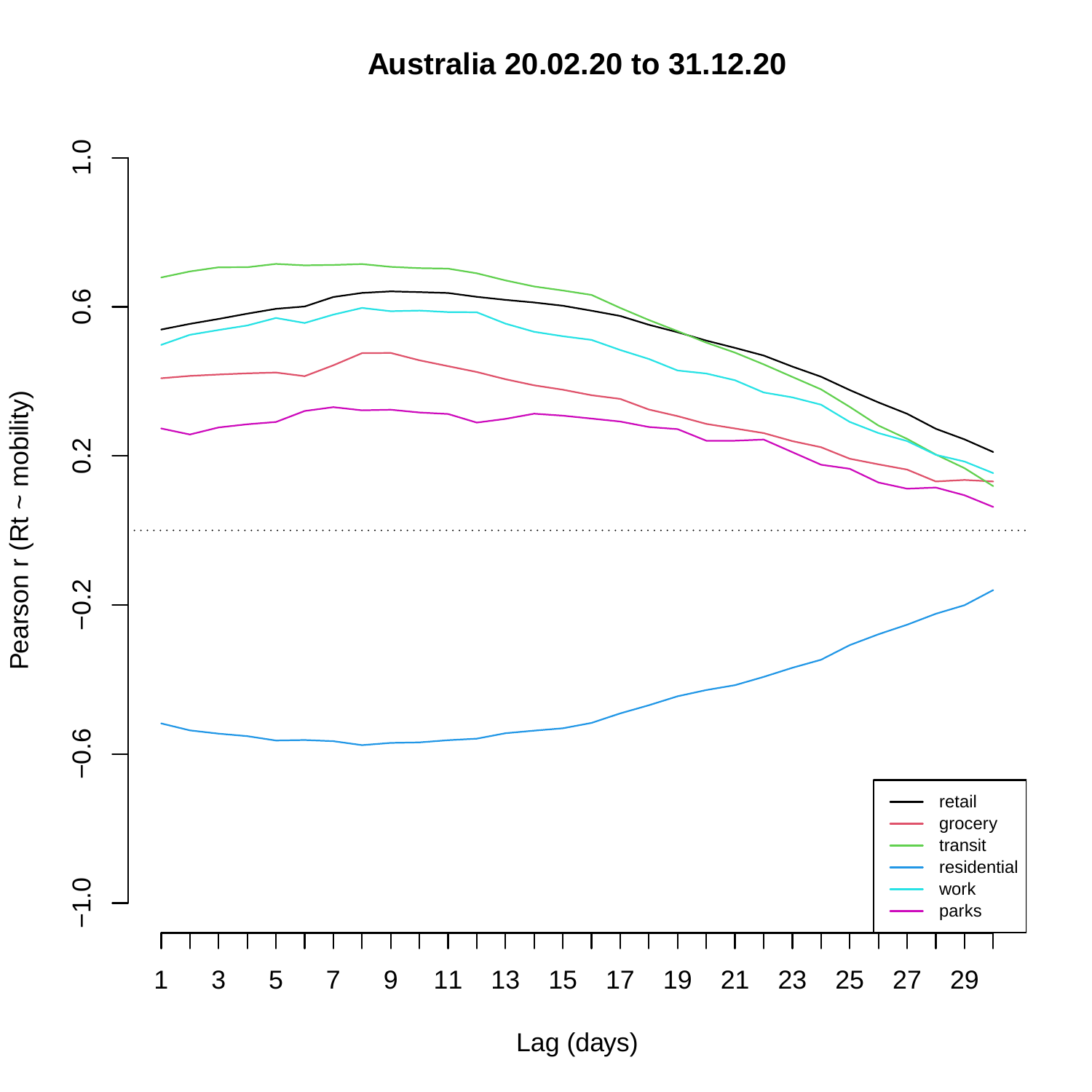## **Bosnia and Herzegovina 20.02.20 to 31.12.20**

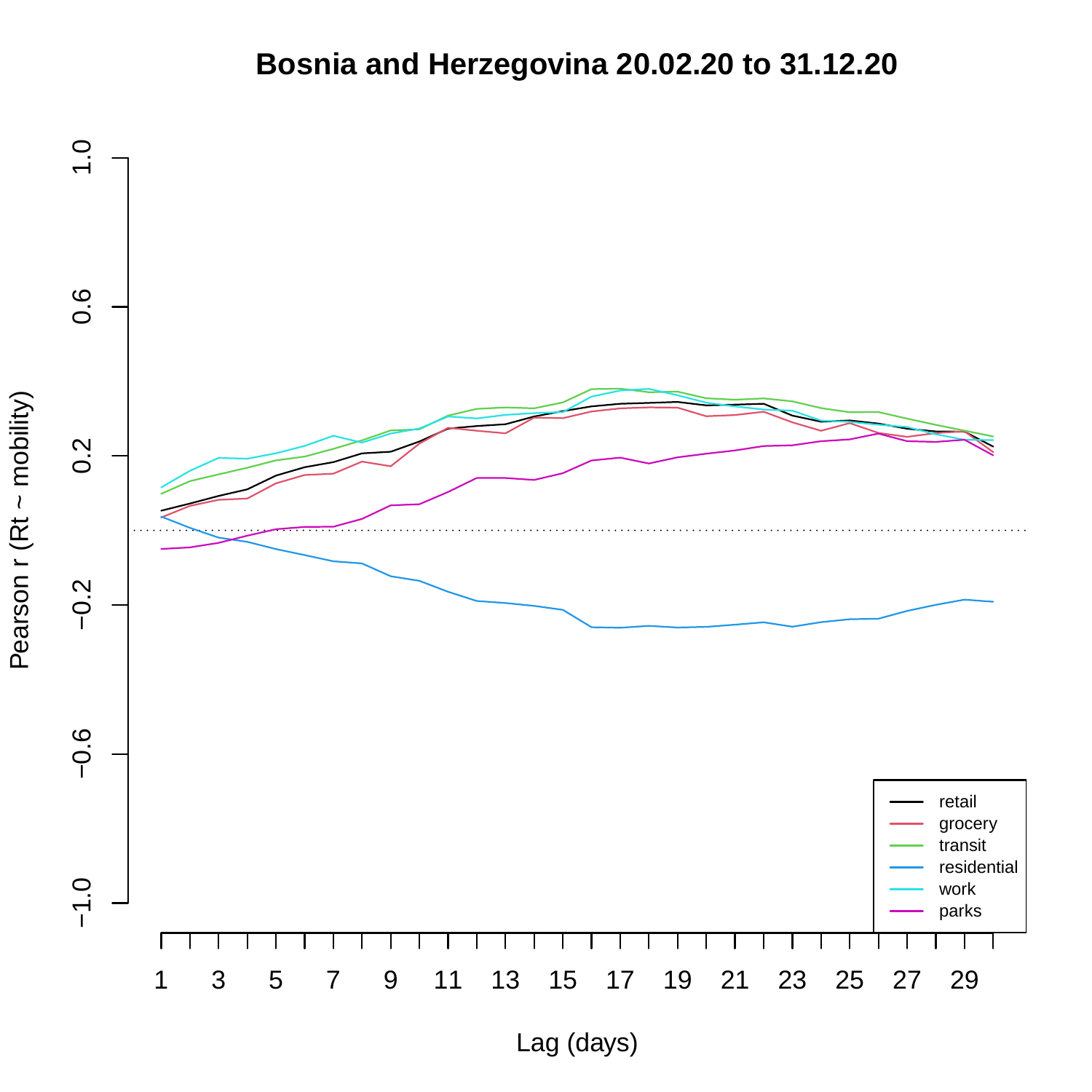**Barbados 20.02.20 to 31.12.20**

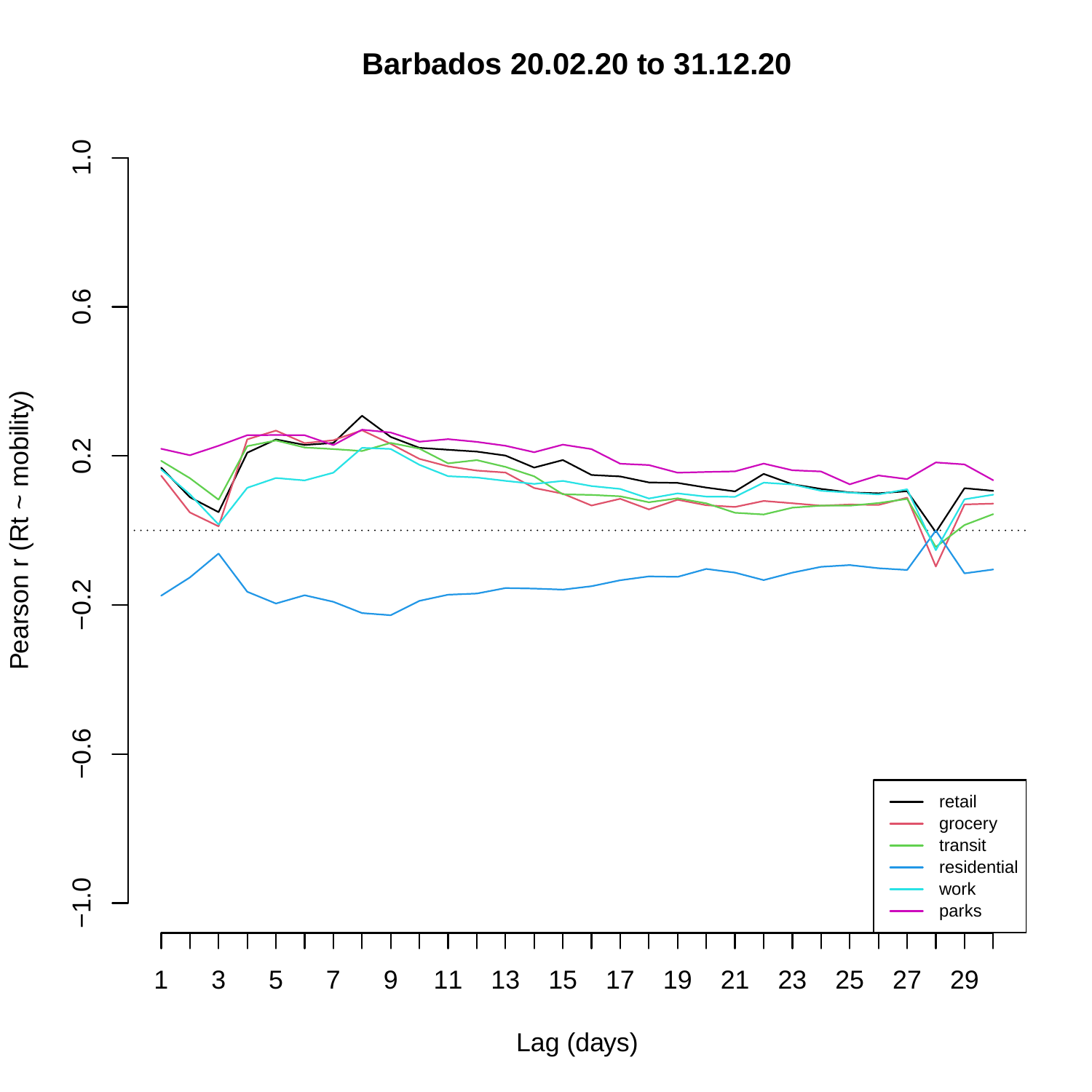**Bangladesh 20.02.20 to 31.12.20**



Pearson r (Rt ~ mobility) Pearson r (Rt ~ mobility)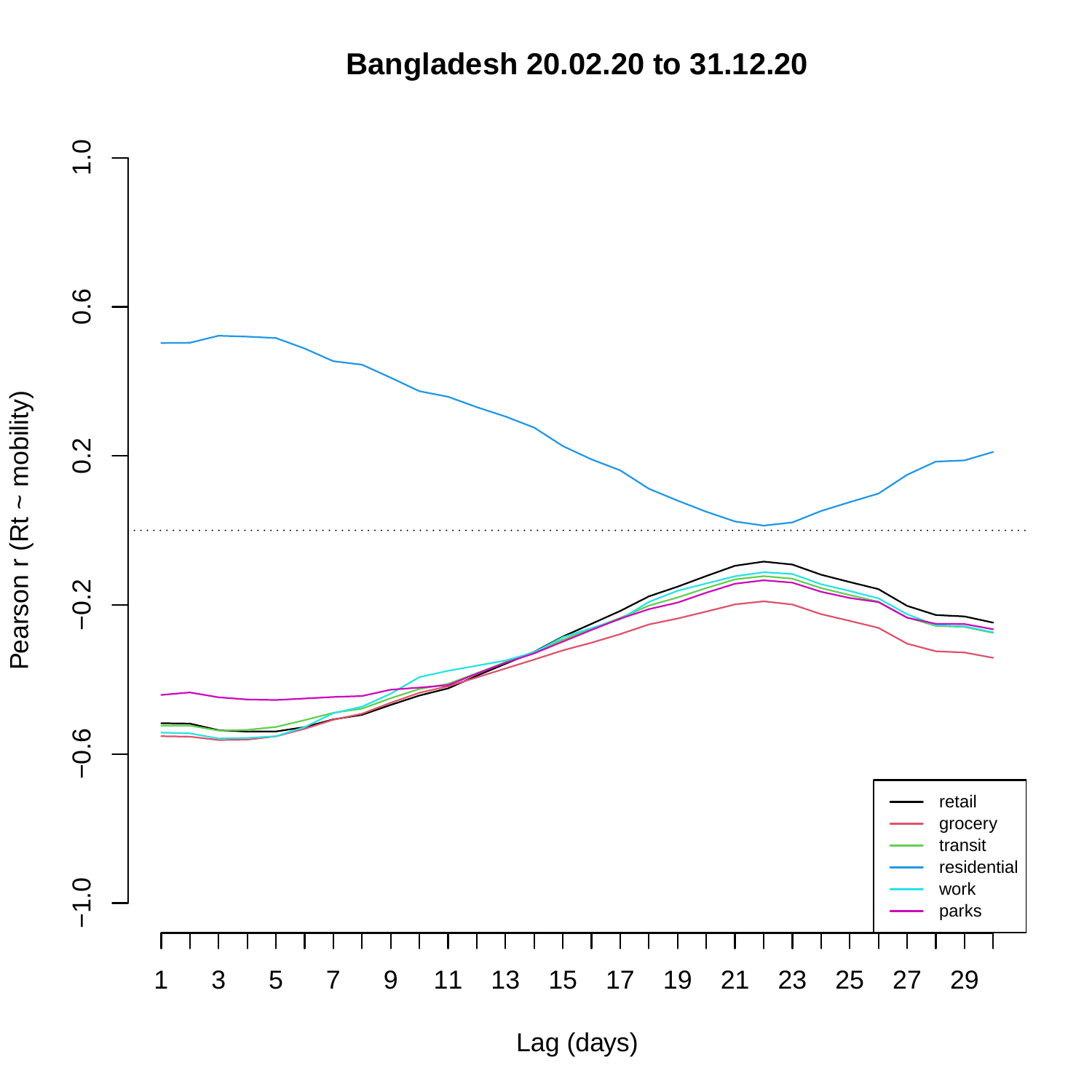**Belgium 20.02.20 to 31.12.20**

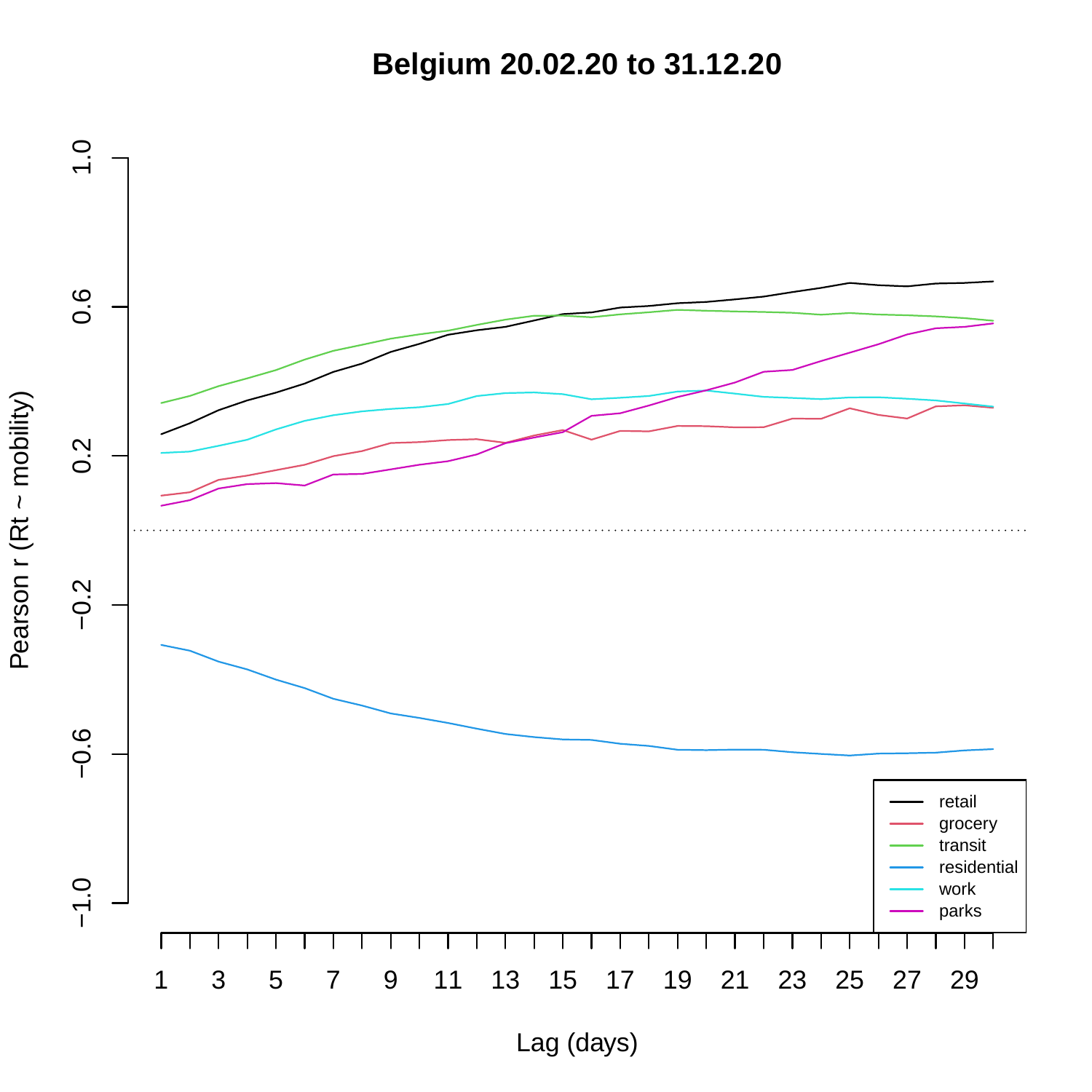**Burkina Faso 20.02.20 to 31.12.20**

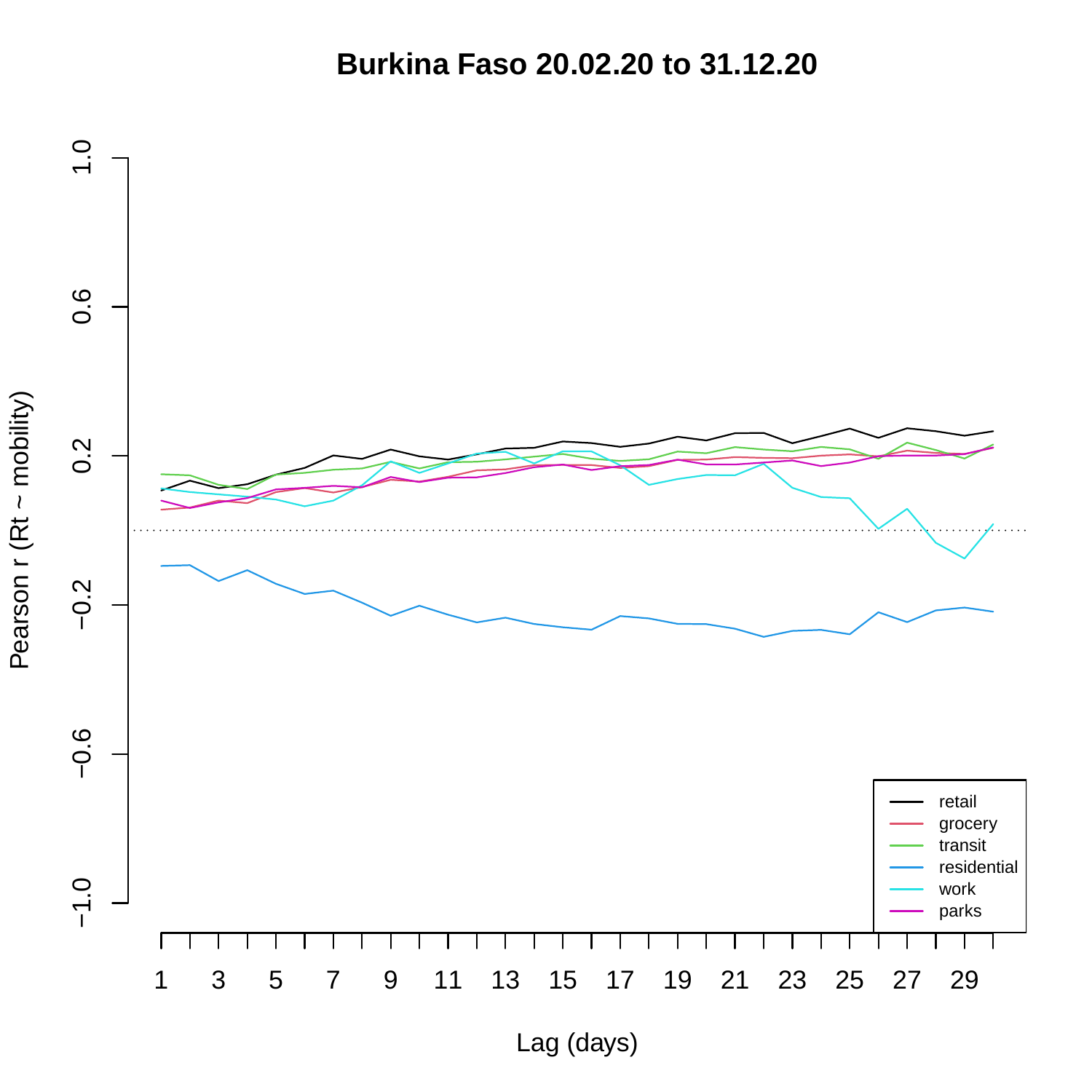**Bulgaria 20.02.20 to 31.12.20**

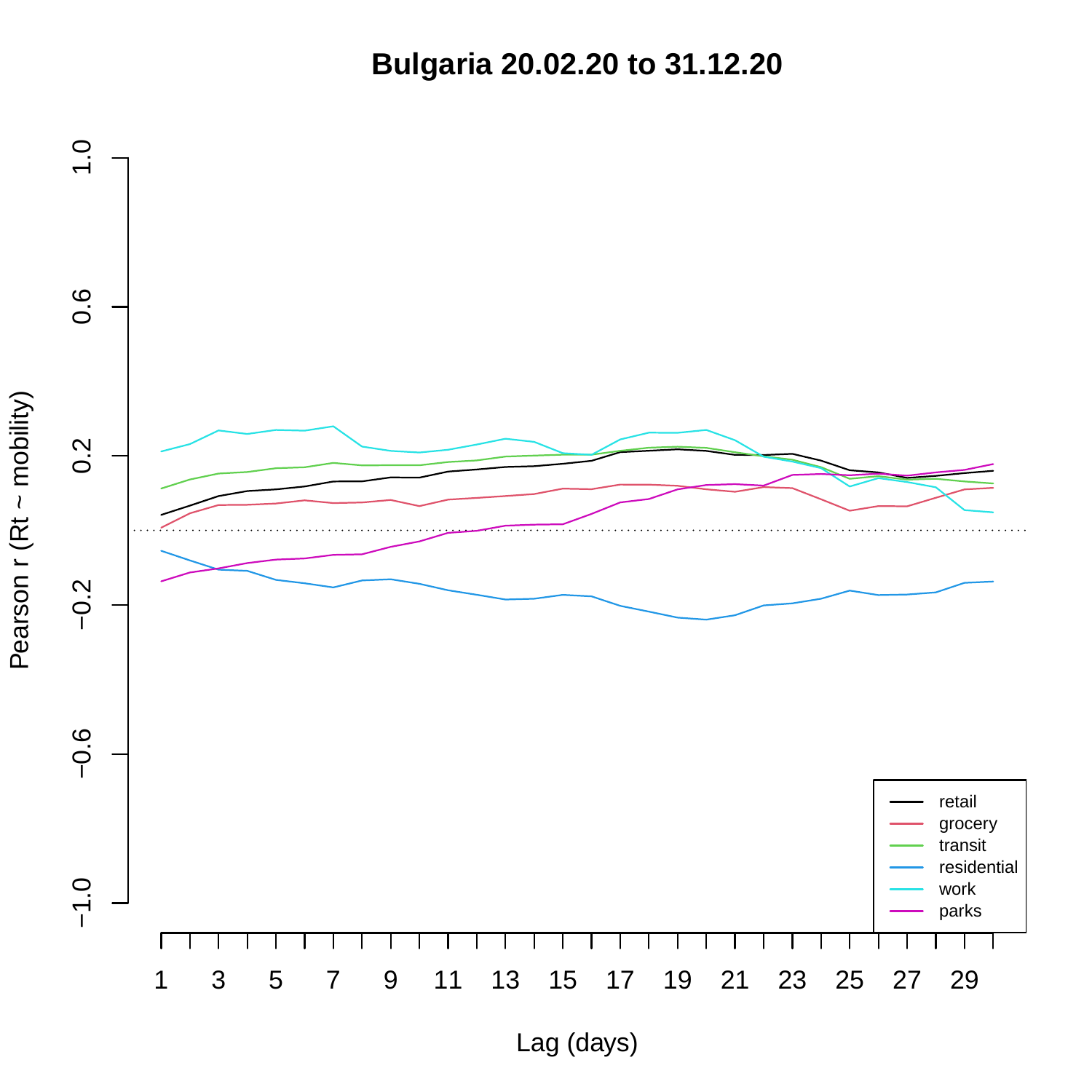**Bahrain 20.02.20 to 31.12.20**

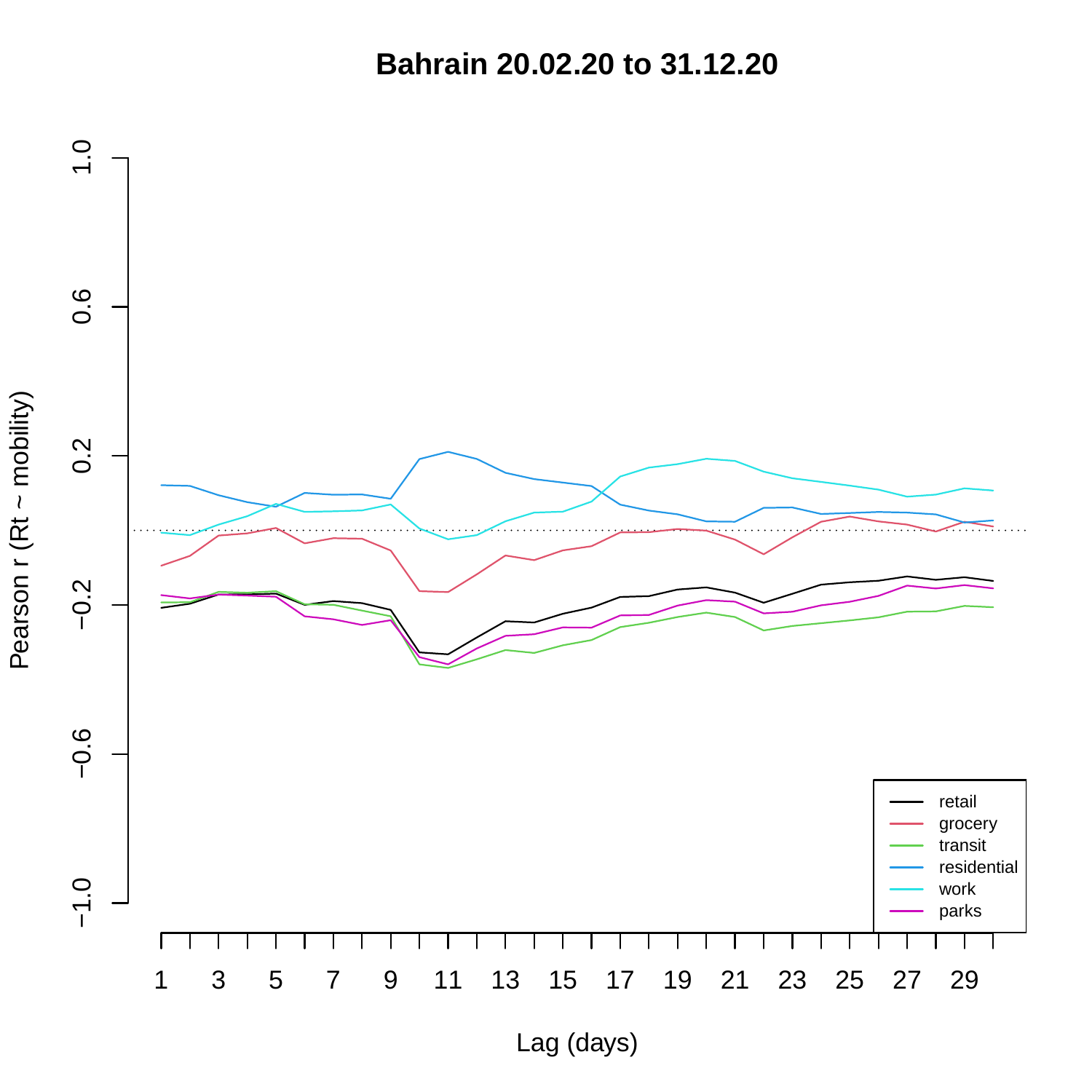**Benin 20.02.20 to 31.12.20**

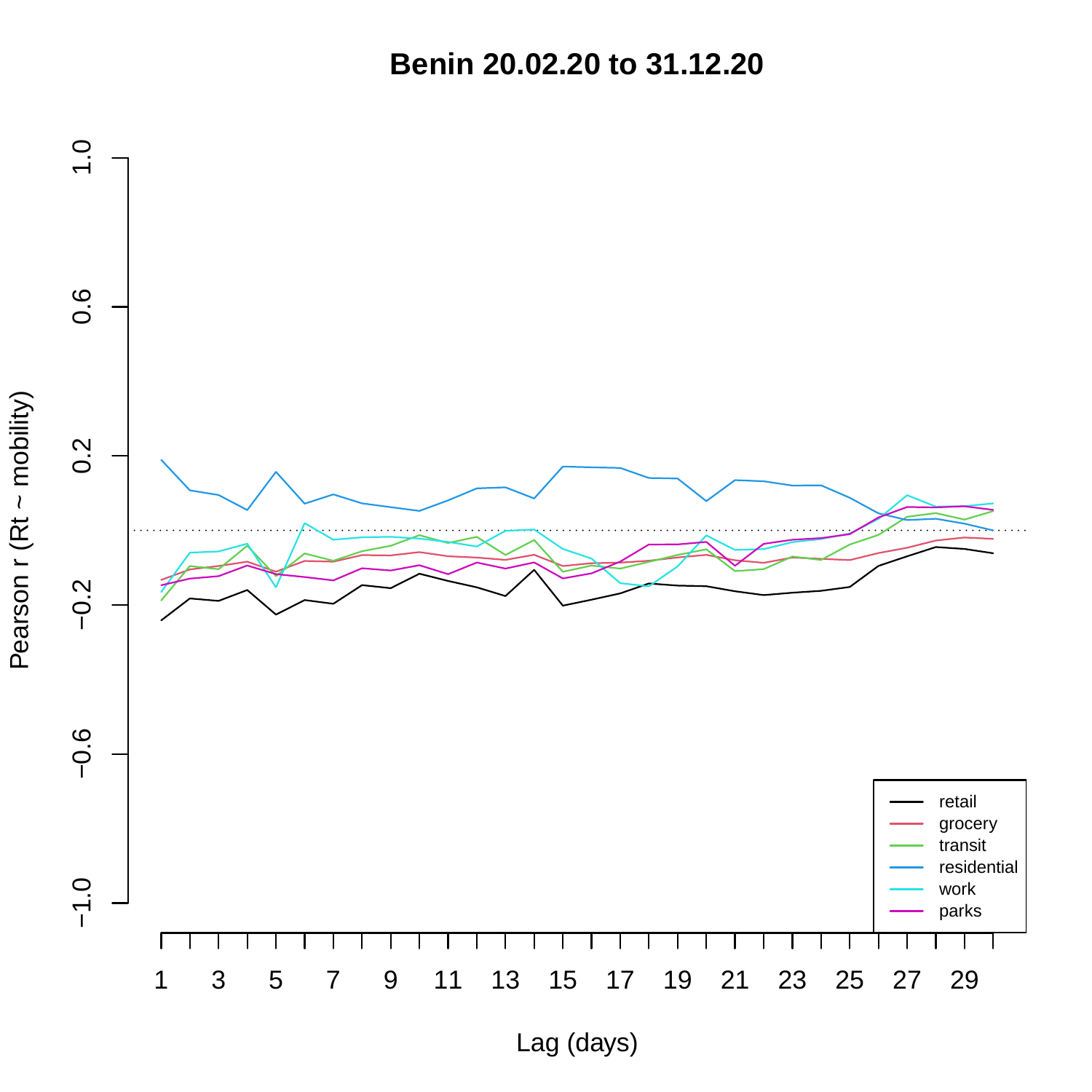**Bolivia 20.02.20 to 31.12.20**

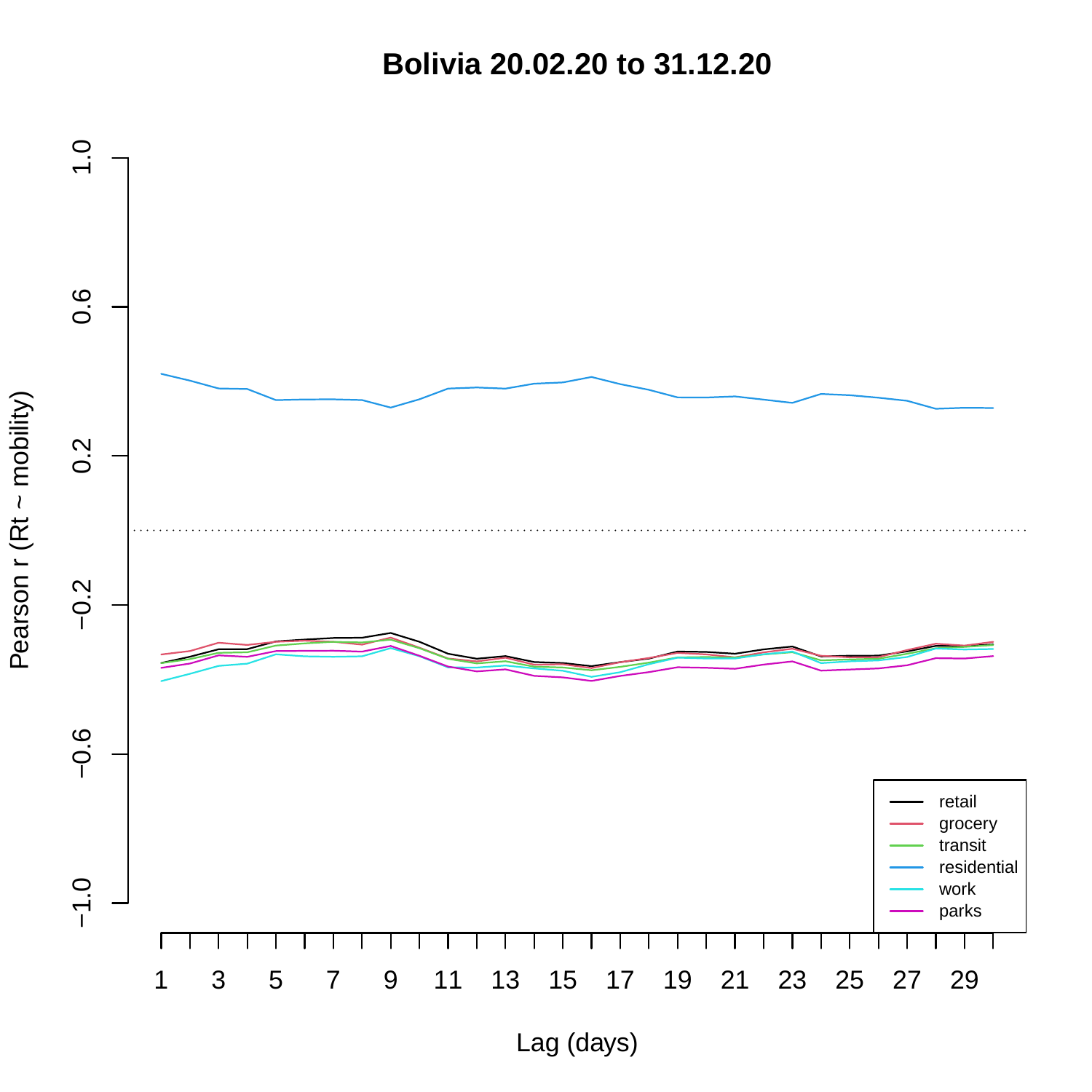**Brazil 20.02.20 to 31.12.20**

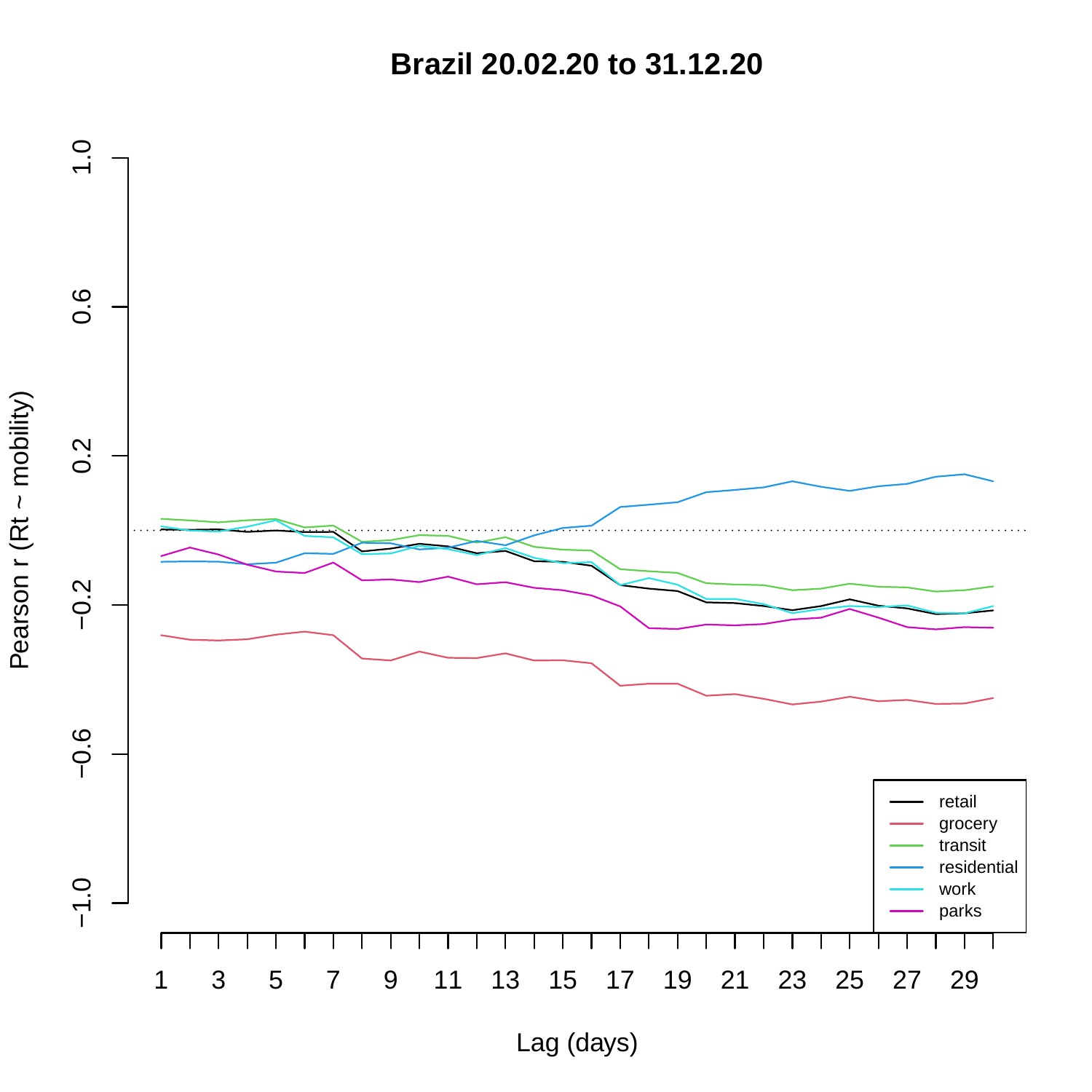**Botswana 20.02.20 to 31.12.20**

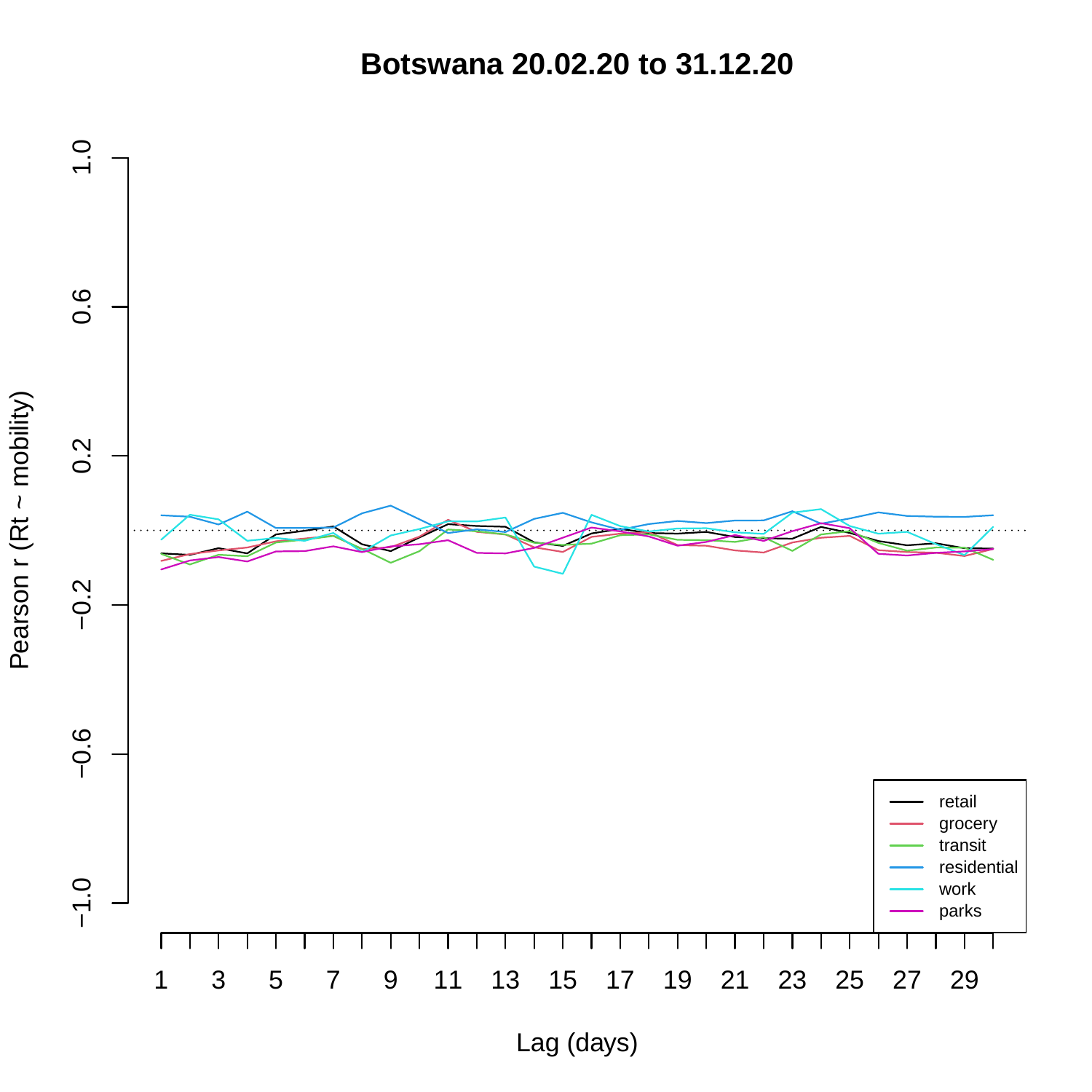**Belarus 20.02.20 to 31.12.20**

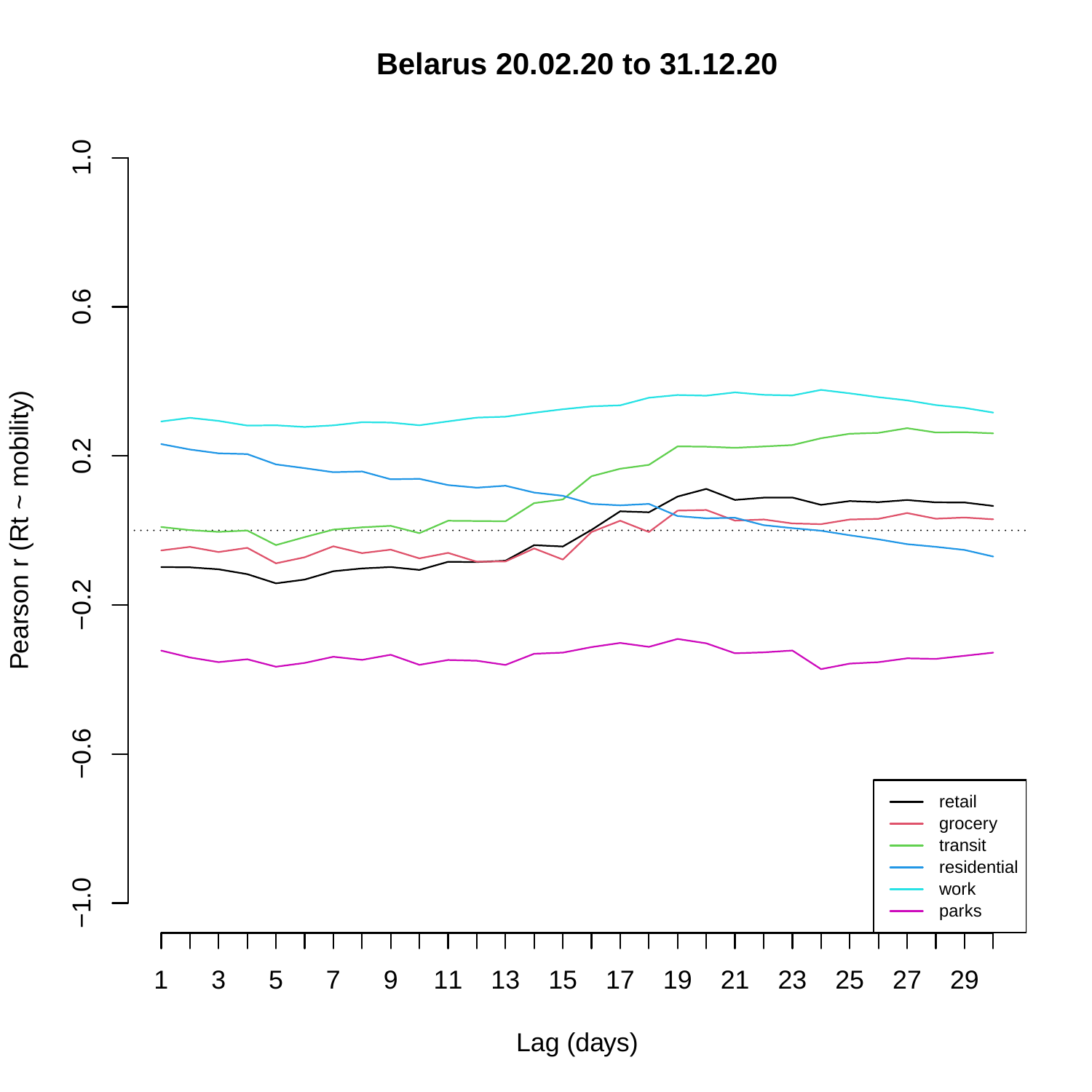**Belize 20.02.20 to 31.12.20**



Pearson r (Rt ~ mobility) Pearson r (Rt ~ mobility)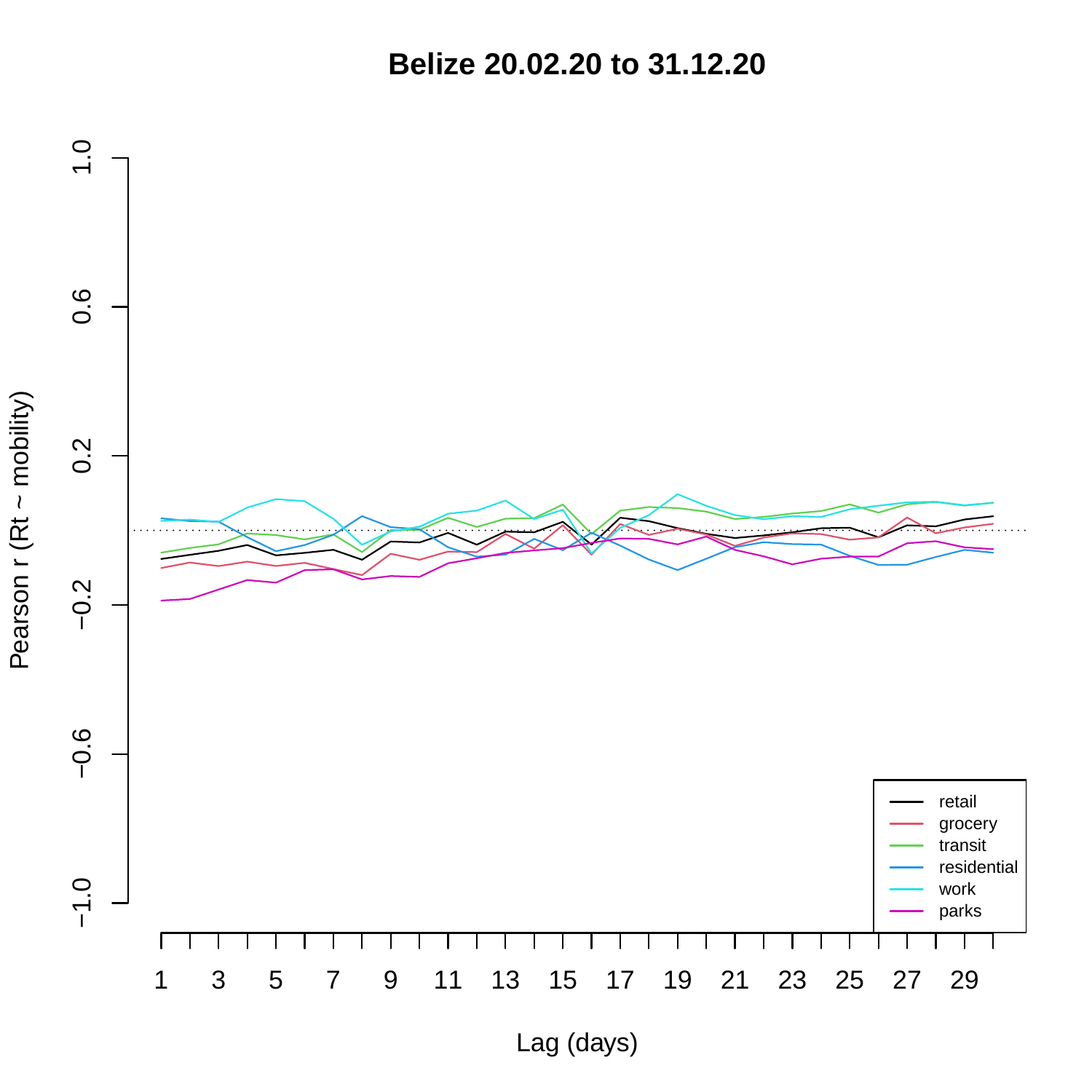**Canada 20.02.20 to 31.12.20**

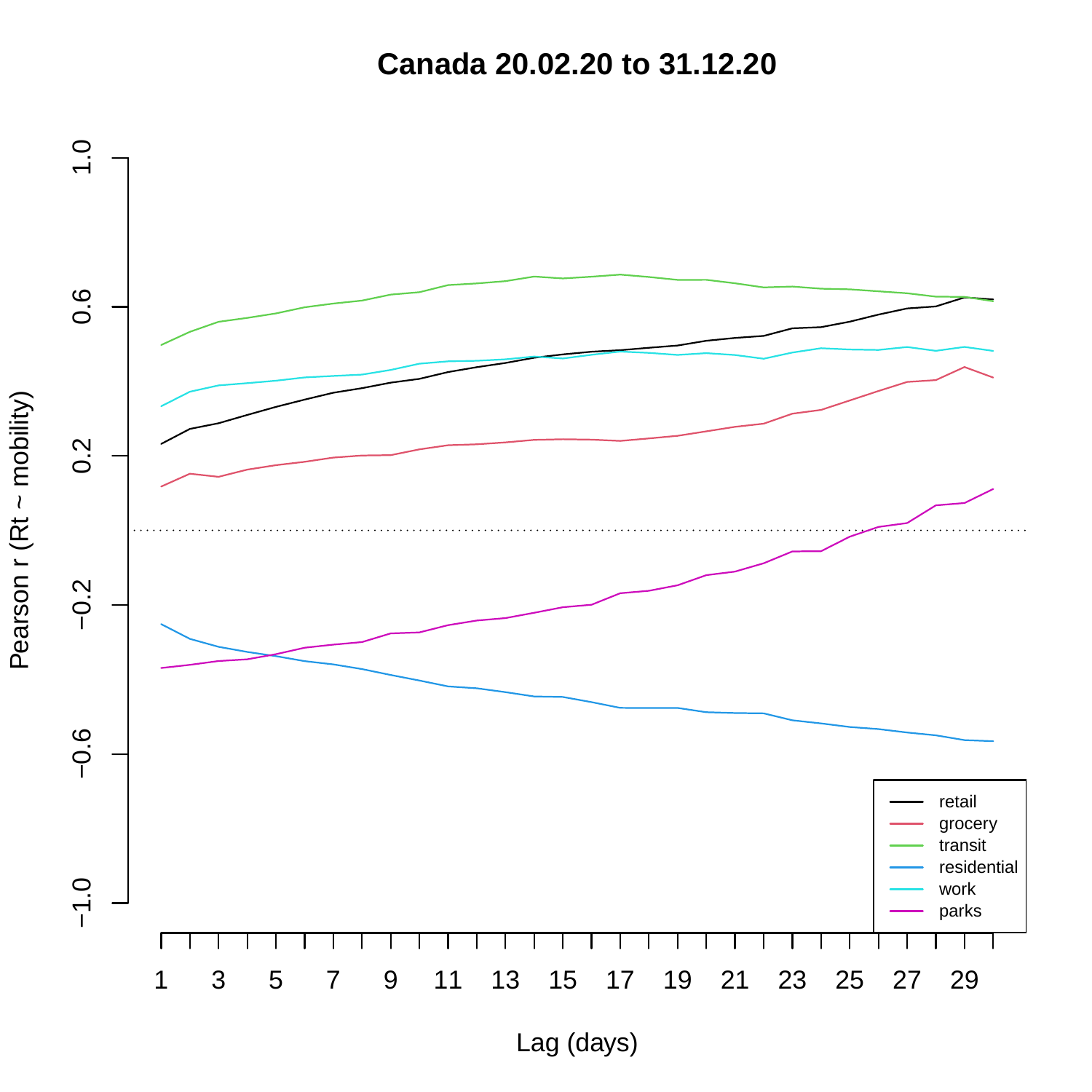**Switzerland 20.02.20 to 31.12.20**

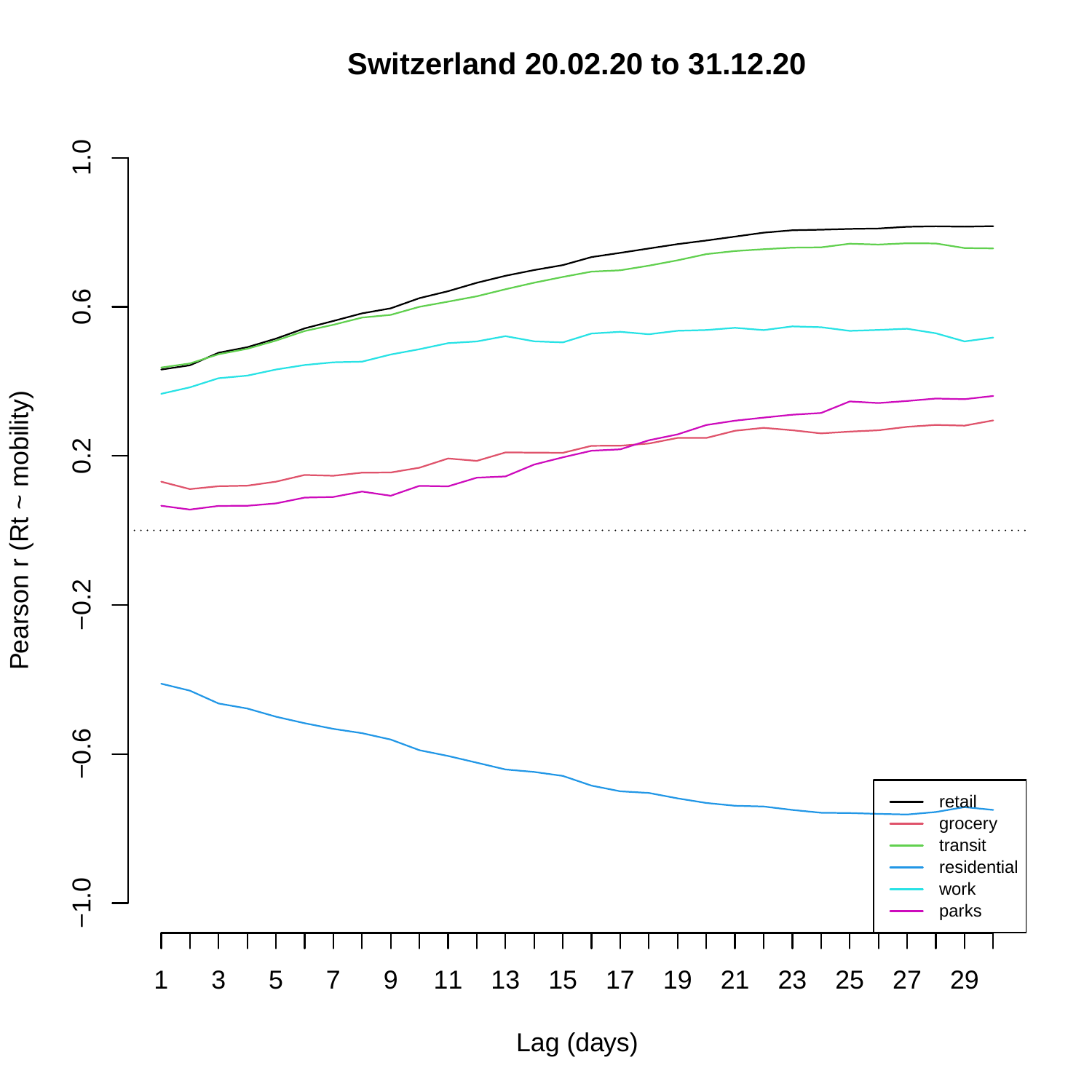**Cote d'Ivoire 20.02.20 to 31.12.20**

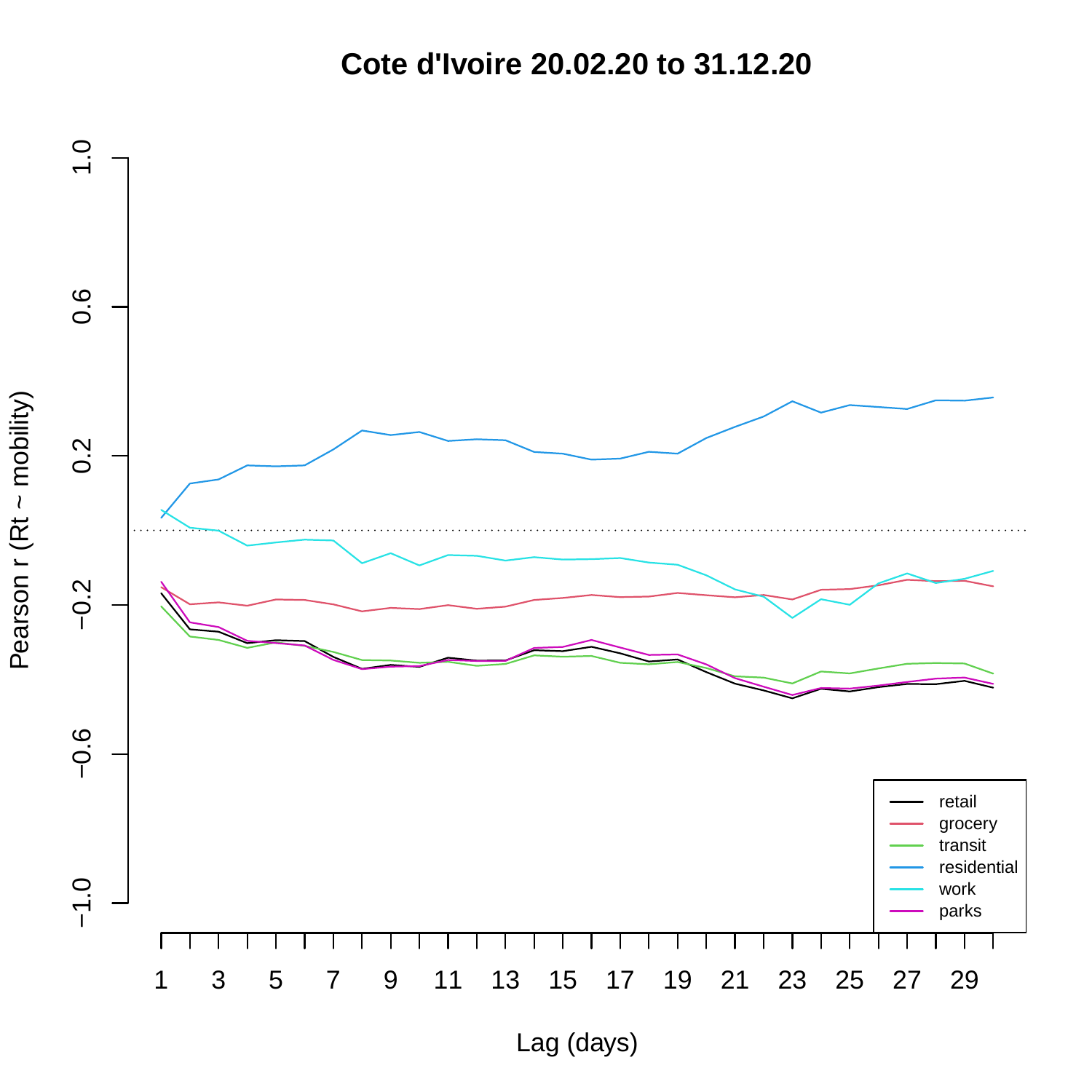**Chile 20.02.20 to 31.12.20**

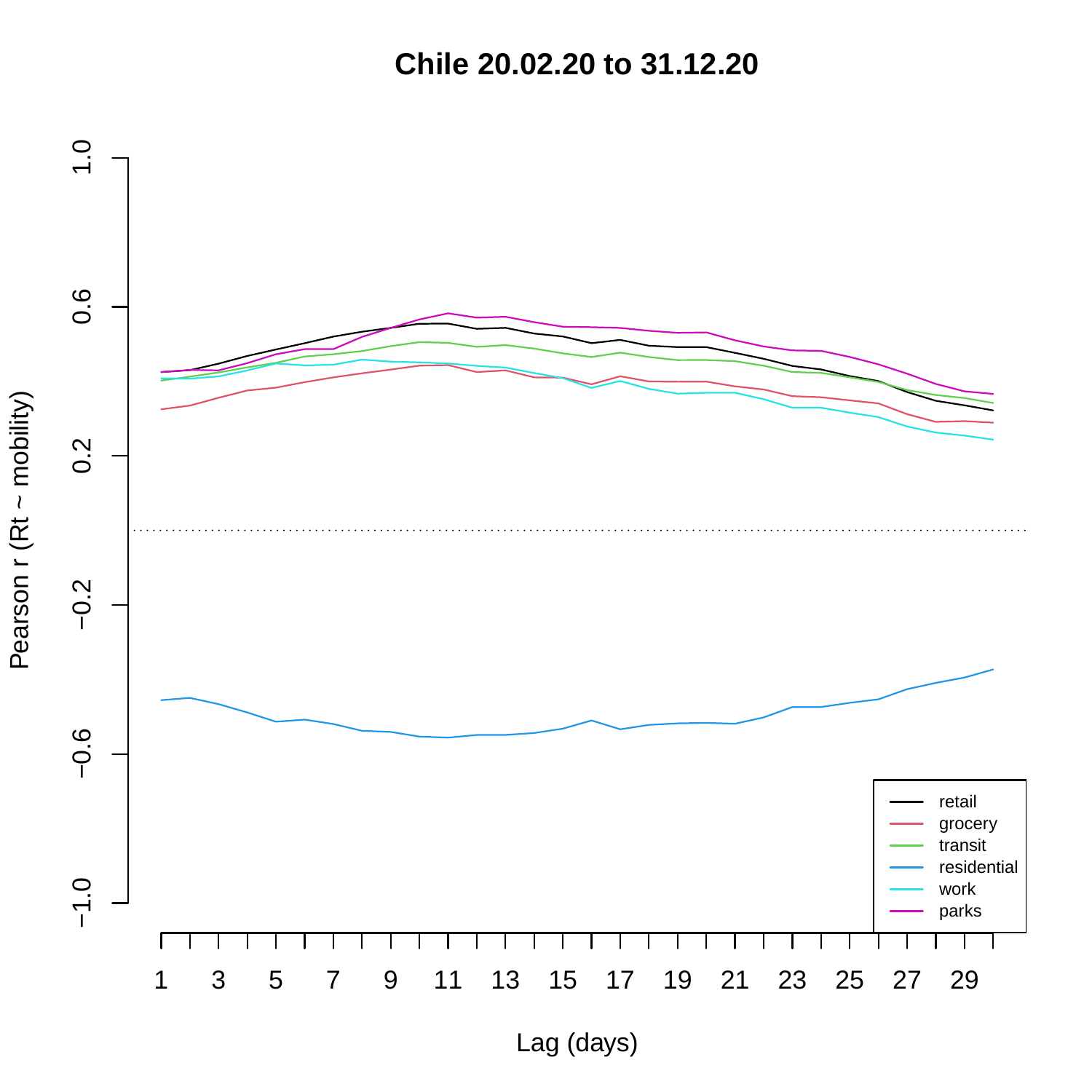**Cameroon 20.02.20 to 31.12.20**

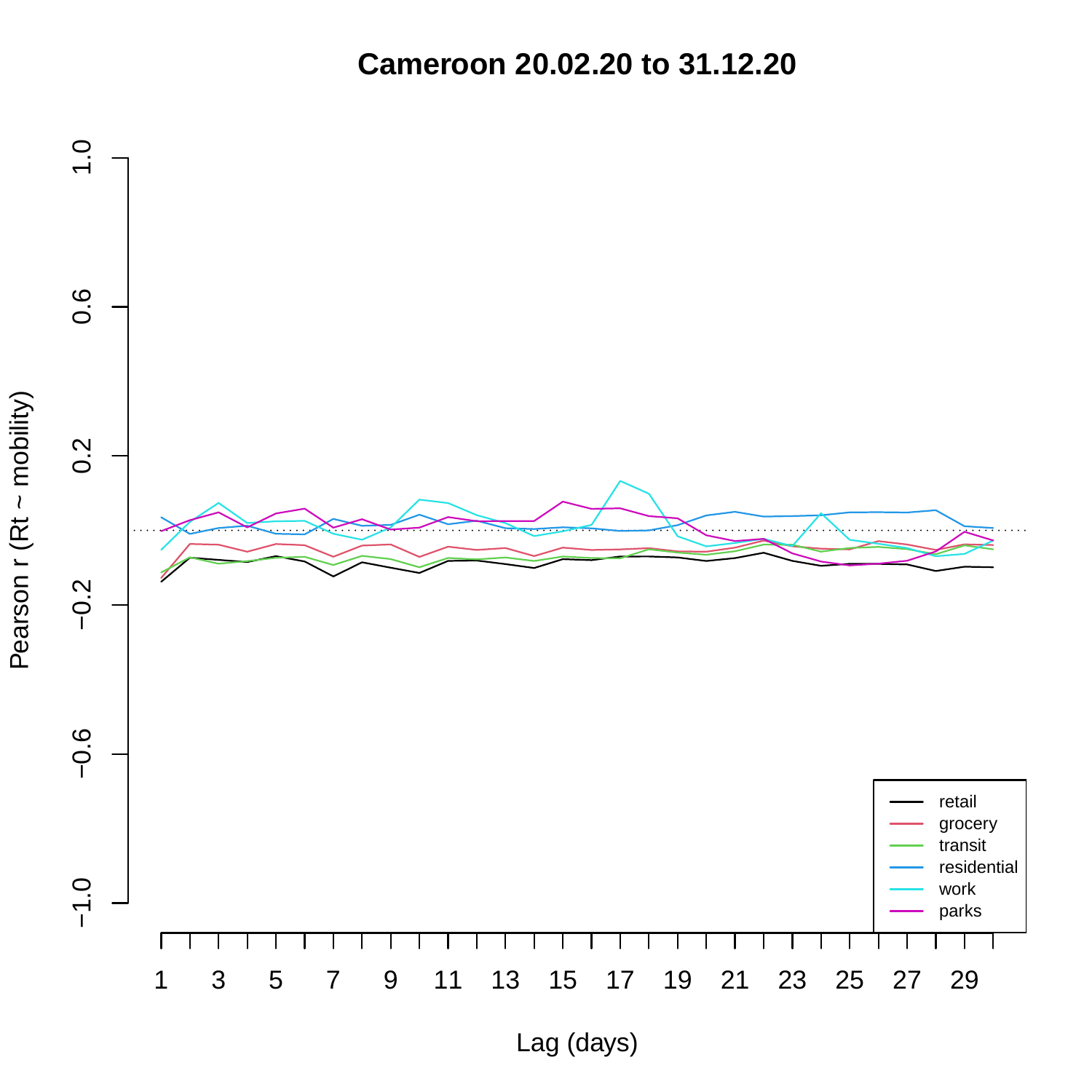**Colombia 20.02.20 to 31.12.20**

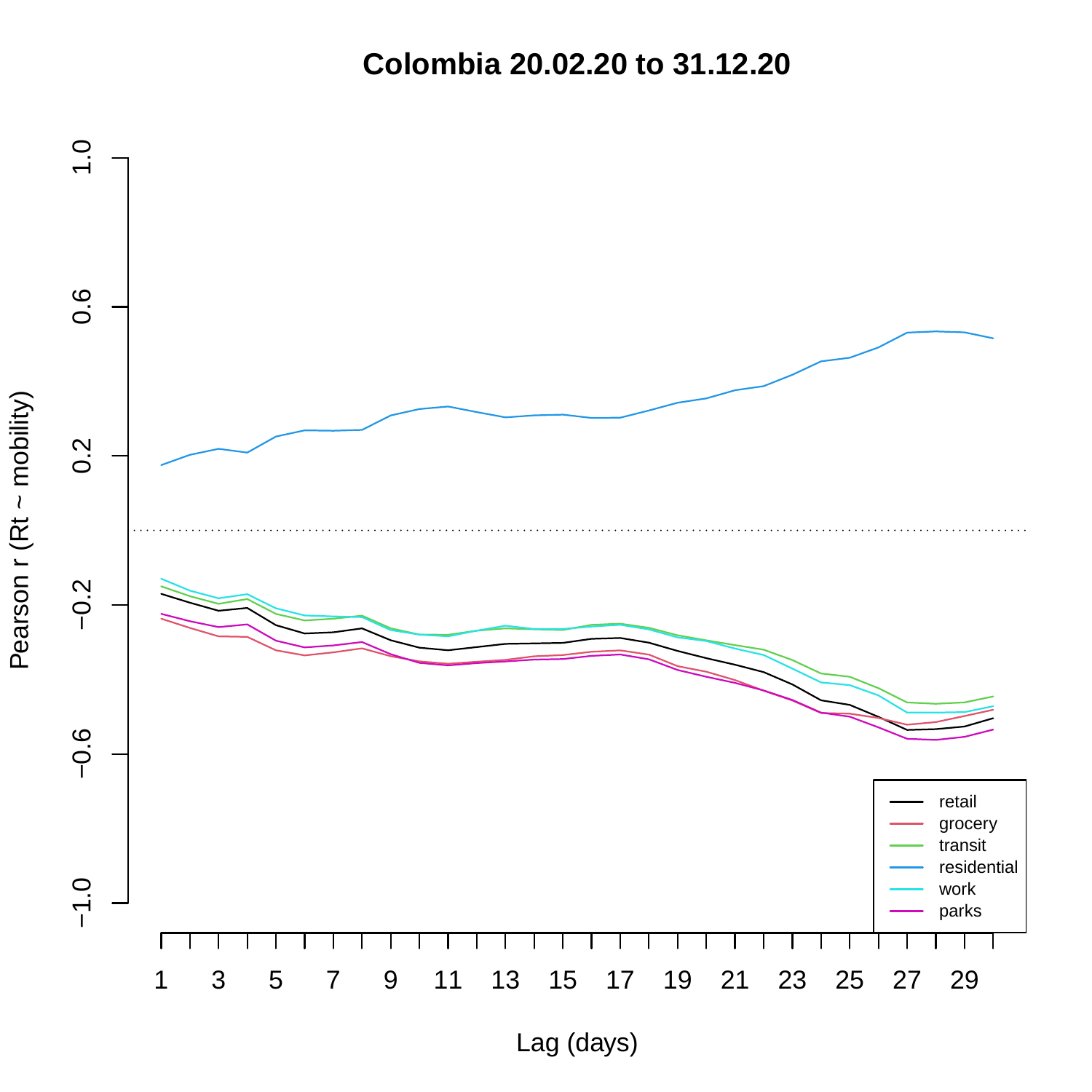**Costa Rica 20.02.20 to 31.12.20**

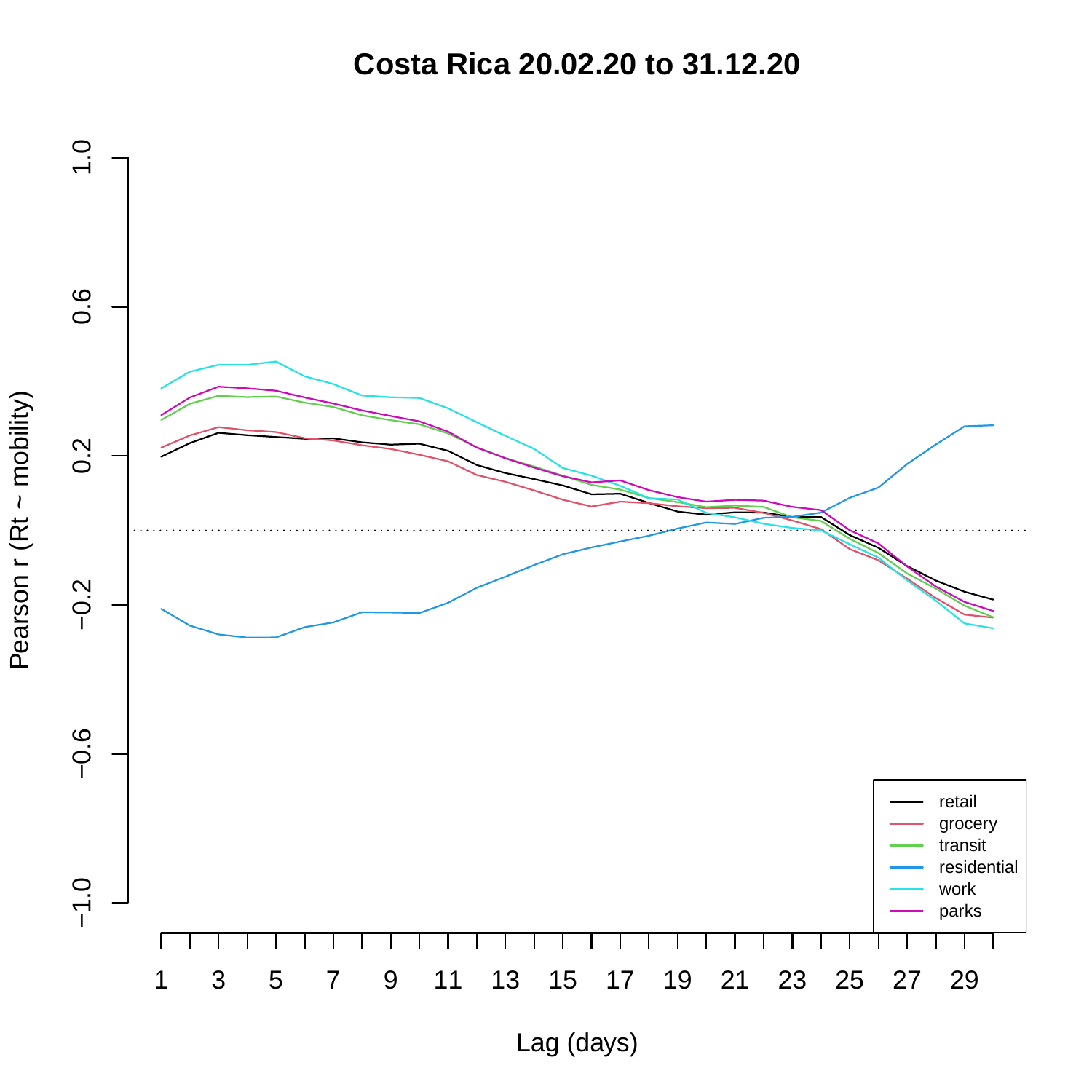**Cabo Verde 20.02.20 to 31.12.20**



Pearson r (Rt ~ mobility) Pearson r (Rt ~ mobility)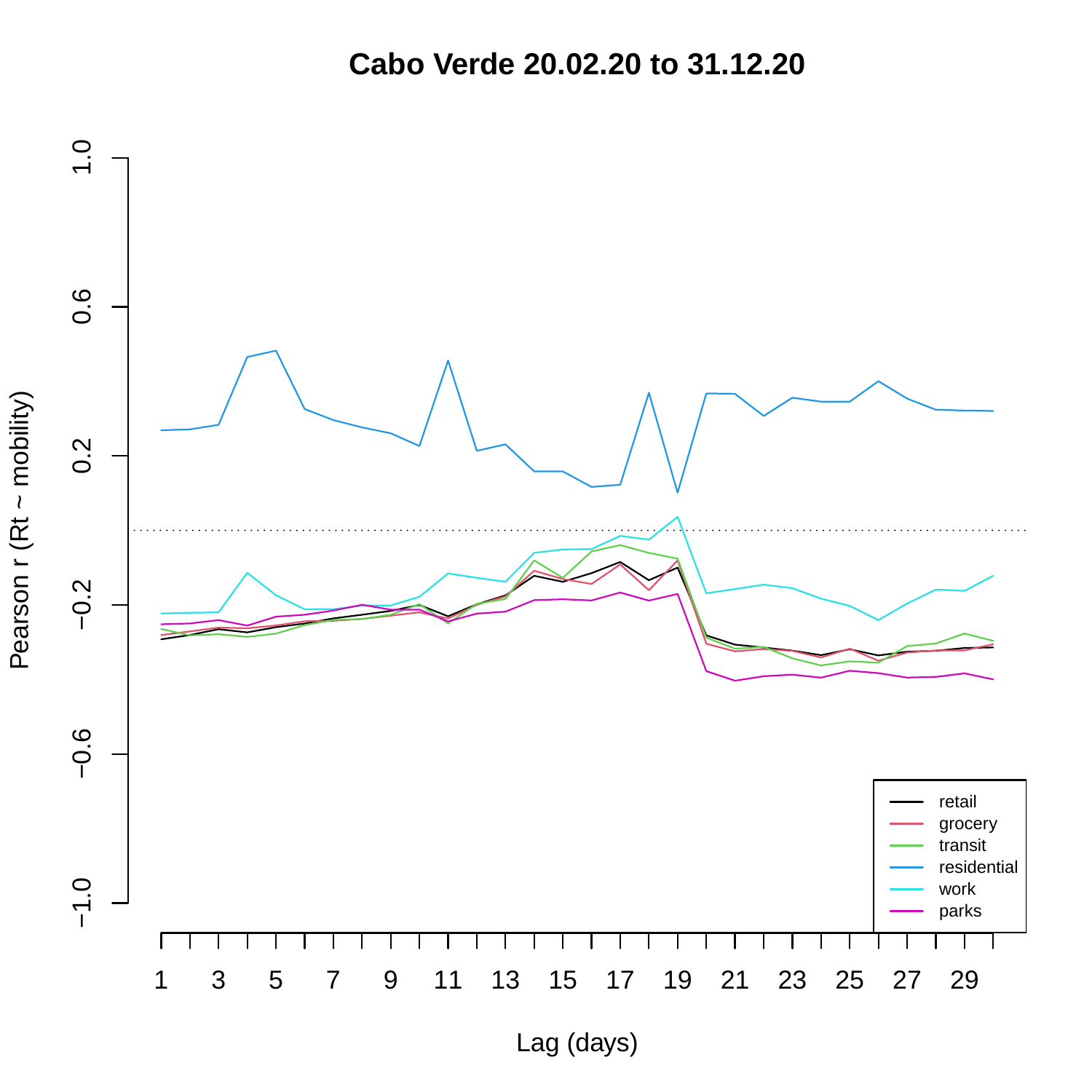**Czechia 20.02.20 to 31.12.20**

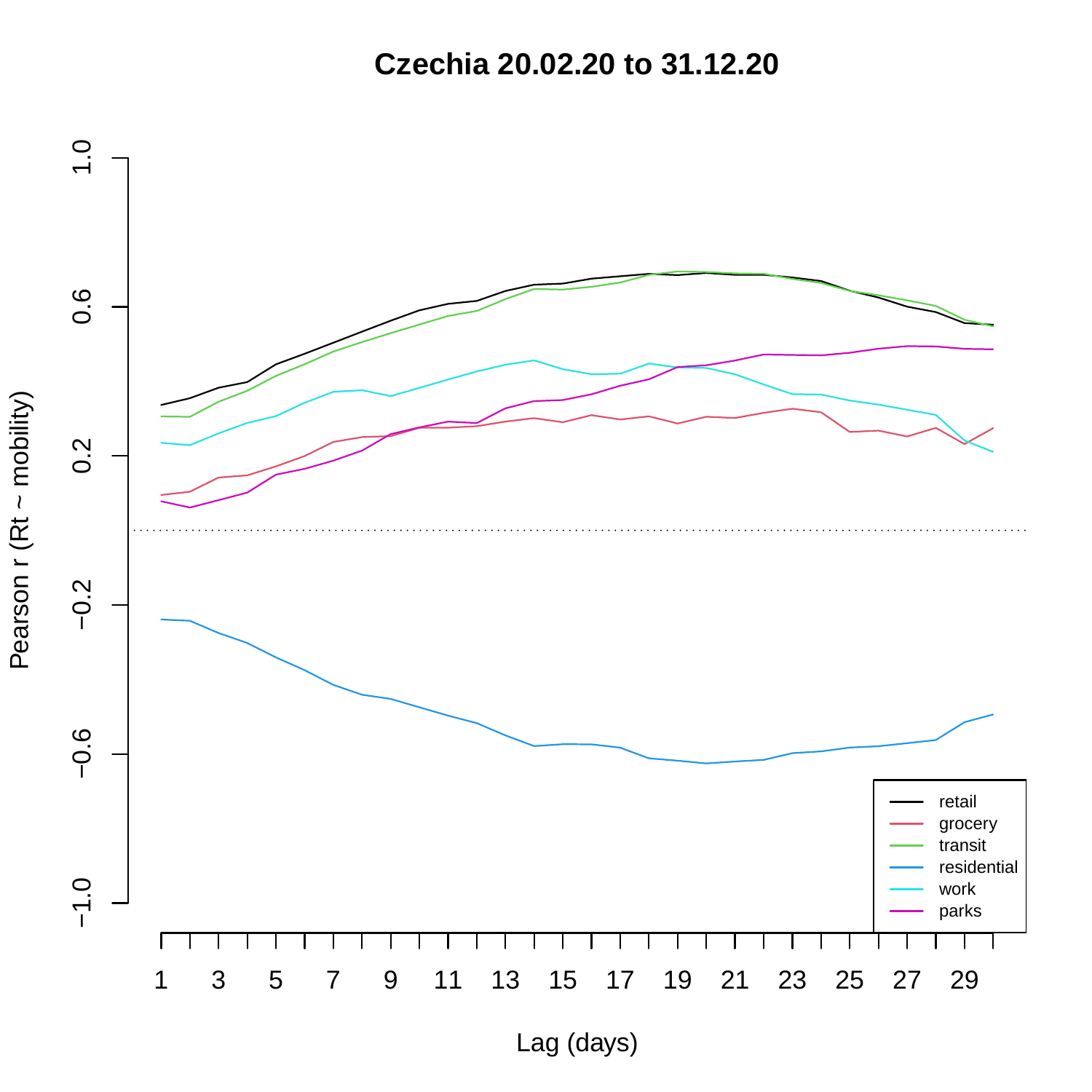**Germany 20.02.20 to 31.12.20**

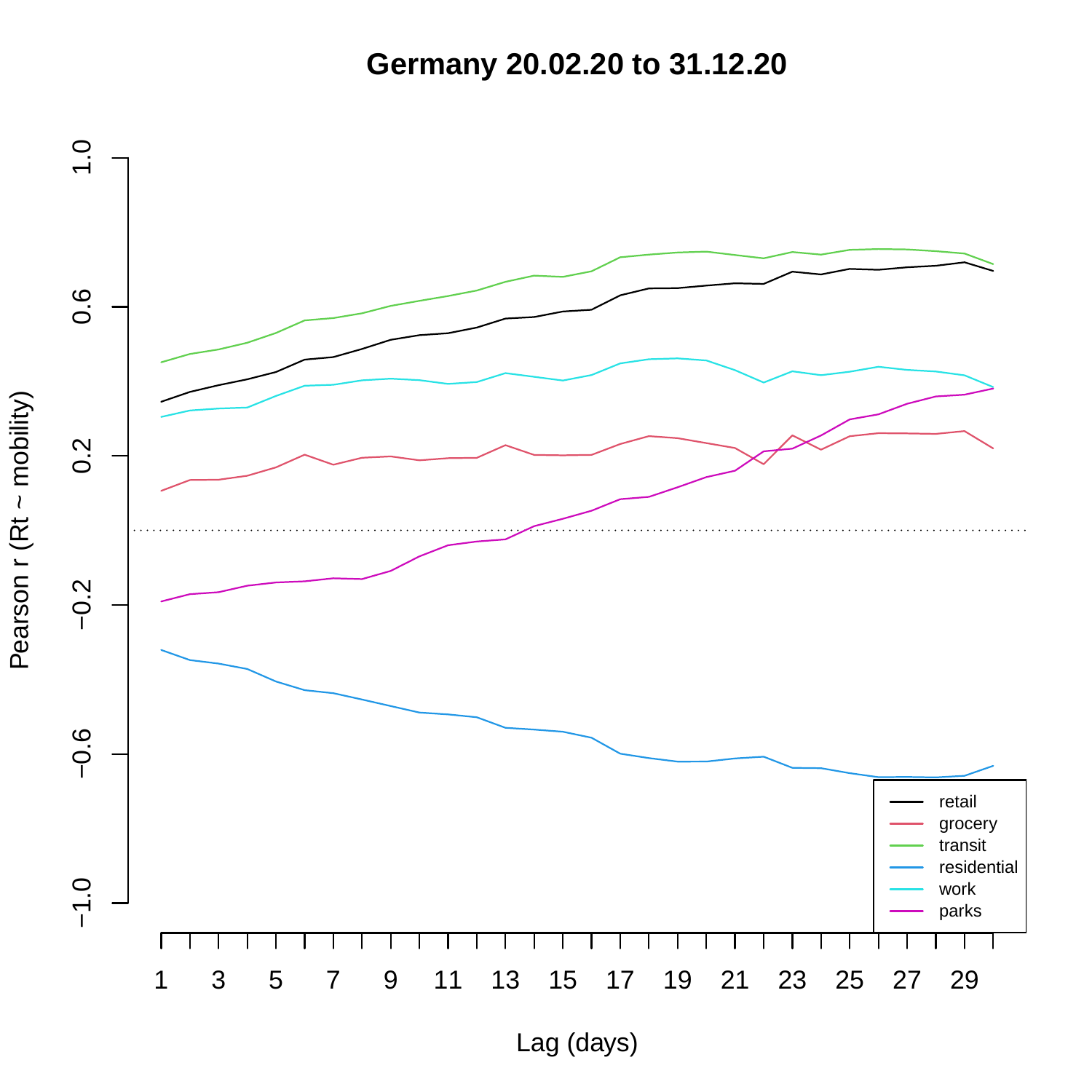**Denmark 20.02.20 to 31.12.20**

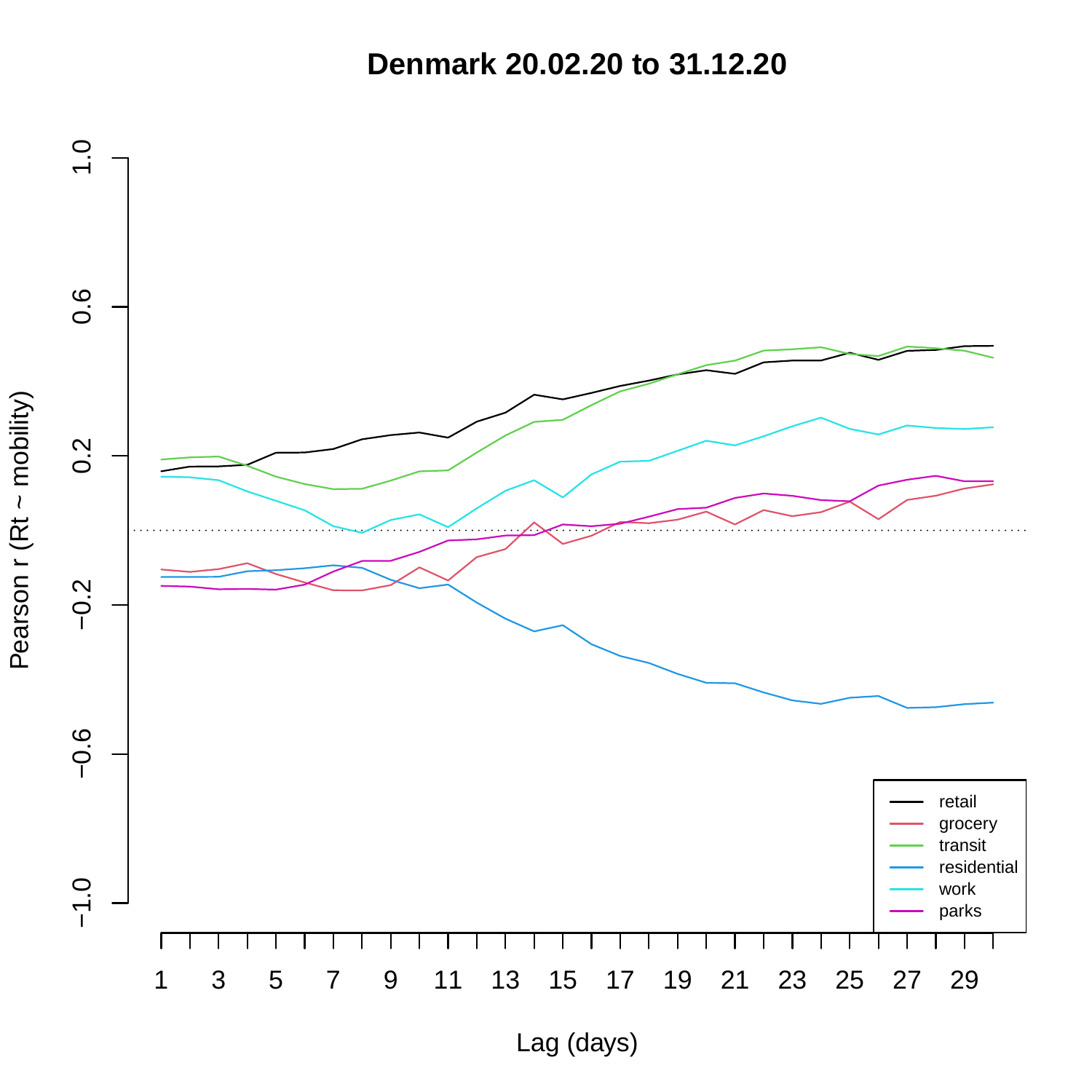## **Dominican Republic 20.02.20 to 31.12.20**

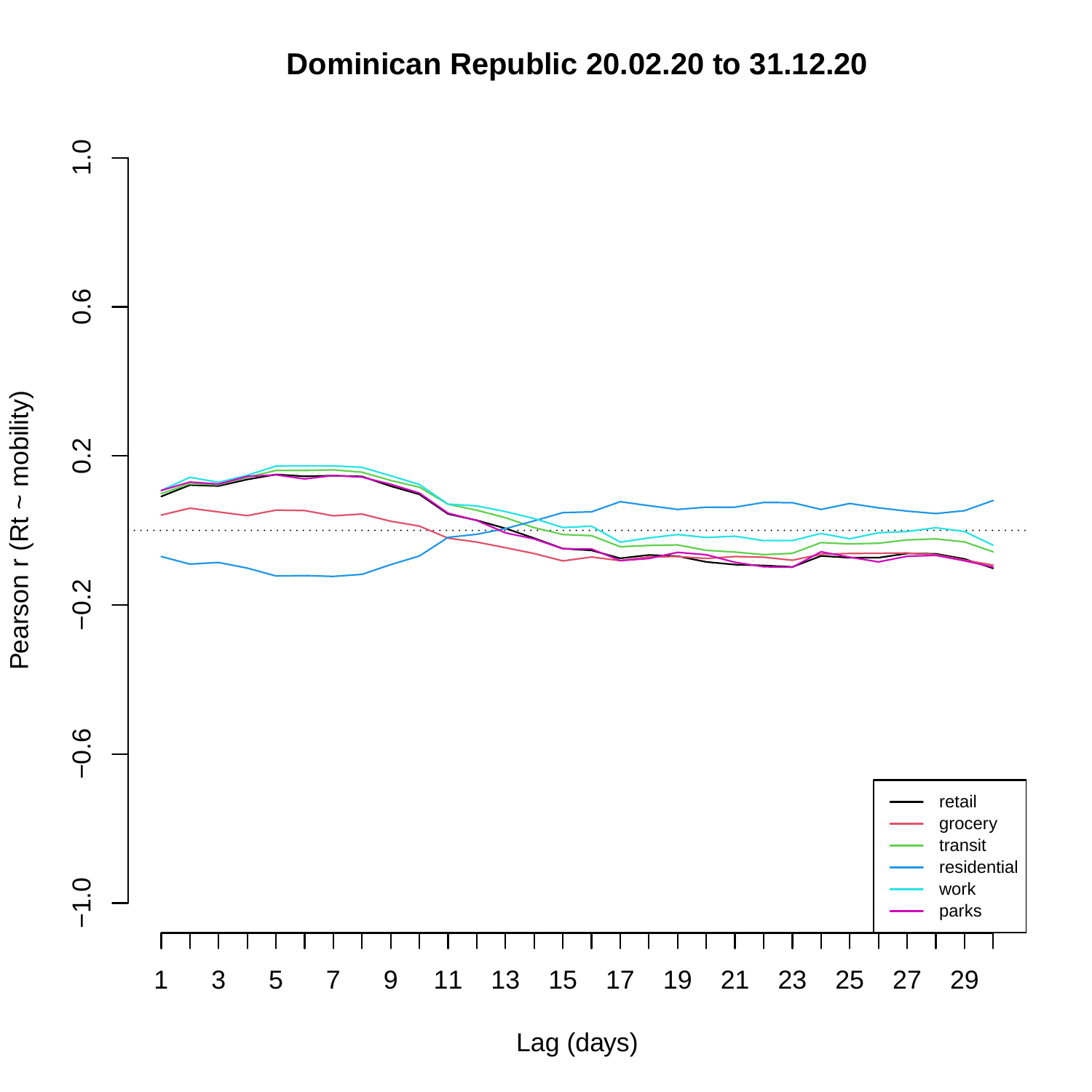**Ecuador 20.02.20 to 31.12.20**

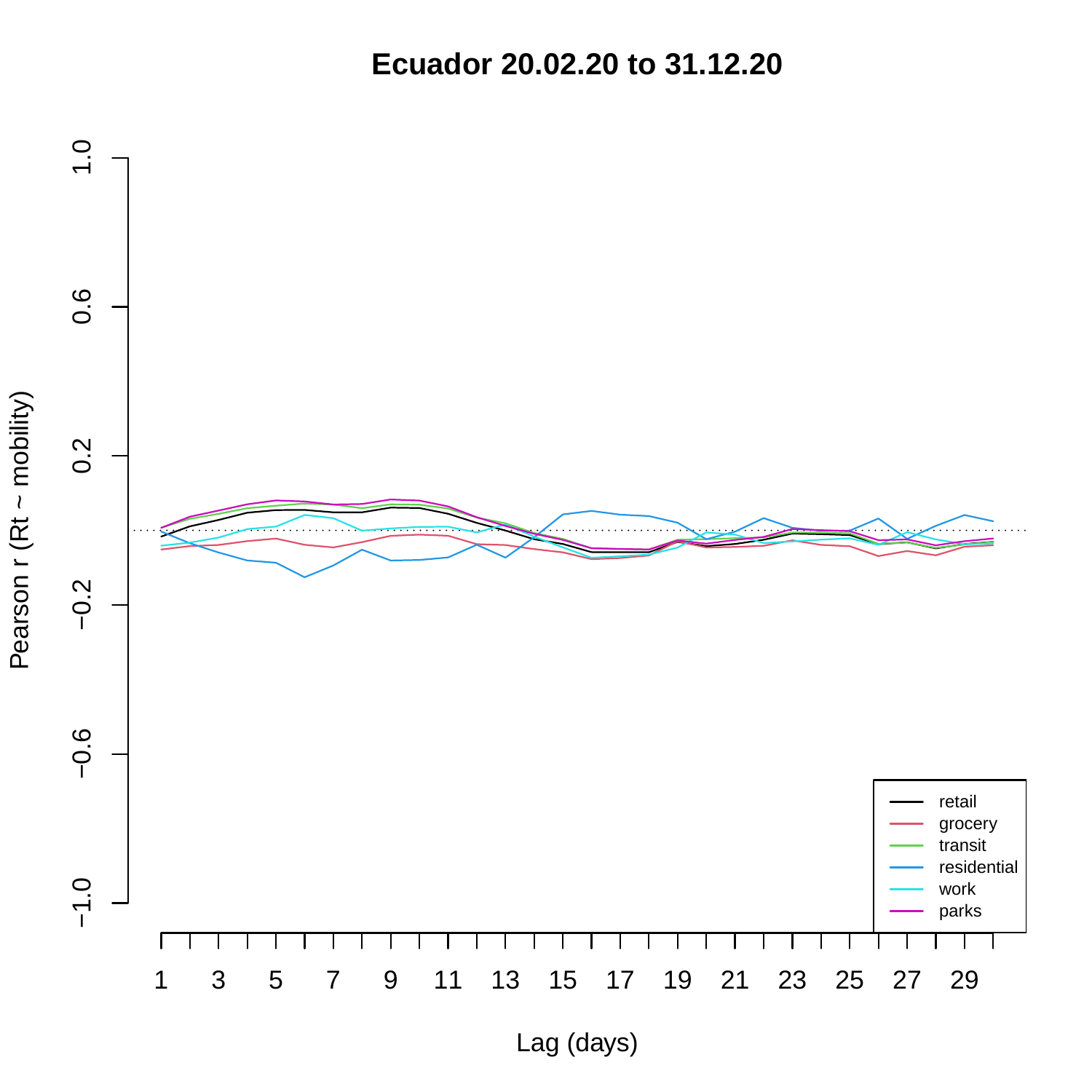**Estonia 20.02.20 to 31.12.20**

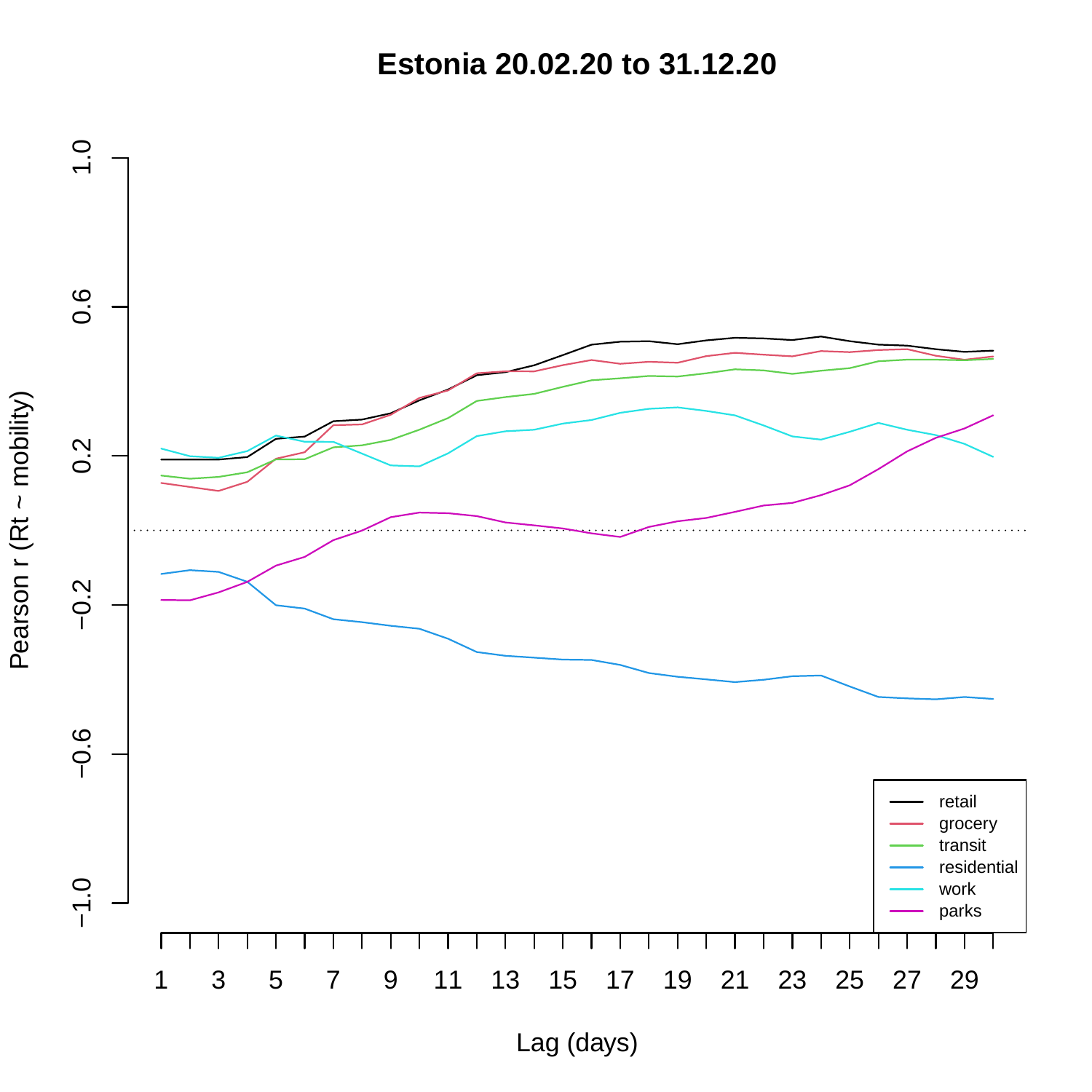**Egypt 20.02.20 to 31.12.20**

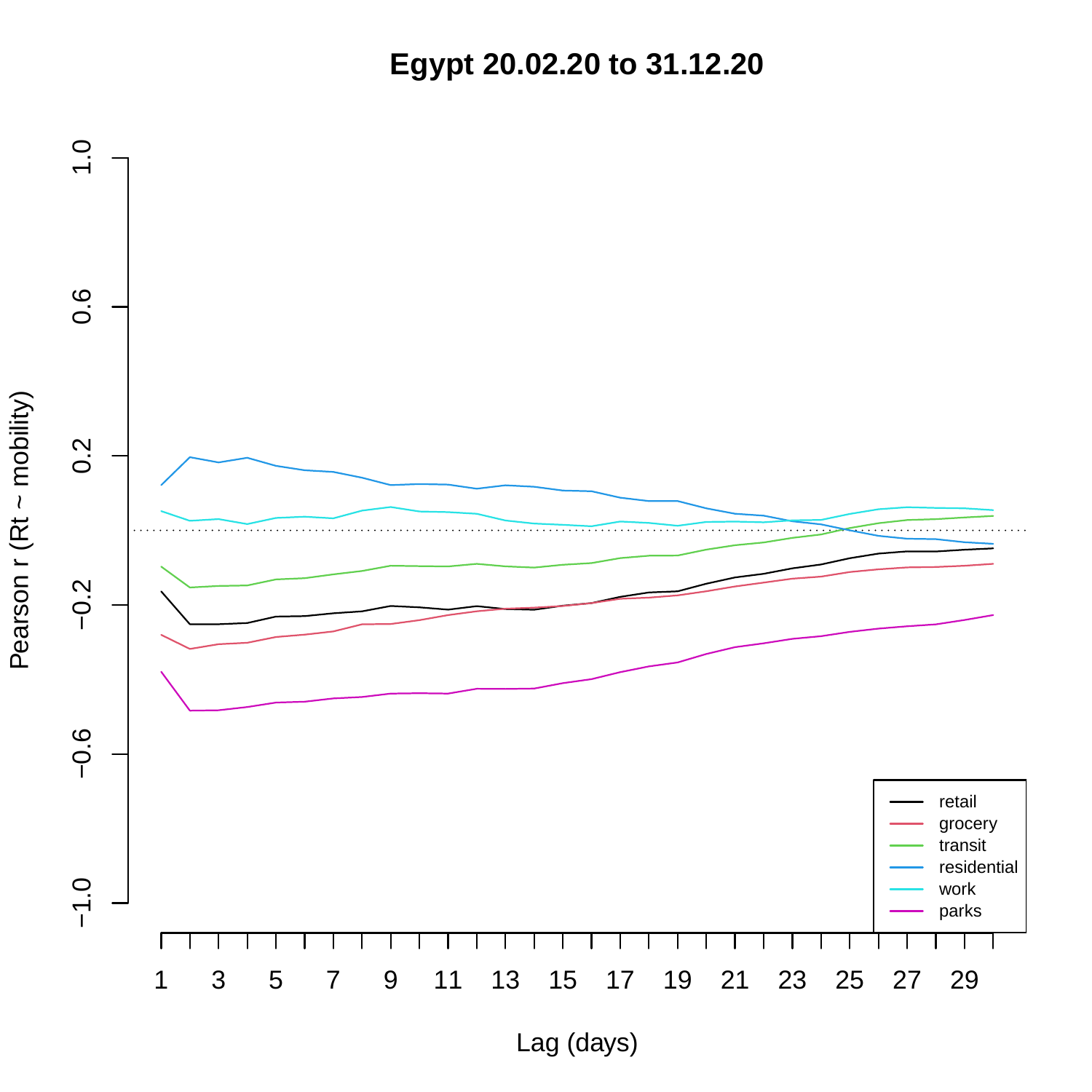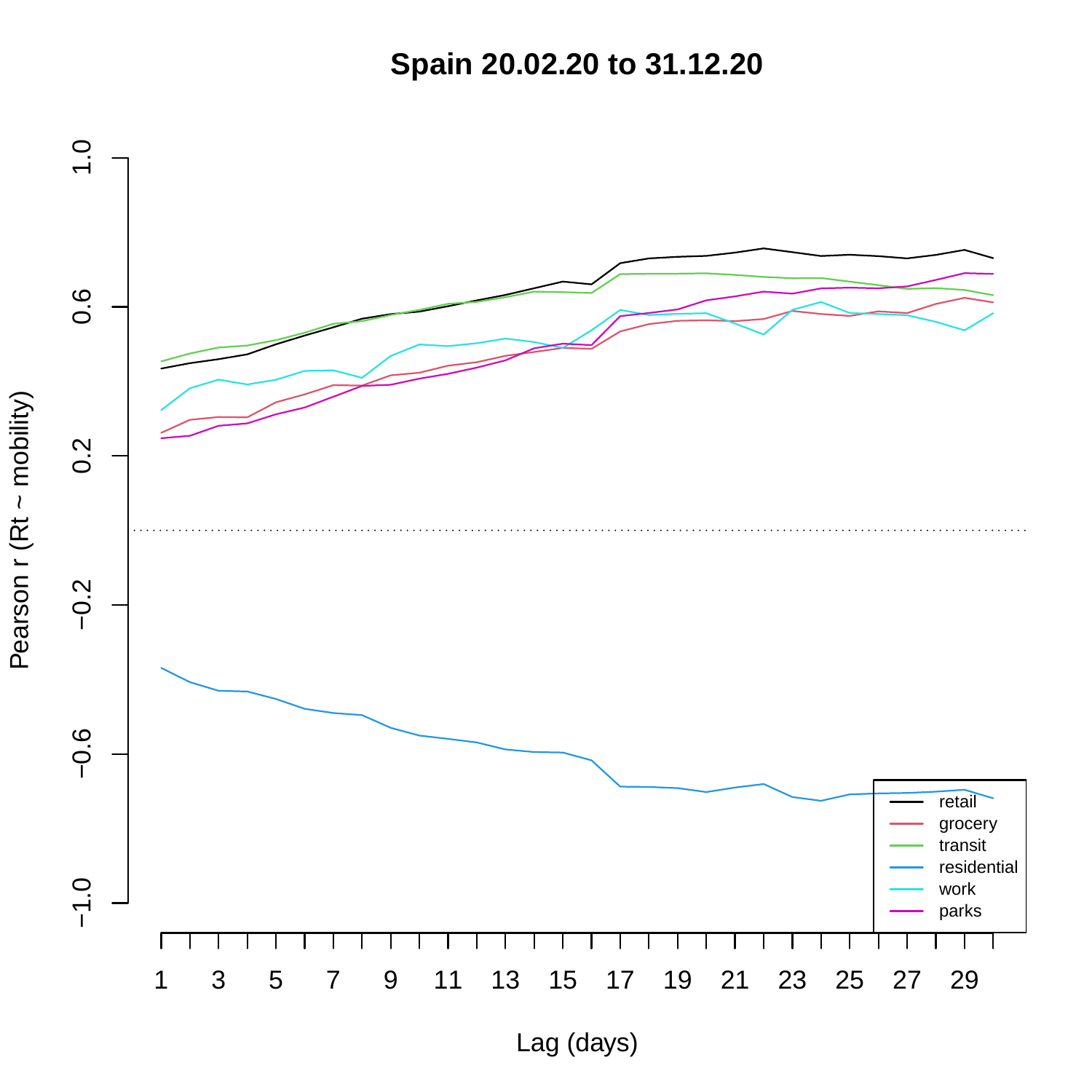**Finland 20.02.20 to 31.12.20**



Pearson r (Rt ~ mobility) Pearson r (Rt ~ mobility)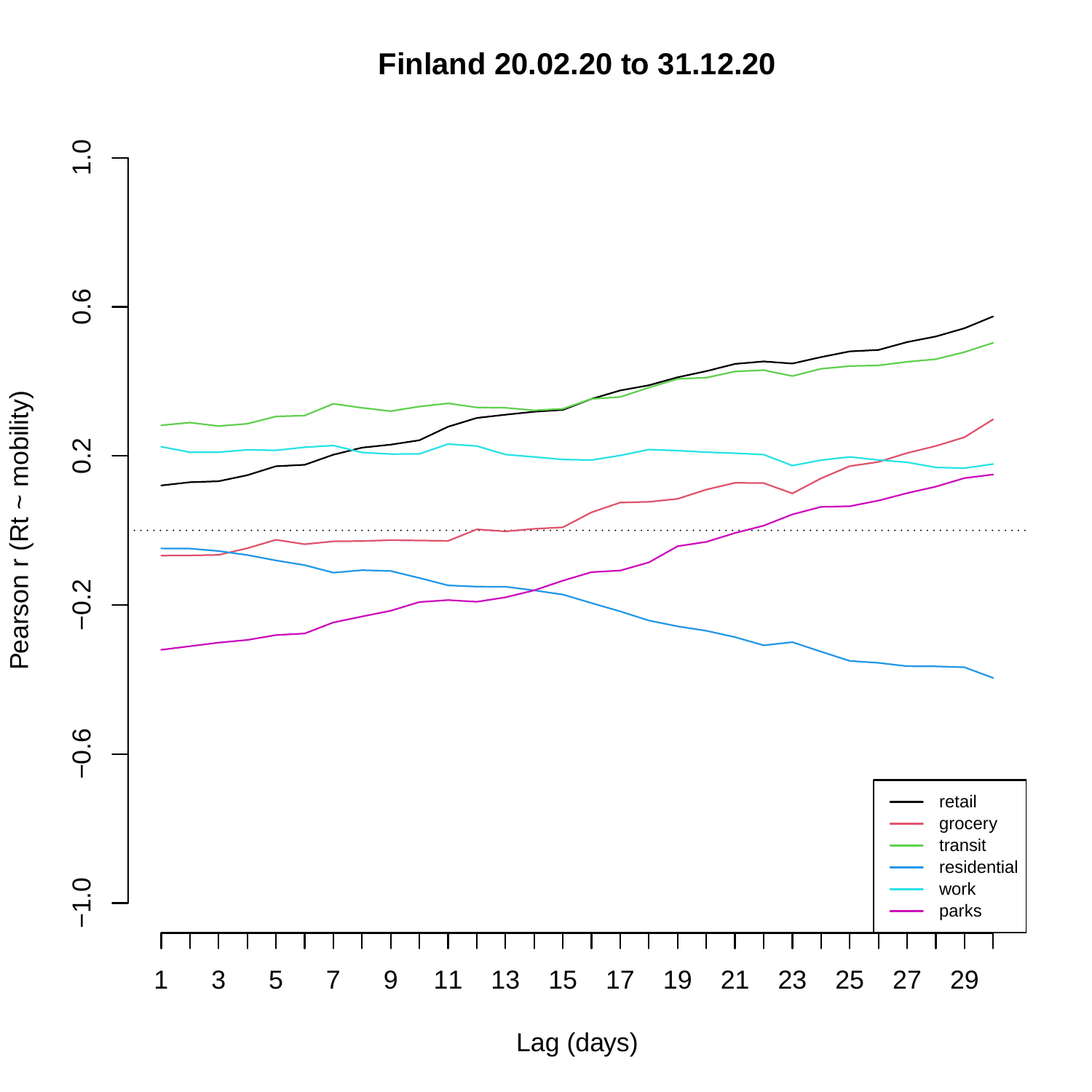**Fiji 20.02.20 to 31.12.20**

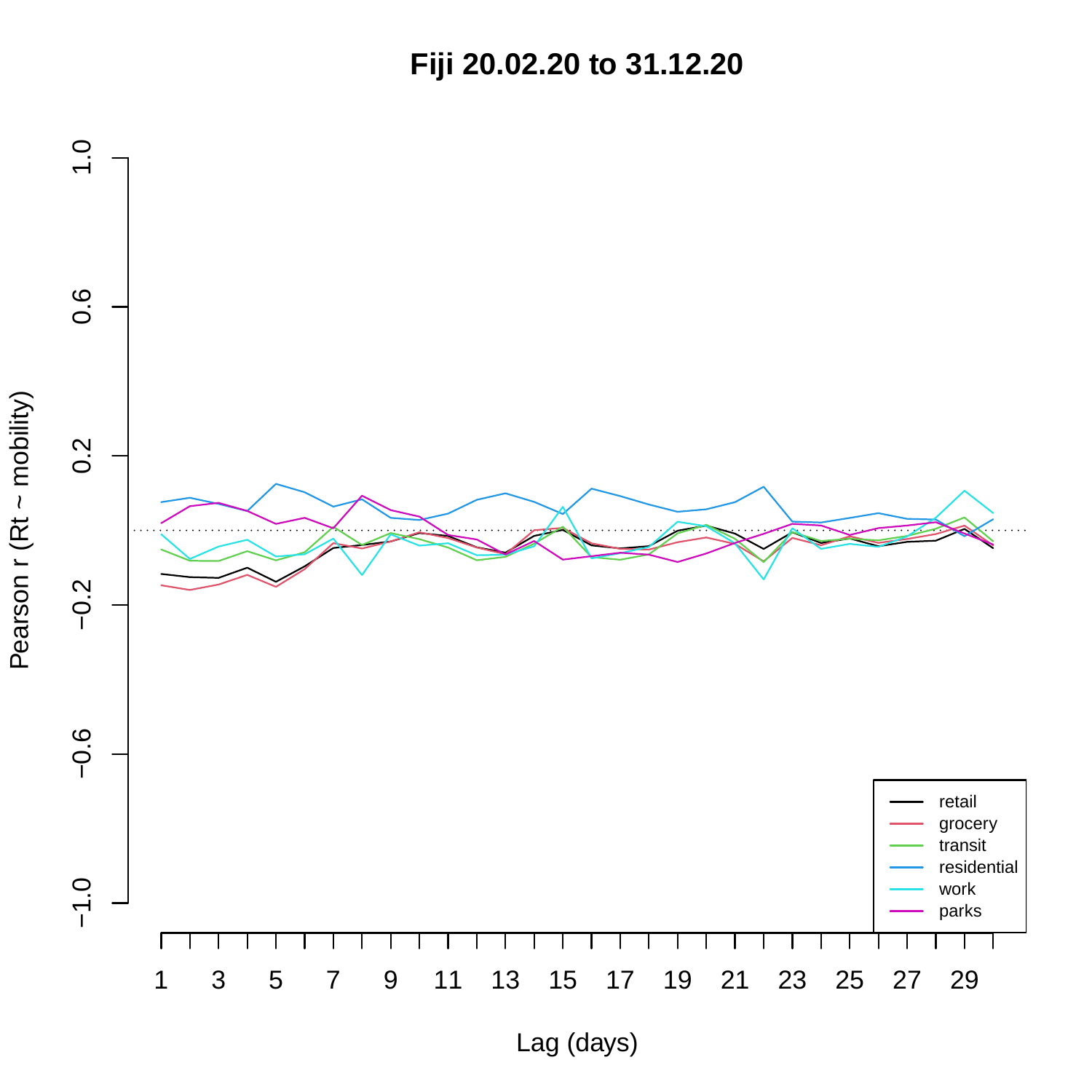**France 20.02.20 to 31.12.20**

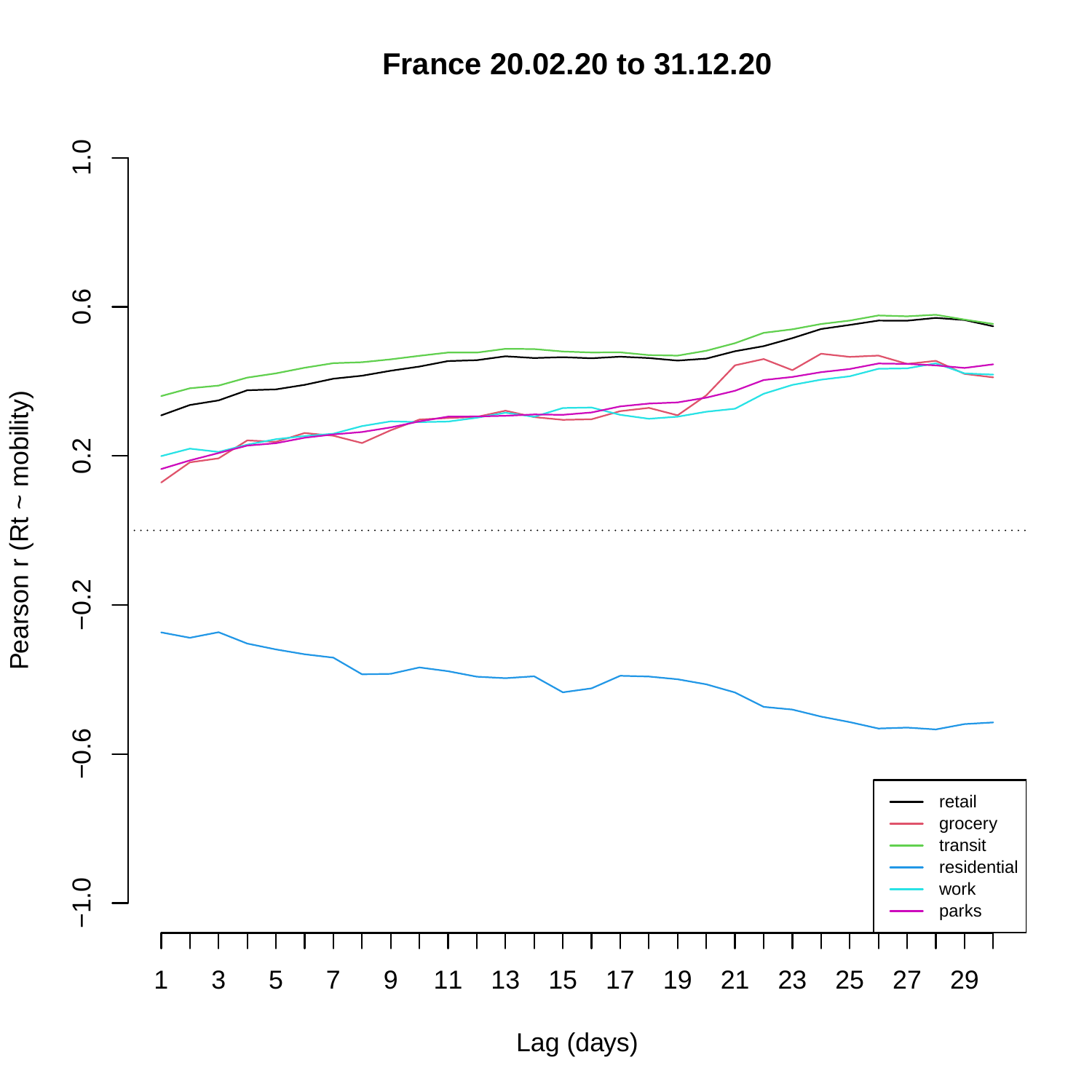**Gabon 20.02.20 to 31.12.20**

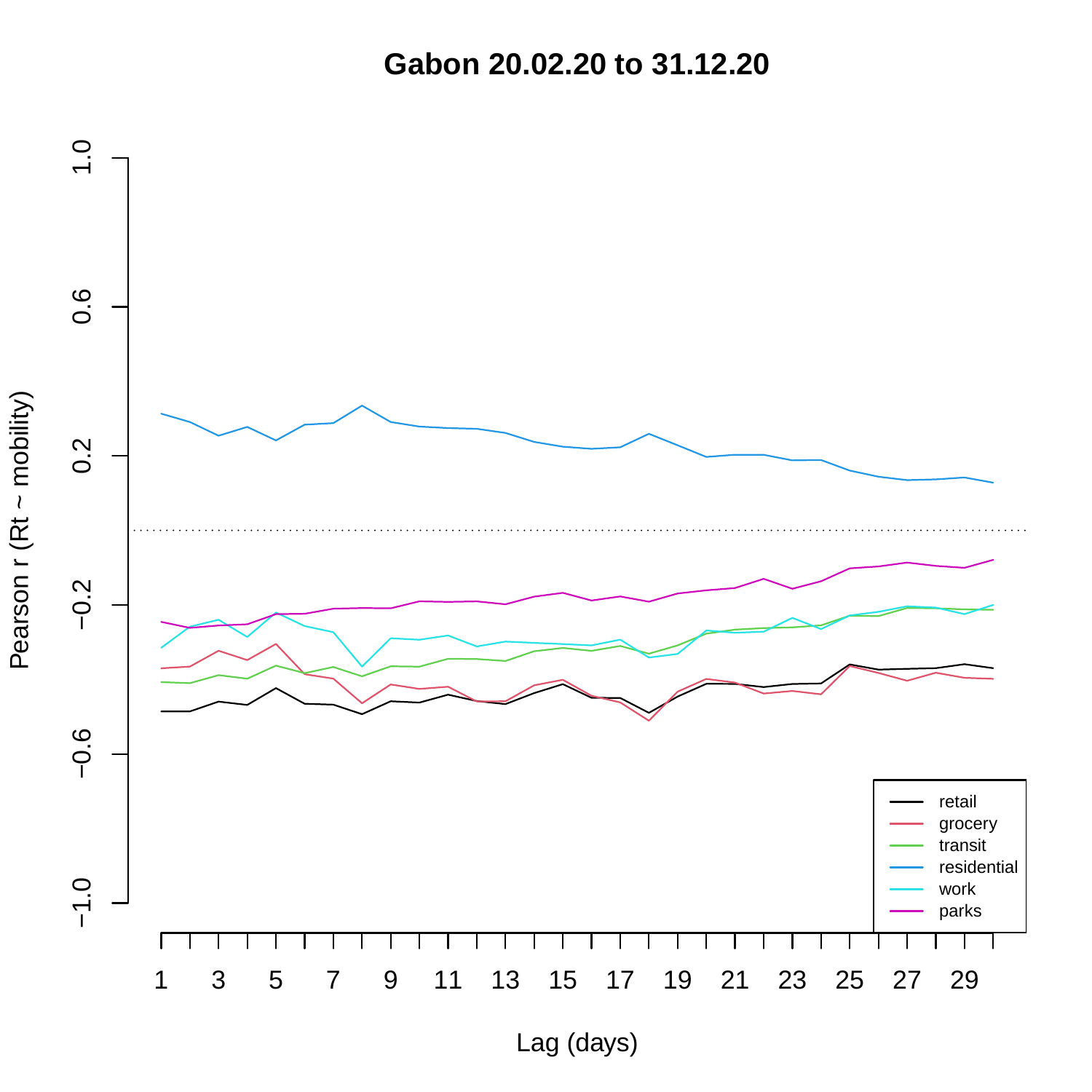## **United Kingdom 20.02.20 to 31.12.20**

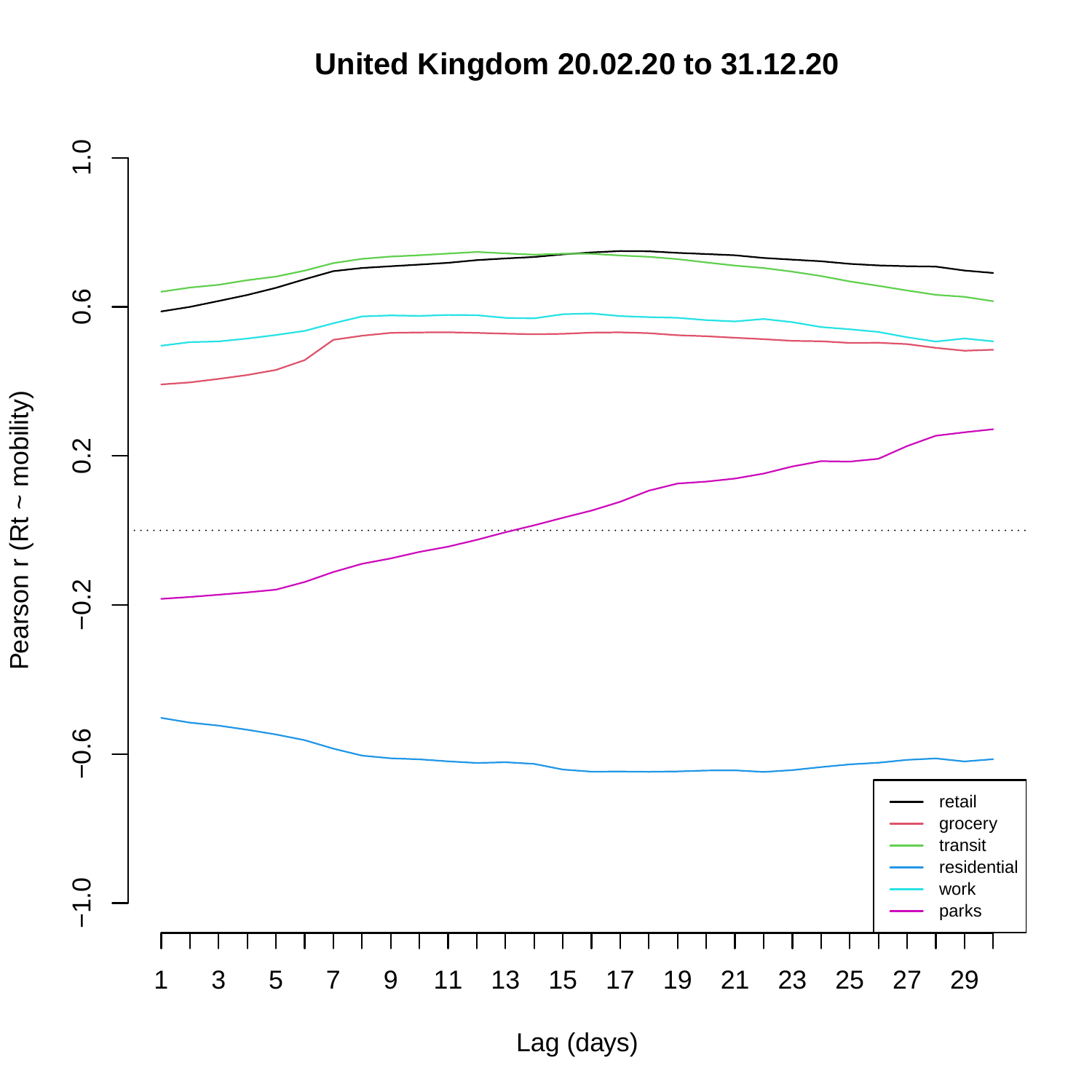**Georgia 20.02.20 to 31.12.20**

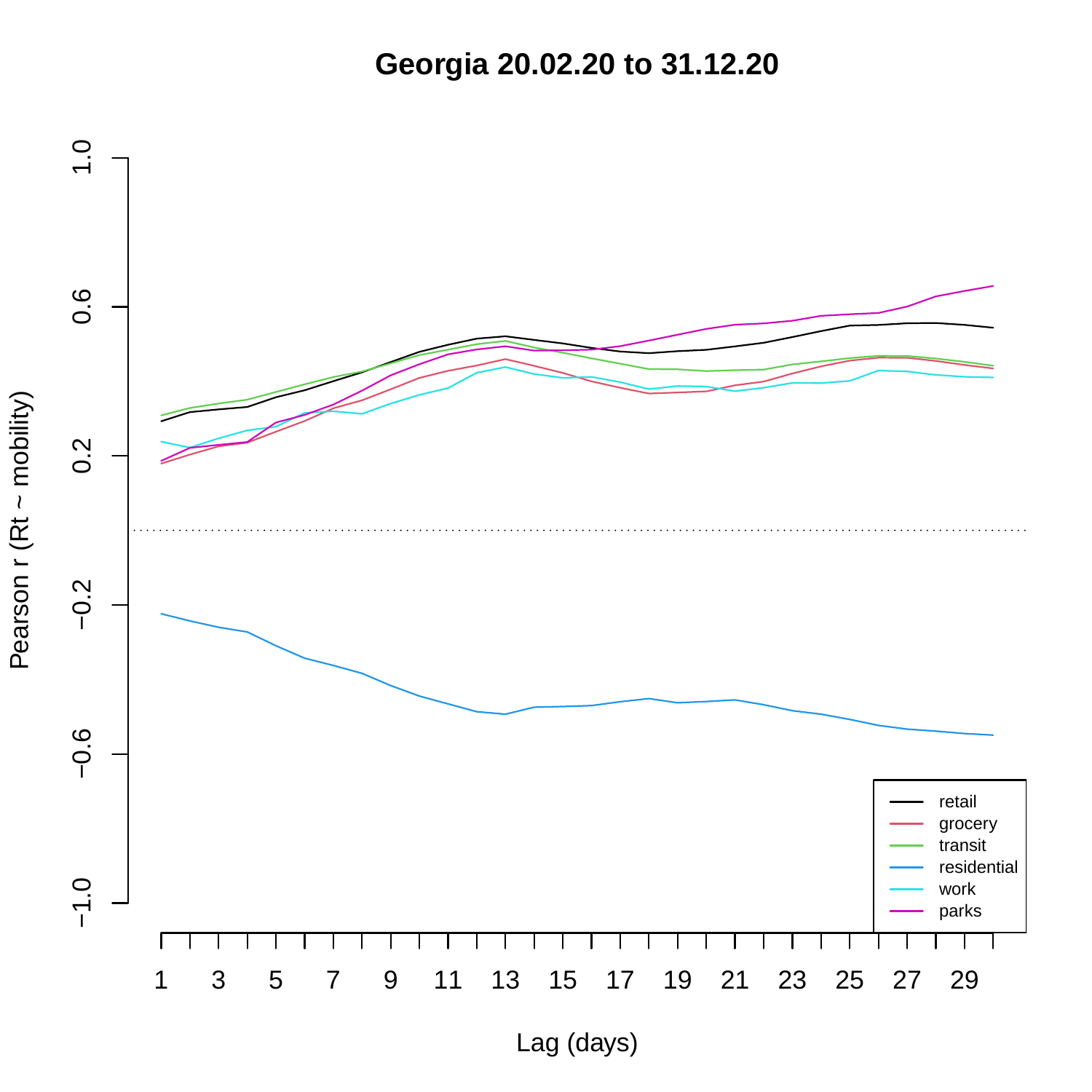**Ghana 20.02.20 to 31.12.20**

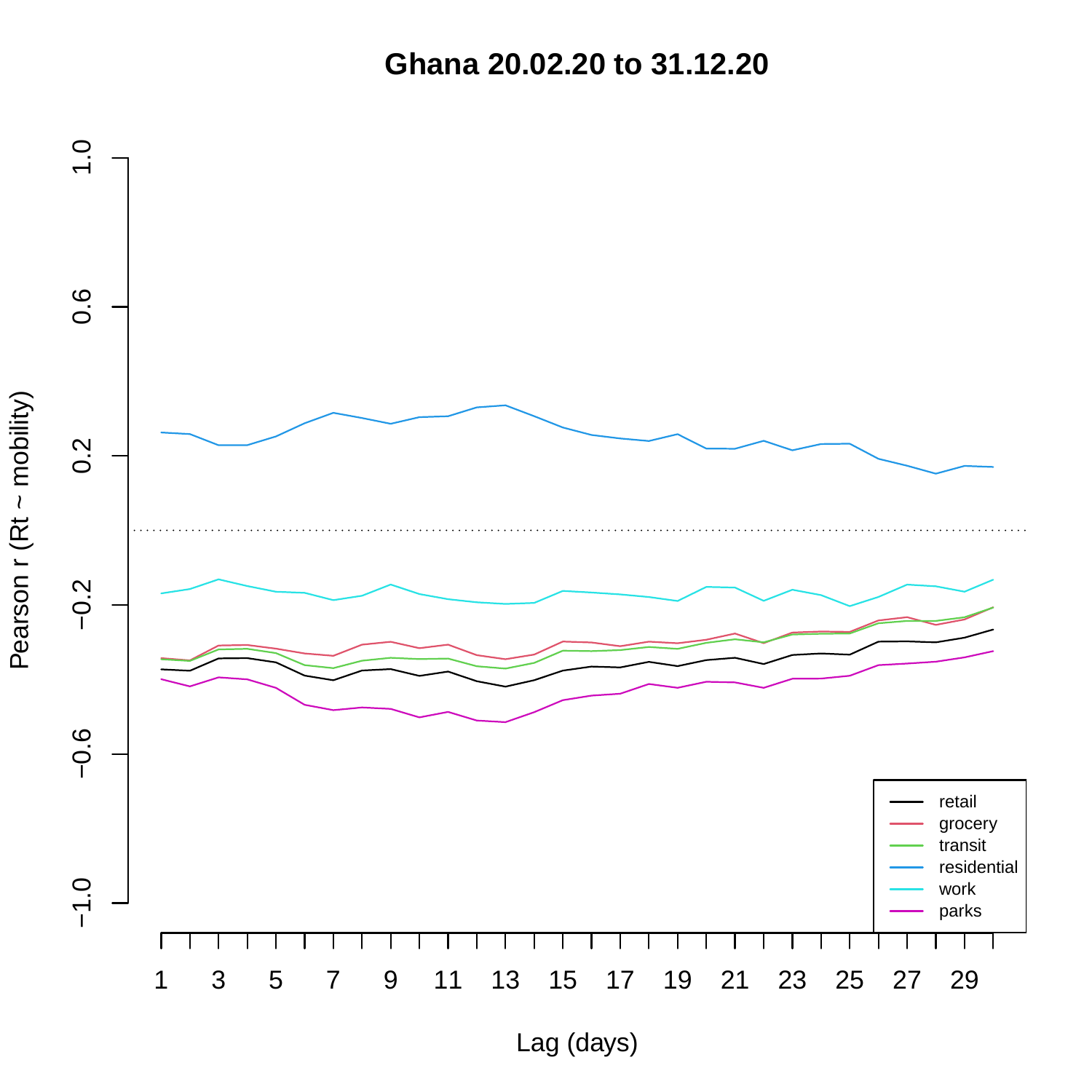**Greece 20.02.20 to 31.12.20**

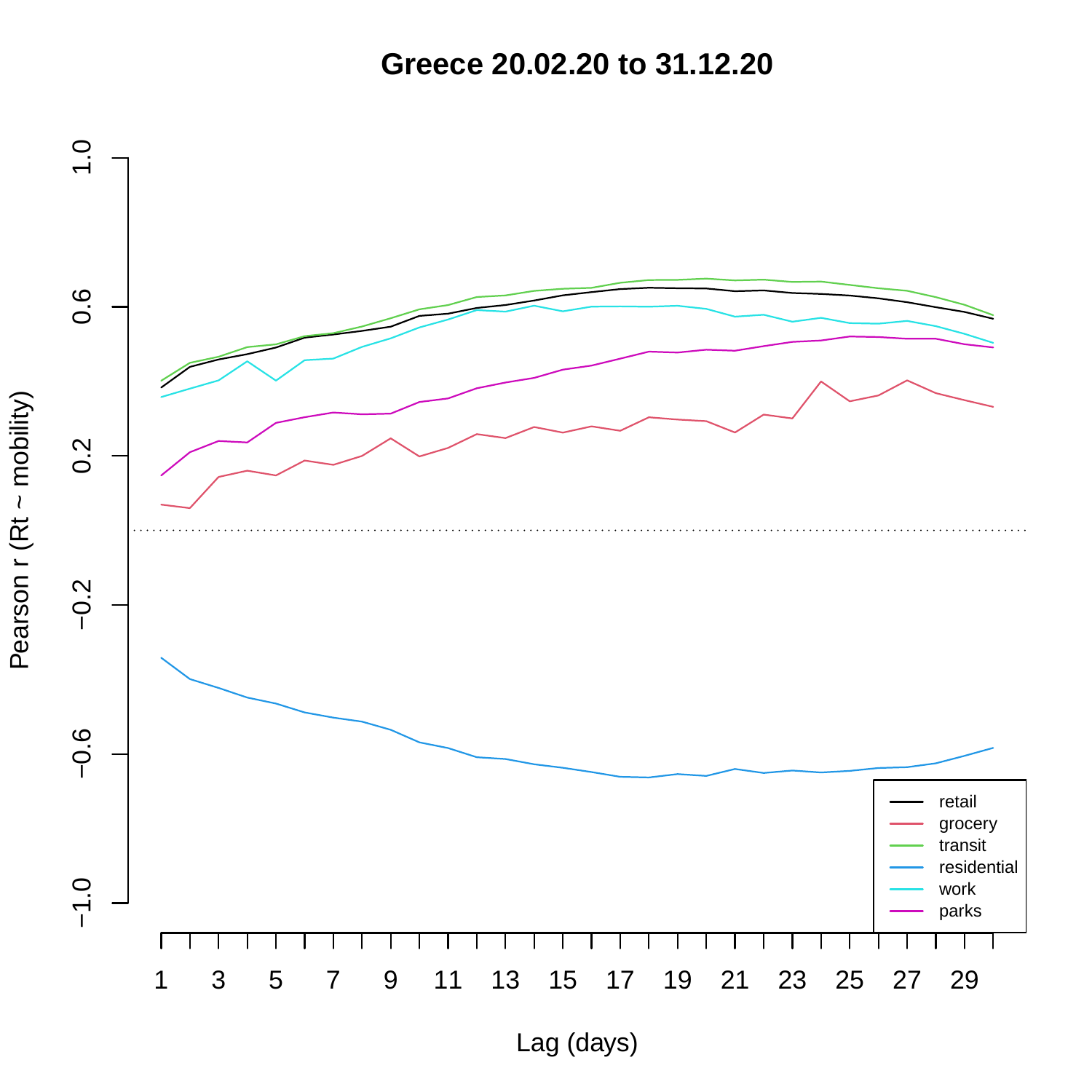**Guatemala 20.02.20 to 31.12.20**

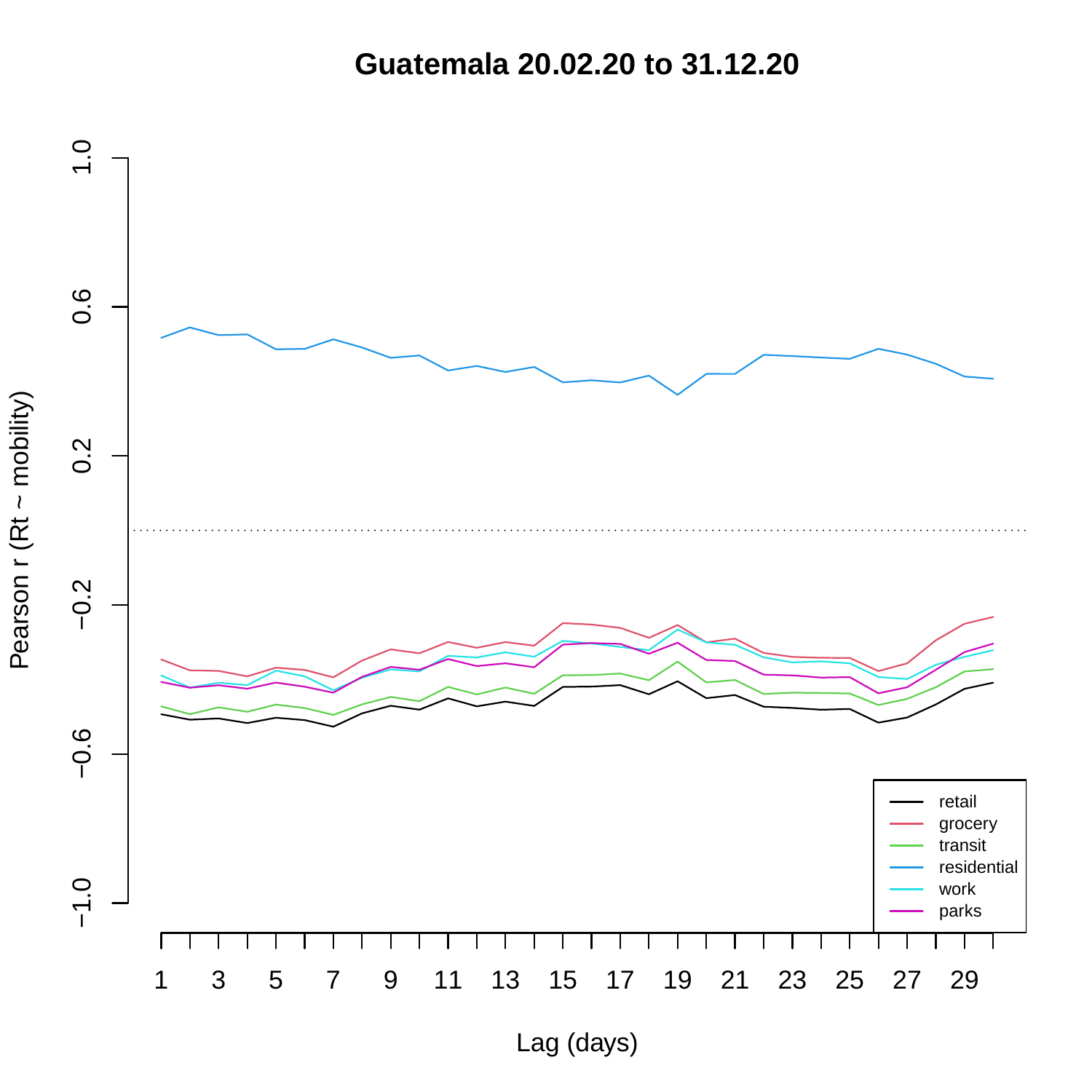**Honduras 20.02.20 to 31.12.20**

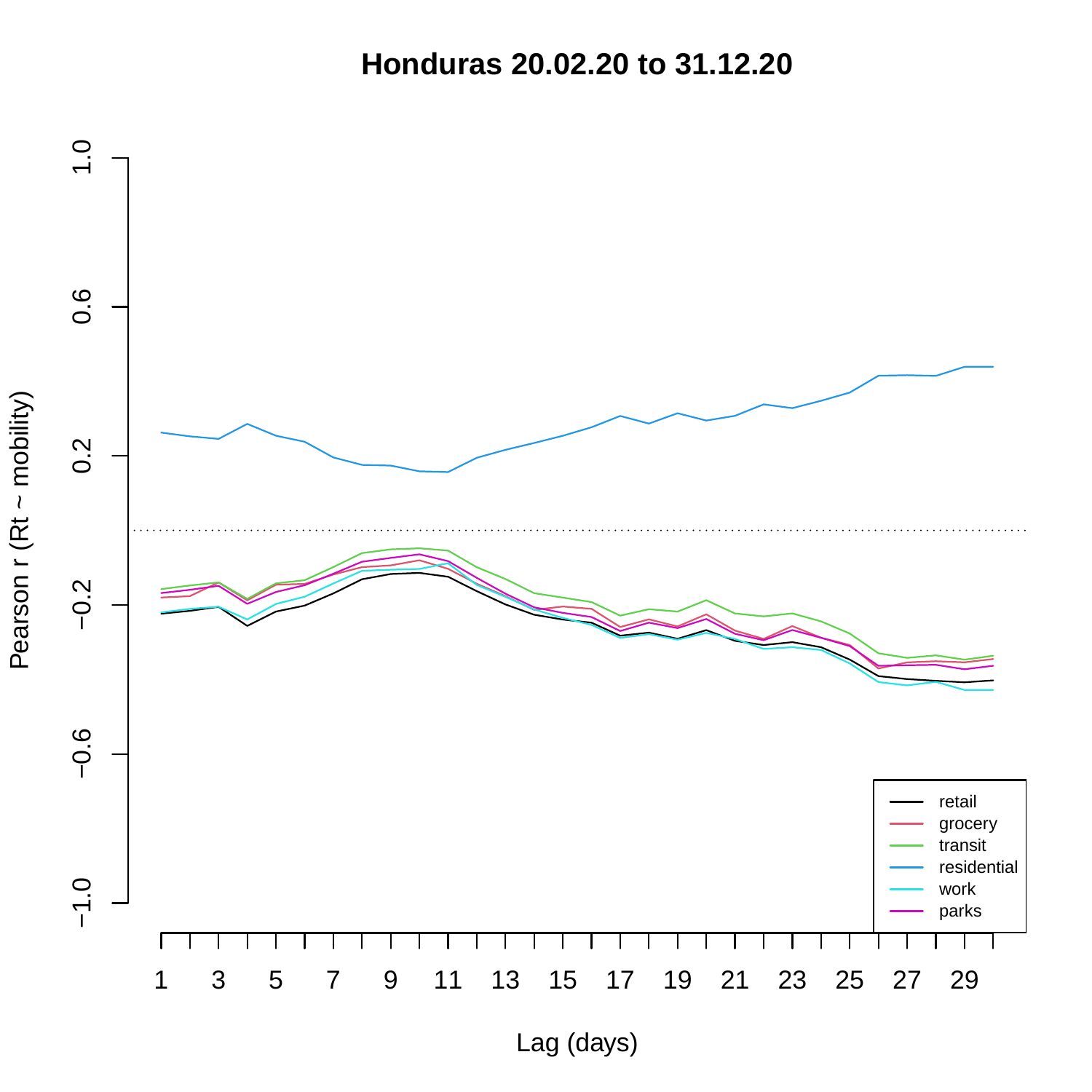**Croatia 20.02.20 to 31.12.20**

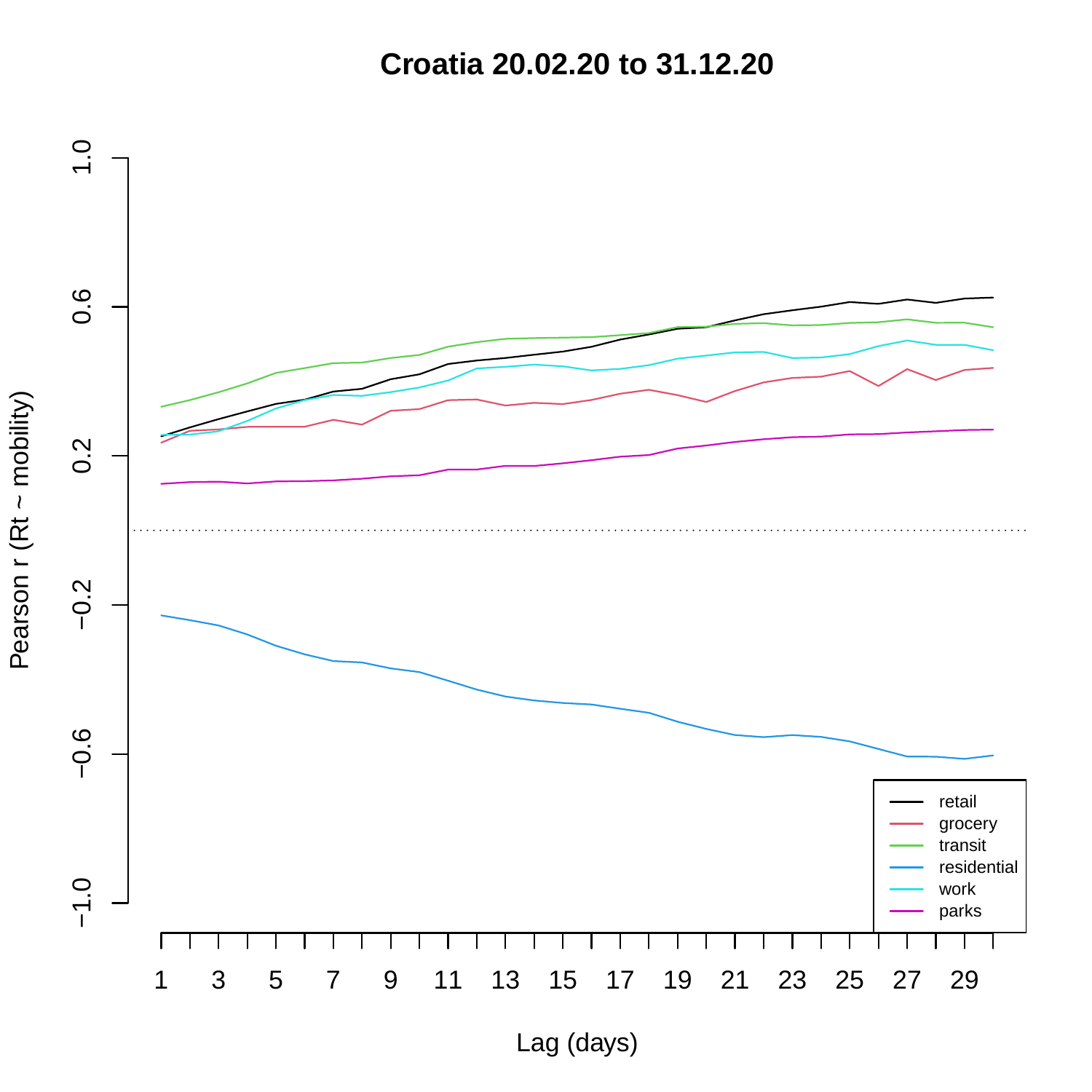**Haiti 20.02.20 to 31.12.20**



Pearson r (Rt ~ mobility) Pearson r (Rt ~ mobility)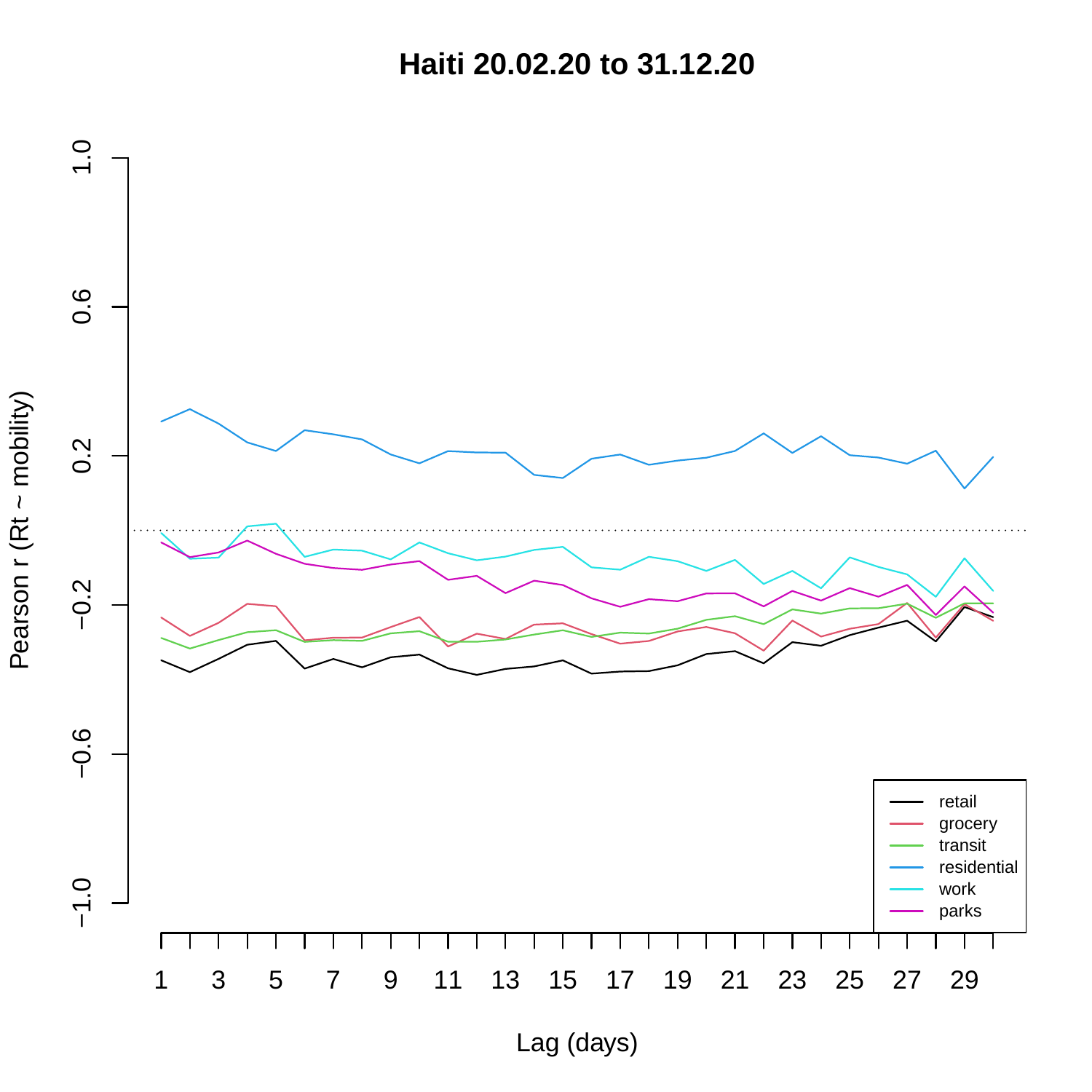**Hungary 20.02.20 to 31.12.20**

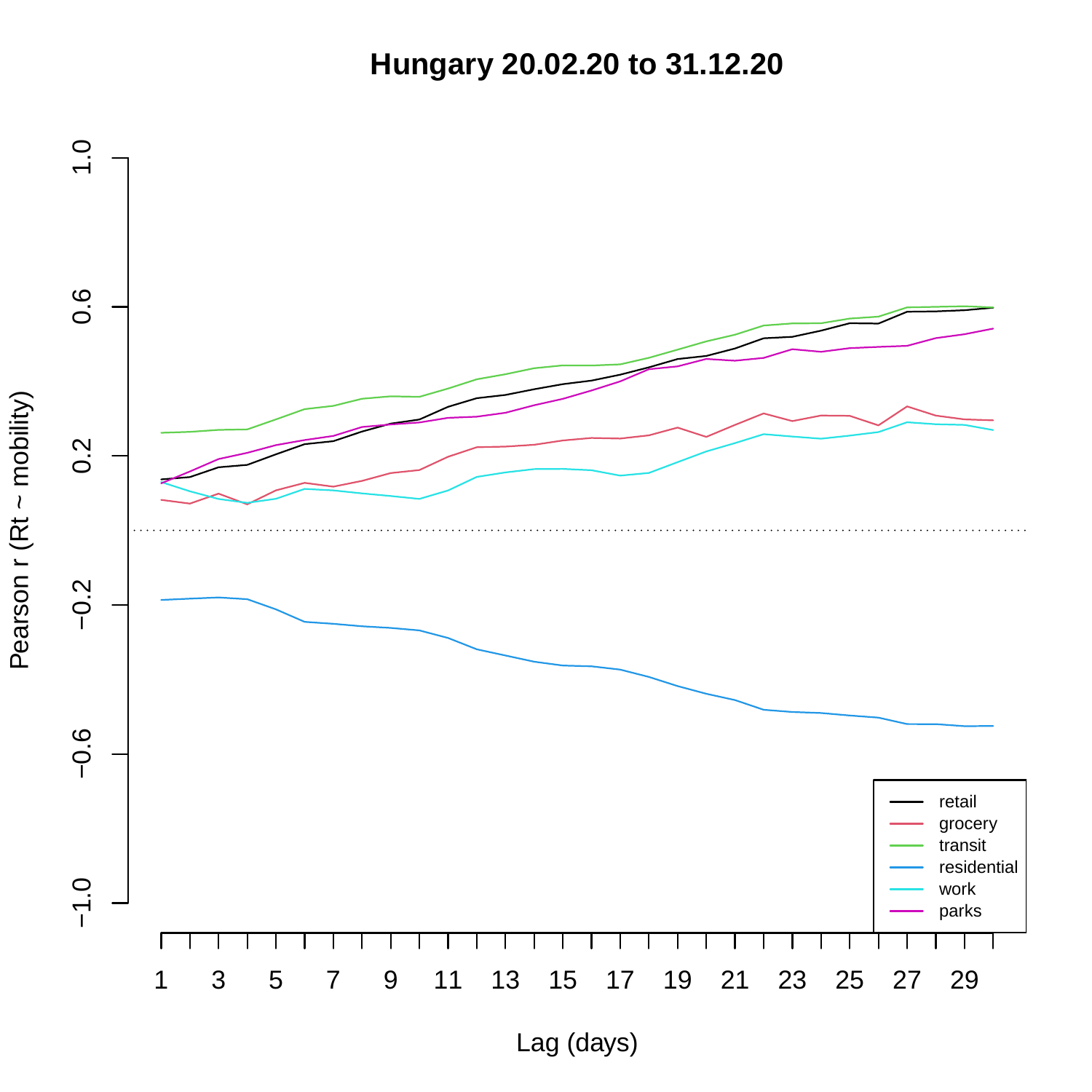**Indonesia 20.02.20 to 31.12.20**

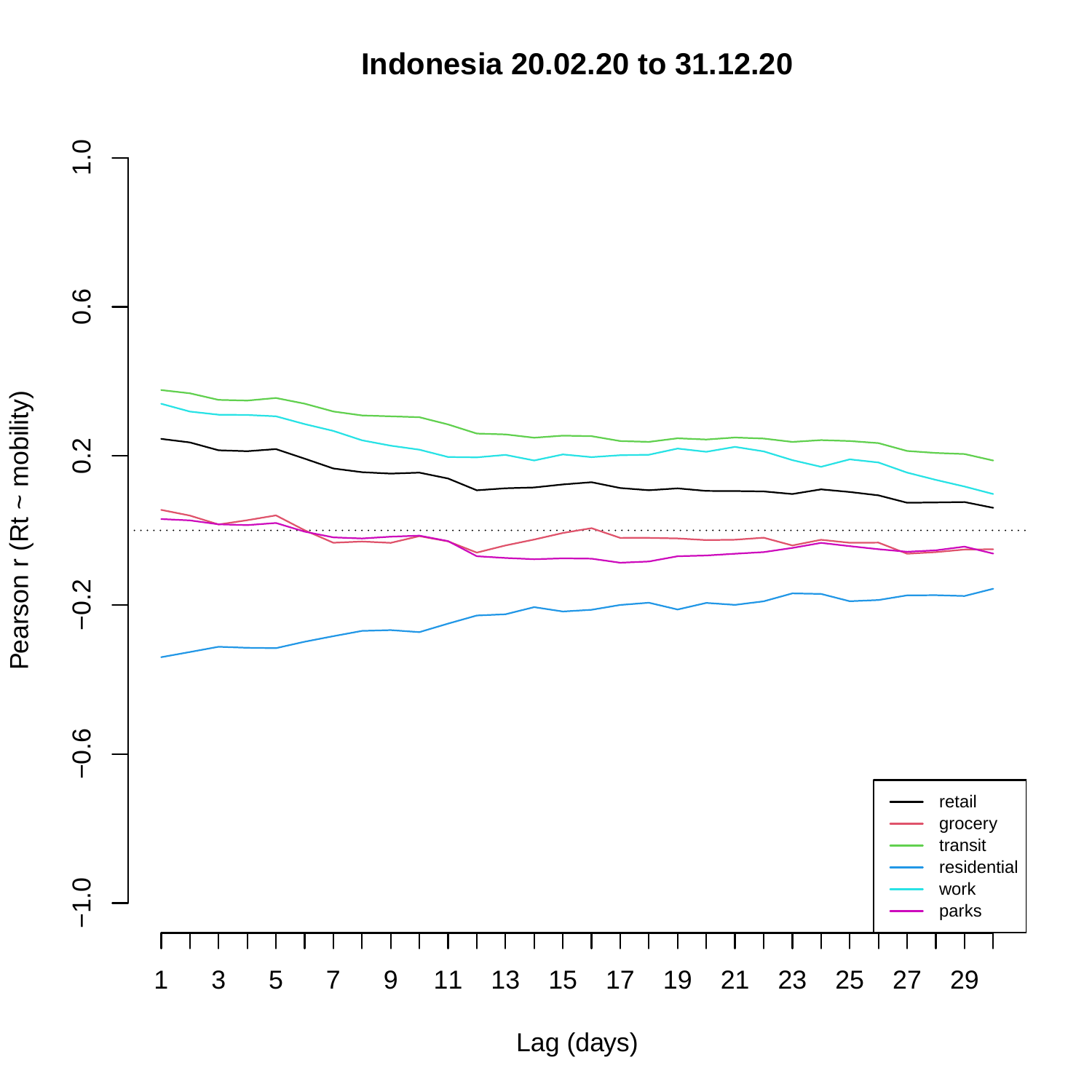**Ireland 20.02.20 to 31.12.20**

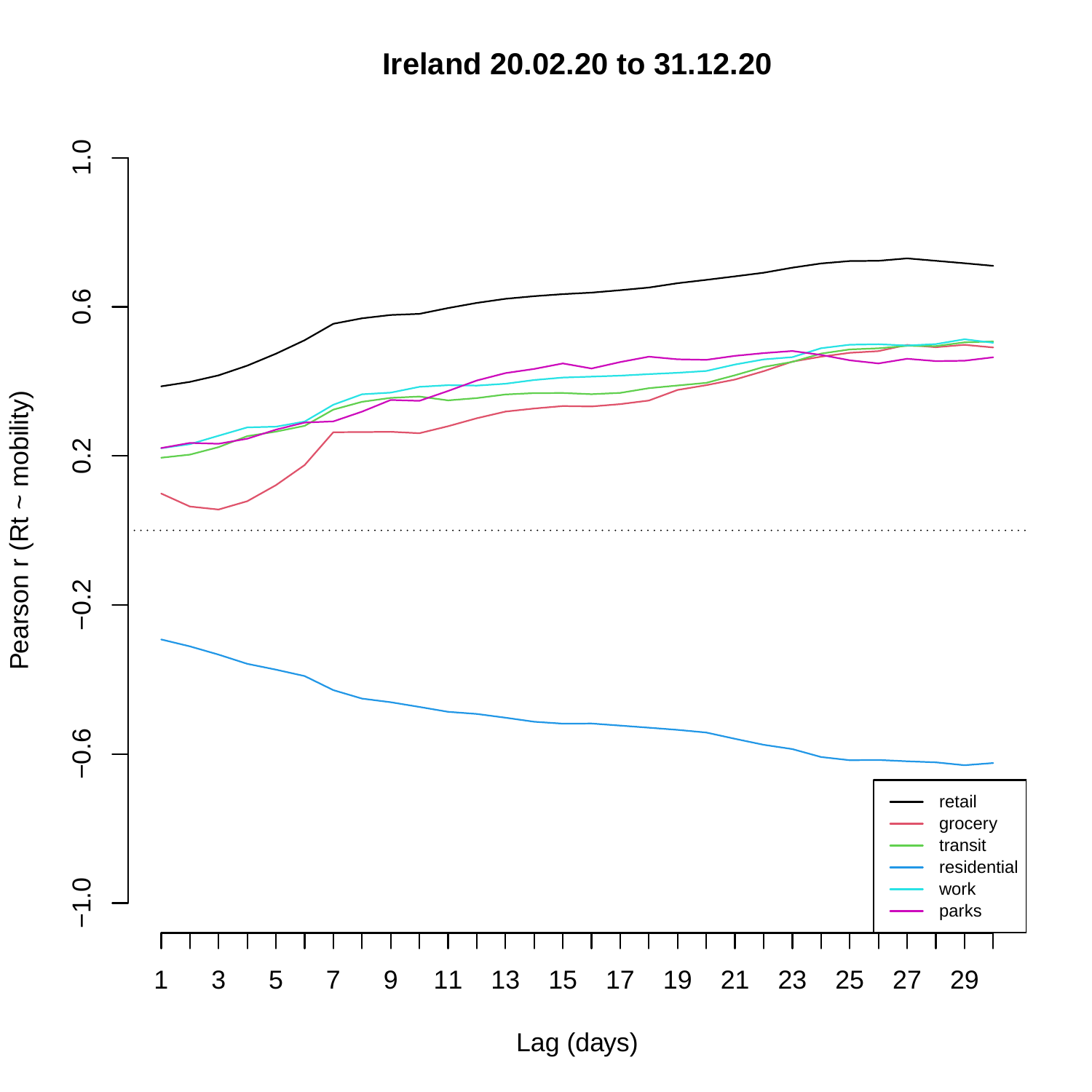**Israel 20.02.20 to 31.12.20**

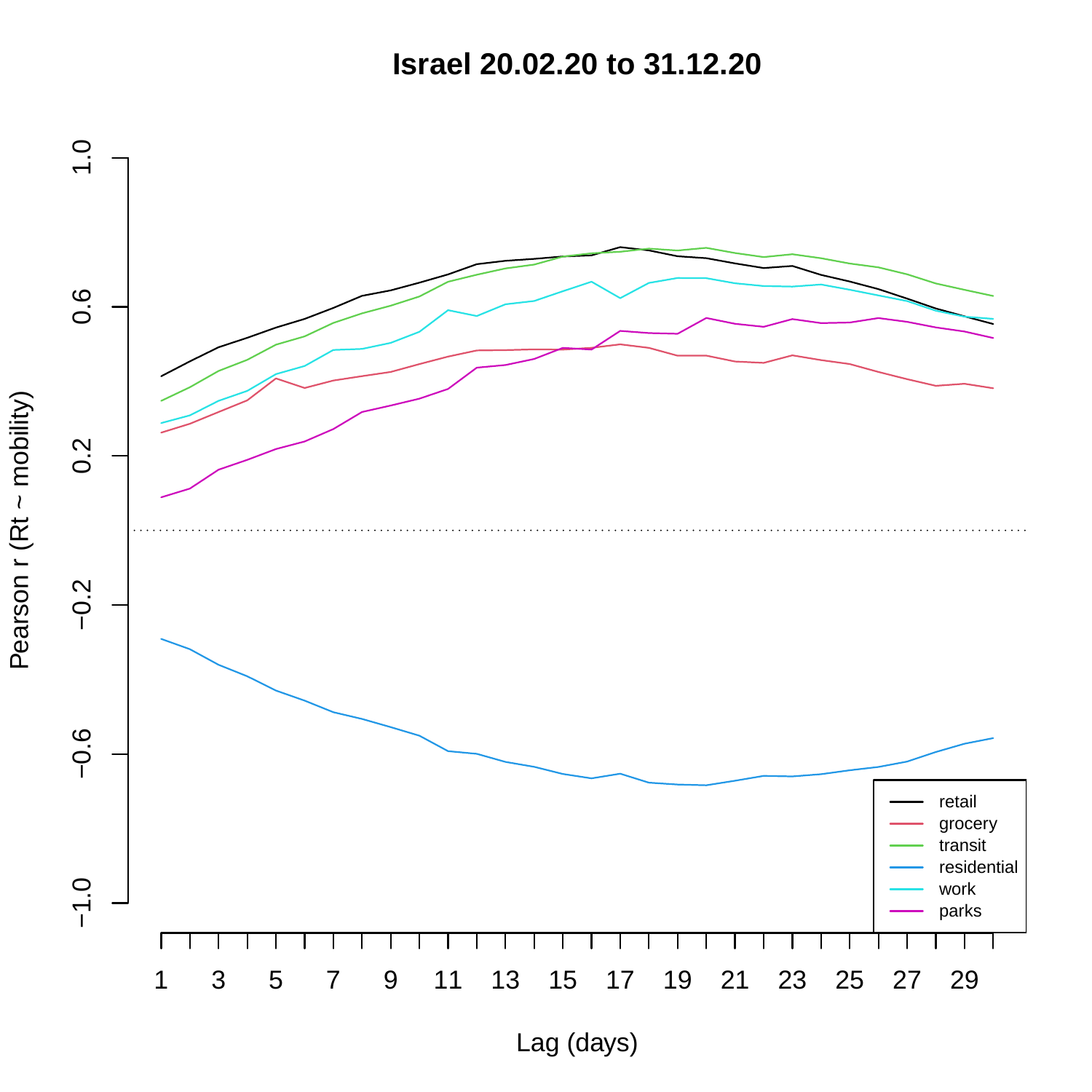**India 20.02.20 to 31.12.20**

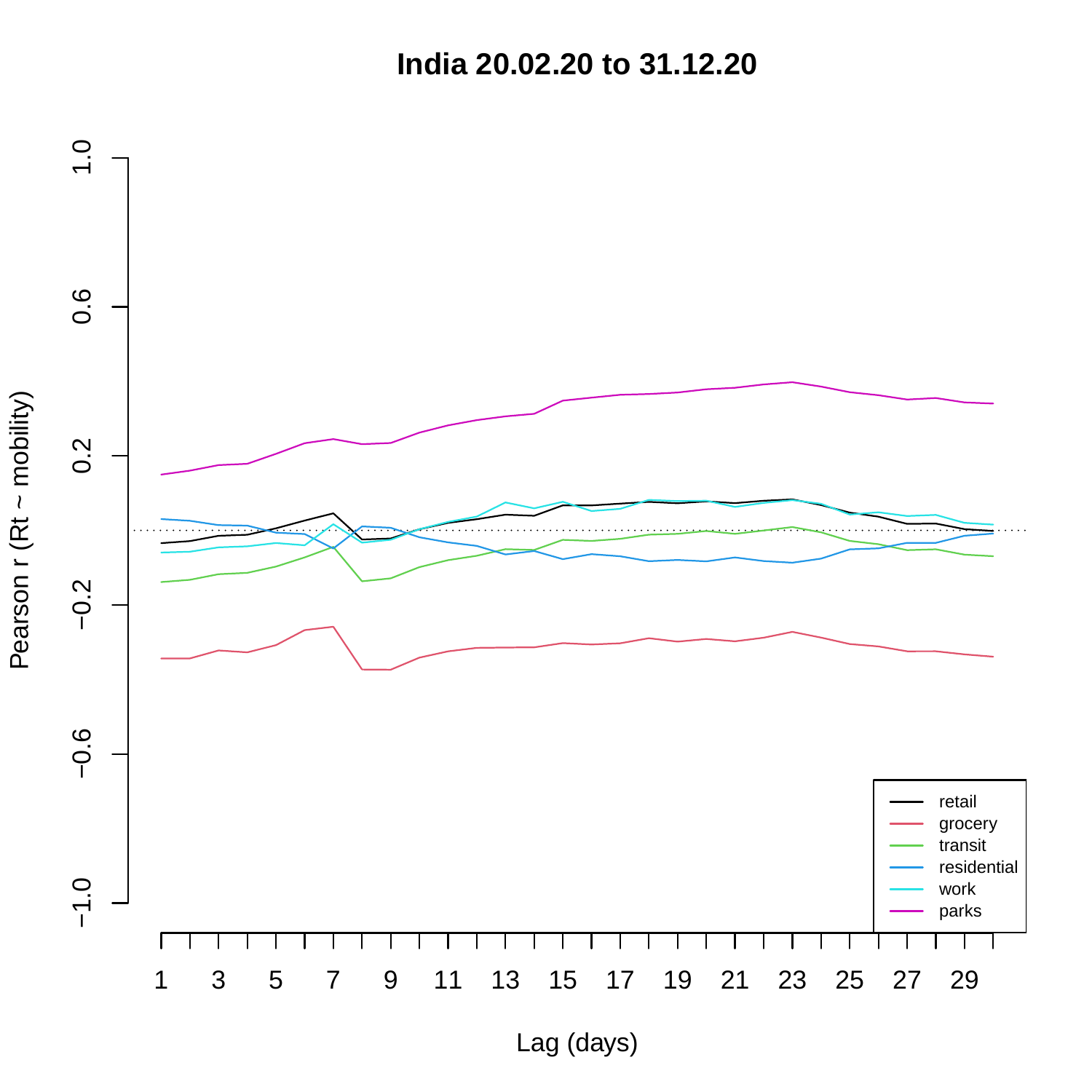**Iraq 20.02.20 to 31.12.20**

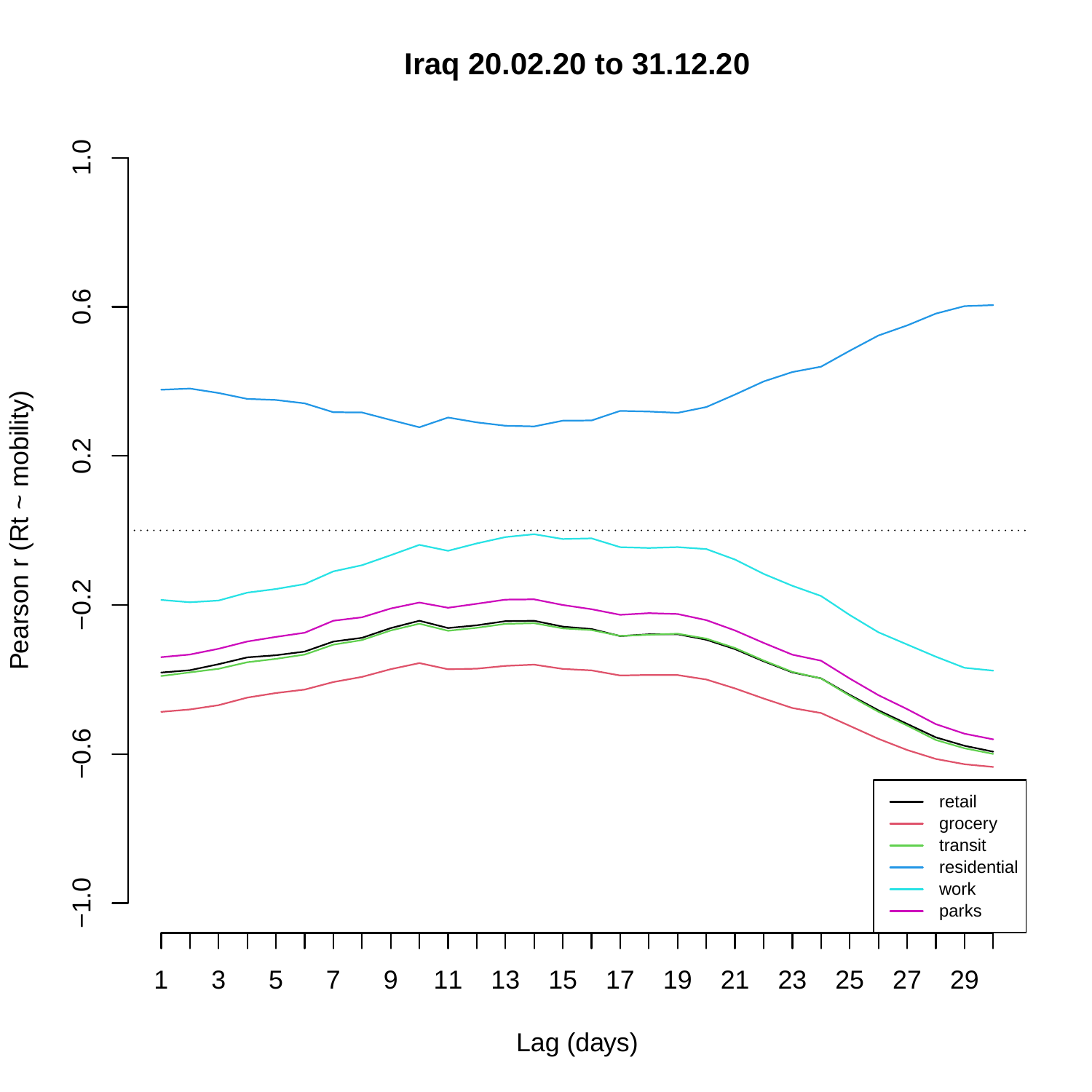**Italy 20.02.20 to 31.12.20**

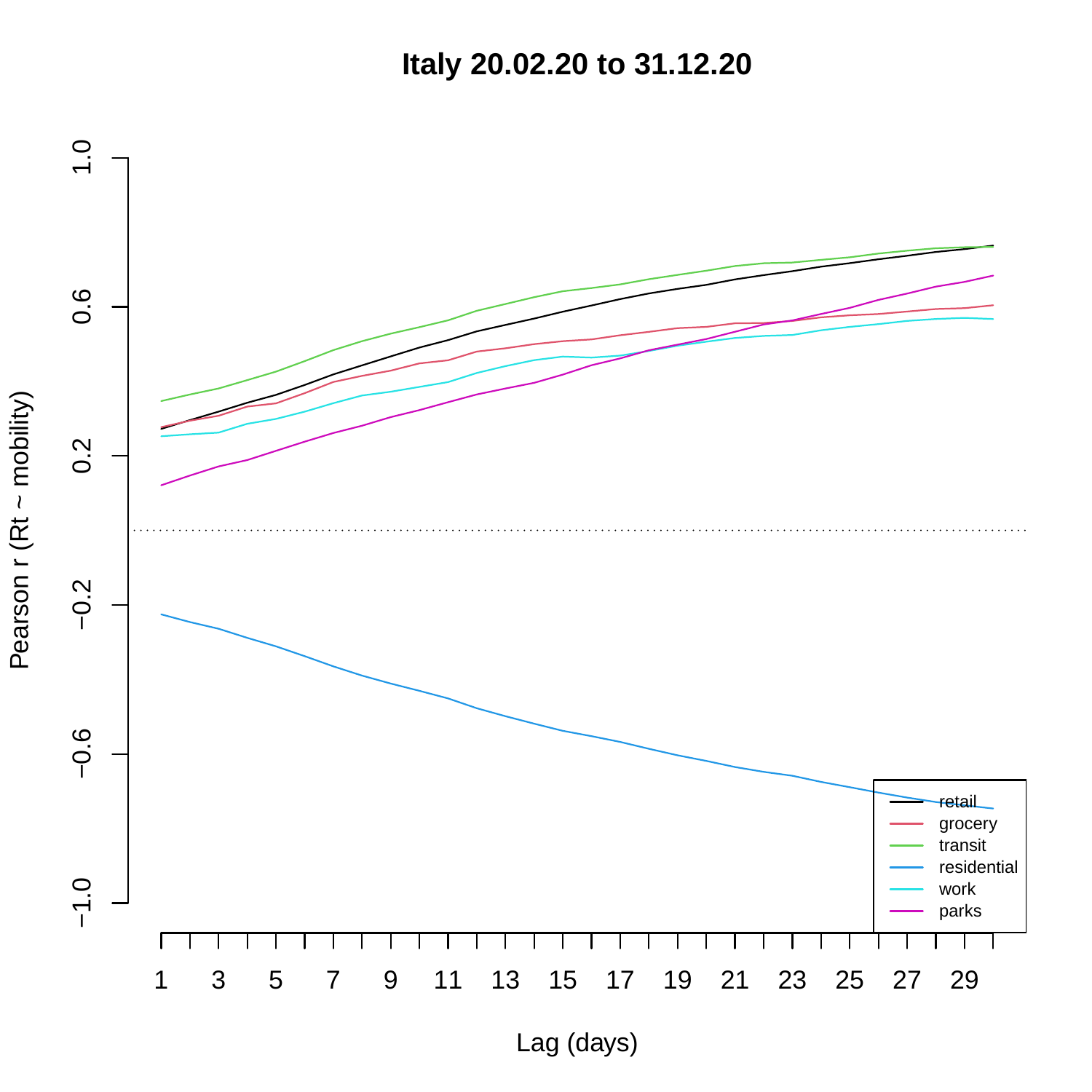**Jamaica 20.02.20 to 31.12.20**

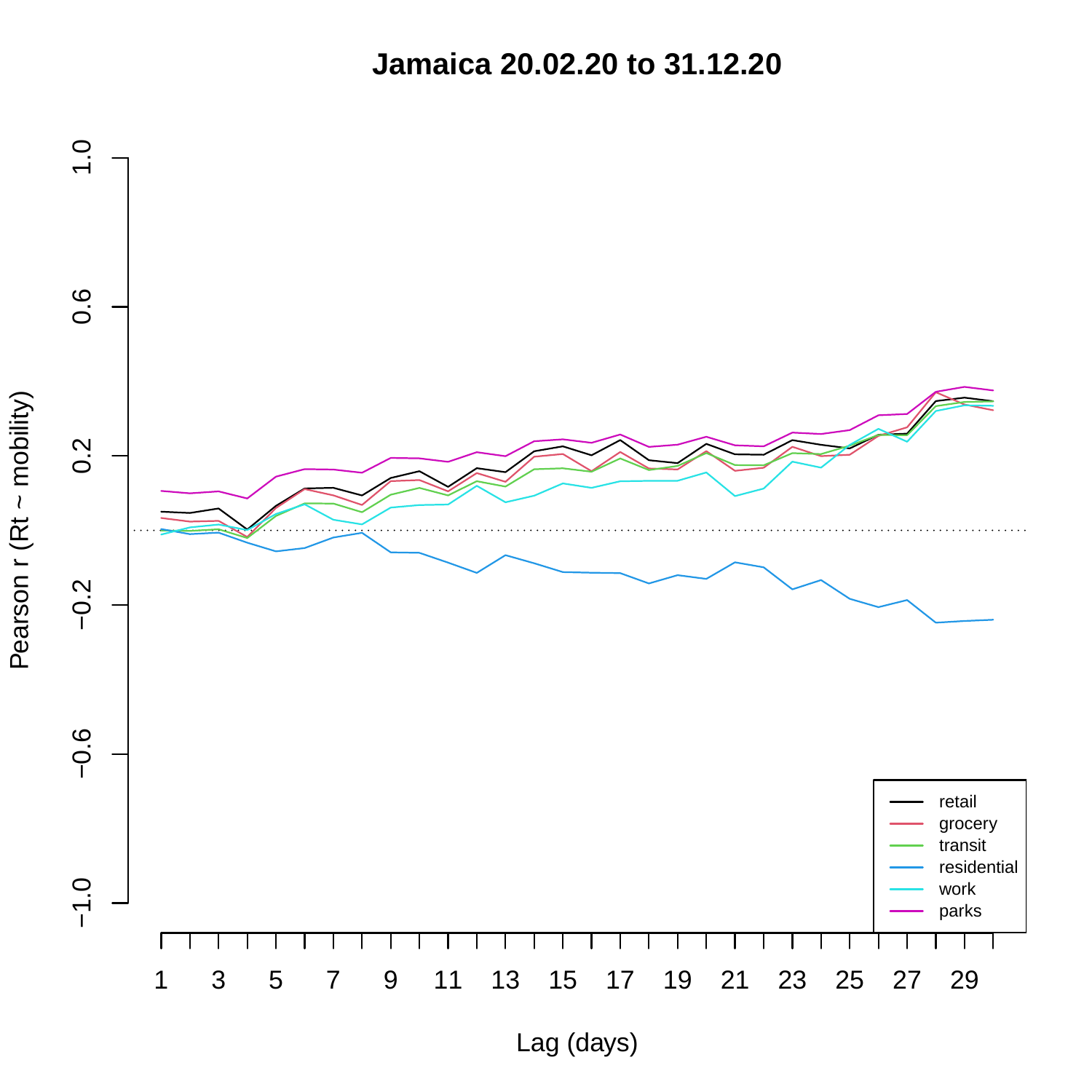**Jordan 20.02.20 to 31.12.20**

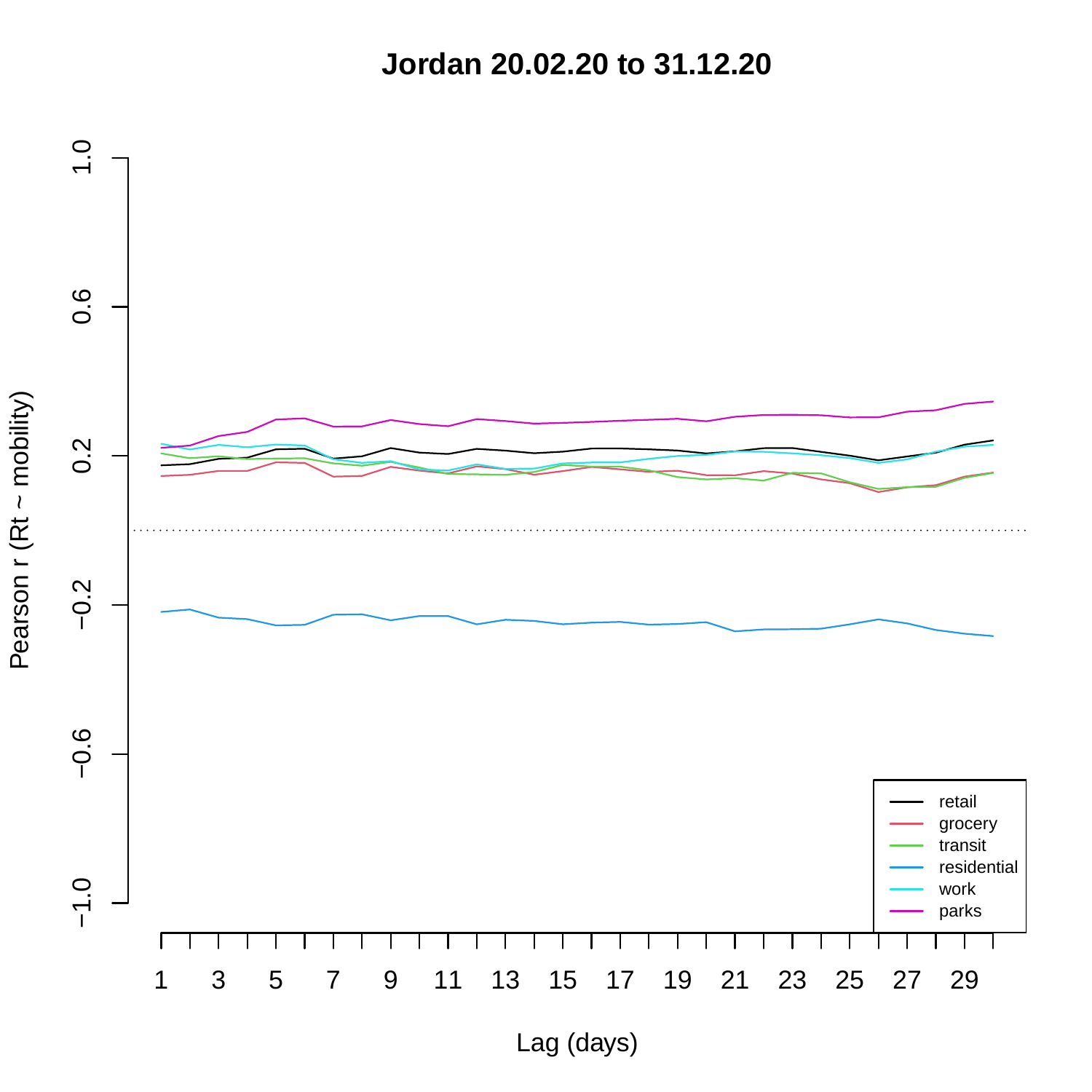**Japan 20.02.20 to 31.12.20**

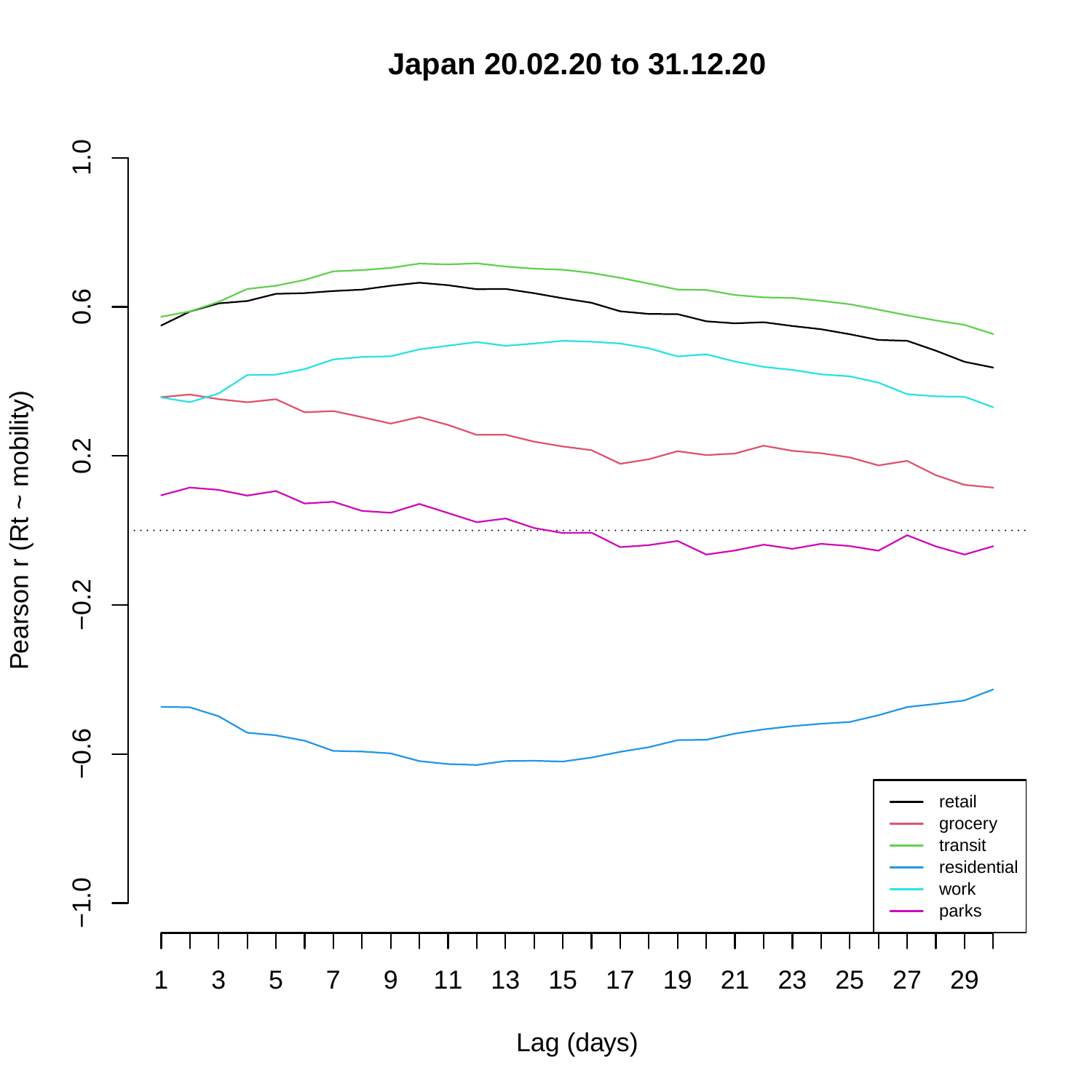**Kenya 20.02.20 to 31.12.20**

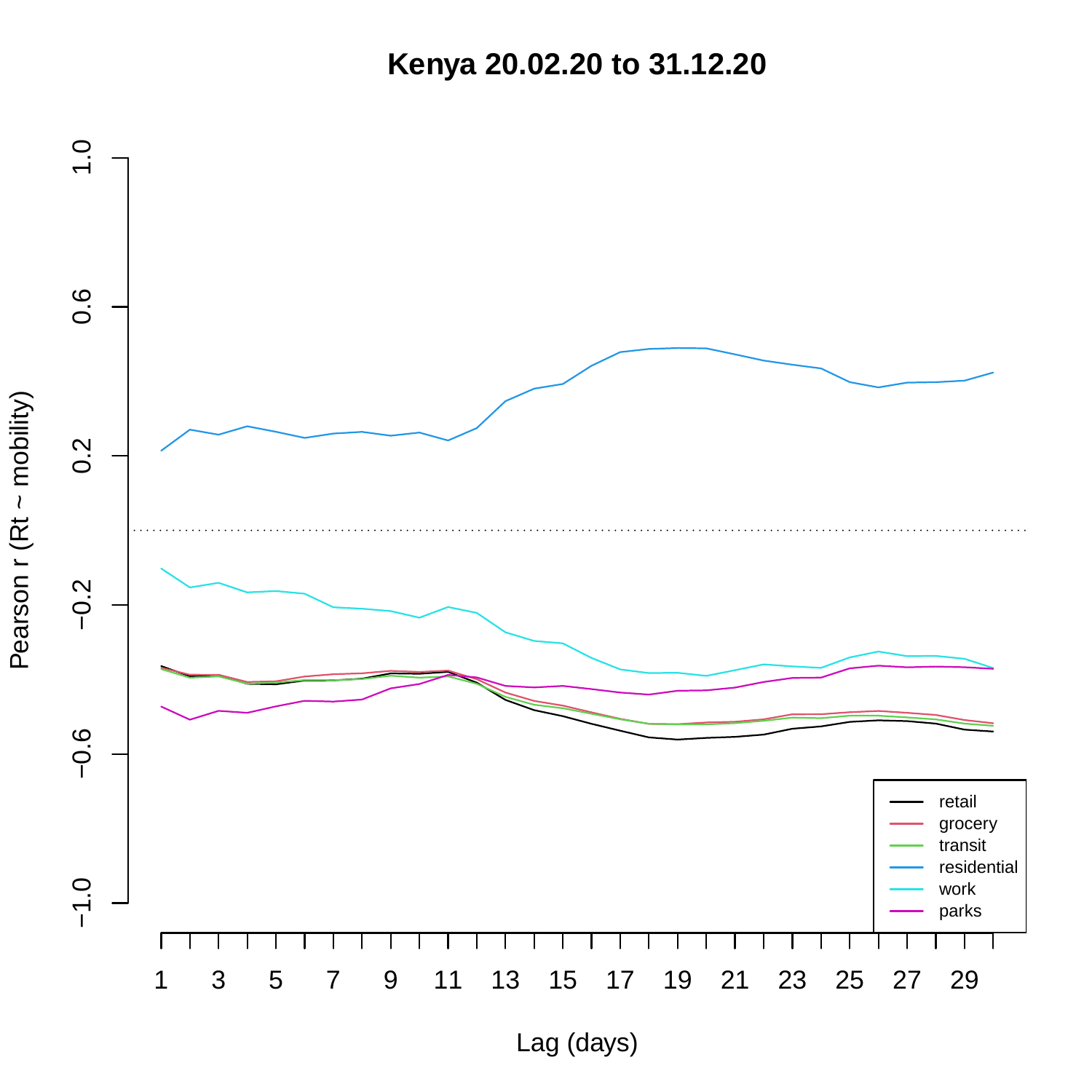**Kyrgyzstan 20.02.20 to 31.12.20**

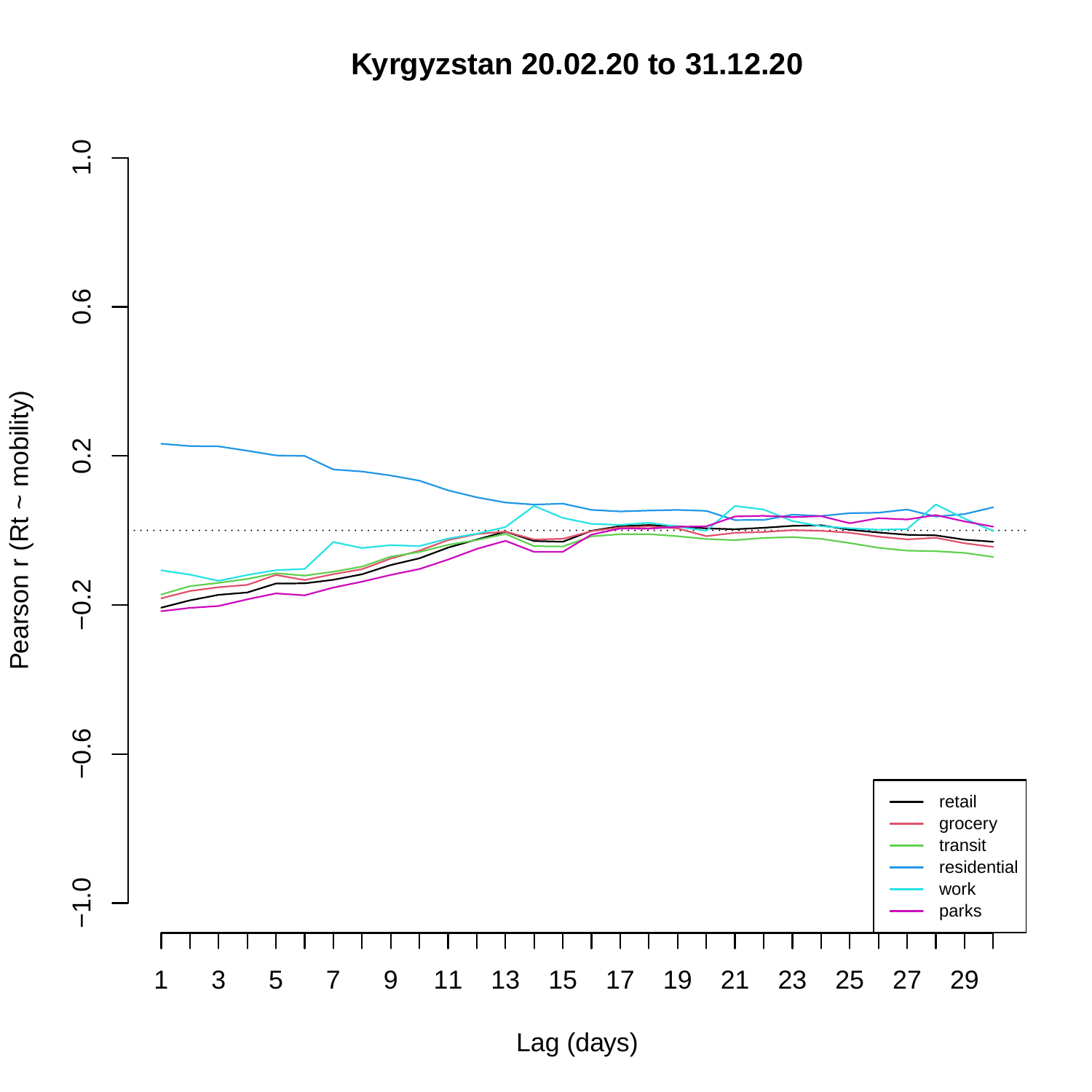**Cambodia 20.02.20 to 31.12.20**

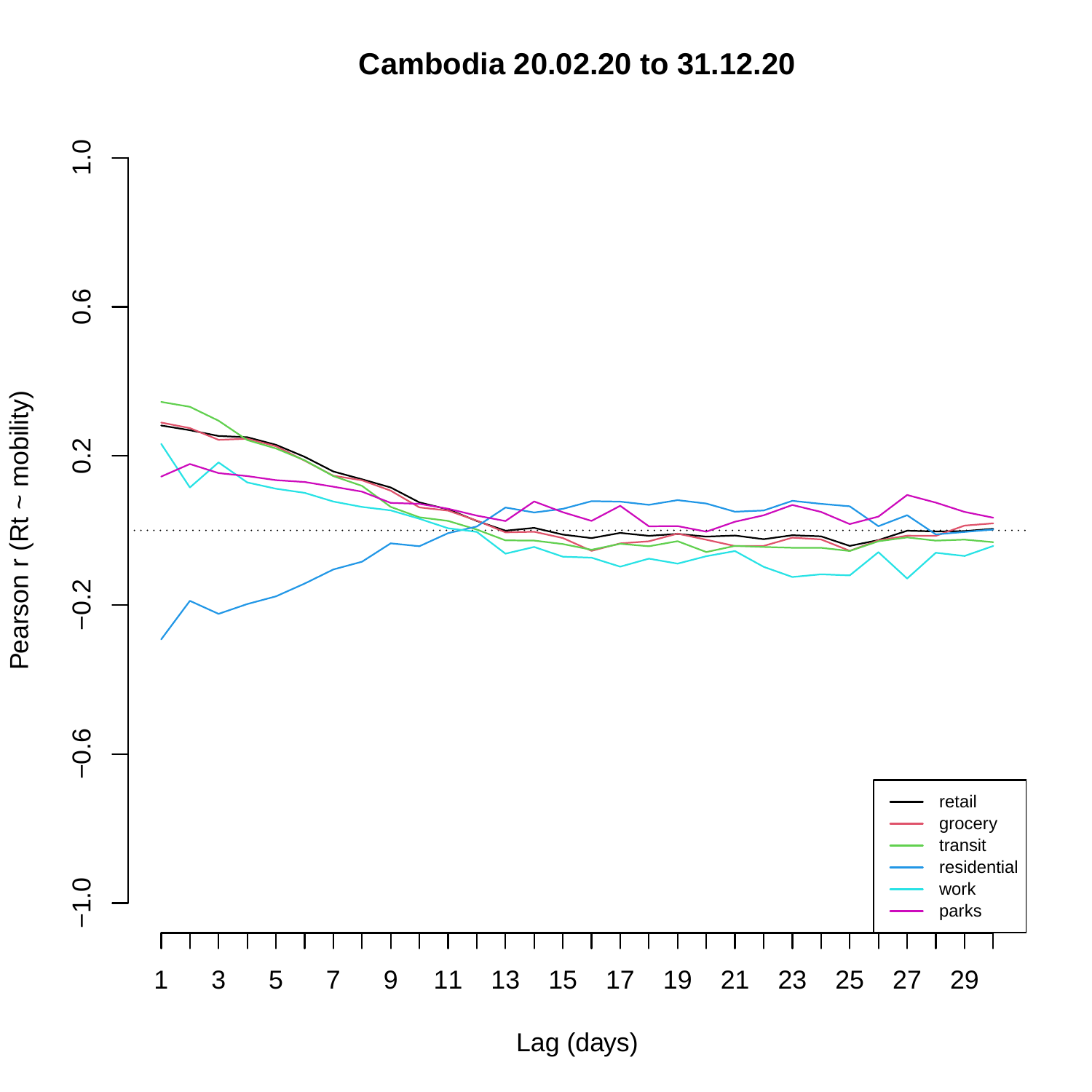**Korea, South 20.02.20 to 31.12.20**

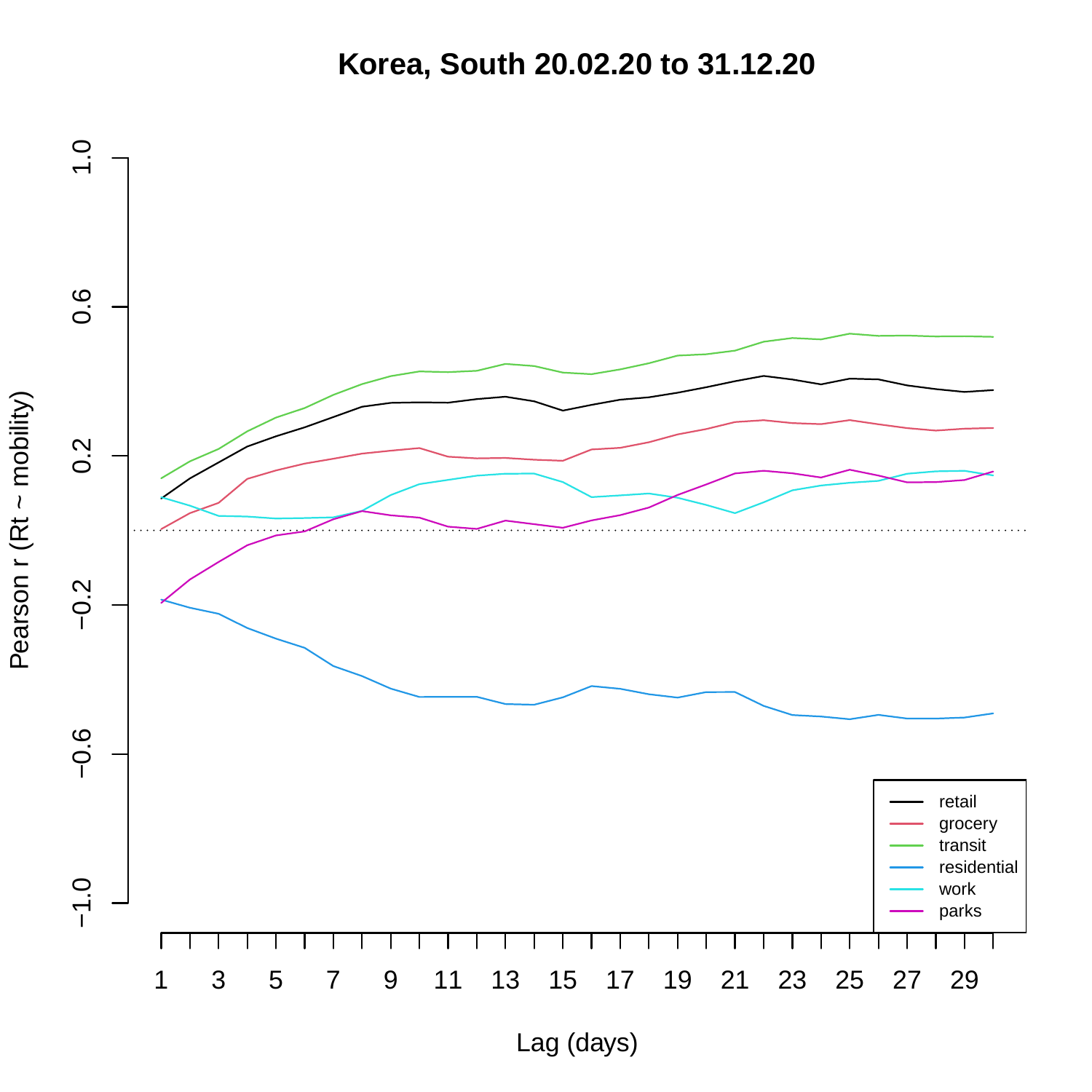**Kuwait 20.02.20 to 31.12.20**

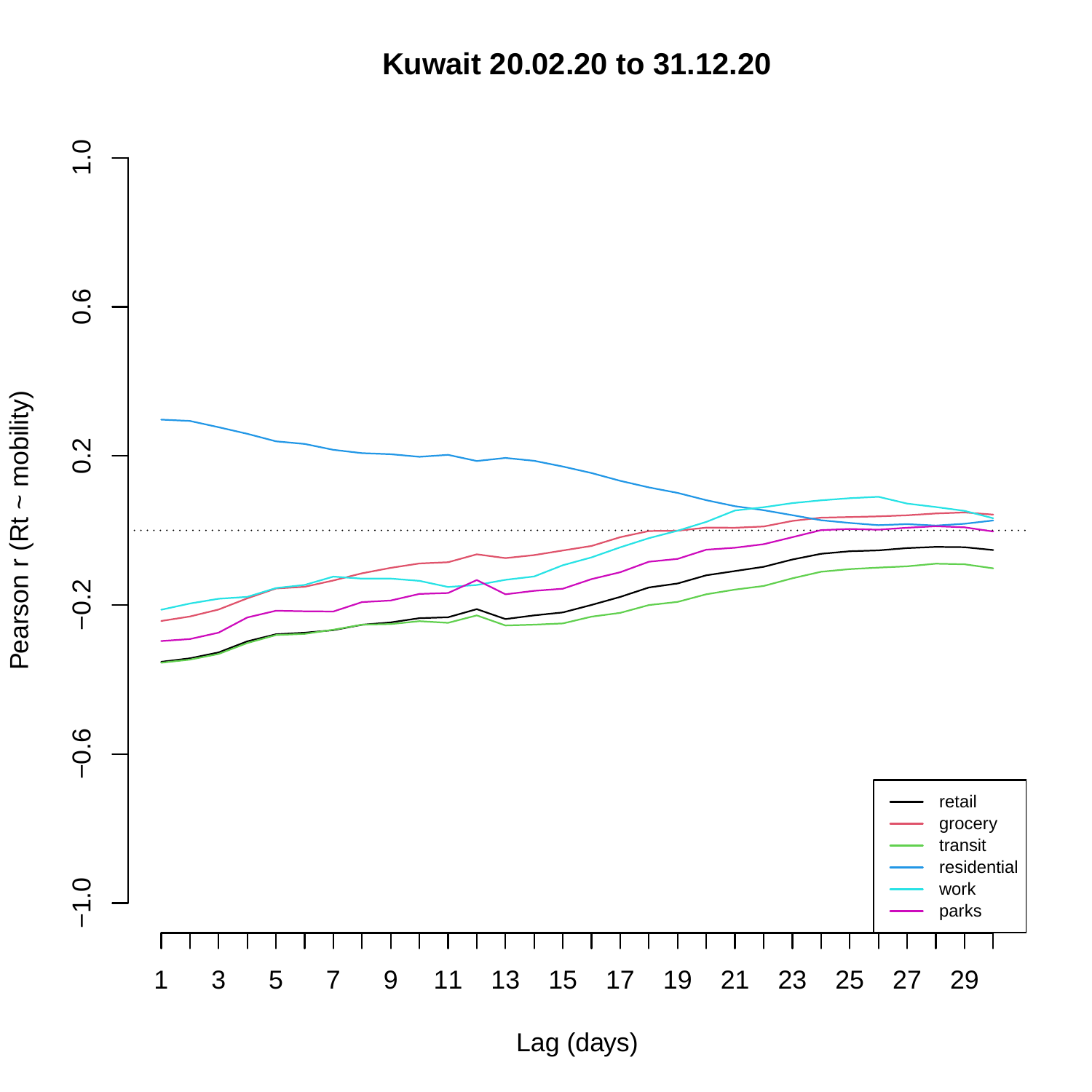**Kazakhstan 20.02.20 to 31.12.20**

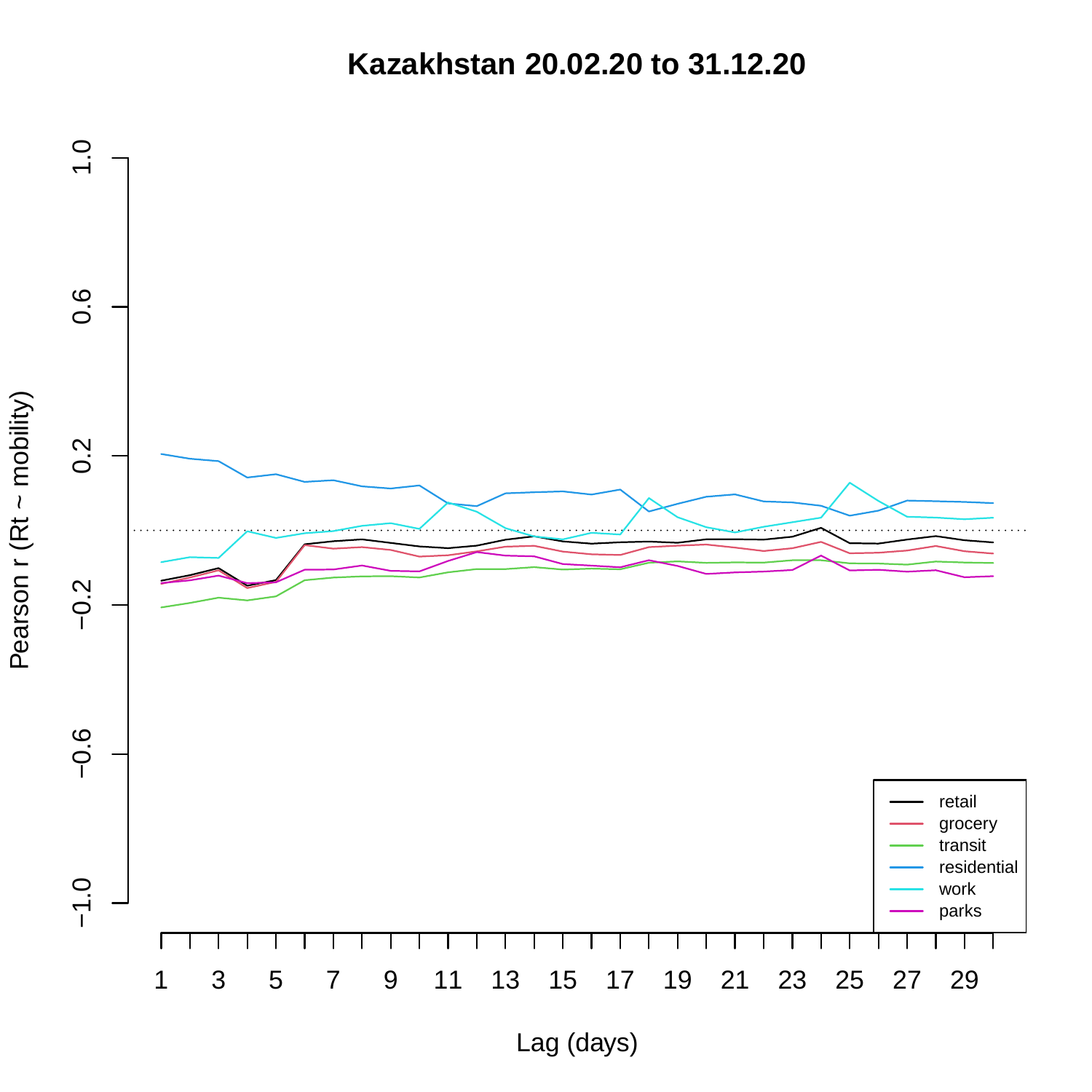**Laos 20.02.20 to 31.12.20**



Lag (days)

Pearson r (Rt ~ mobility) Pearson r (Rt ~ mobility)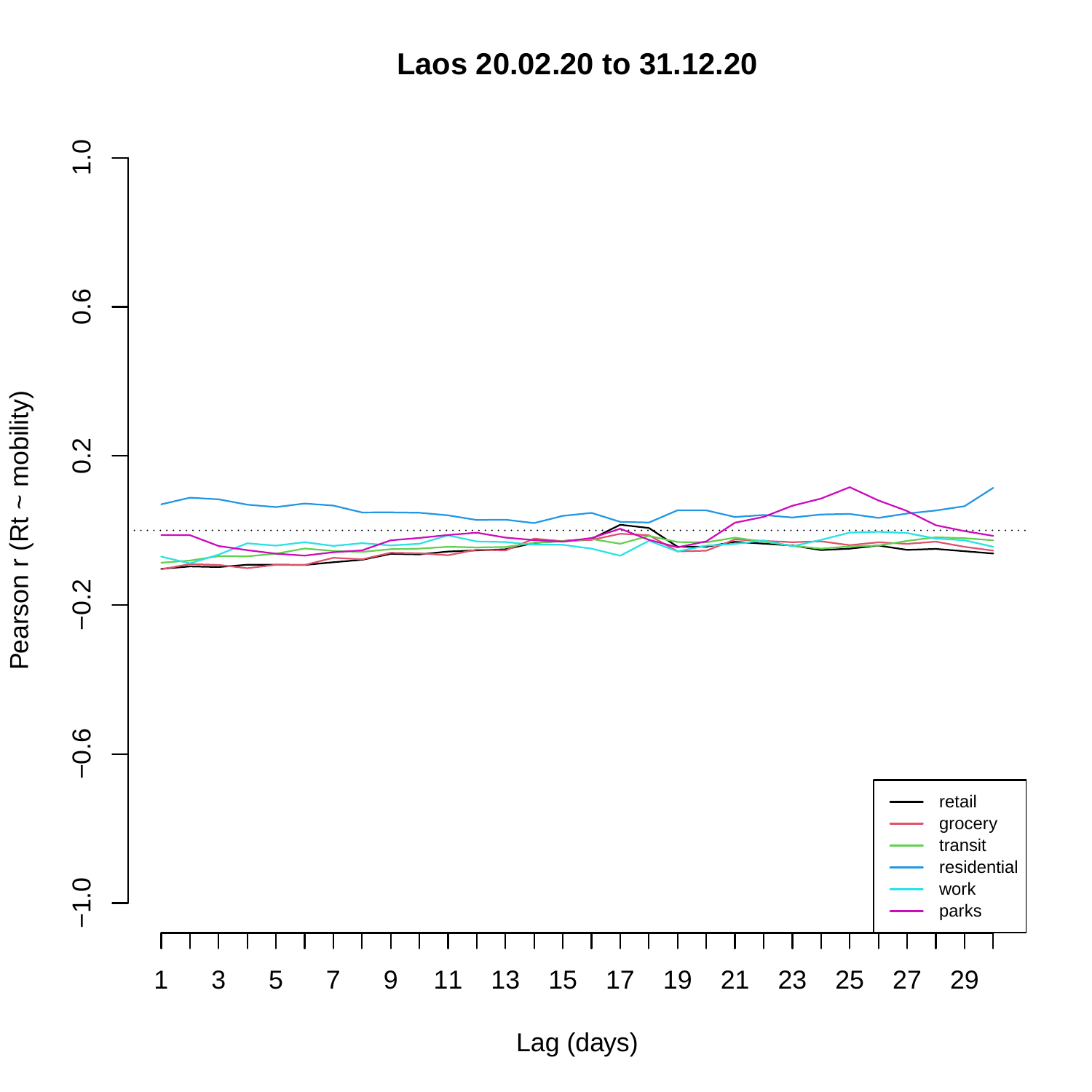**Lebanon 20.02.20 to 31.12.20**

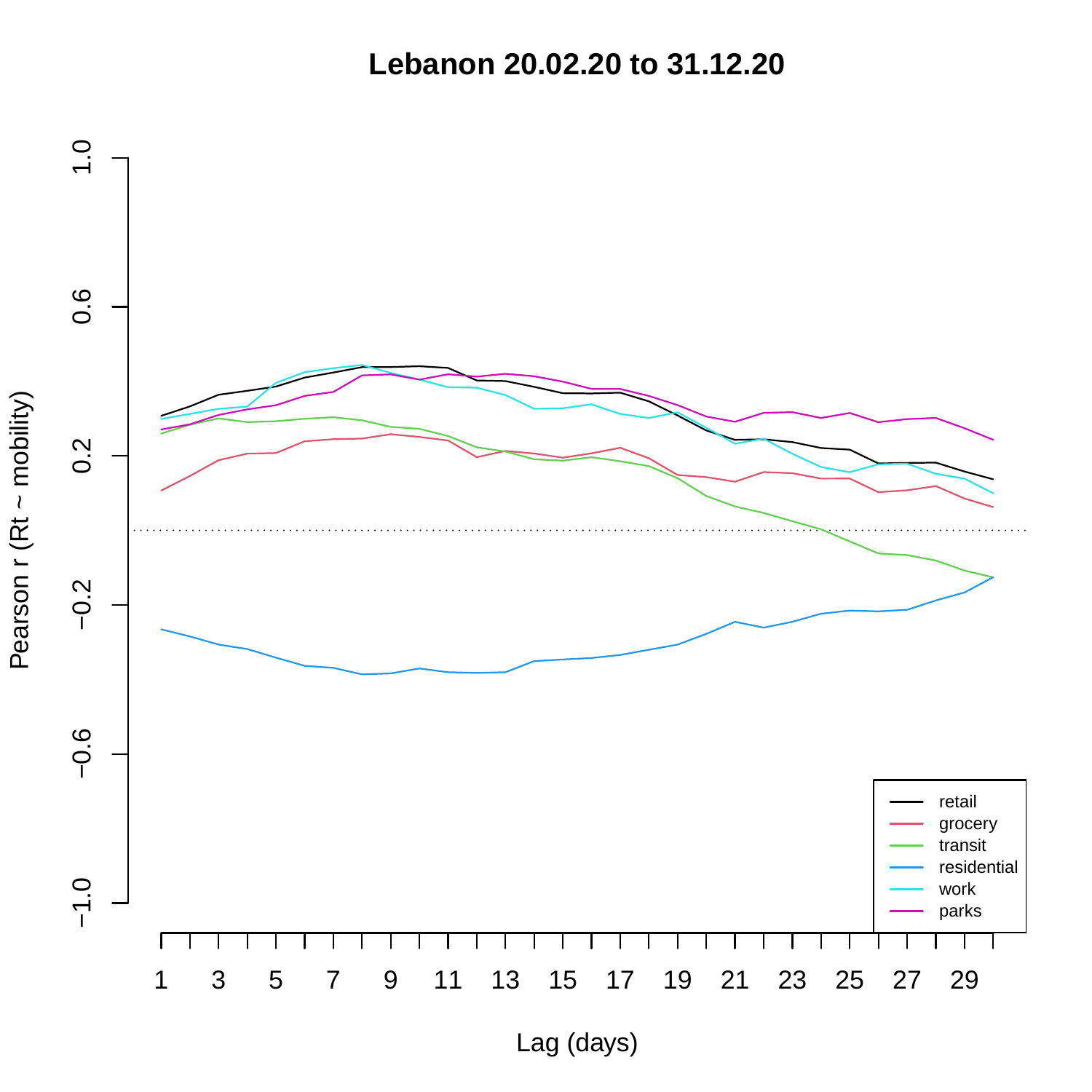**Sri Lanka 20.02.20 to 31.12.20**

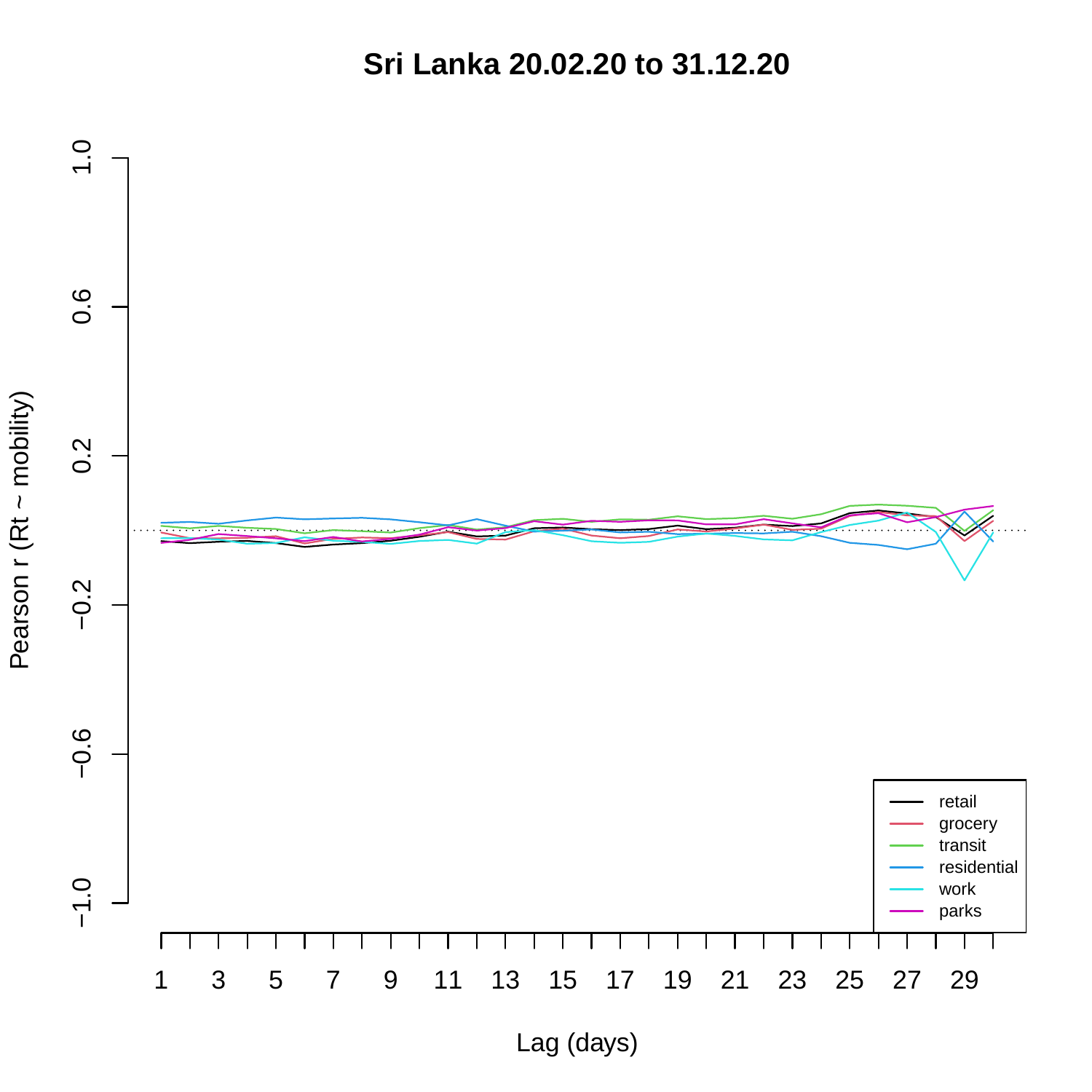**Lithuania 20.02.20 to 31.12.20**

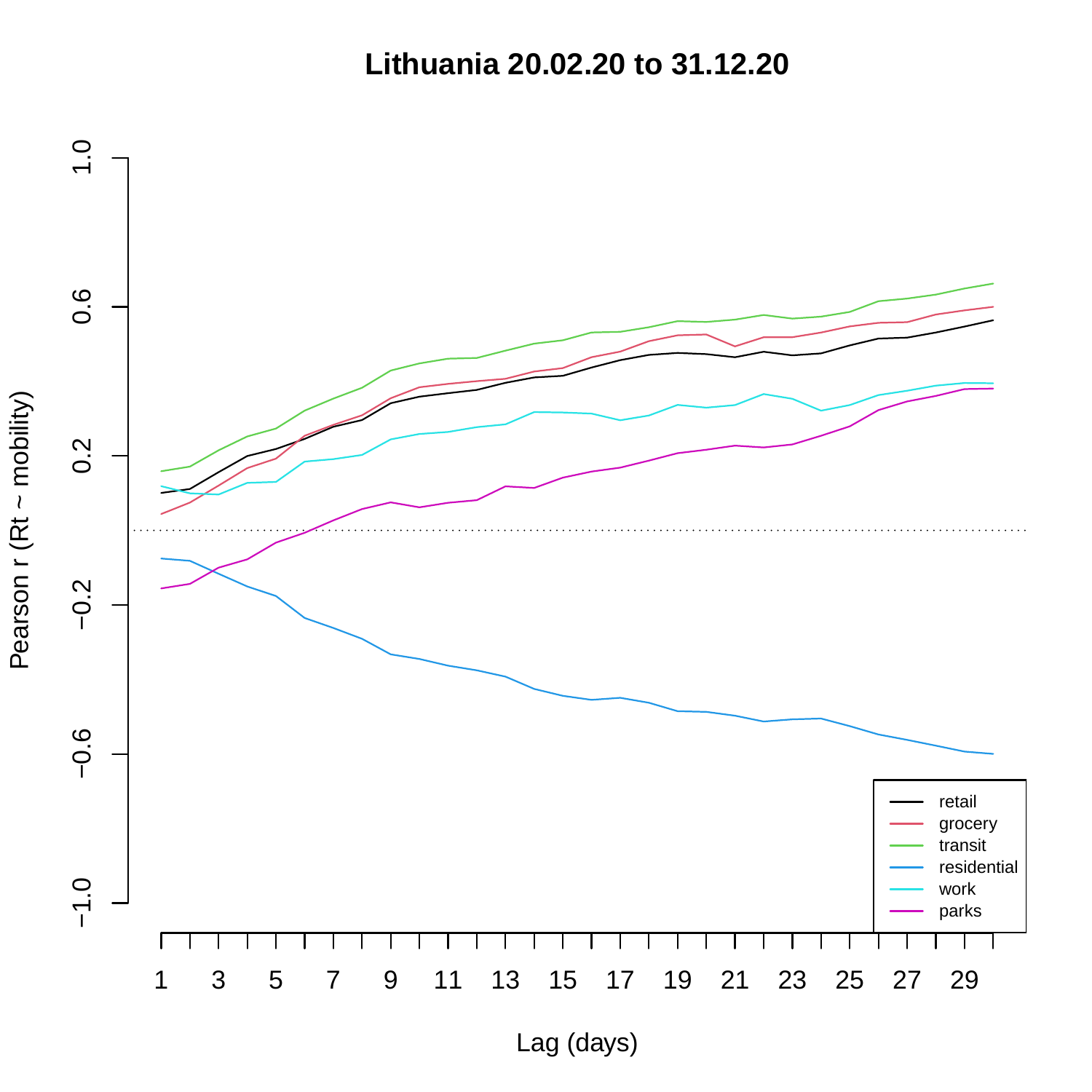**Luxembourg 20.02.20 to 31.12.20**

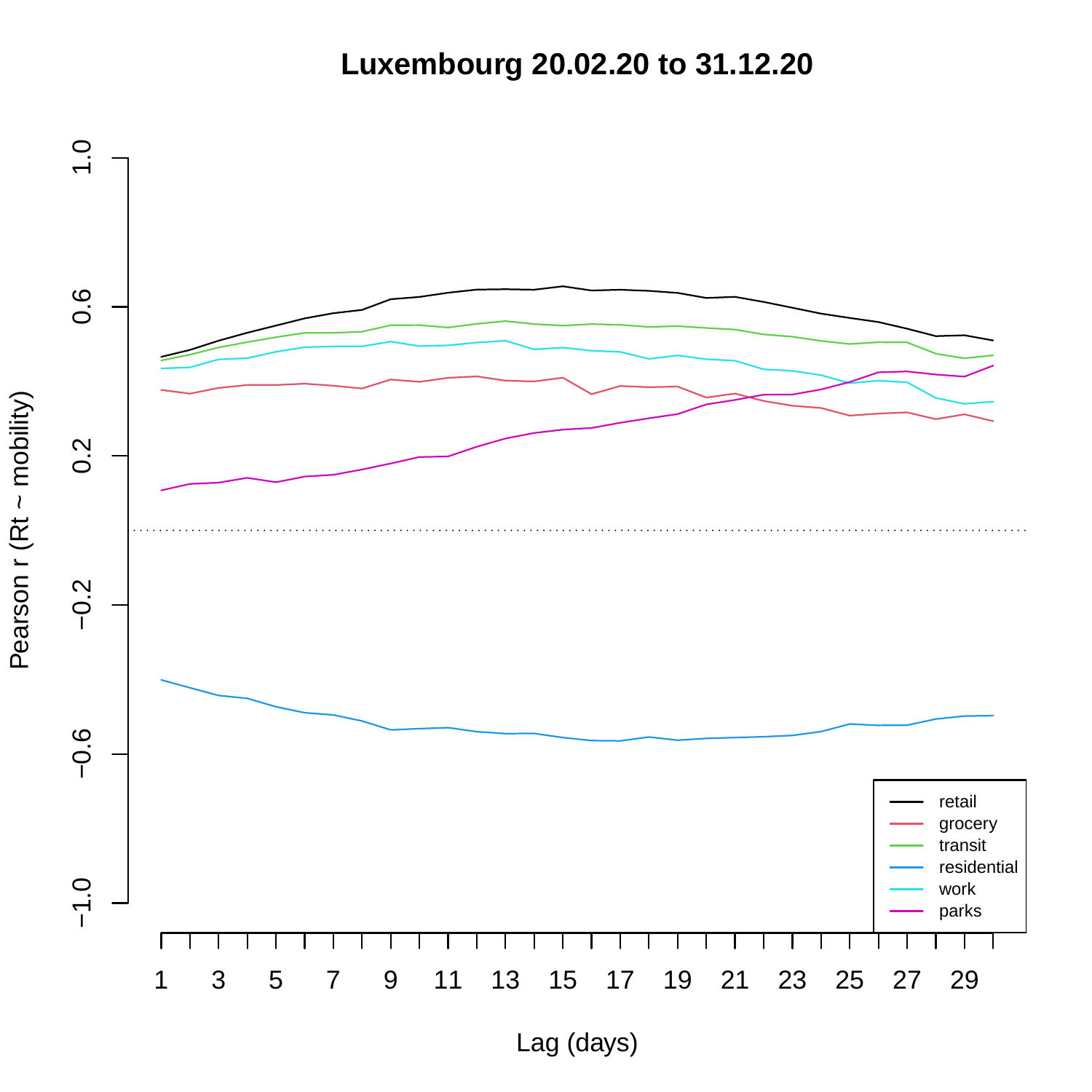**Latvia 20.02.20 to 31.12.20**

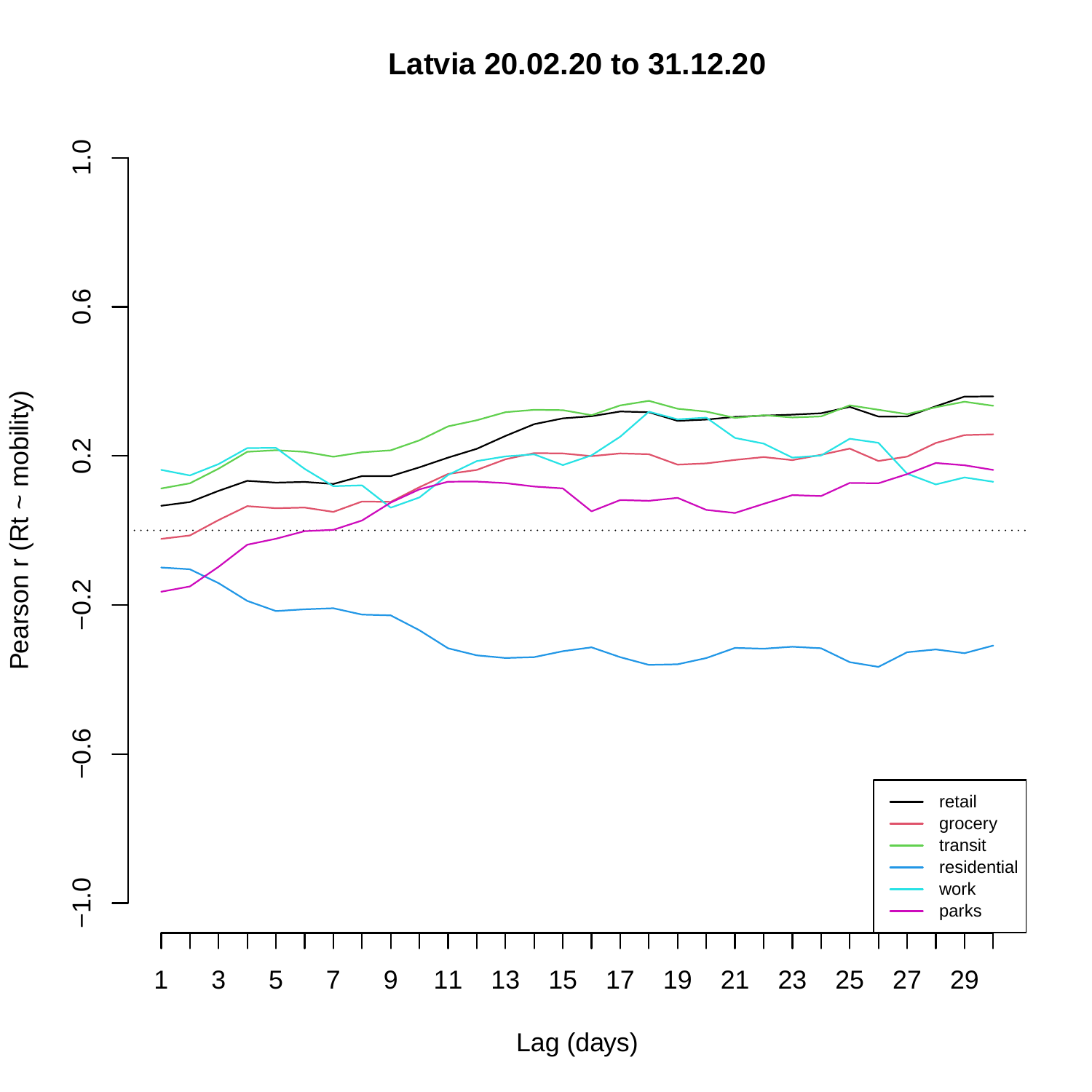**Libya 20.02.20 to 31.12.20**

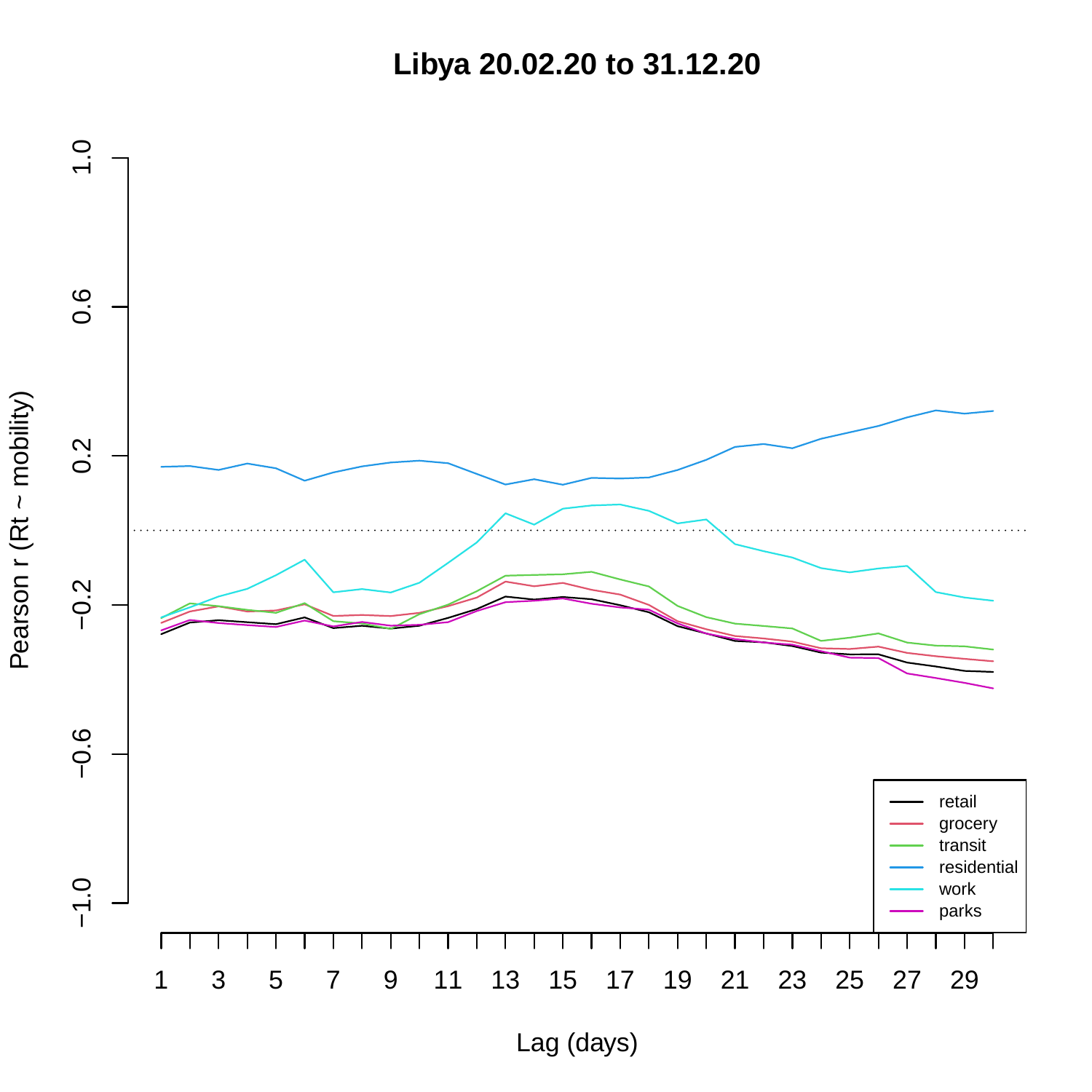**Morocco 20.02.20 to 31.12.20**

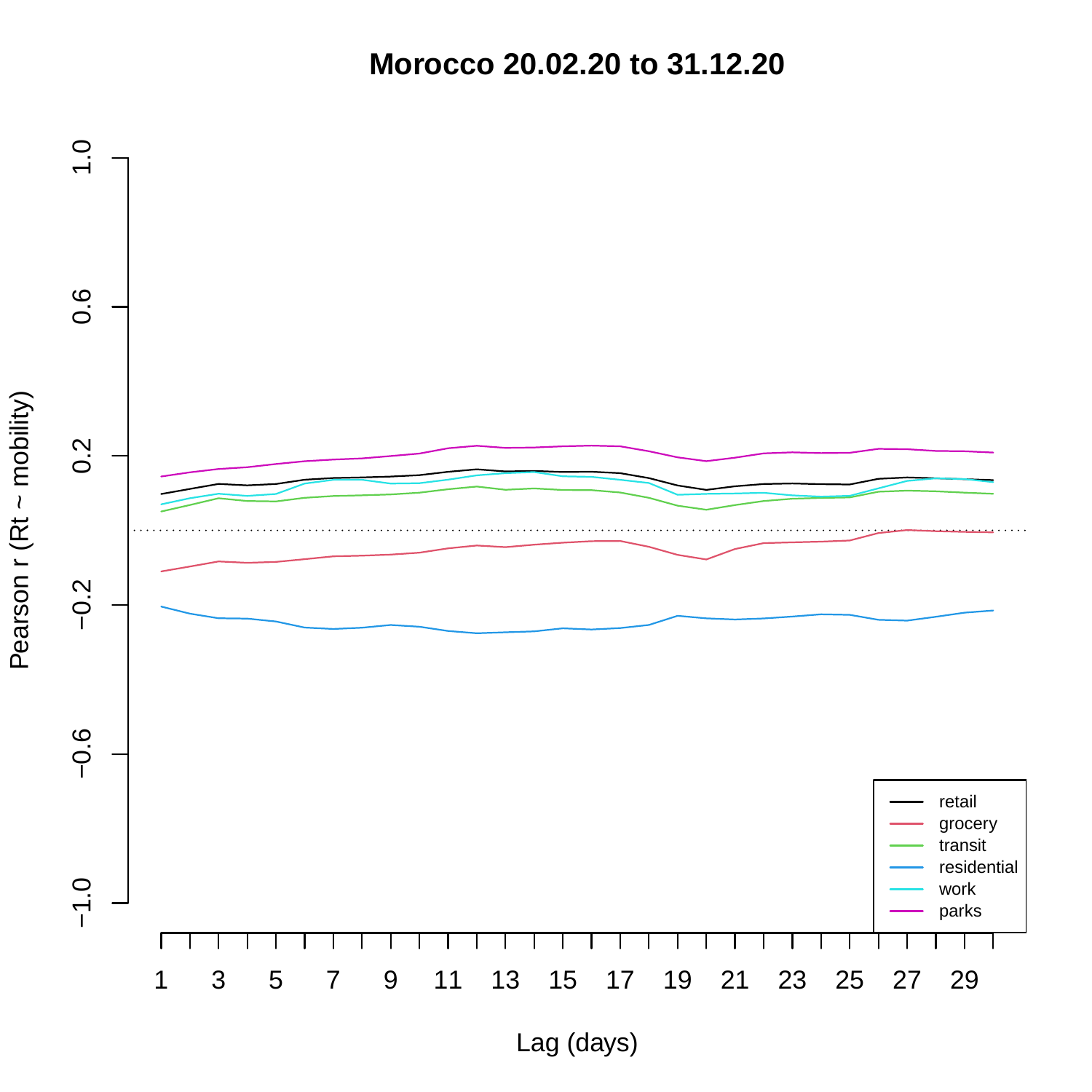**Moldova 20.02.20 to 31.12.20**

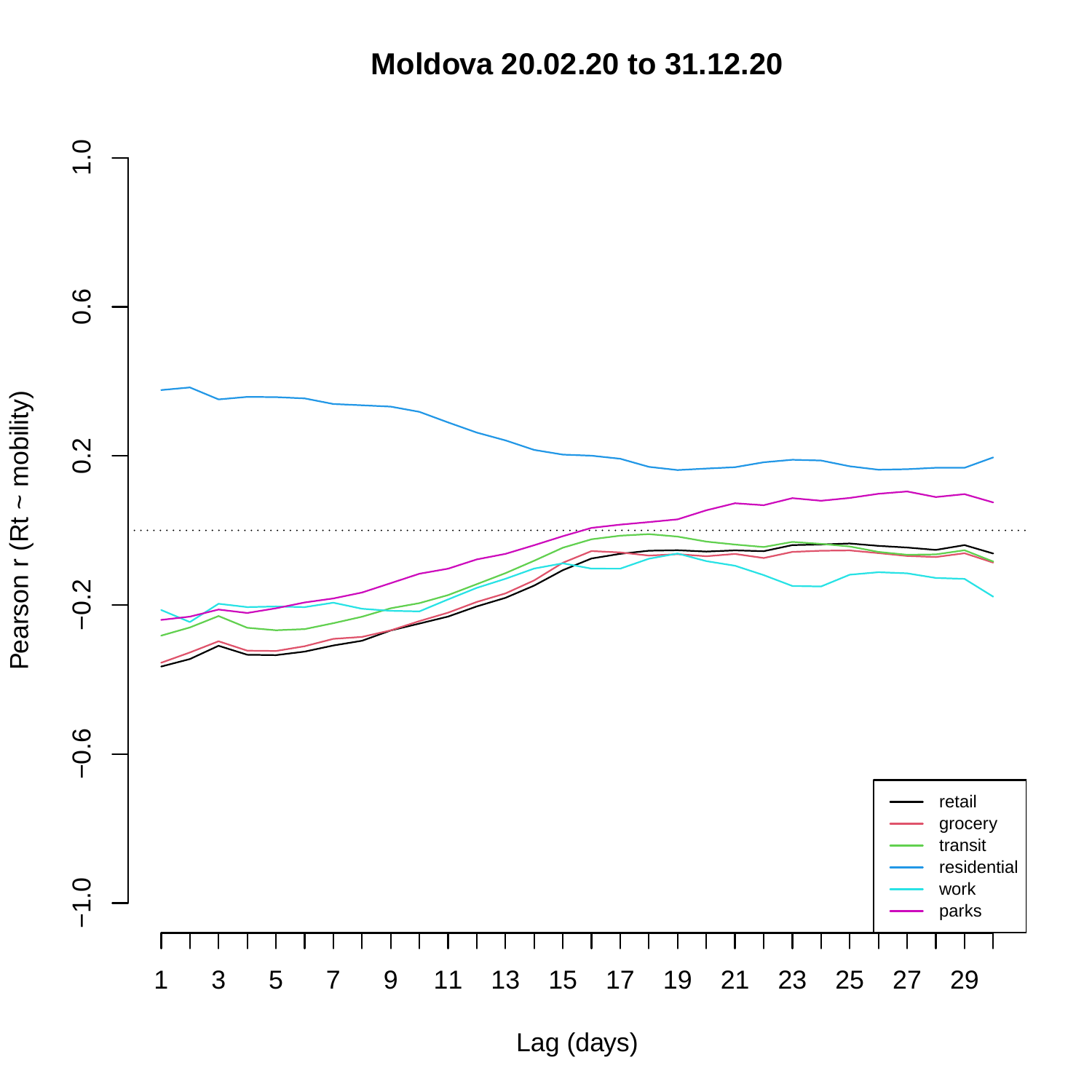**Mali 20.02.20 to 31.12.20**



Pearson r (Rt ~ mobility) Pearson r (Rt ~ mobility)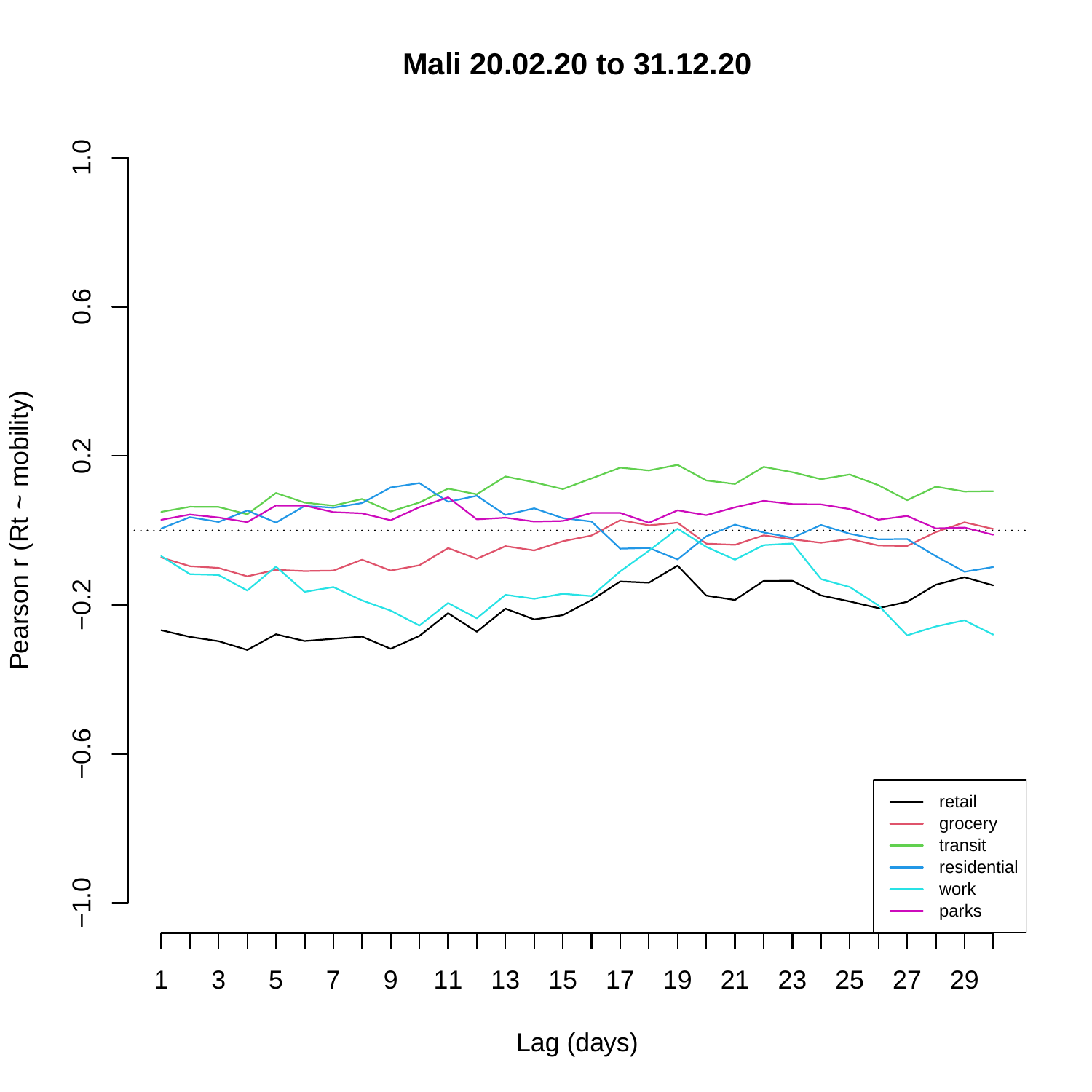**Burma 20.02.20 to 31.12.20**



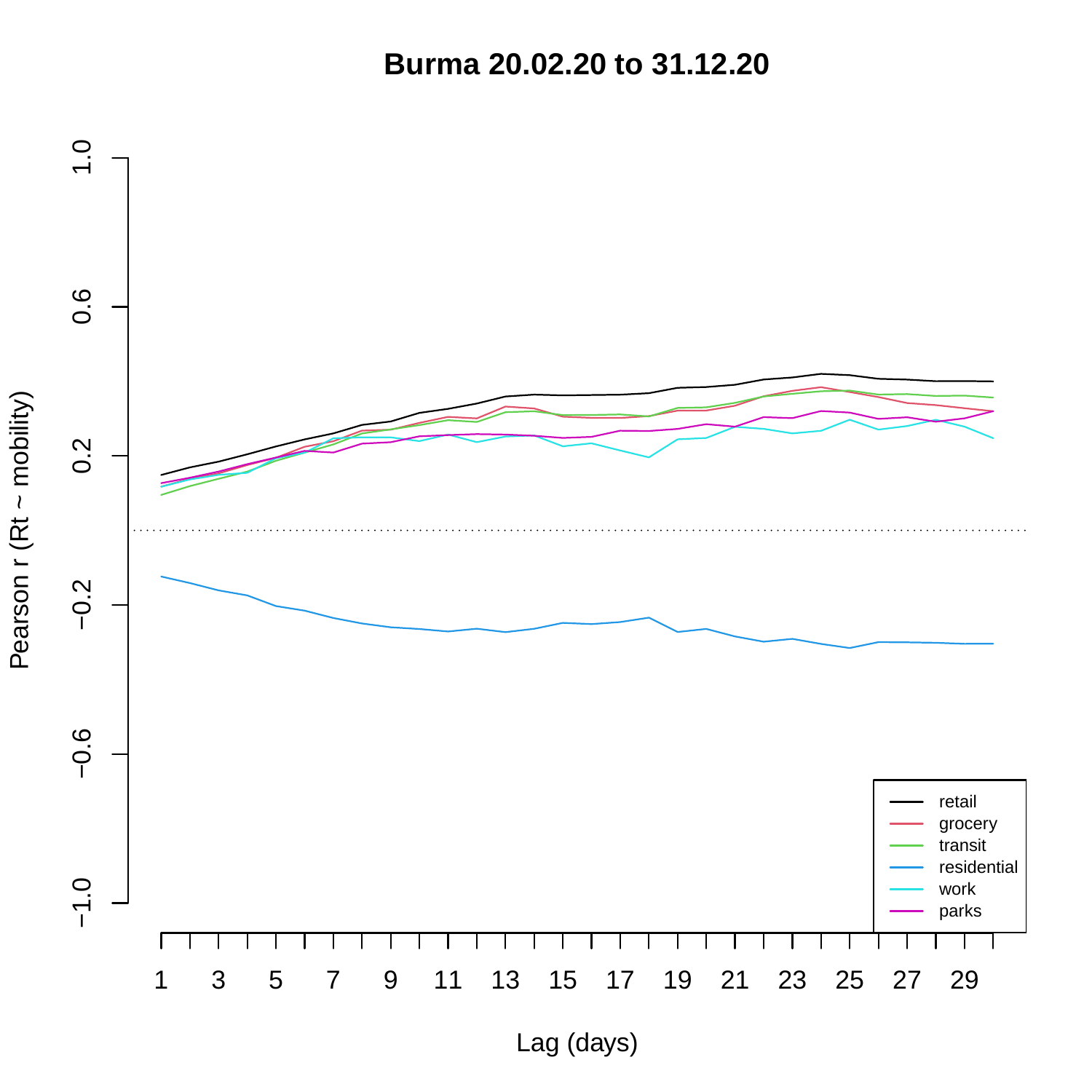**Mongolia 20.02.20 to 31.12.20**



Pearson r (Rt ~ mobility) Pearson r (Rt ~ mobility)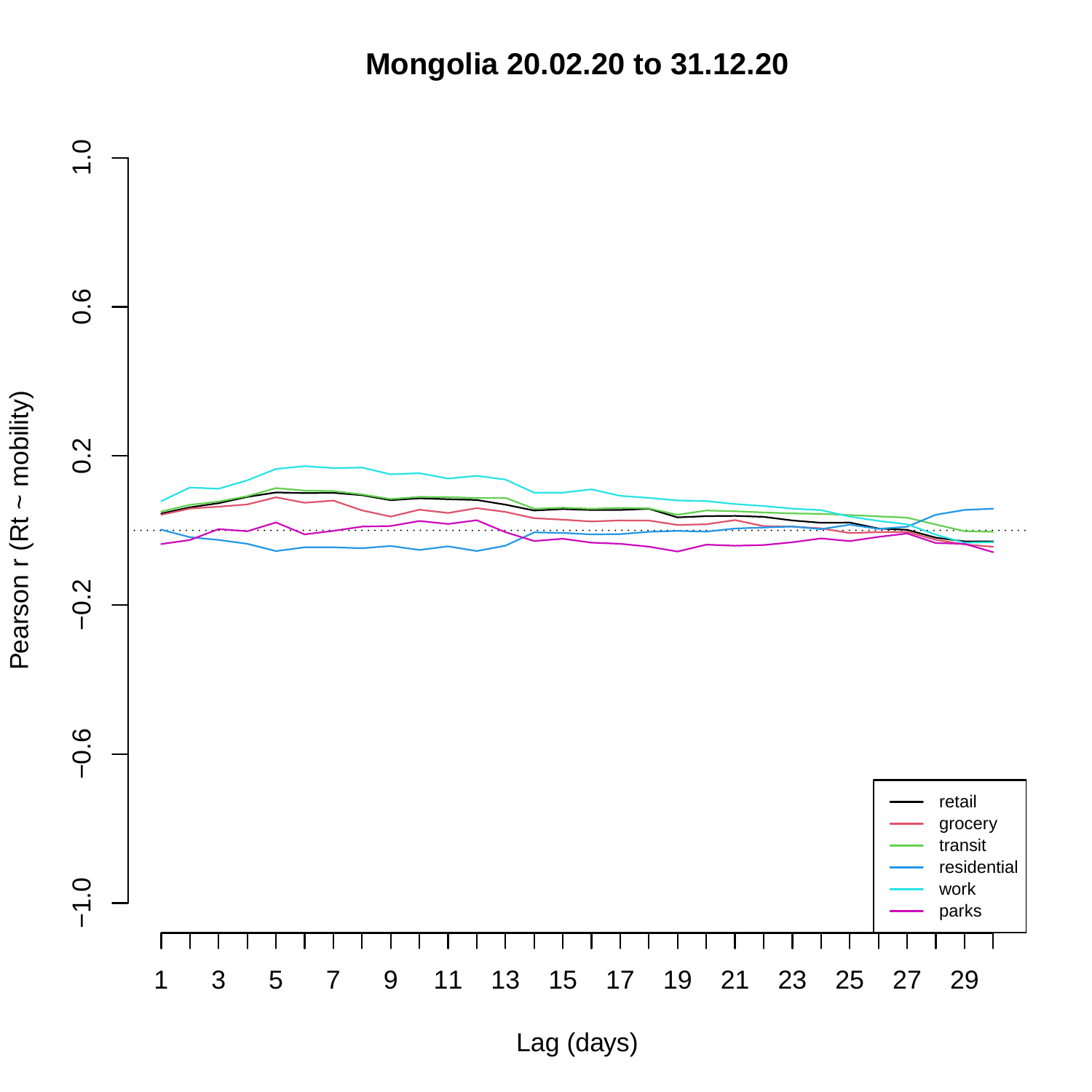**Mauritius 20.02.20 to 31.12.20**

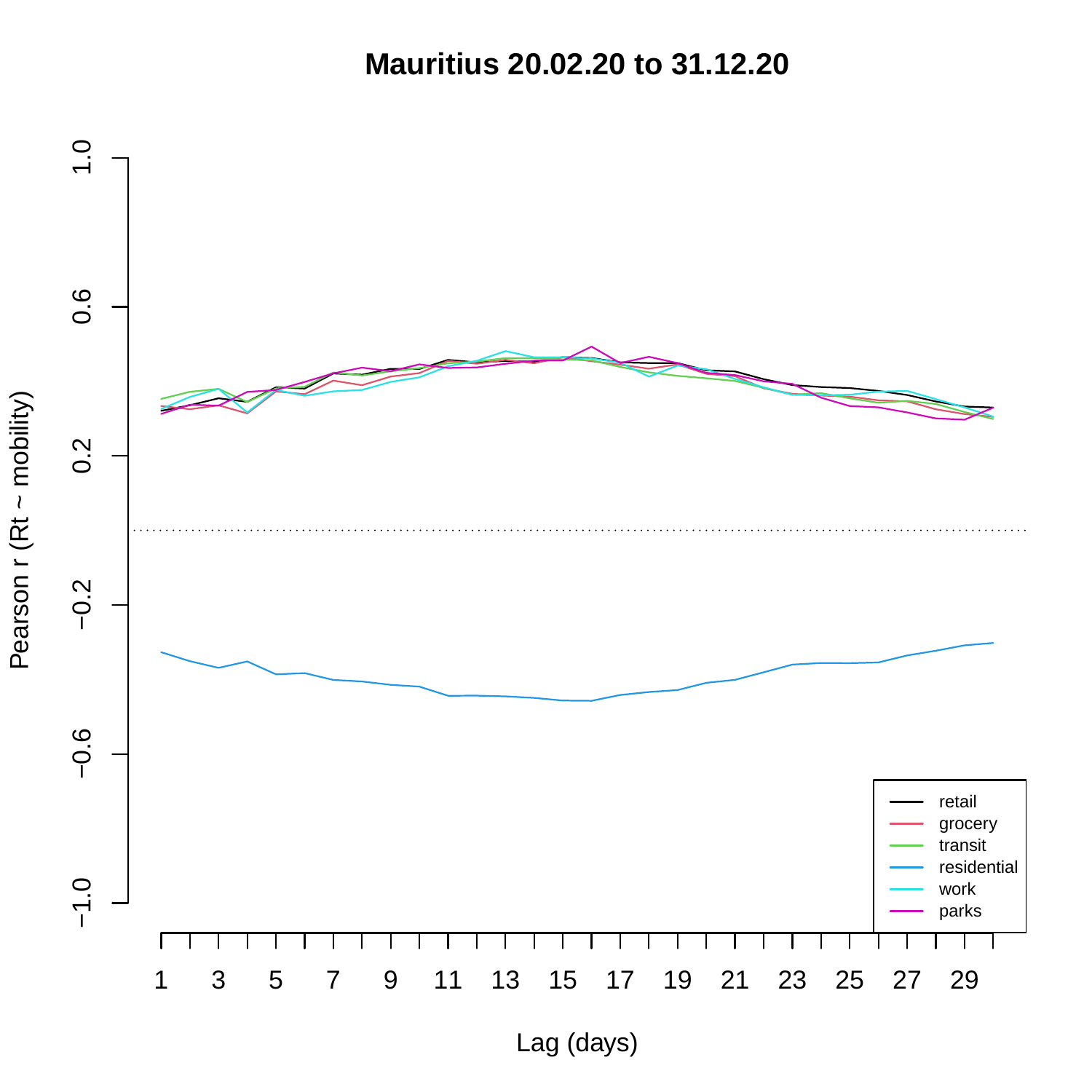**Mexico 20.02.20 to 31.12.20**

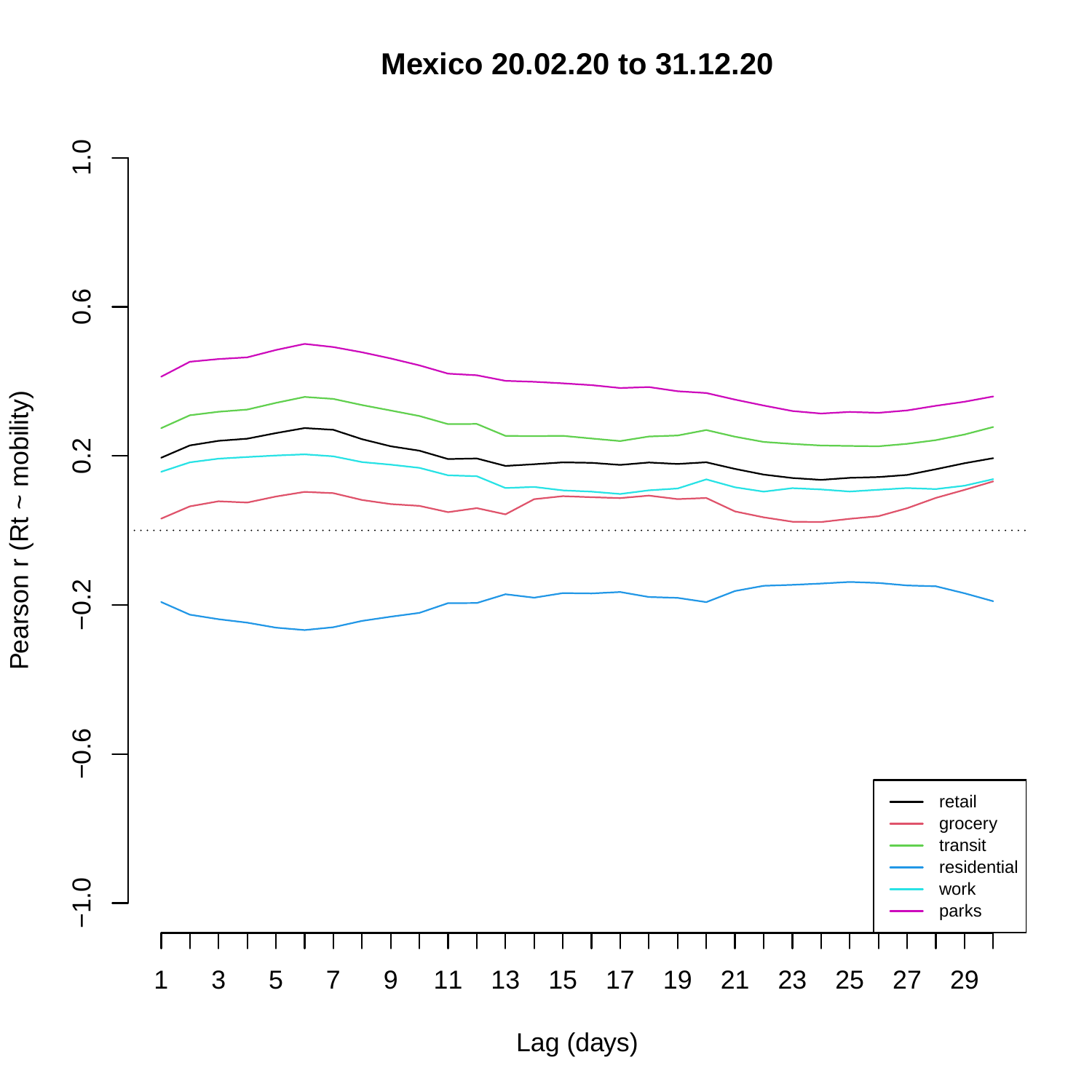**Malaysia 20.02.20 to 31.12.20**

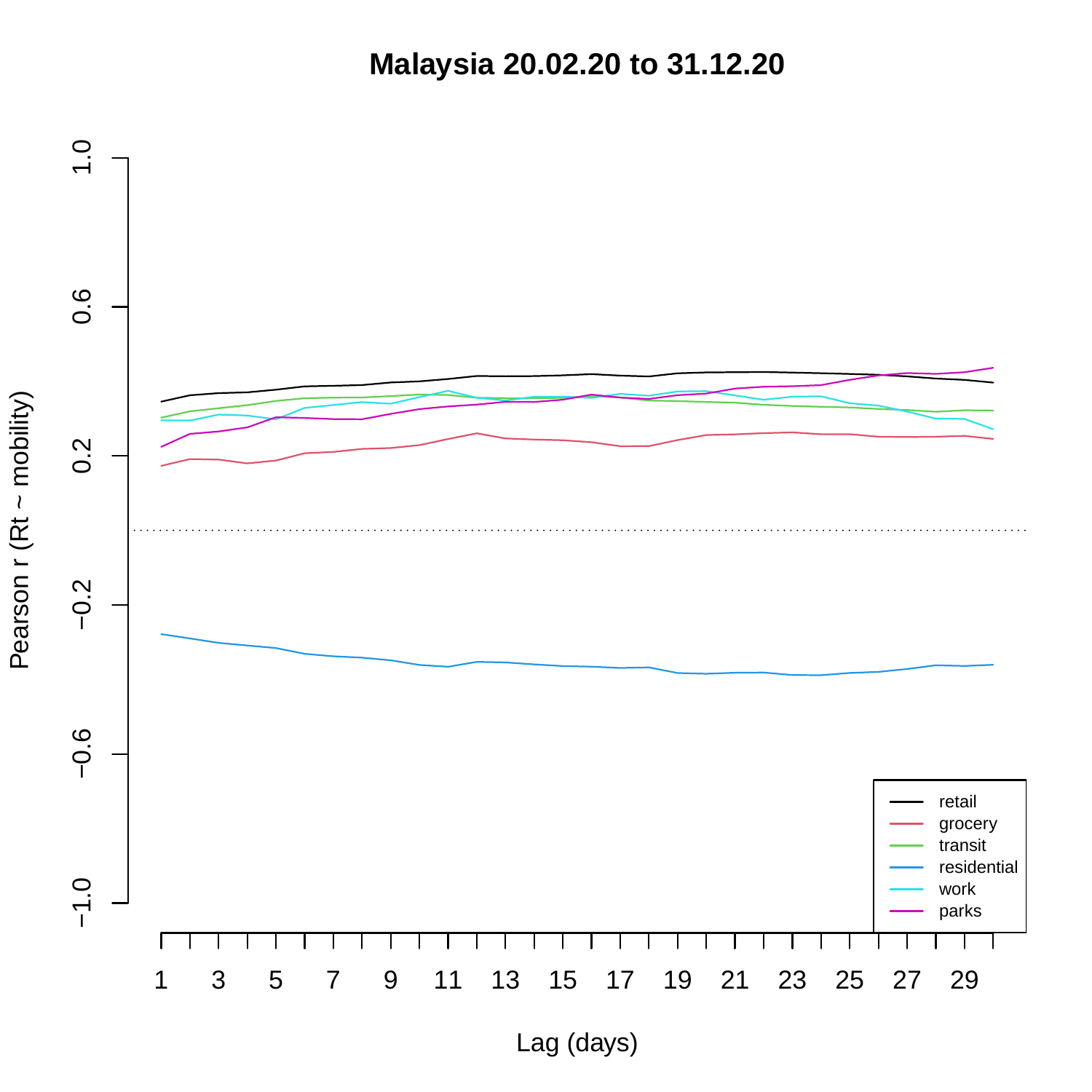**Mozambique 20.02.20 to 31.12.20**

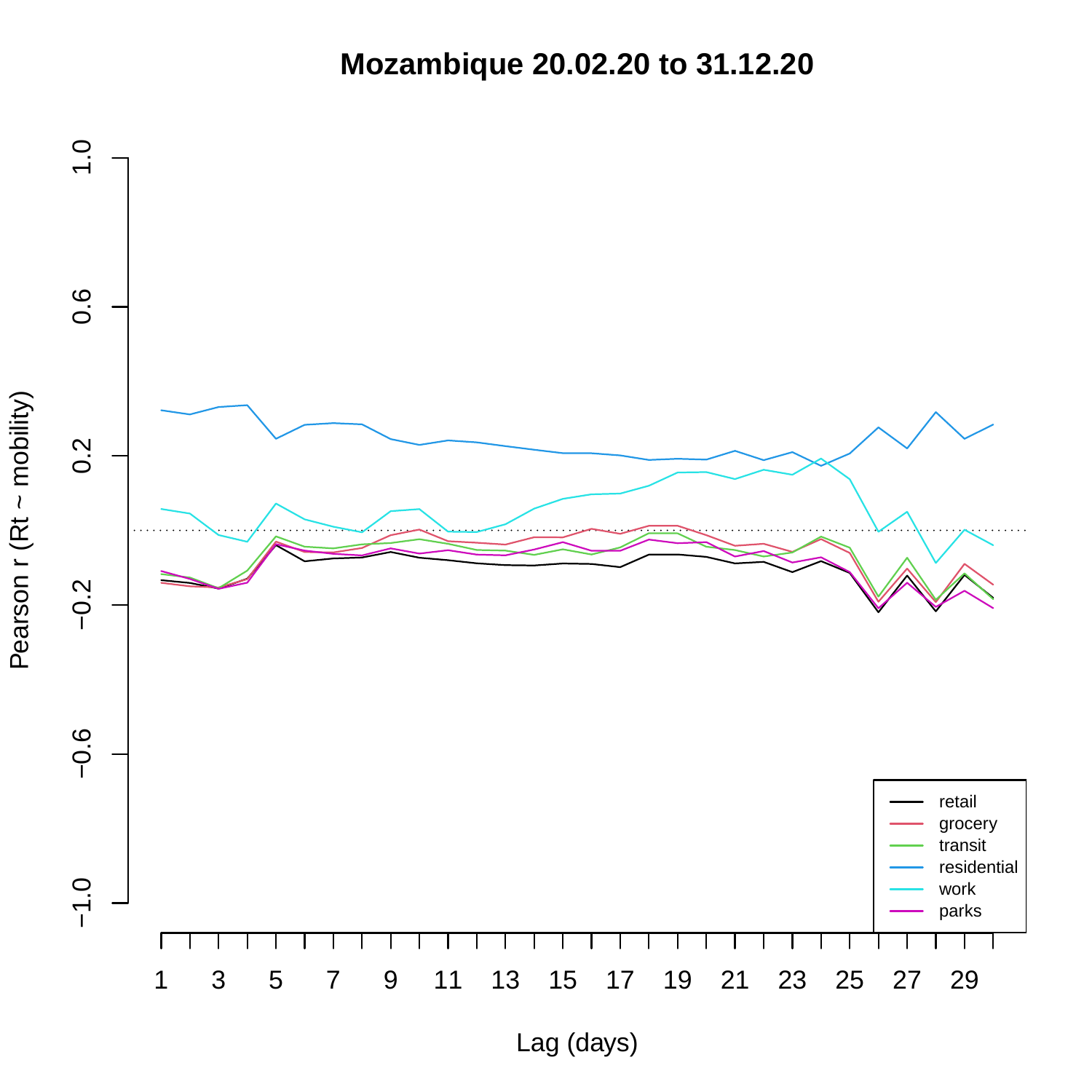**Namibia 20.02.20 to 31.12.20**

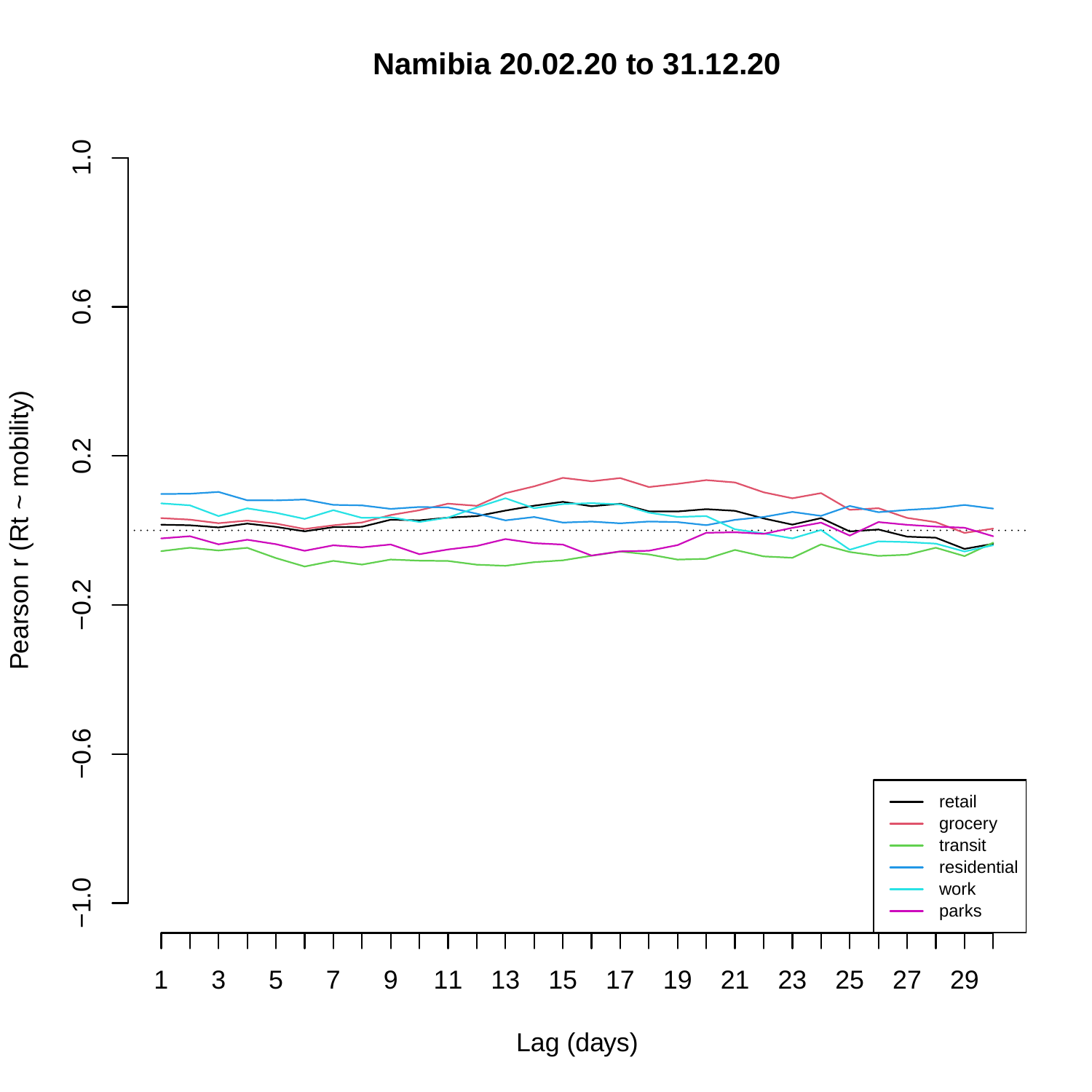**Niger 20.02.20 to 31.12.20**

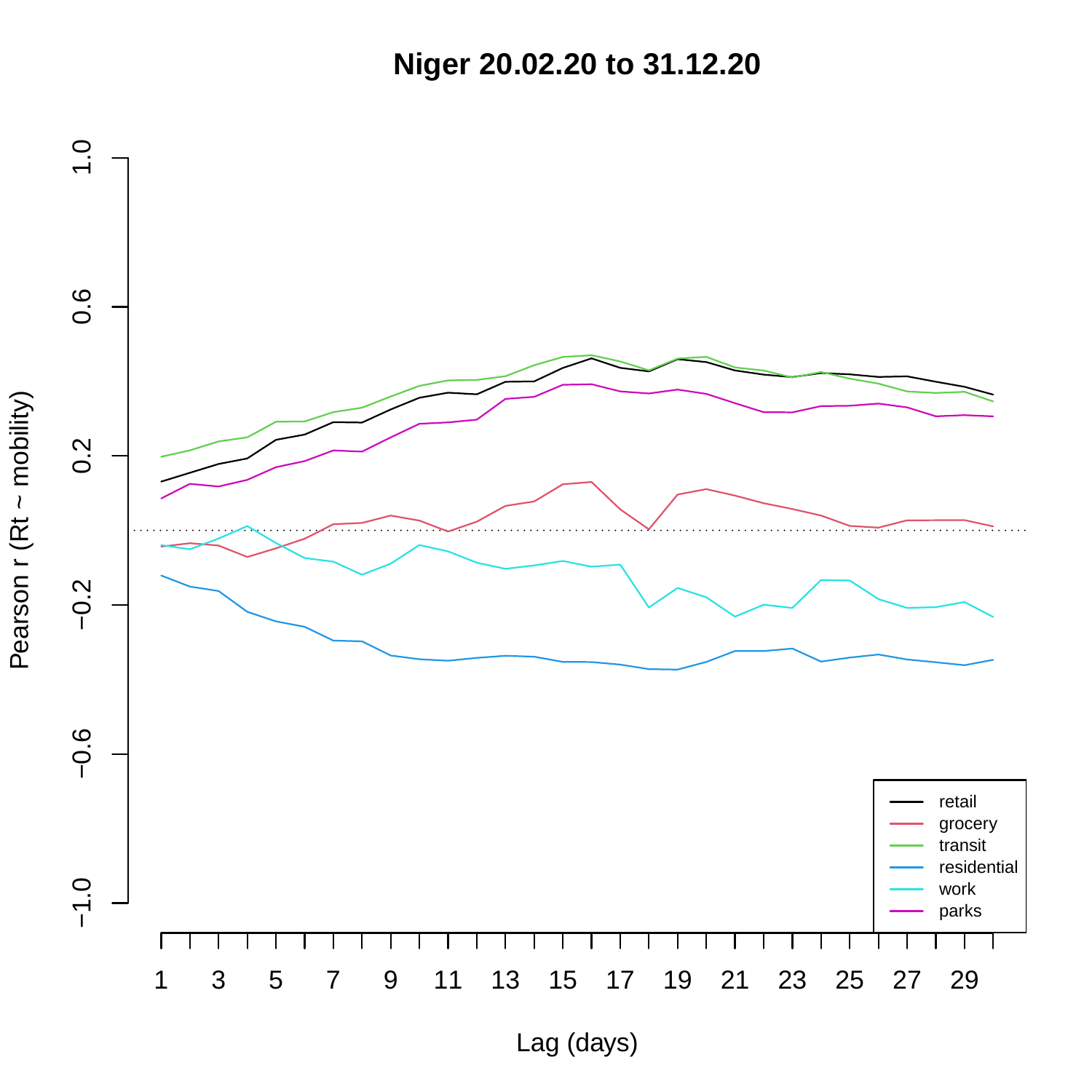**Nigeria 20.02.20 to 31.12.20**

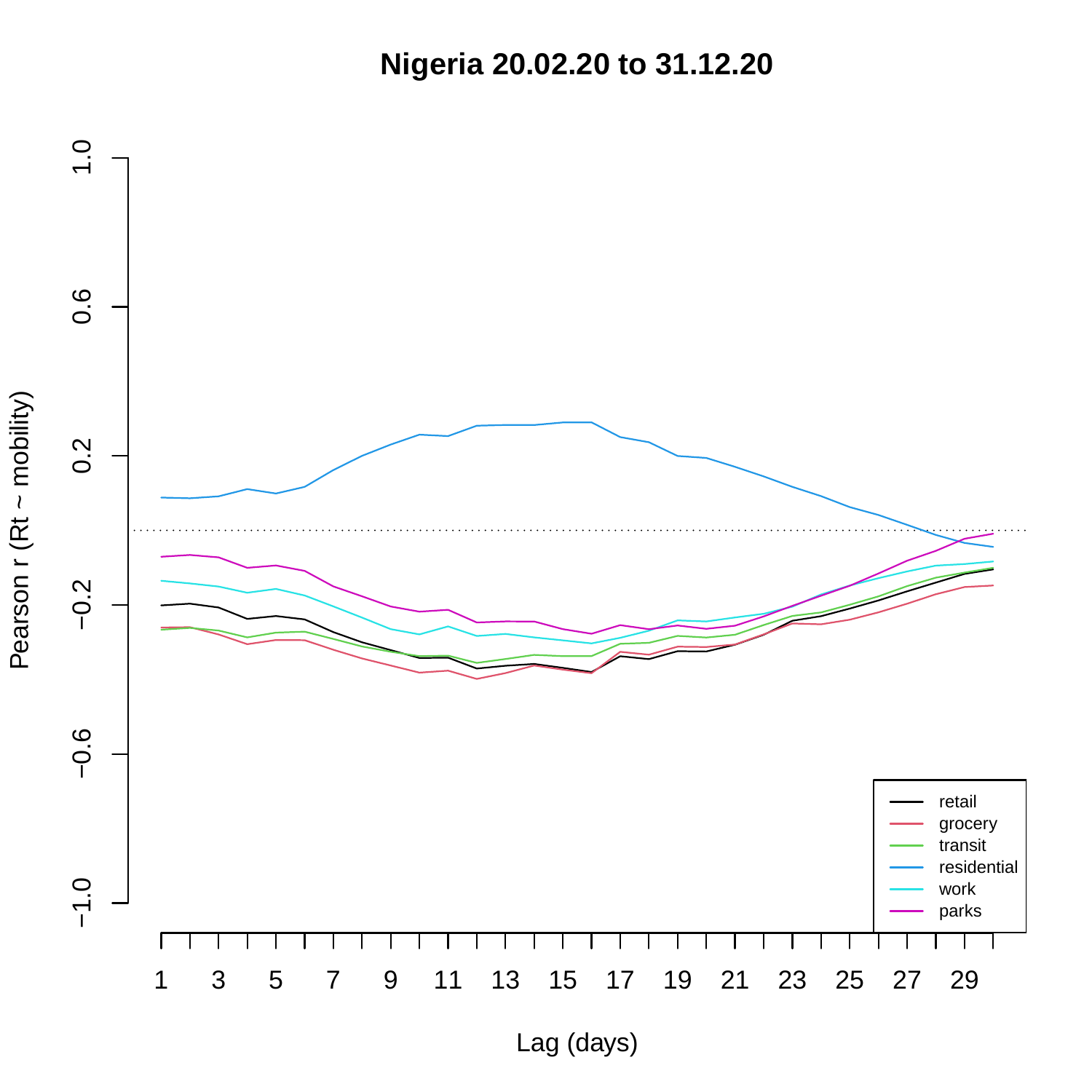**Nicaragua 20.02.20 to 31.12.20**

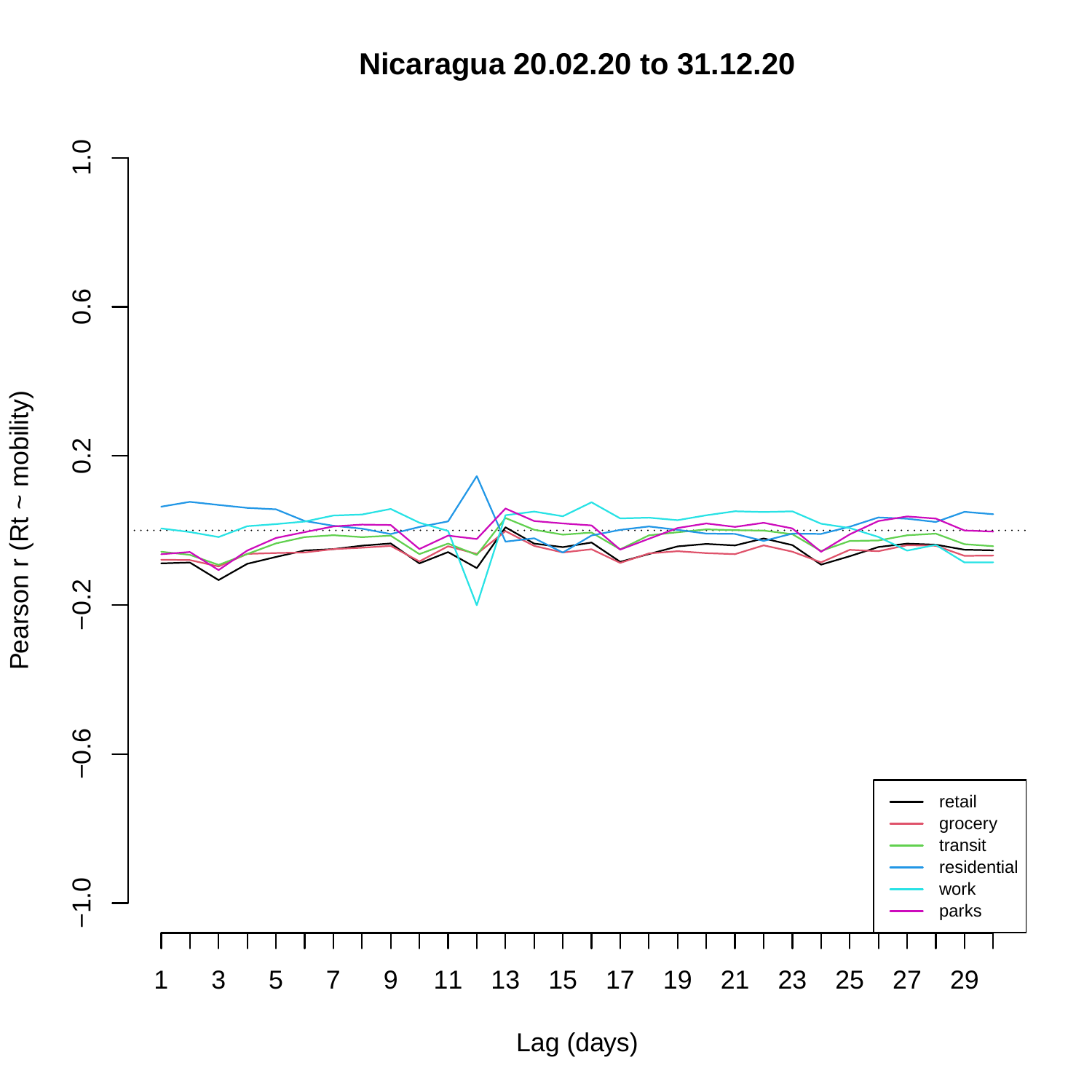**Netherlands 20.02.20 to 31.12.20**

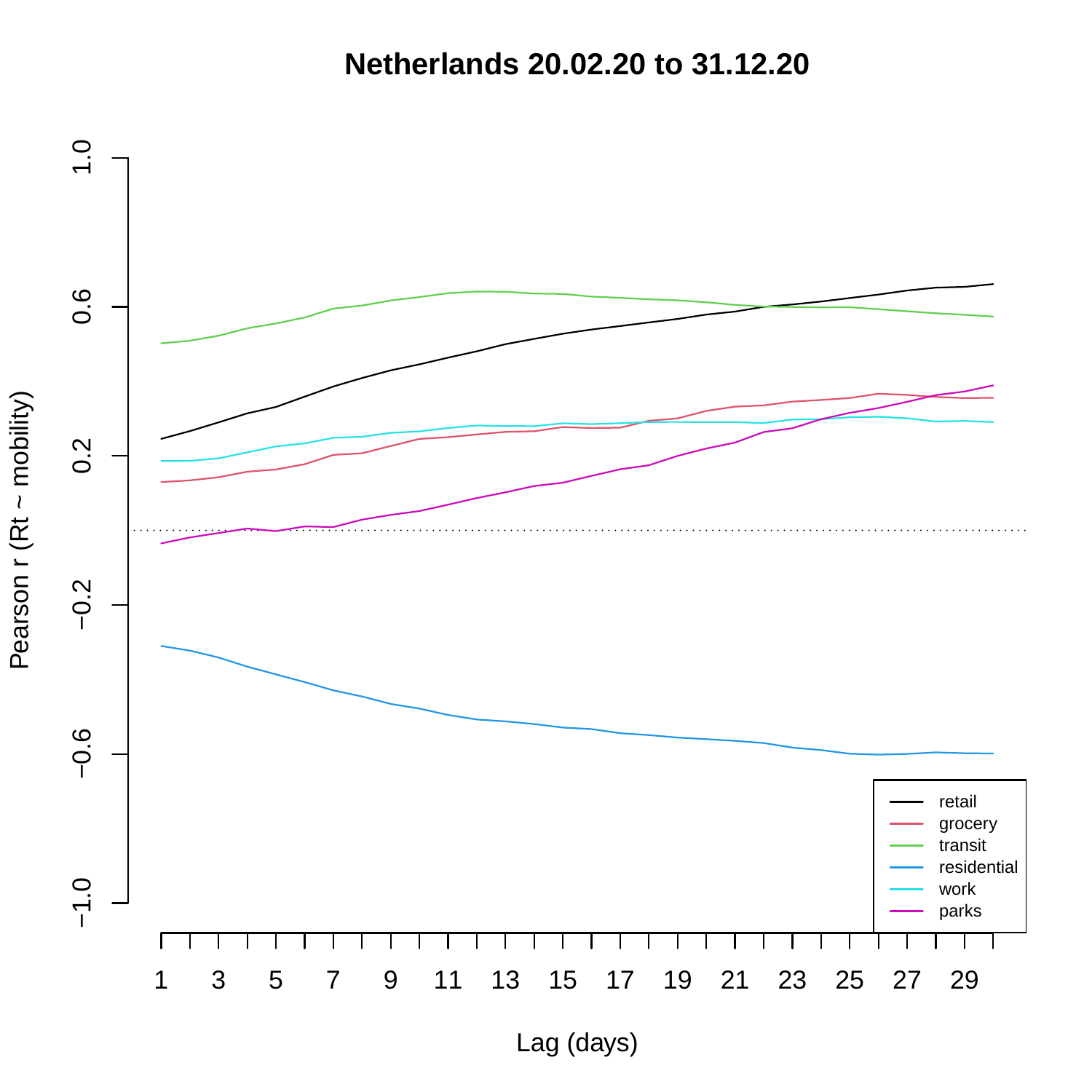**Norway 20.02.20 to 31.12.20**

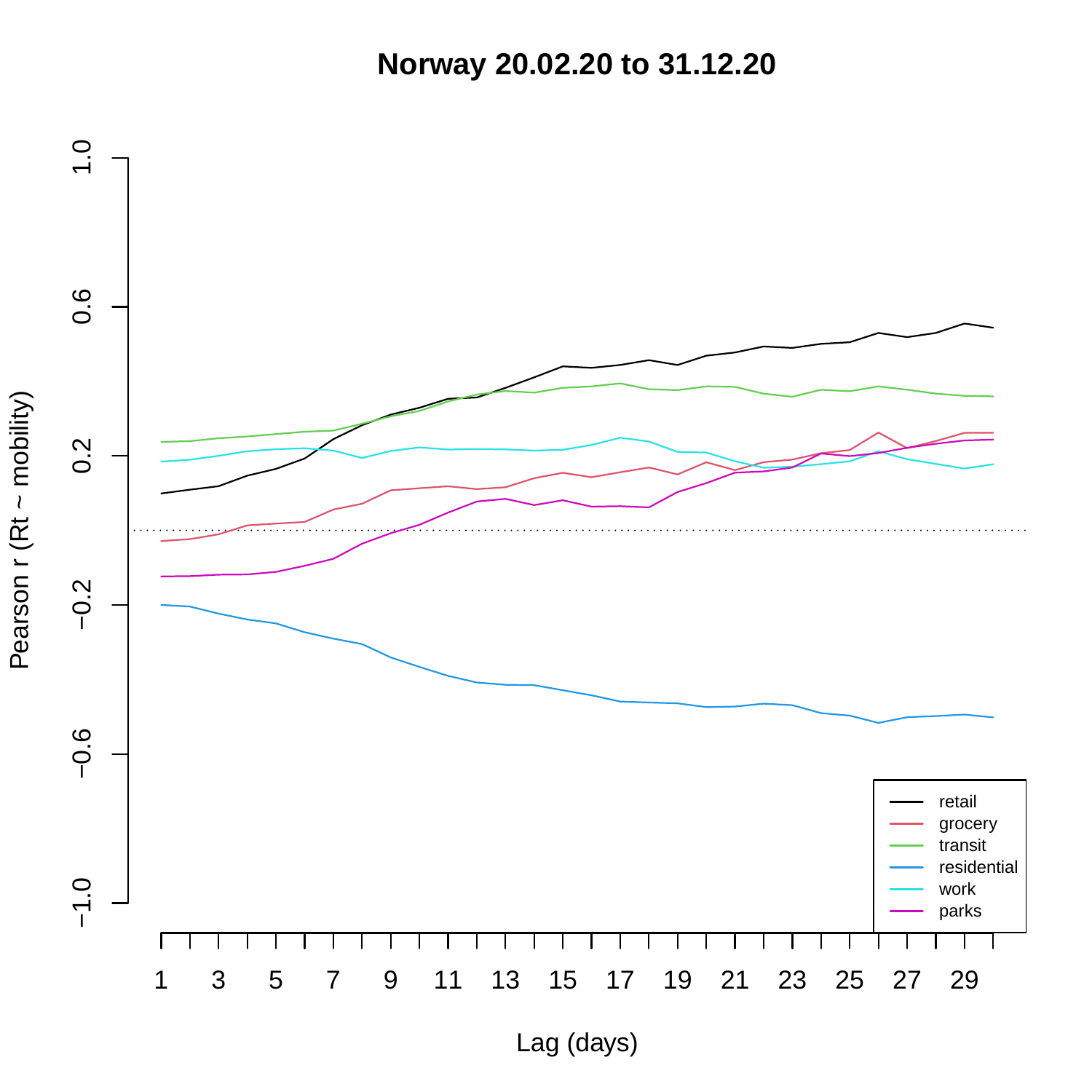**Nepal 20.02.20 to 31.12.20**



Pearson r (Rt ~ mobility)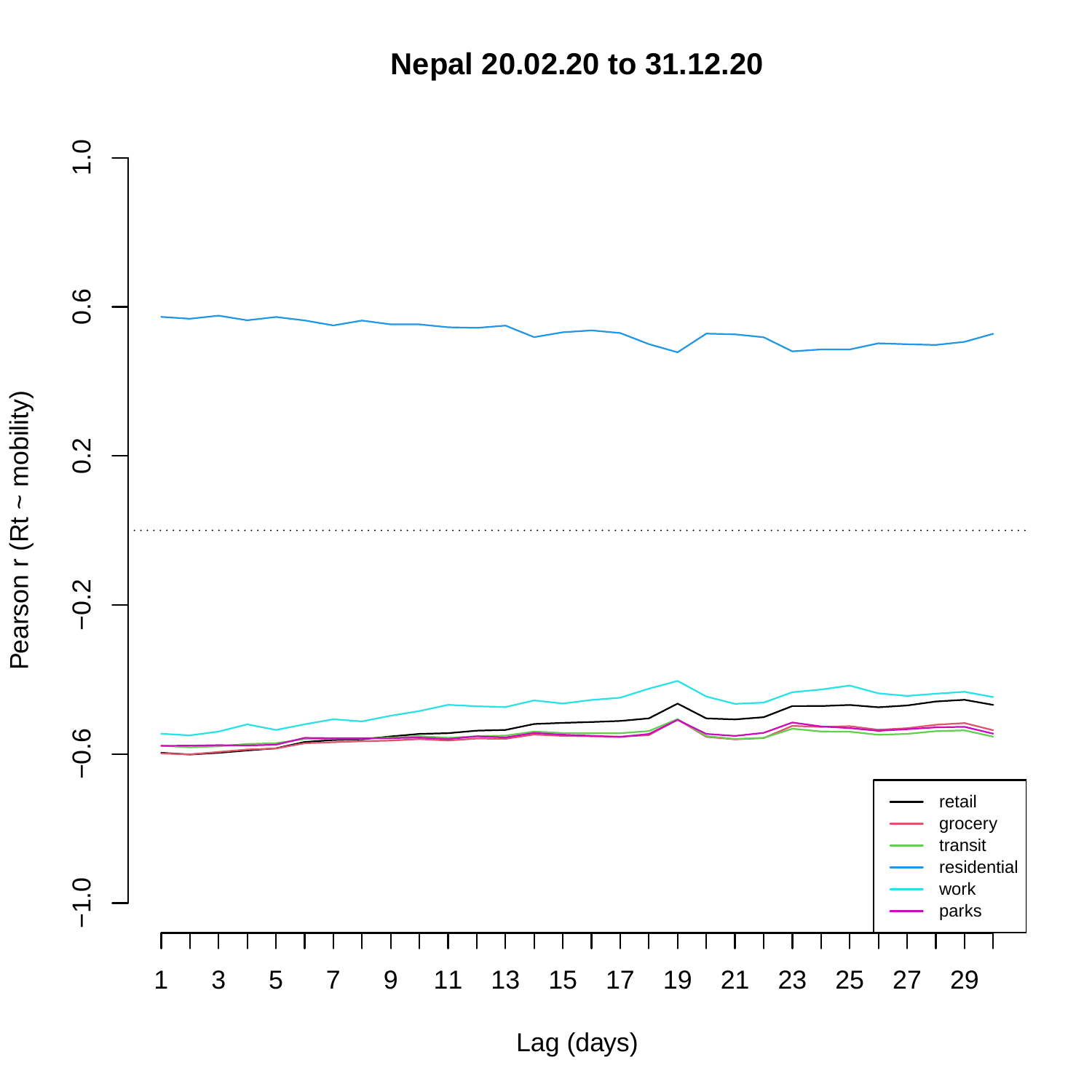**New Zealand 20.02.20 to 31.12.20**

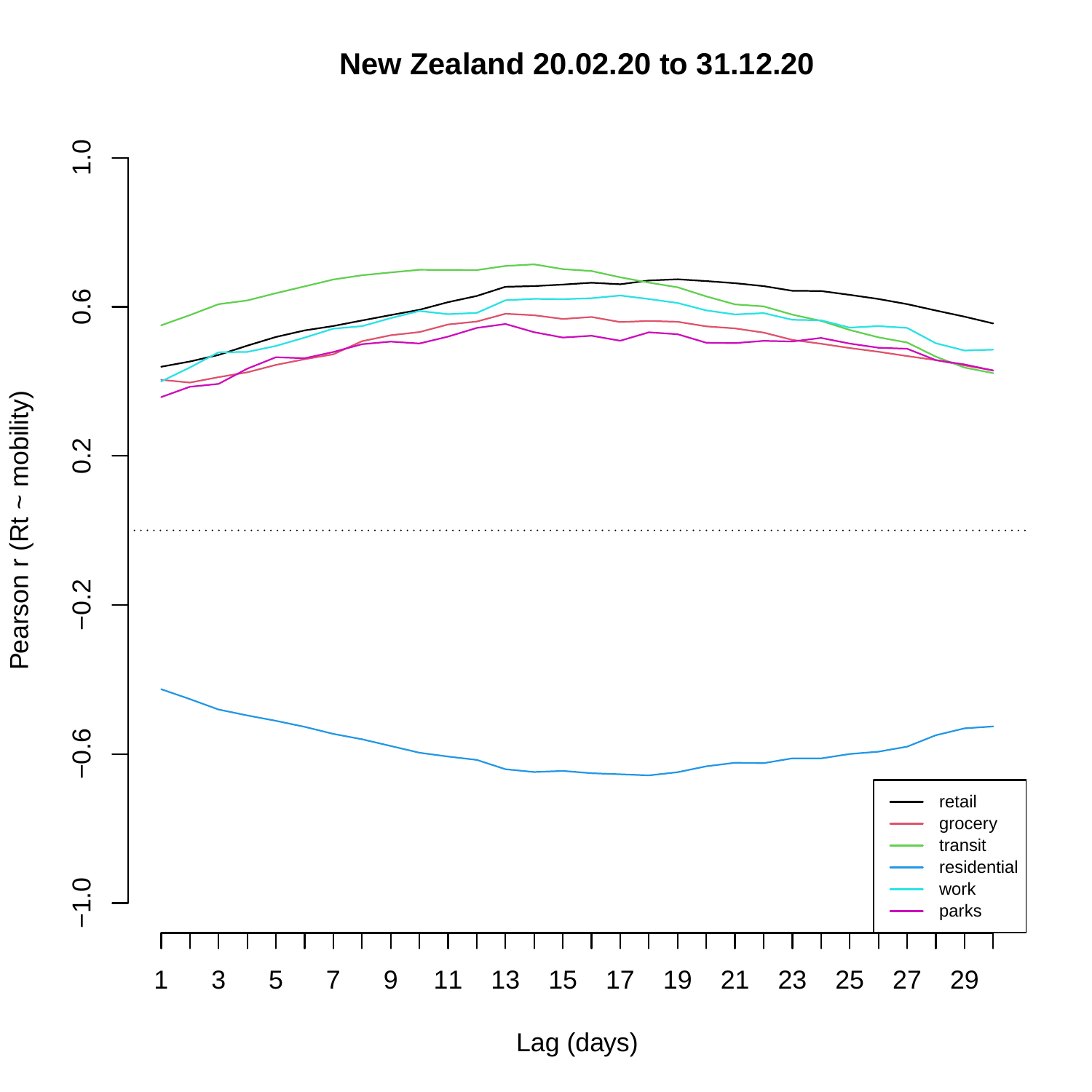**Oman 20.02.20 to 31.12.20**

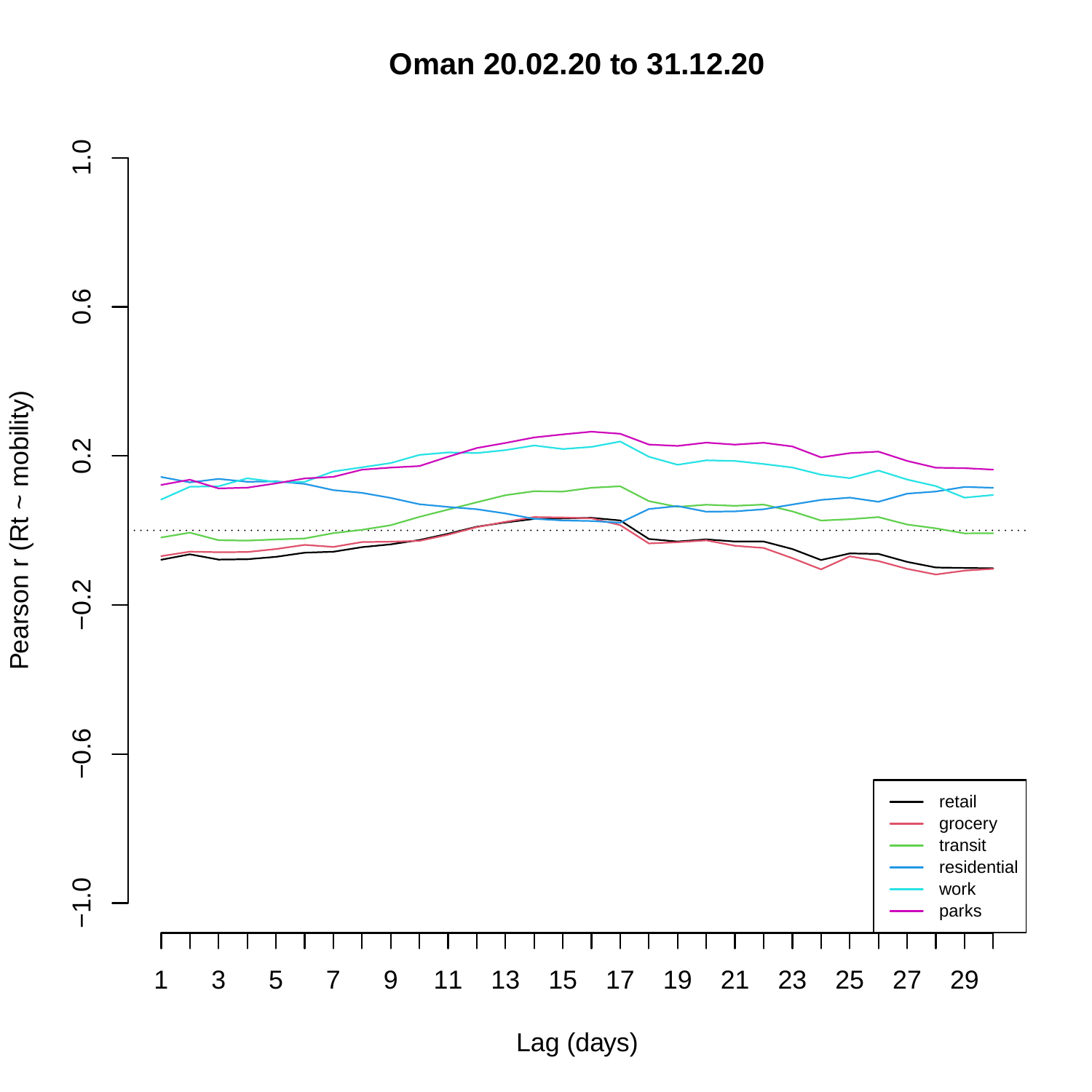**Panama 20.02.20 to 31.12.20**

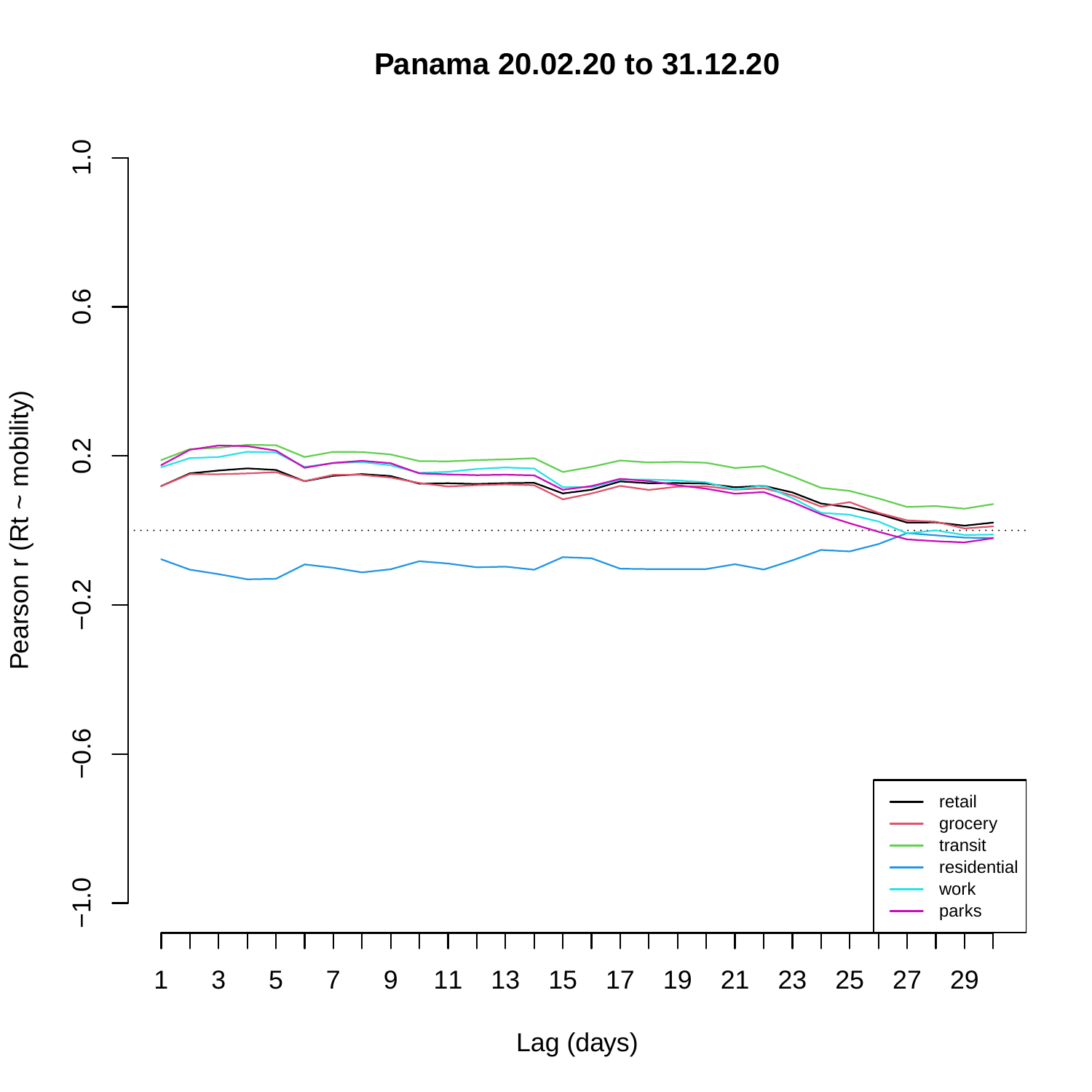**Peru 20.02.20 to 31.12.20**

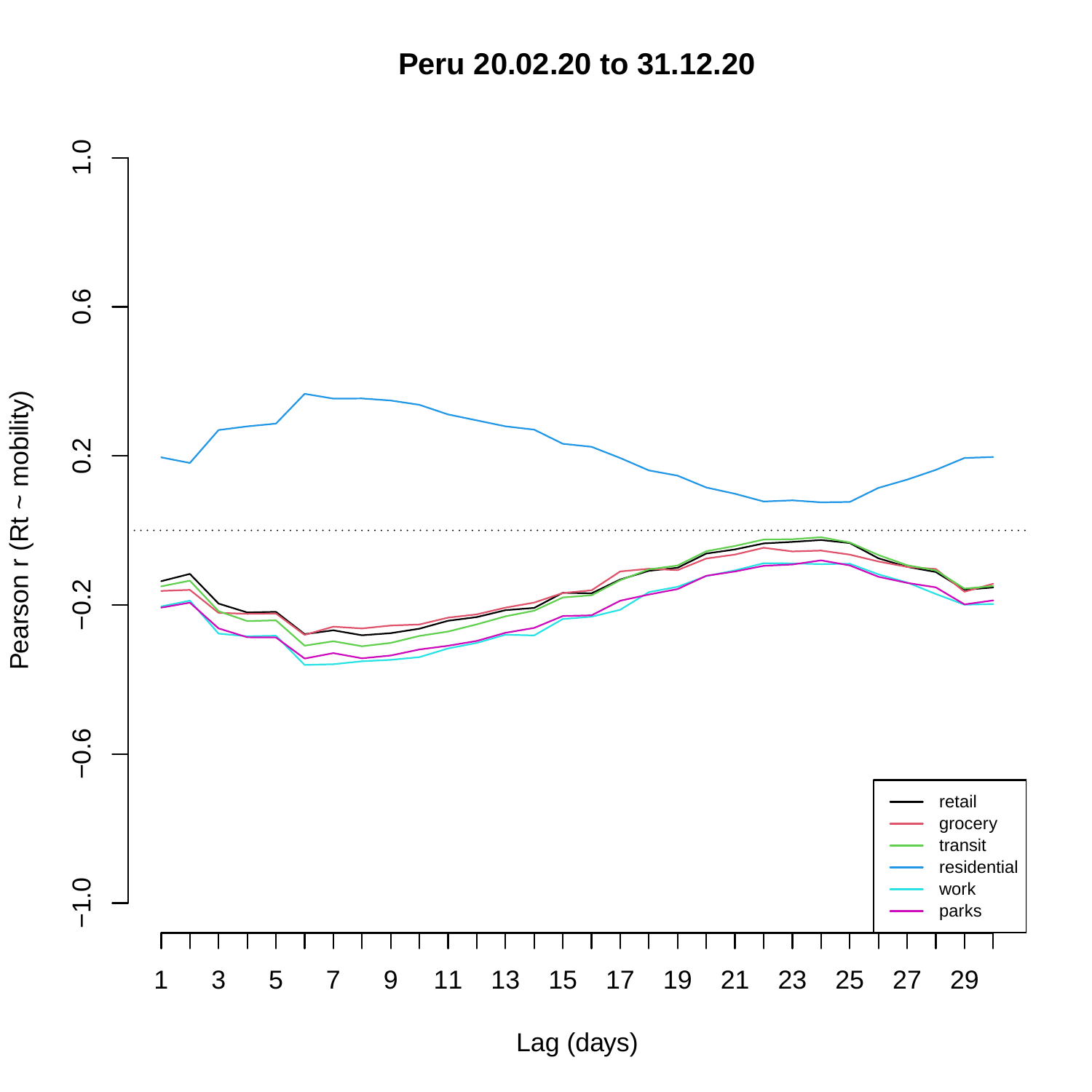## **Papua New Guinea 20.02.20 to 31.12.20**

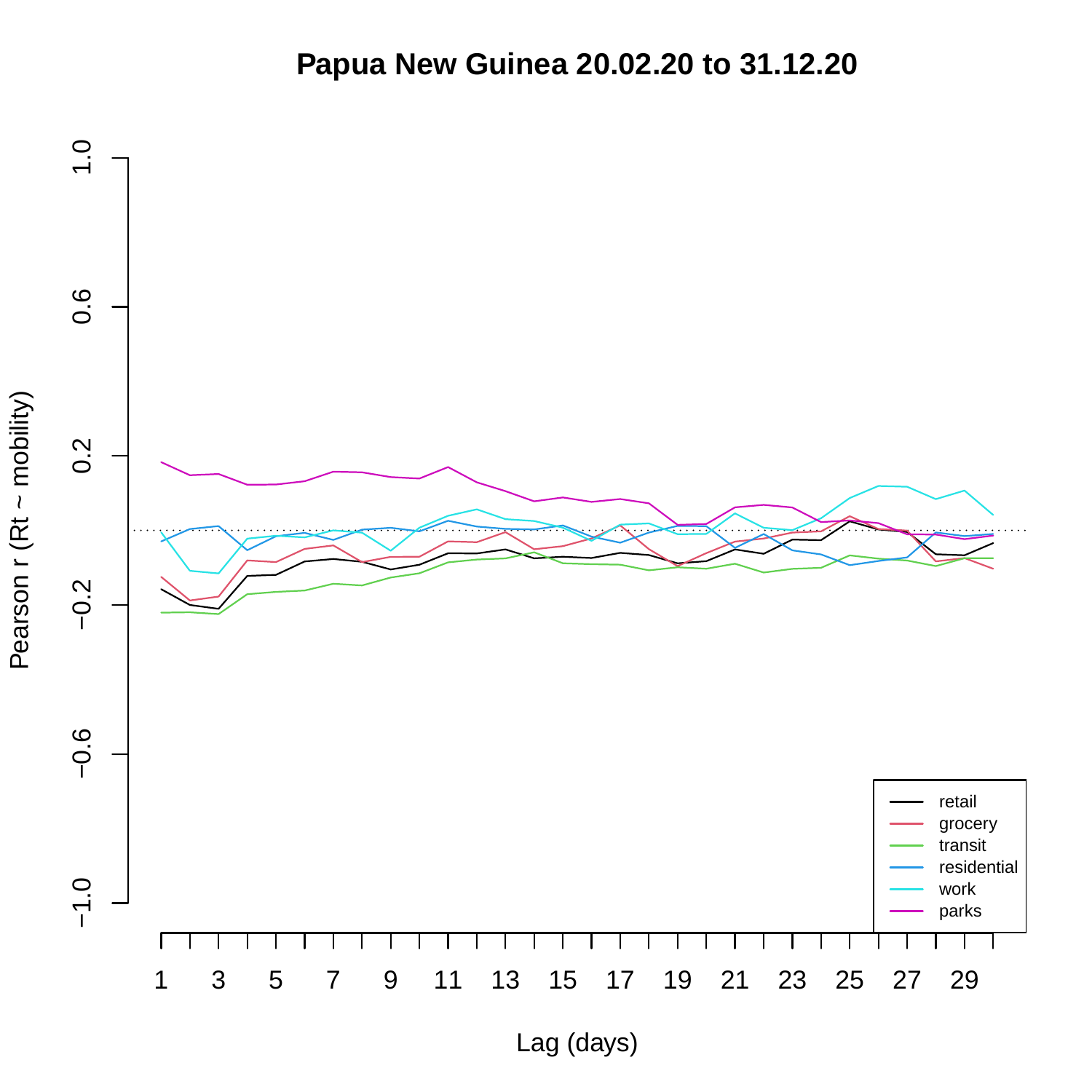**Philippines 20.02.20 to 31.12.20**

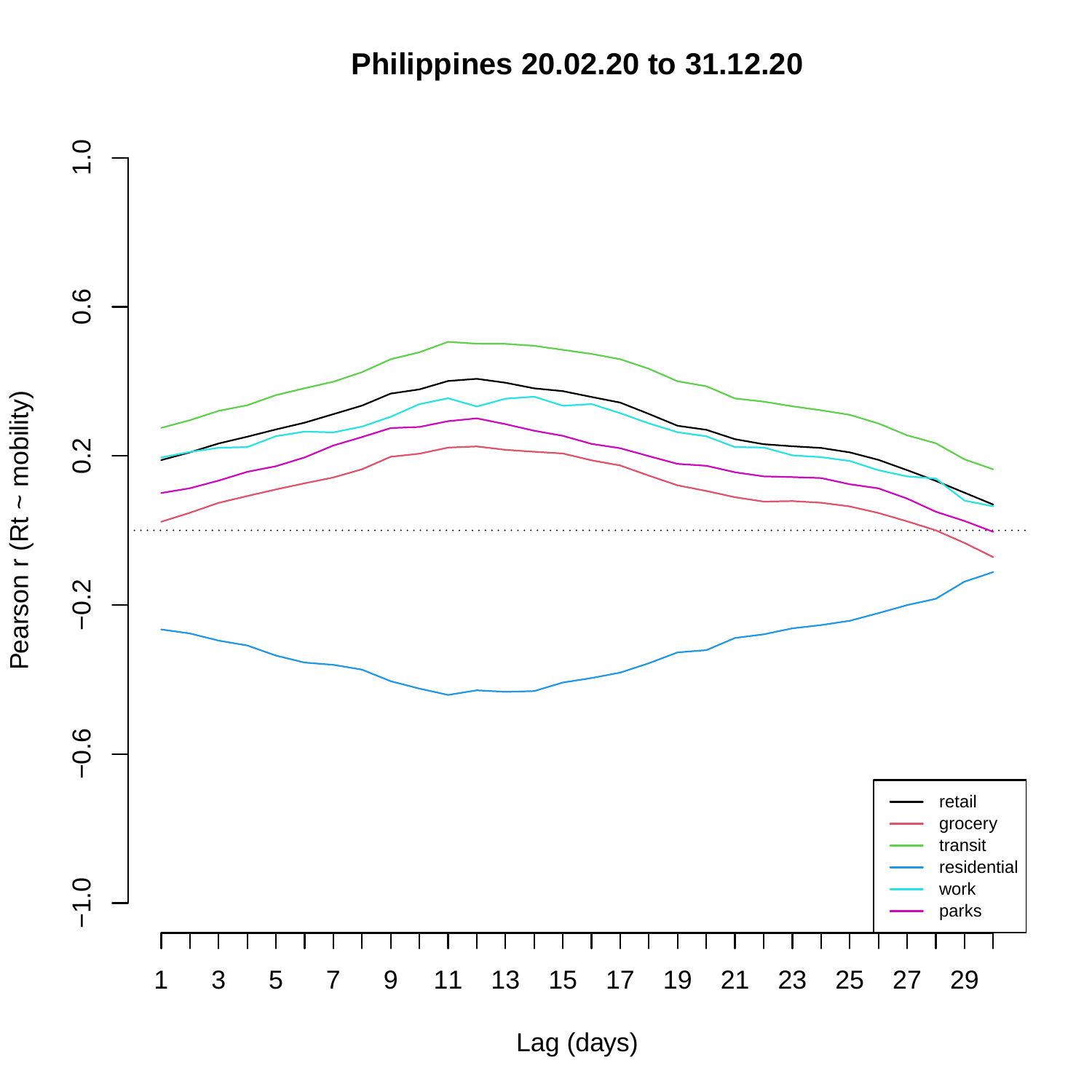**Pakistan 20.02.20 to 31.12.20**

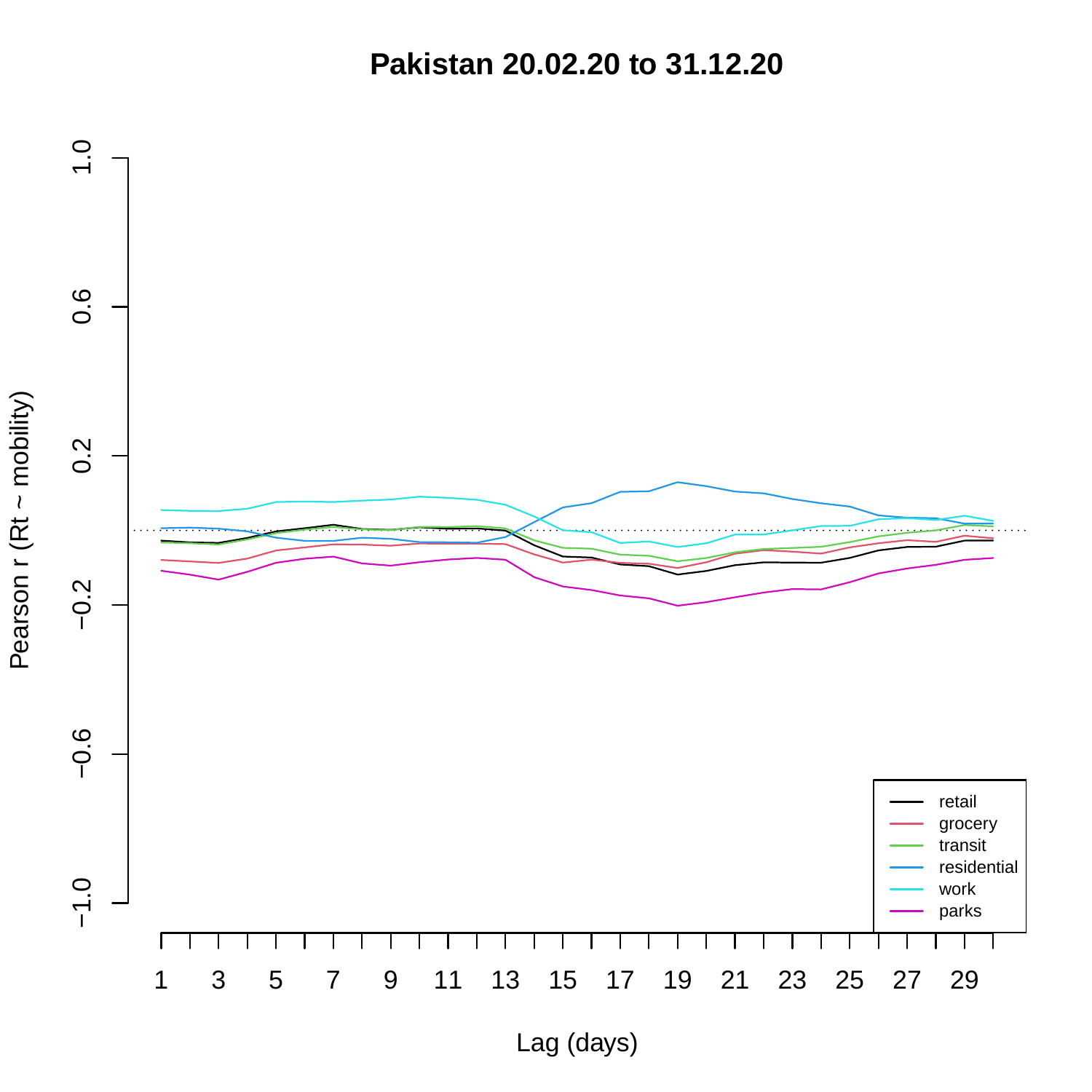**Poland 20.02.20 to 31.12.20**

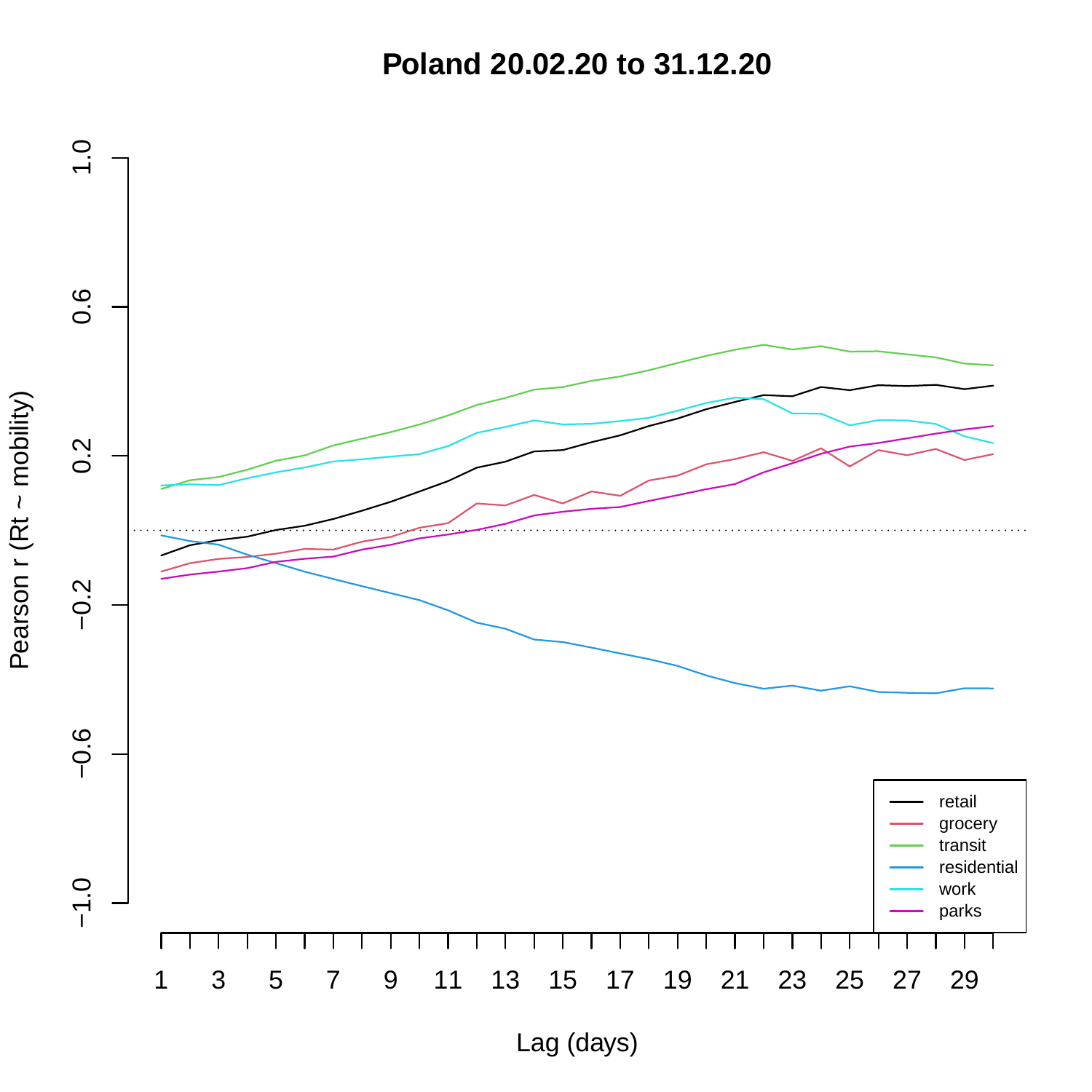**US.Puerto Rico 20.02.20 to 31.12.20**

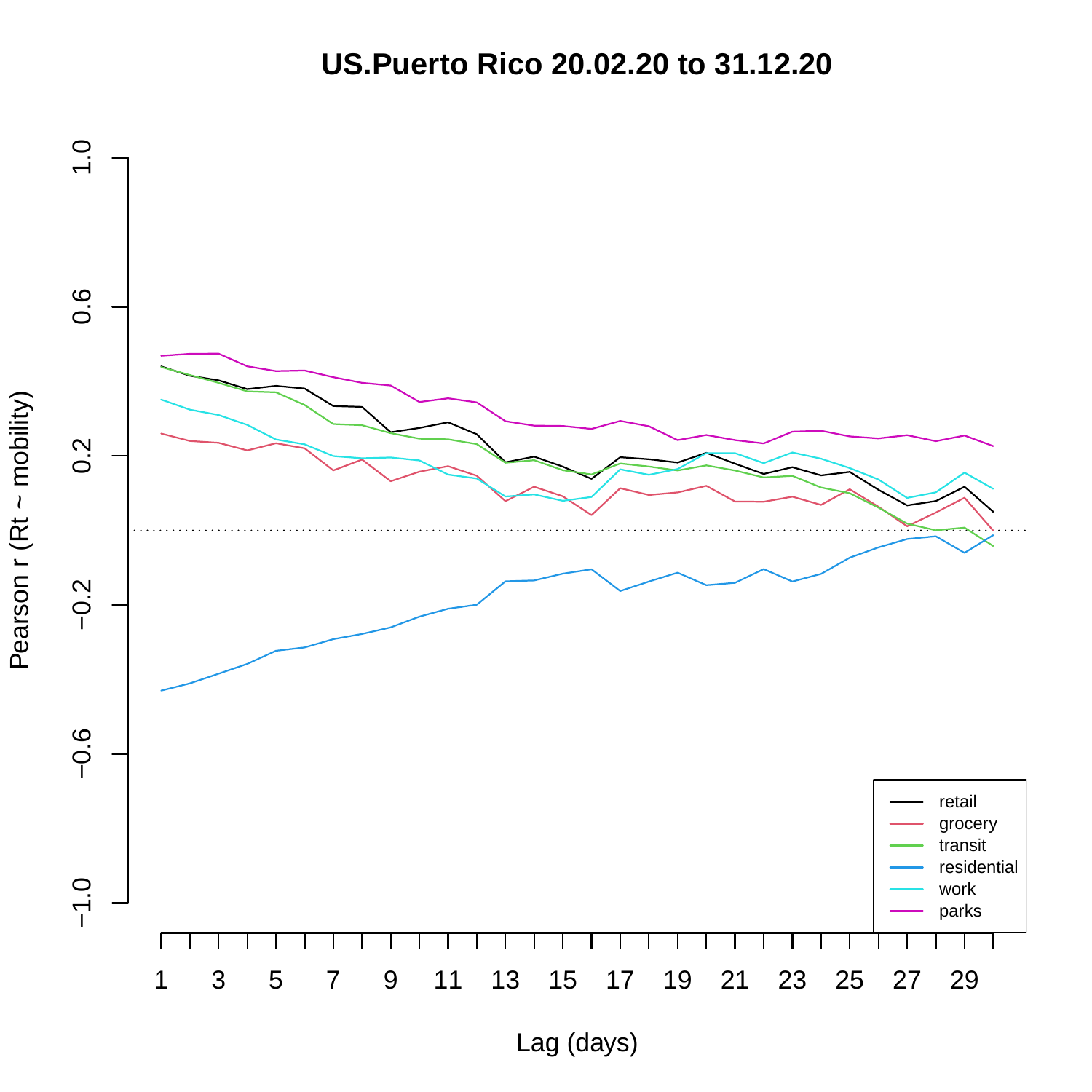**Portugal 20.02.20 to 31.12.20**



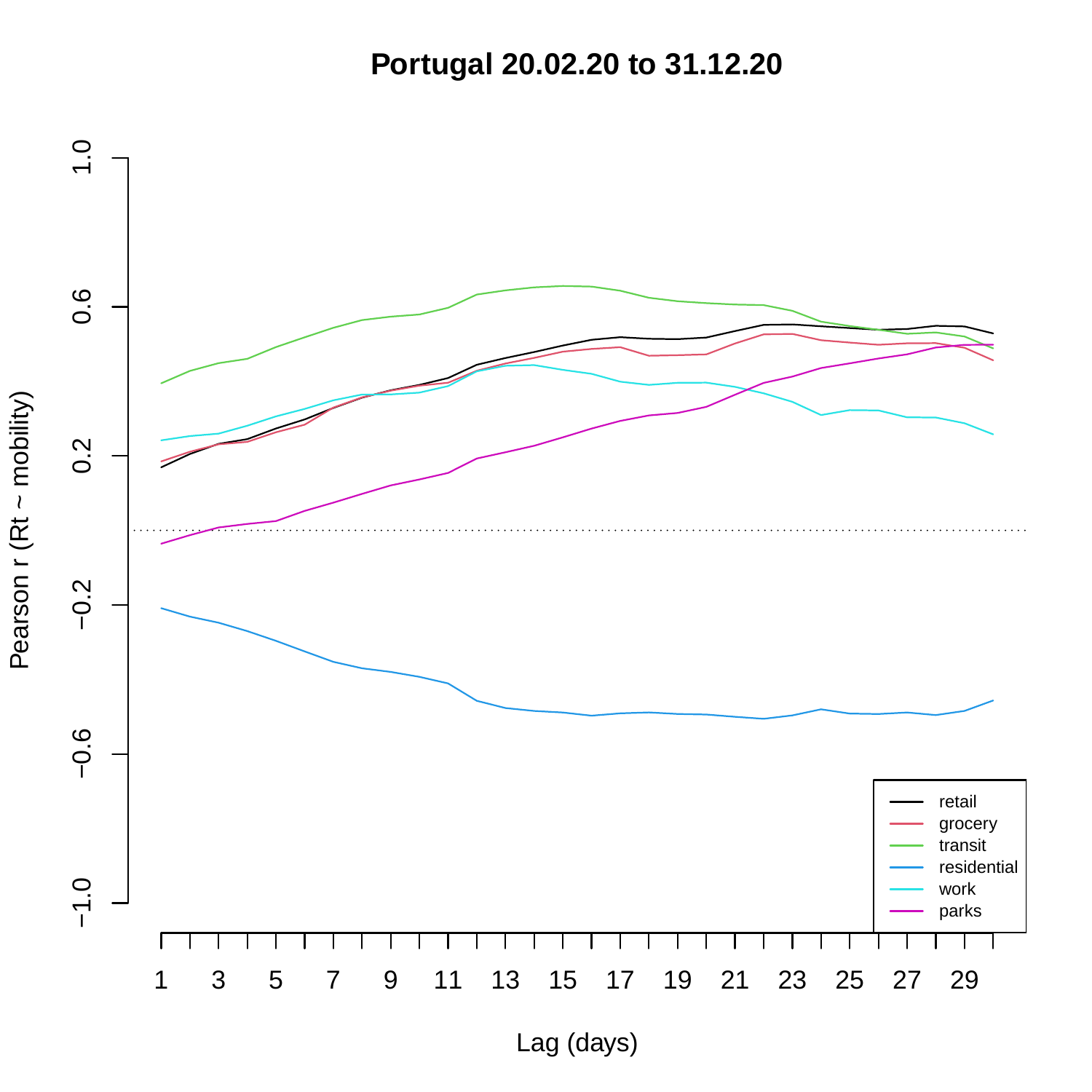**Paraguay 20.02.20 to 31.12.20**

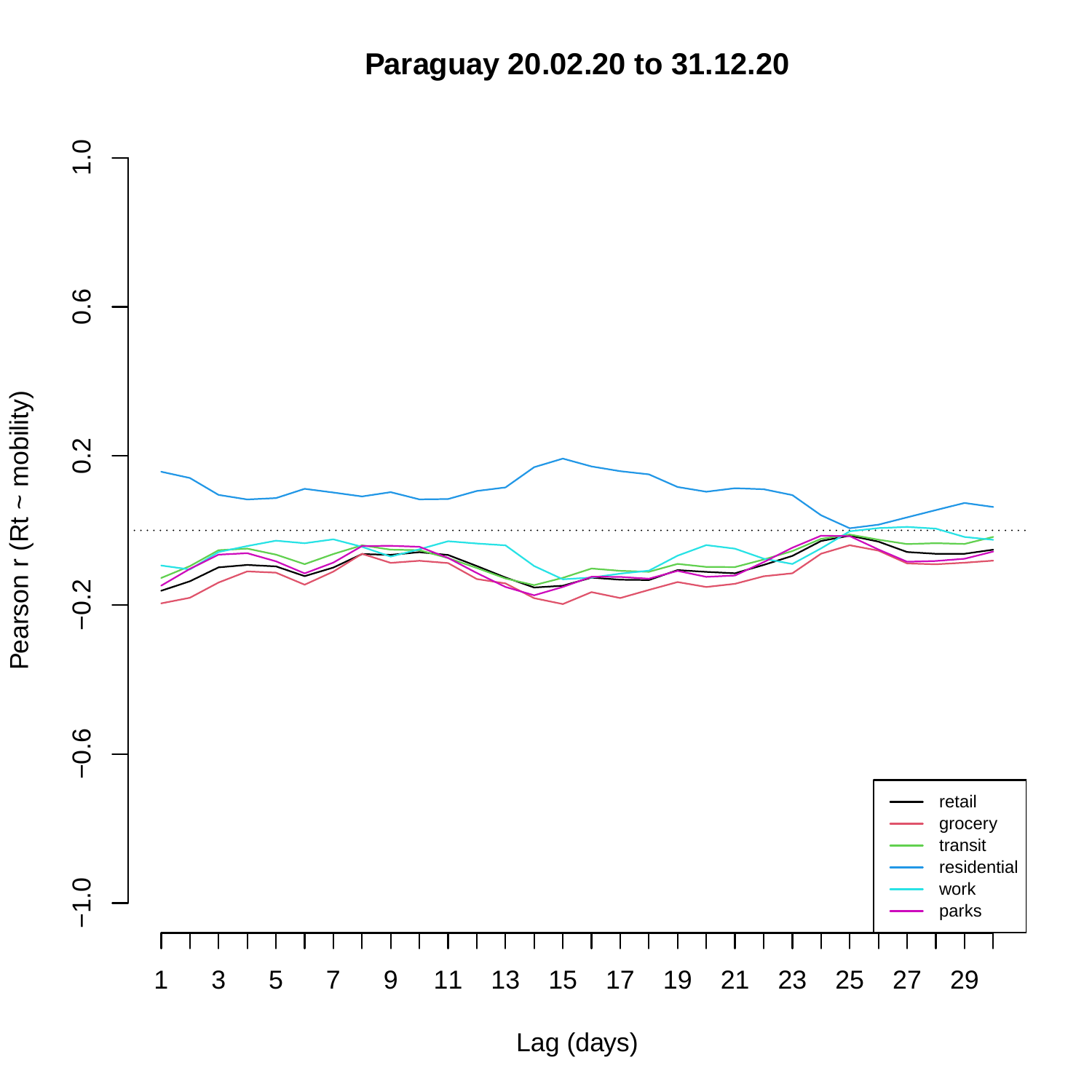**Qatar 20.02.20 to 31.12.20**

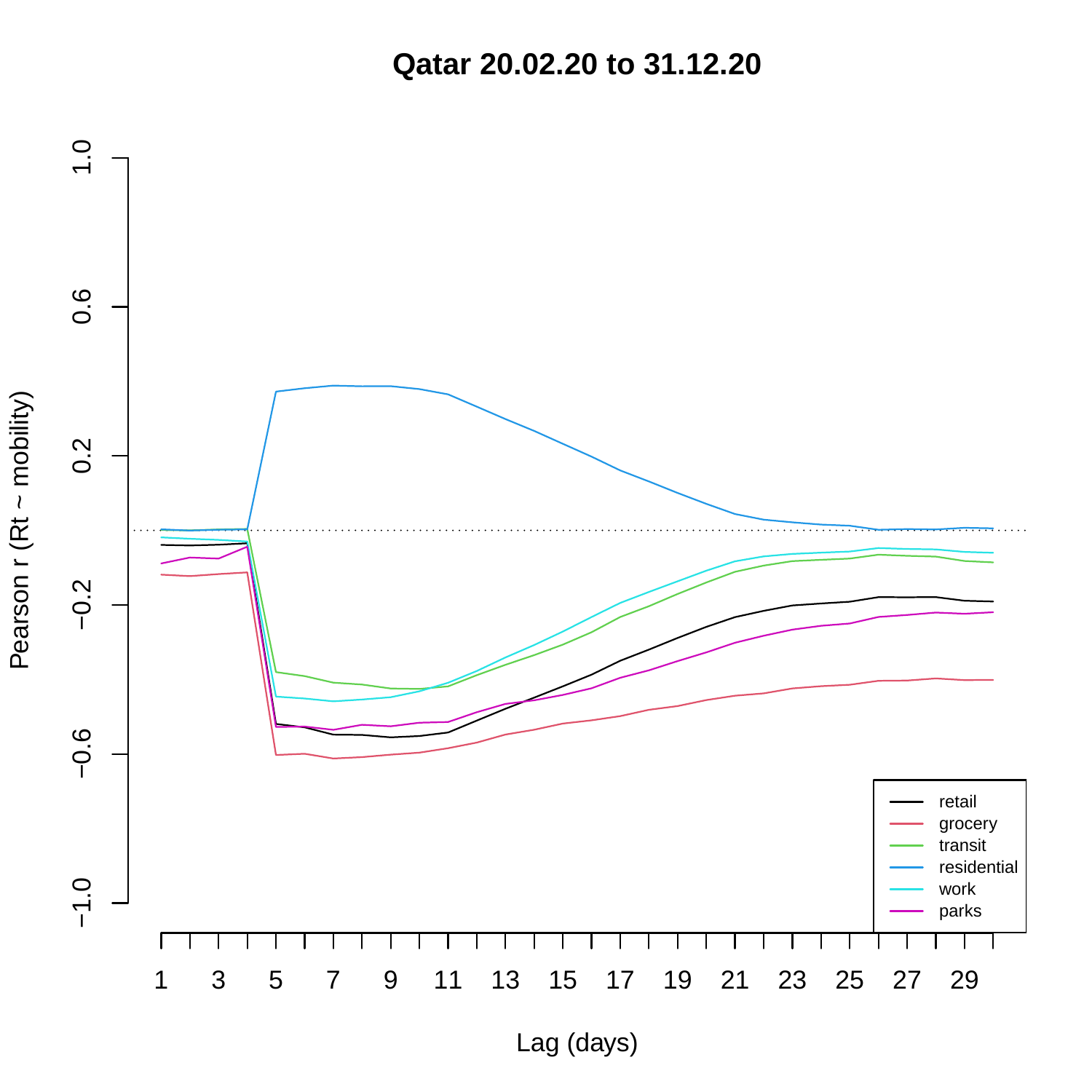**Romania 20.02.20 to 31.12.20**

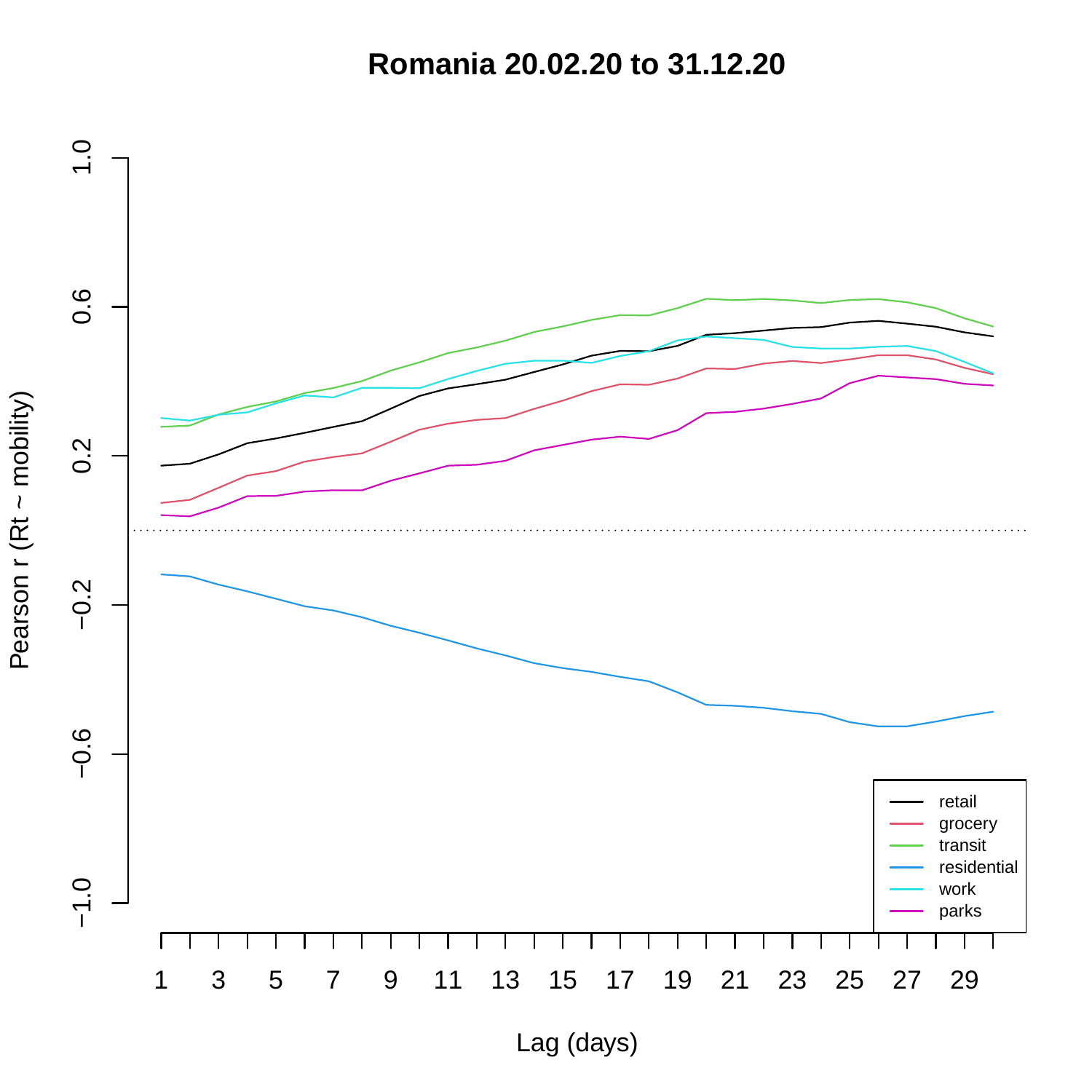**Serbia 20.02.20 to 31.12.20**

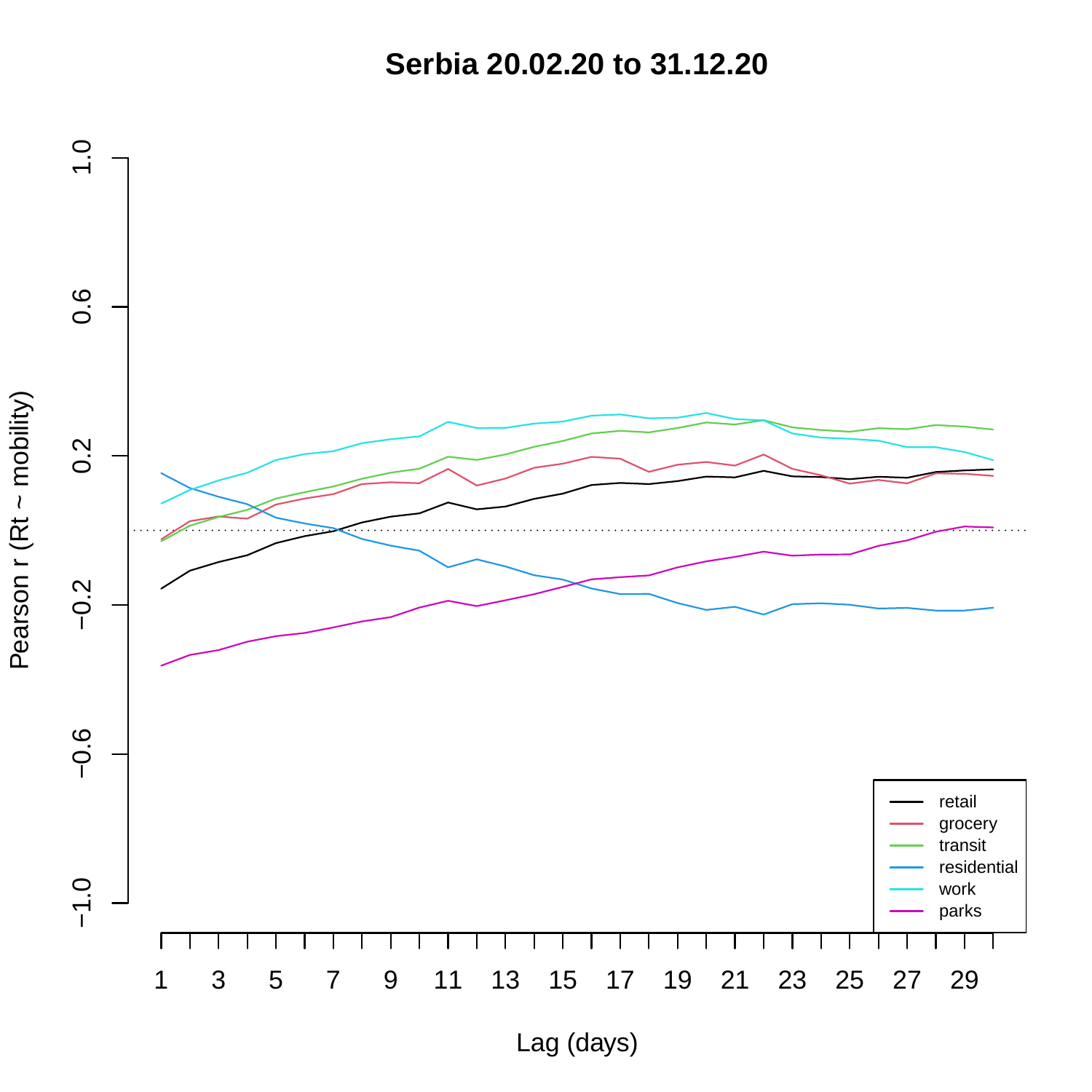**Russia 20.02.20 to 31.12.20**



Pearson r (Rt ~ mobility) Pearson r (Rt ~ mobility)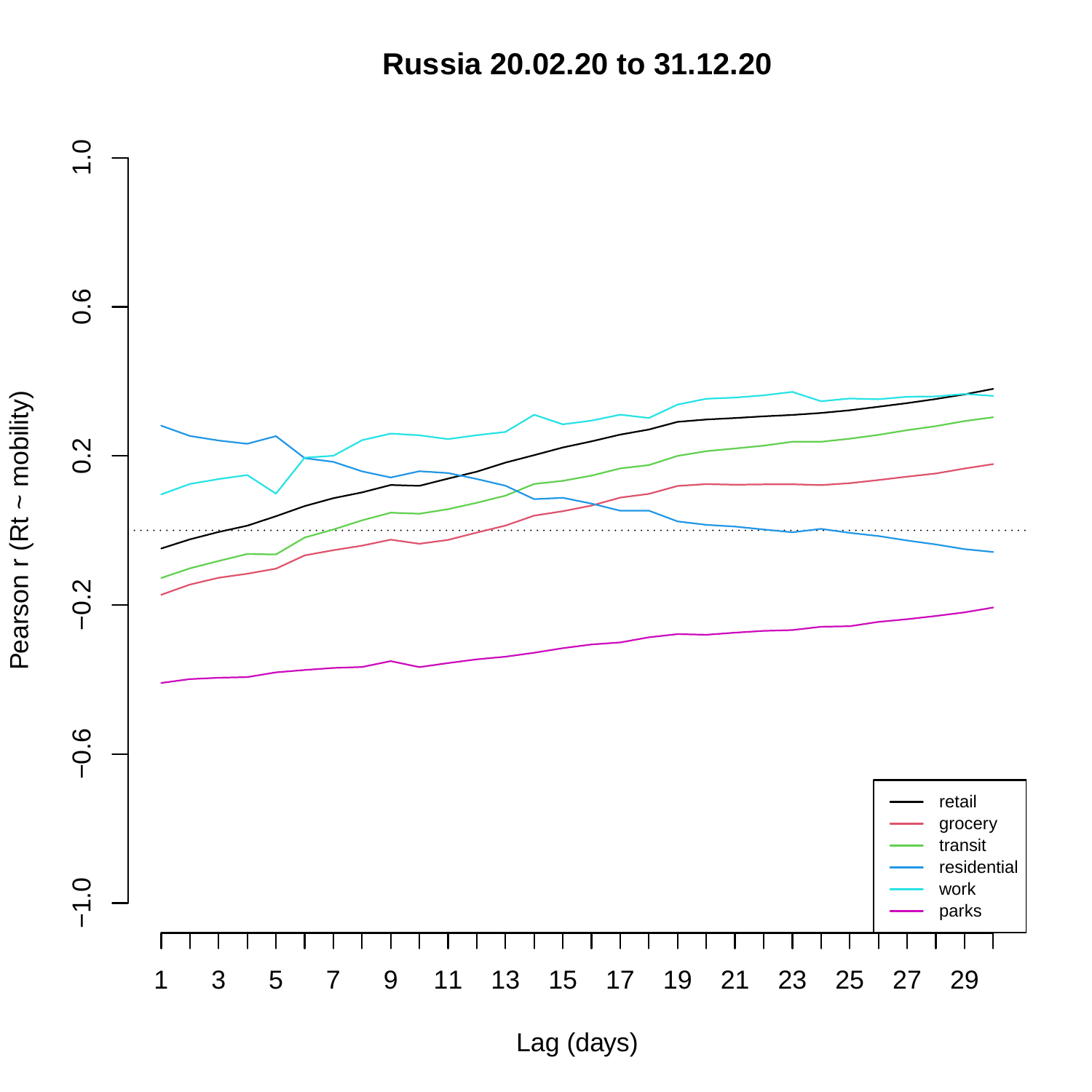**Rwanda 20.02.20 to 31.12.20**



Pearson r (Rt ~ mobility) Pearson r (Rt ~ mobility)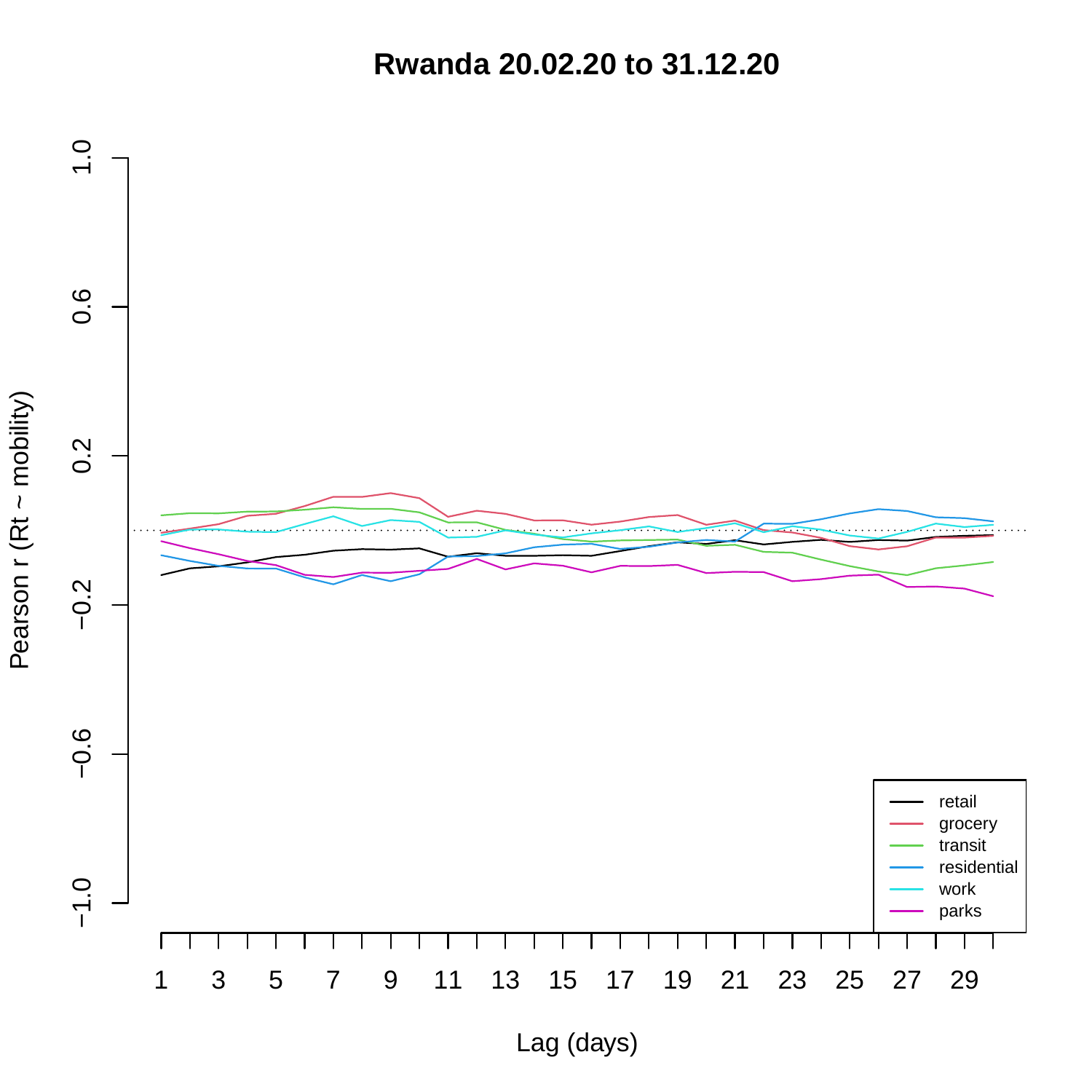**Saudi Arabia 20.02.20 to 31.12.20**

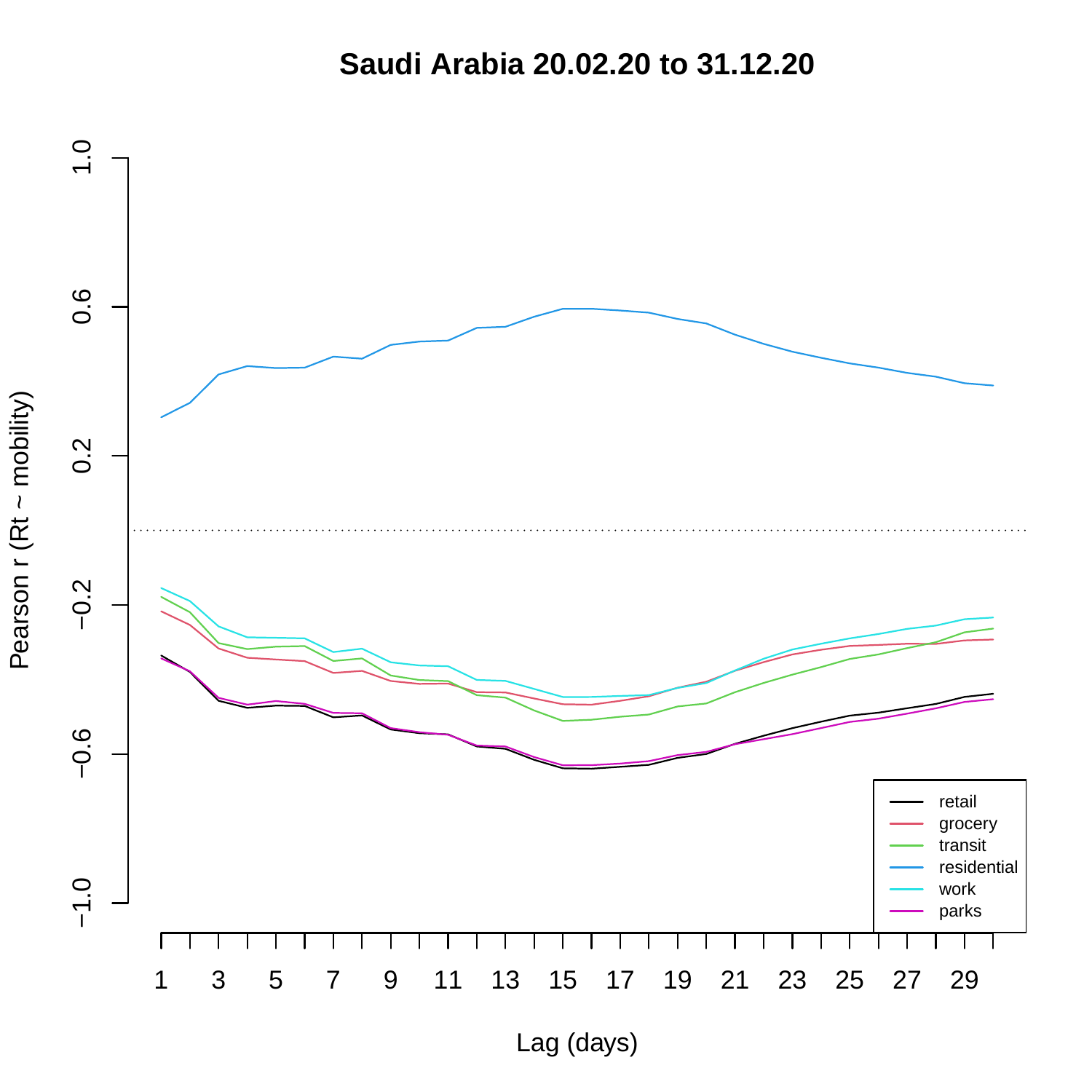**Sweden 20.02.20 to 31.12.20**

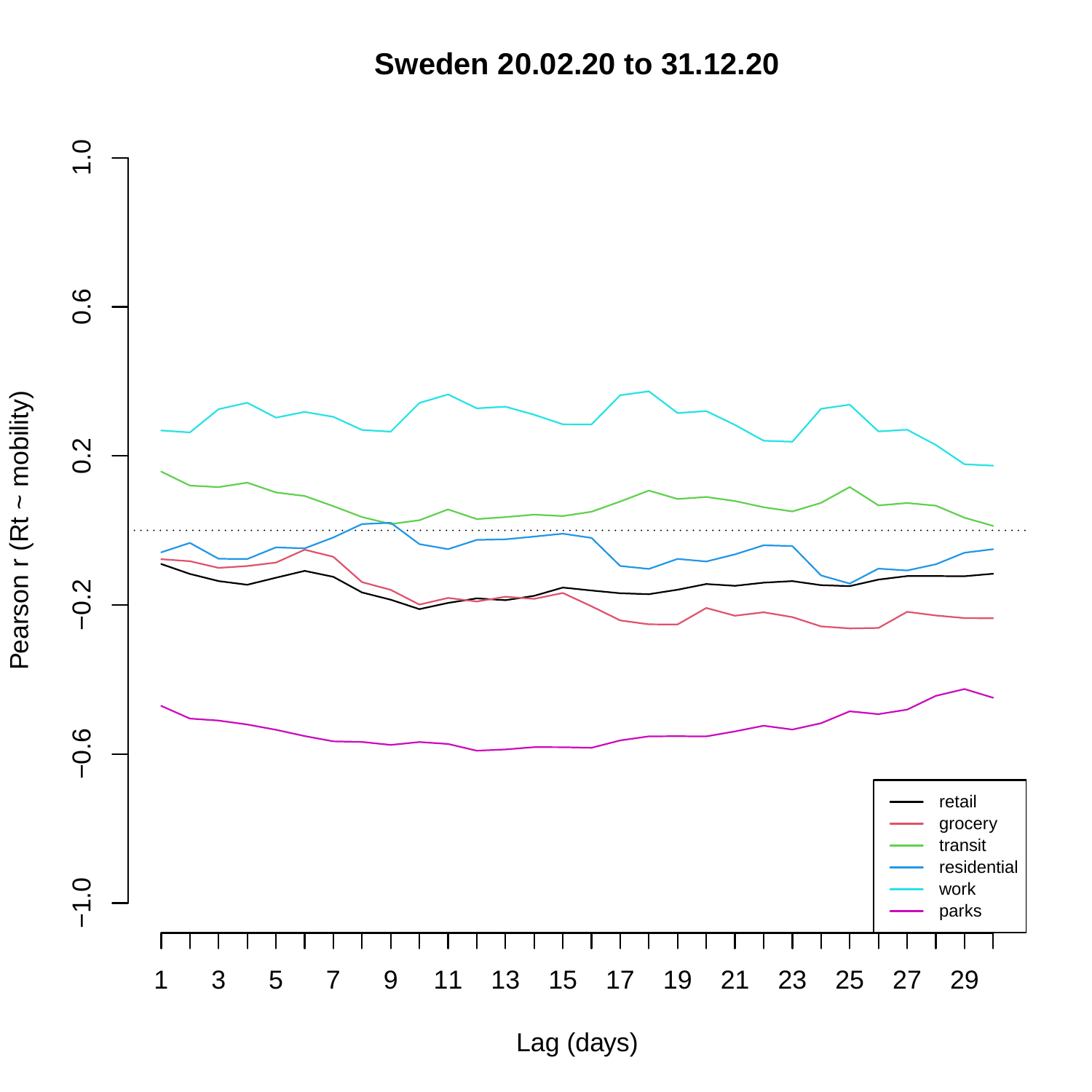**Singapore 20.02.20 to 31.12.20**

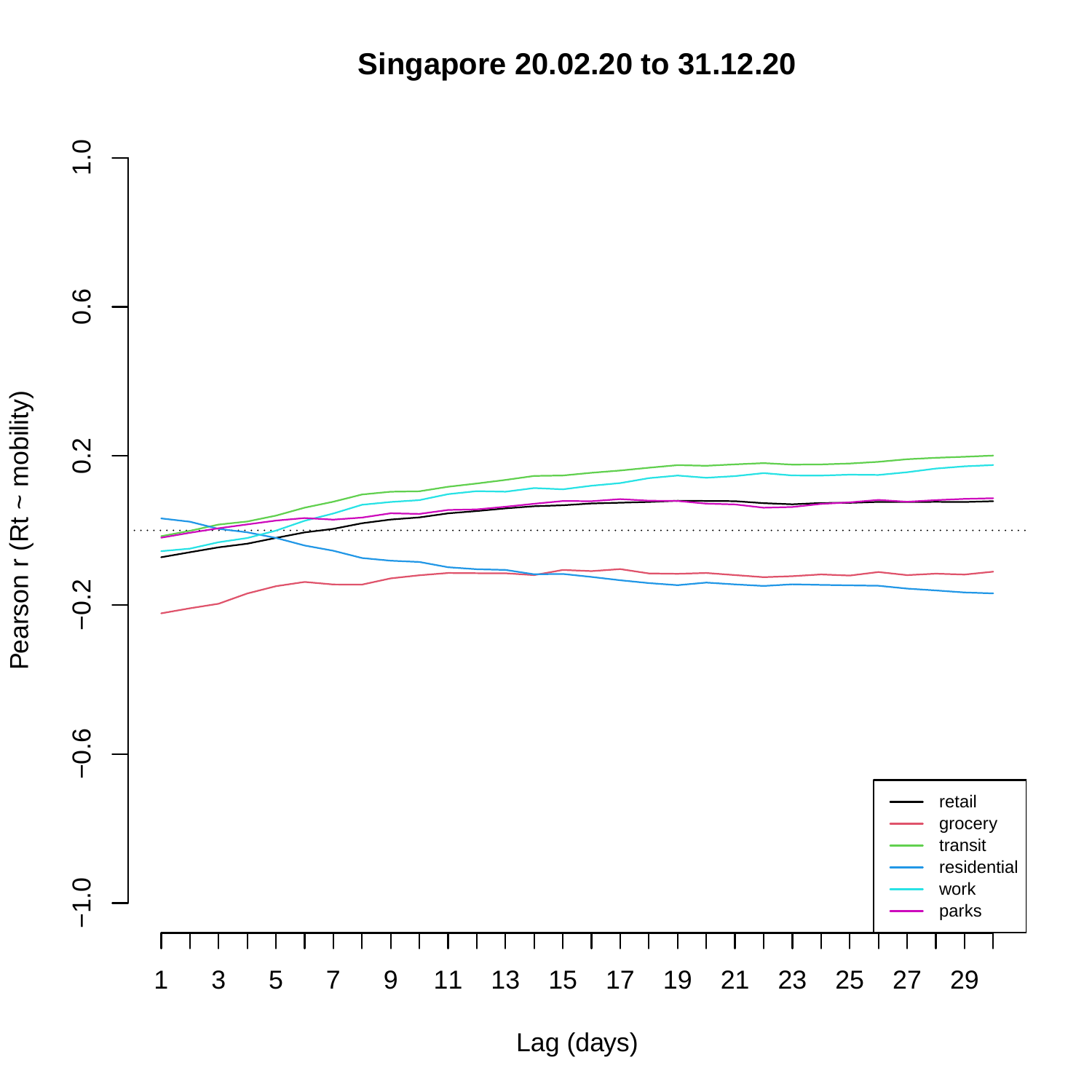**Slovenia 20.02.20 to 31.12.20**

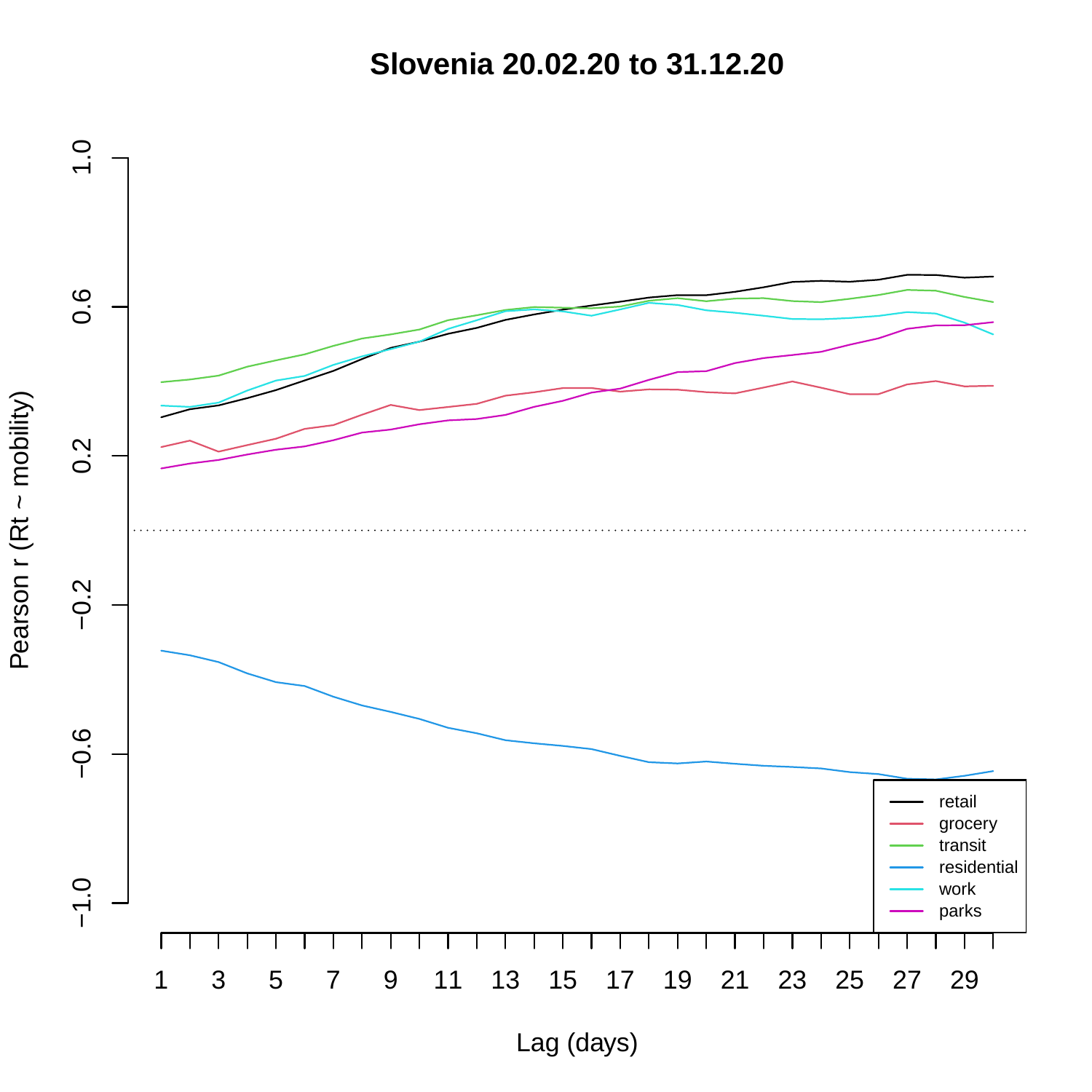**Slovakia 20.02.20 to 31.12.20**

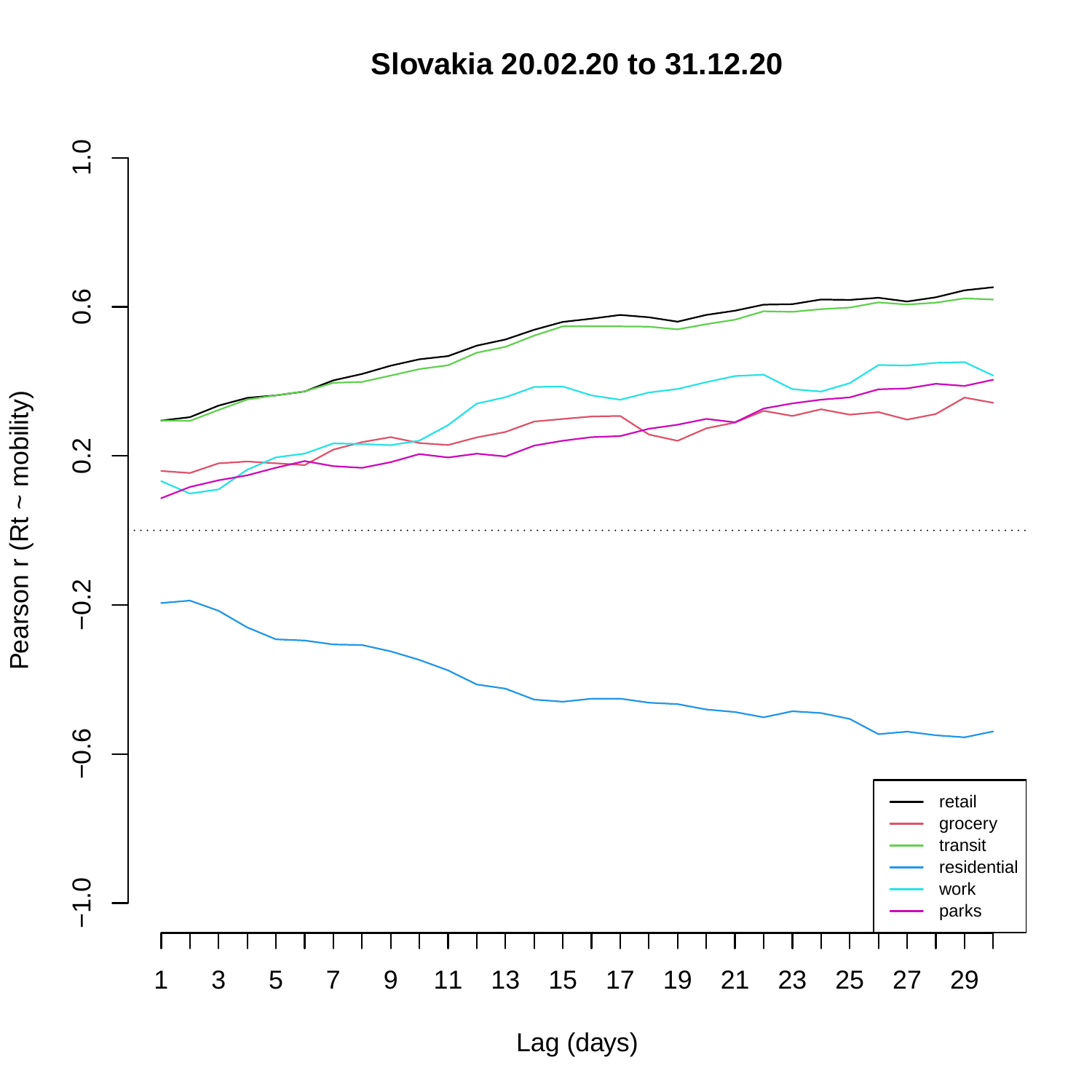**Senegal 20.02.20 to 31.12.20**

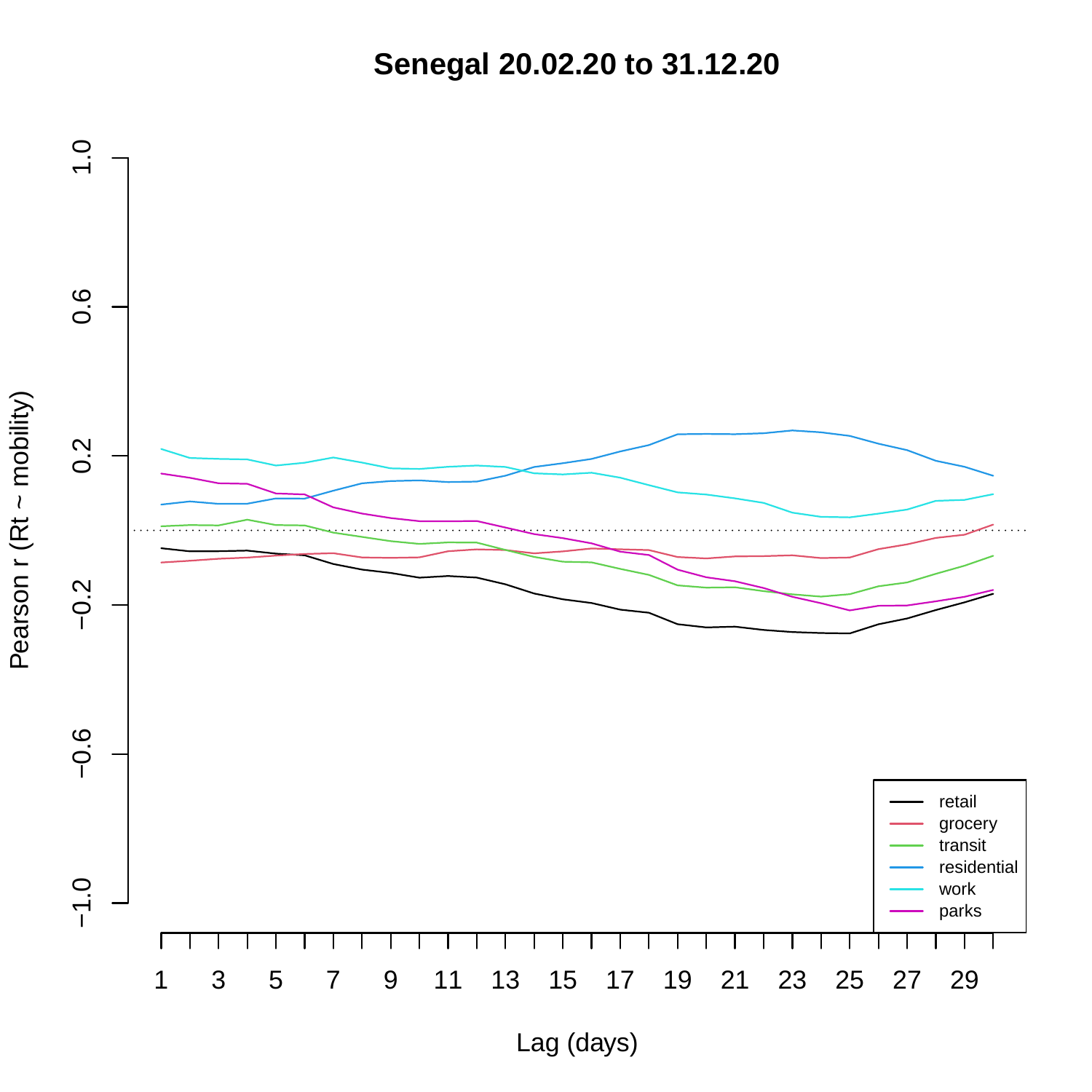**El Salvador 20.02.20 to 31.12.20**

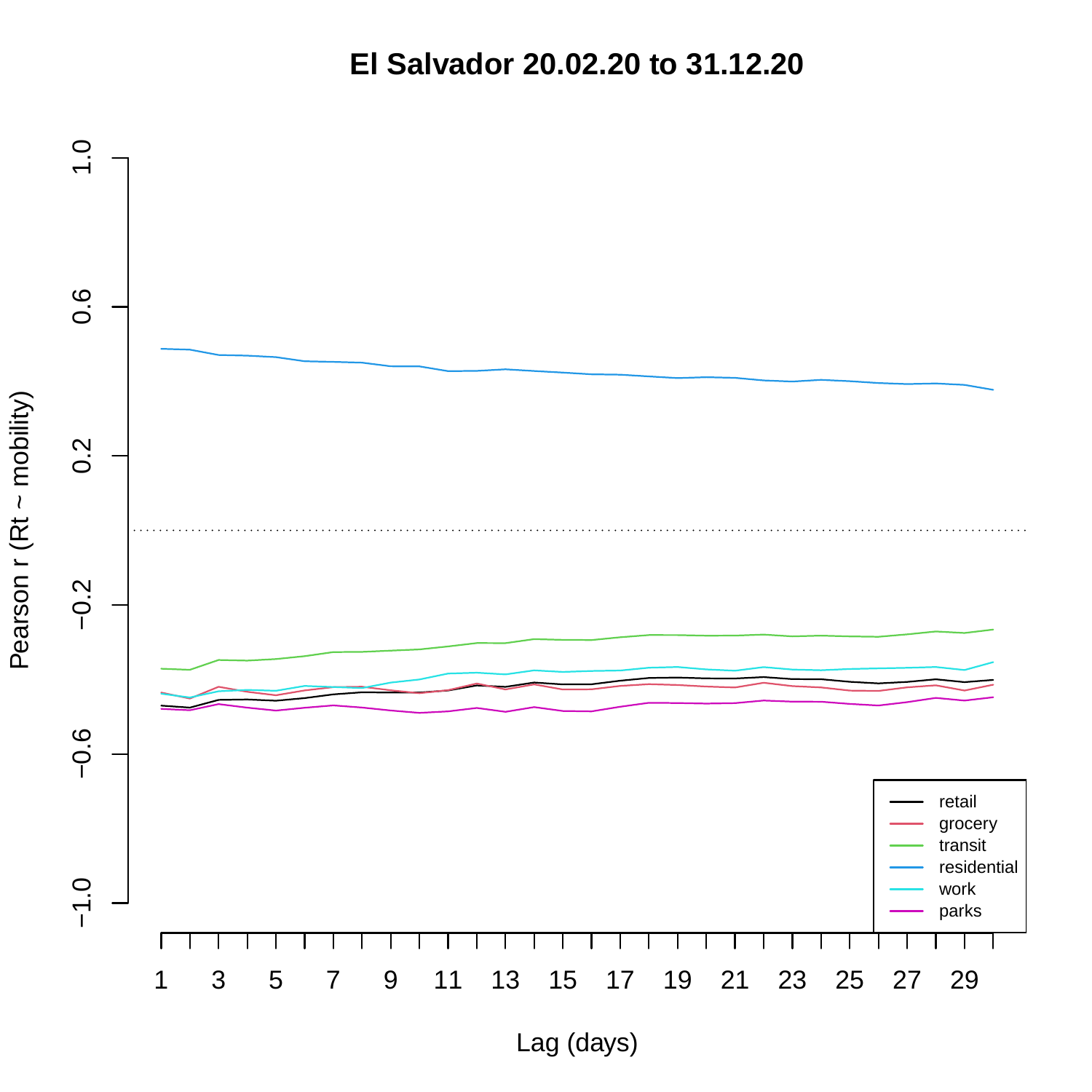**Togo 20.02.20 to 31.12.20**

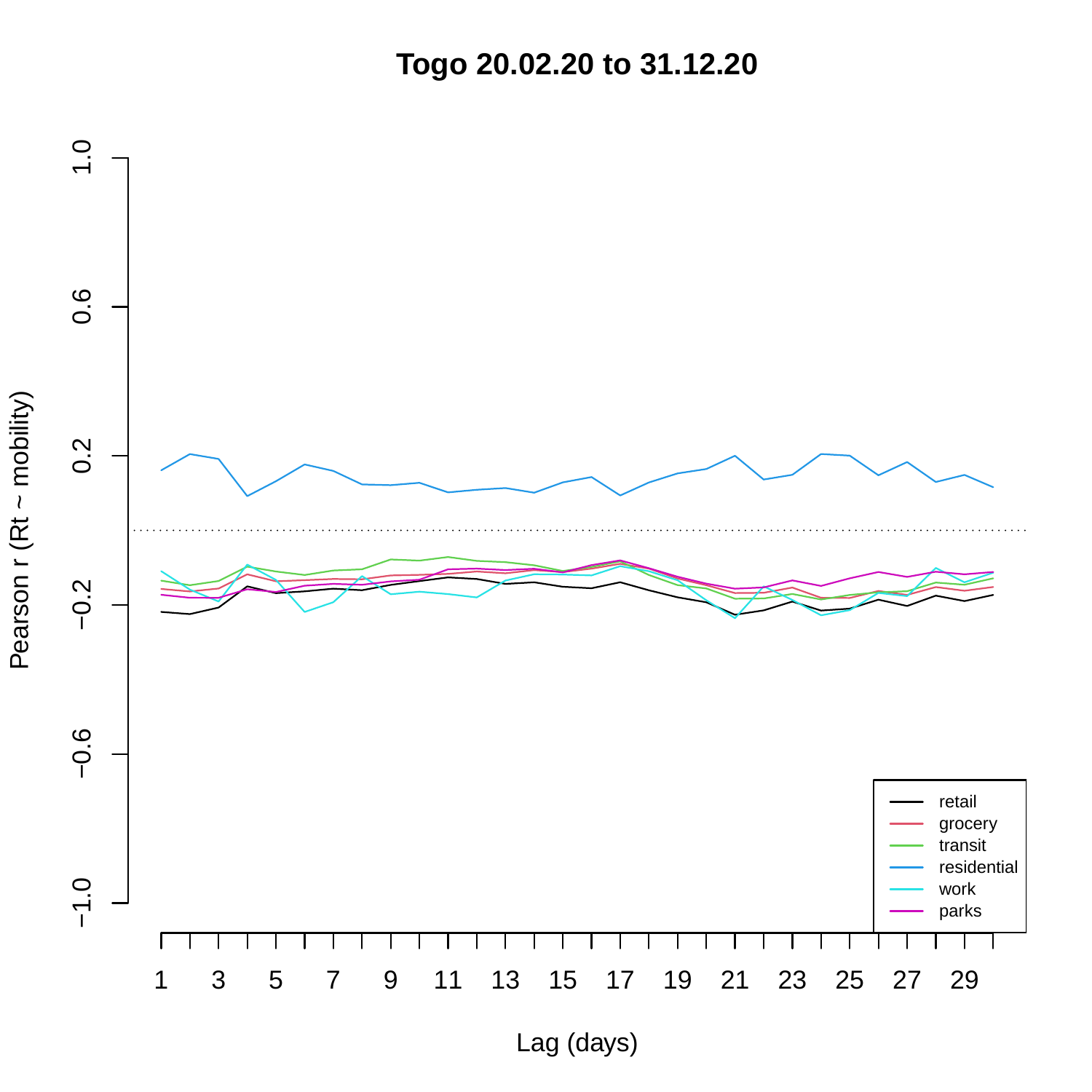**Thailand 20.02.20 to 31.12.20**

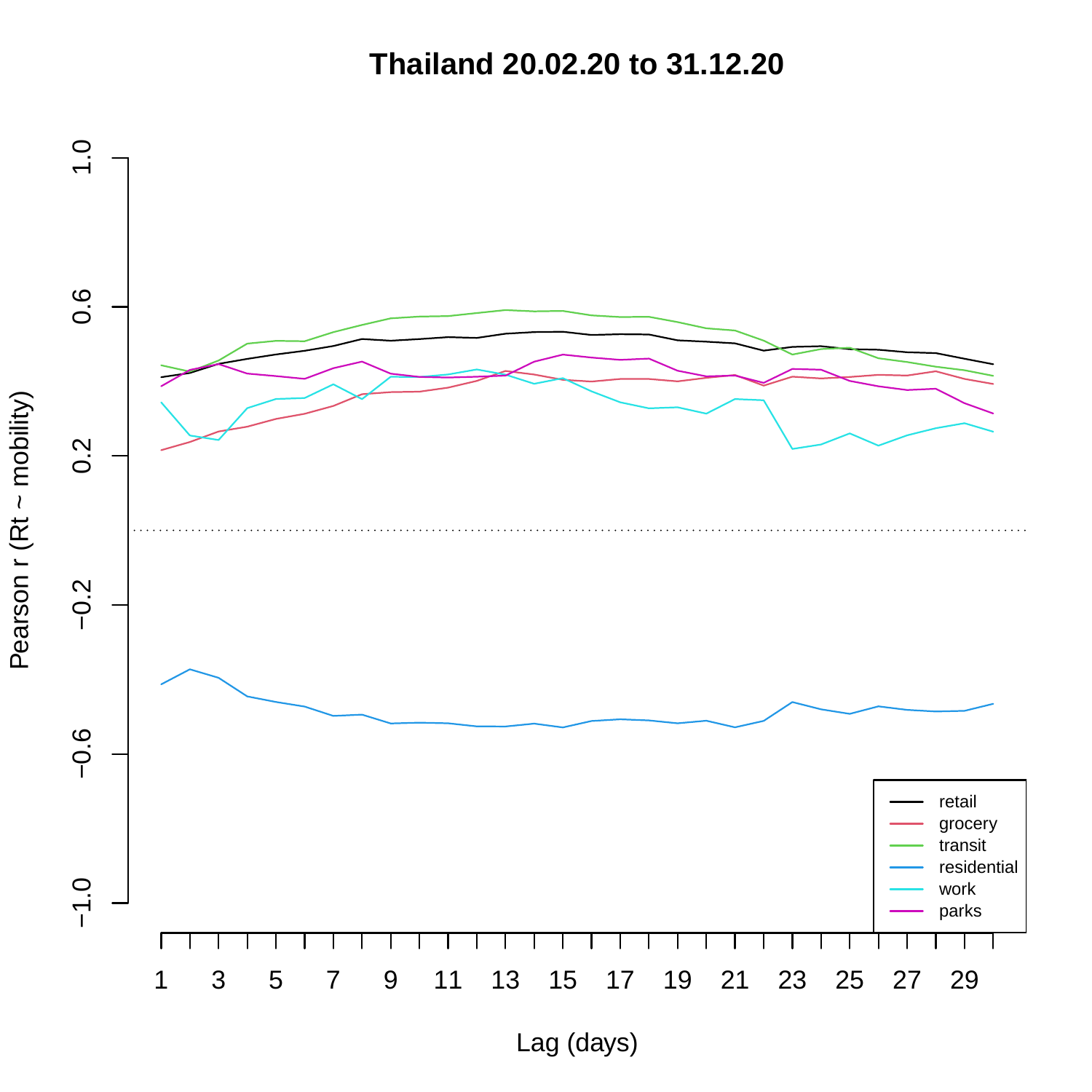**Tajikistan 20.02.20 to 31.12.20**

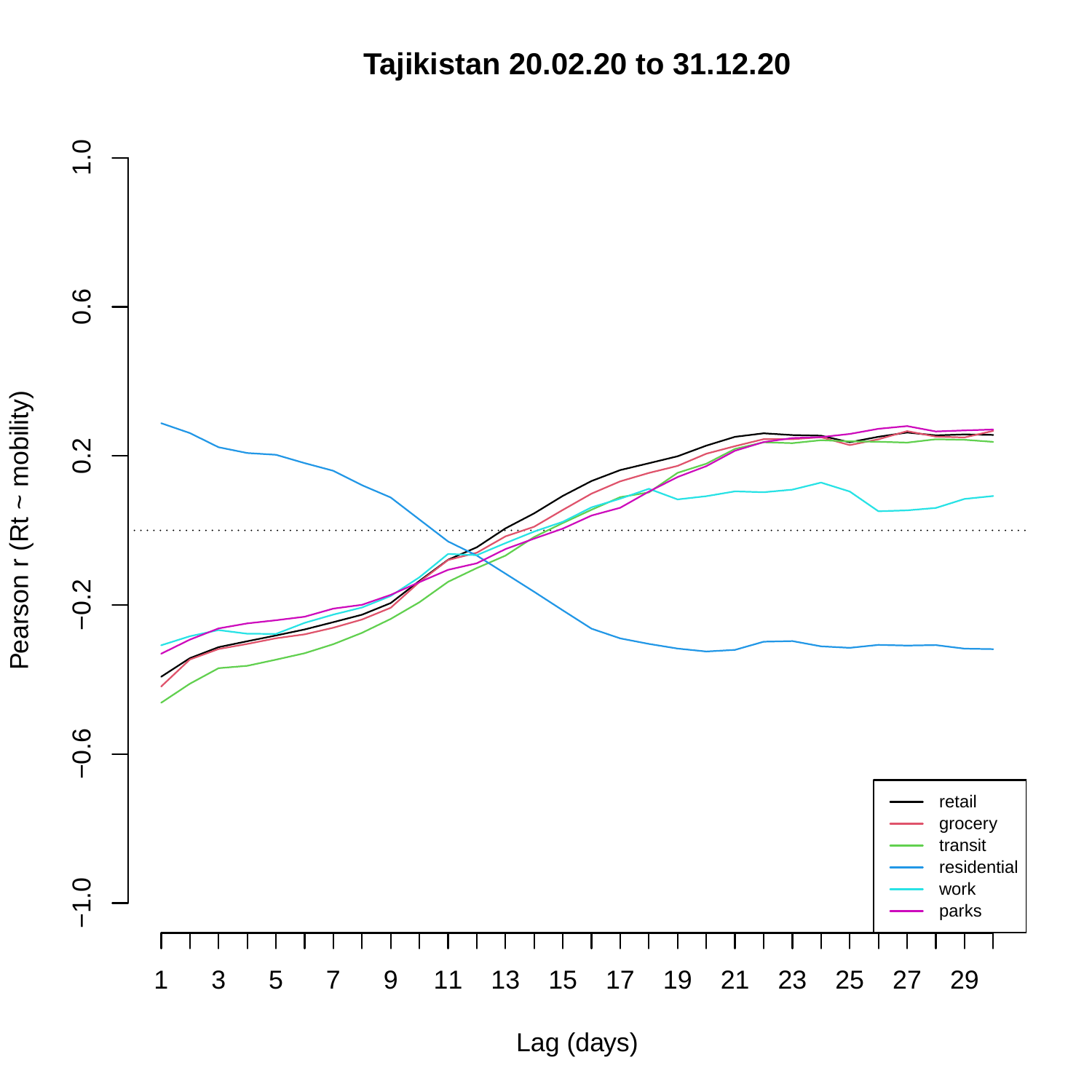**Turkey 20.02.20 to 31.12.20**

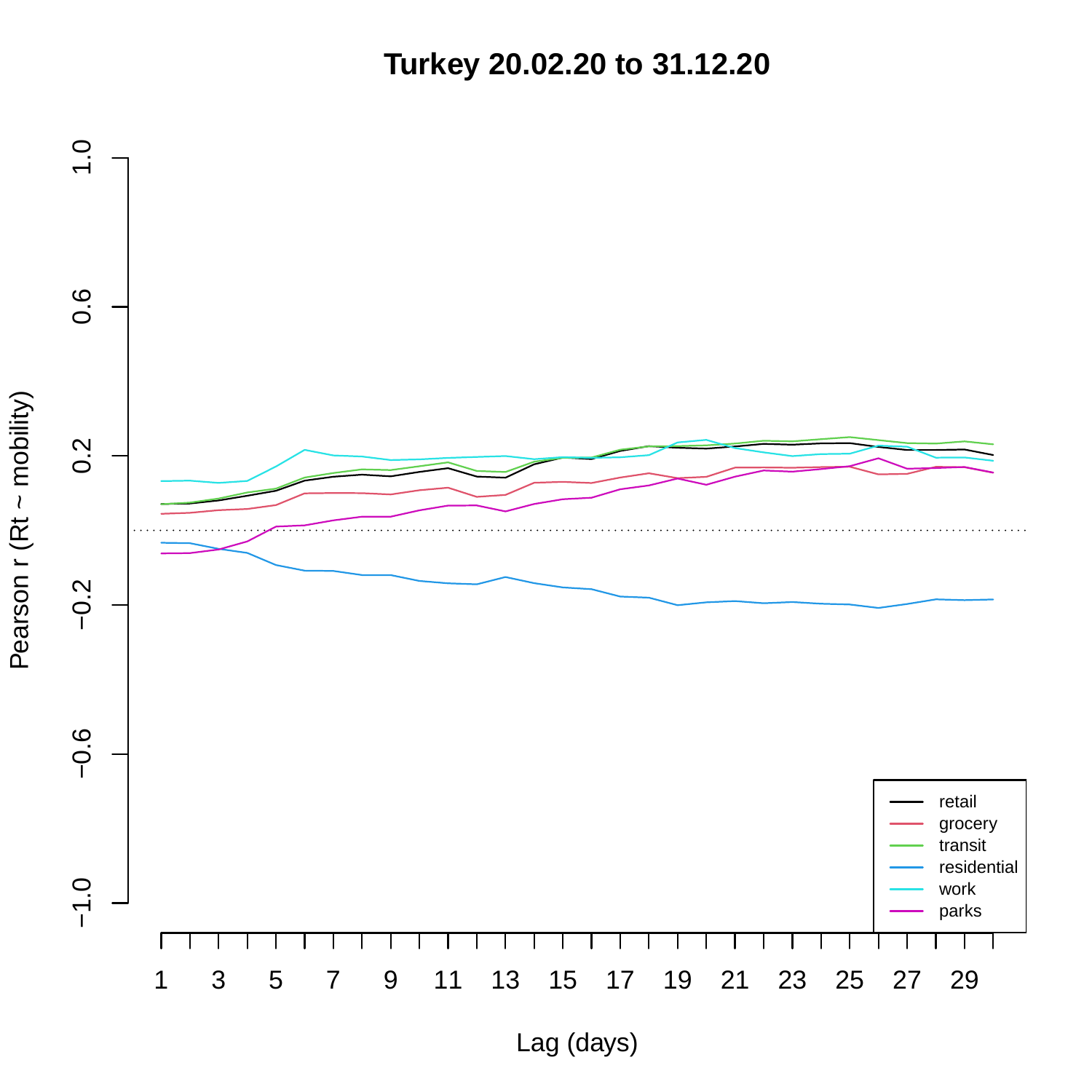## **Trinidad and Tobago 20.02.20 to 31.12.20**

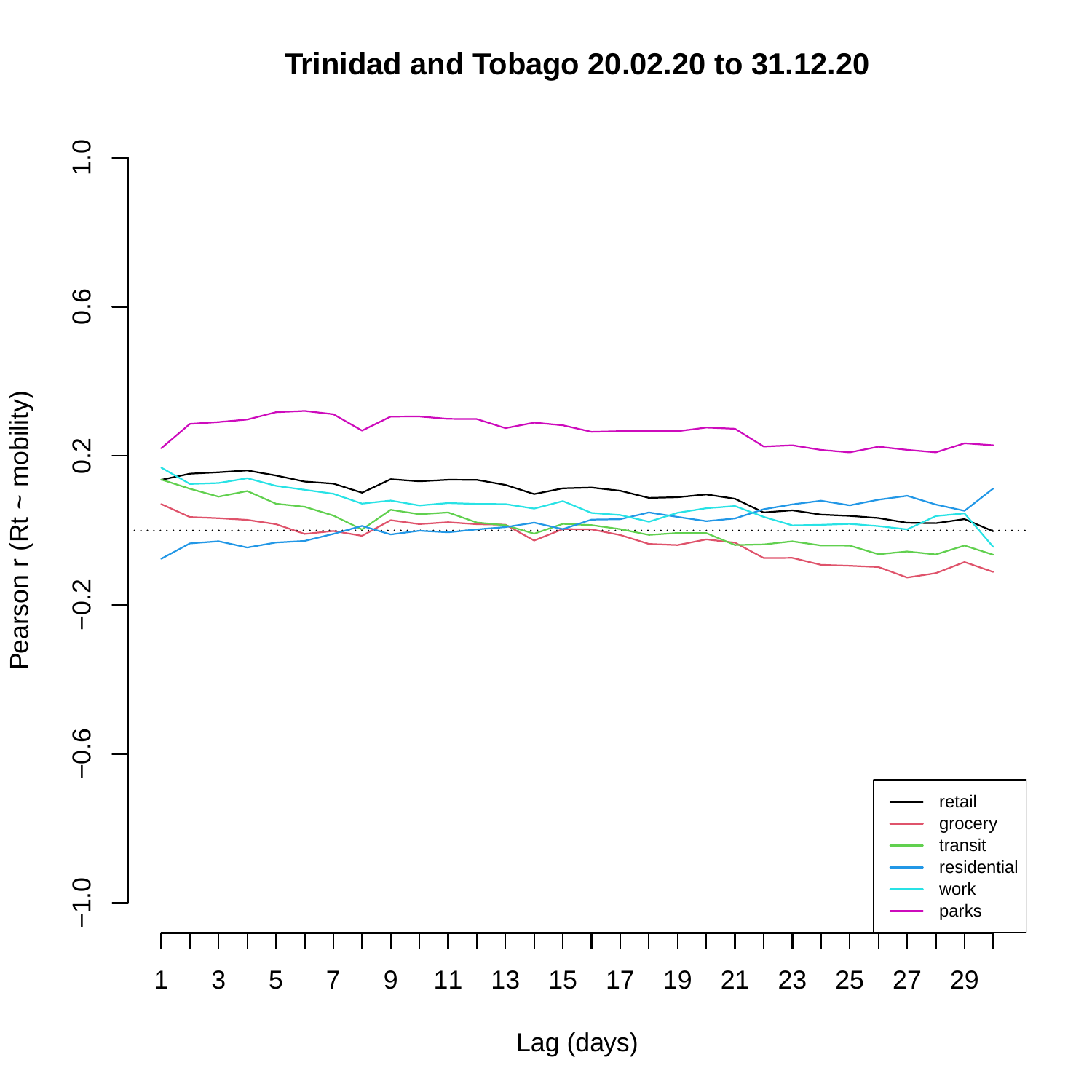**Taiwan 20.02.20 to 31.12.20**

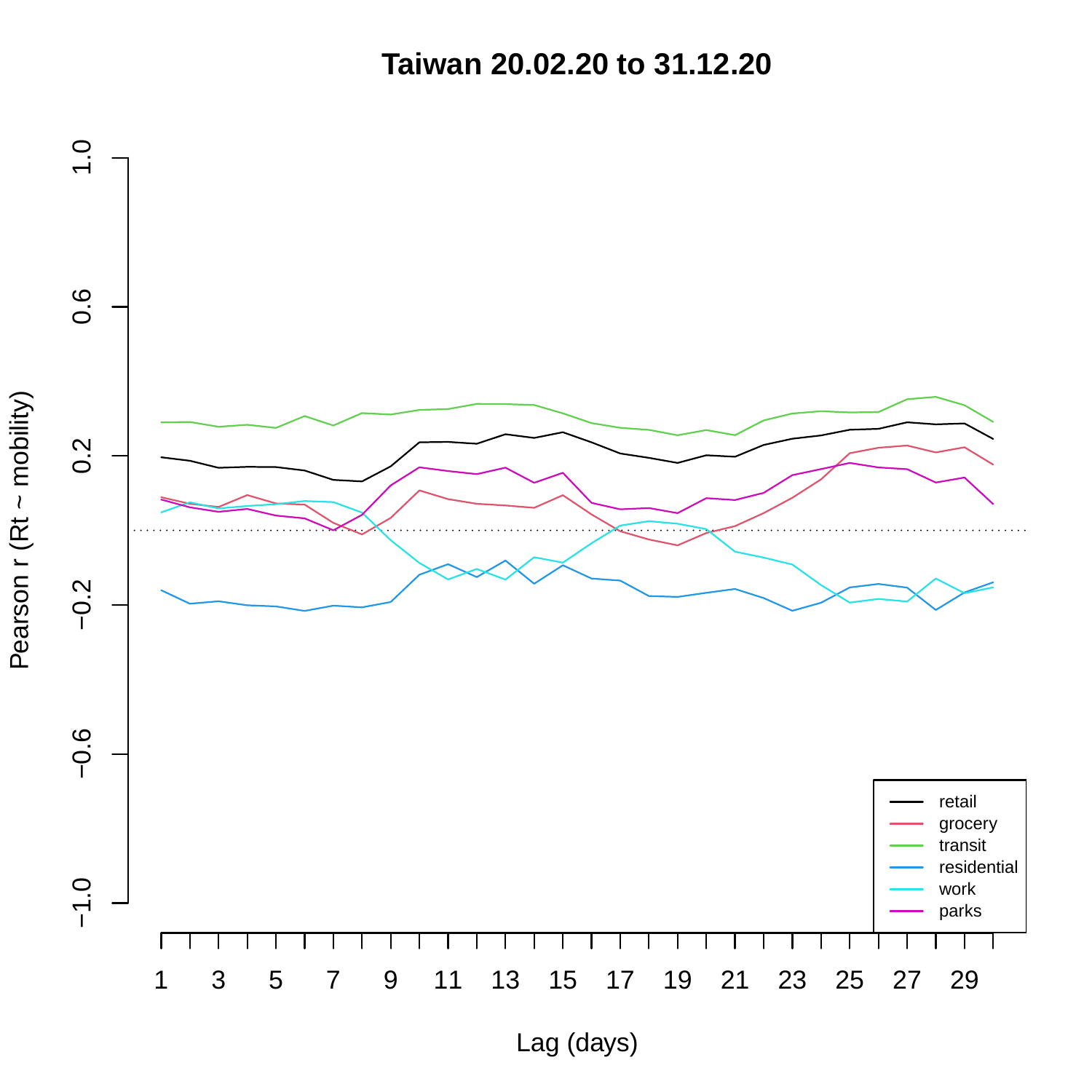**Tanzania 20.02.20 to 31.12.20**

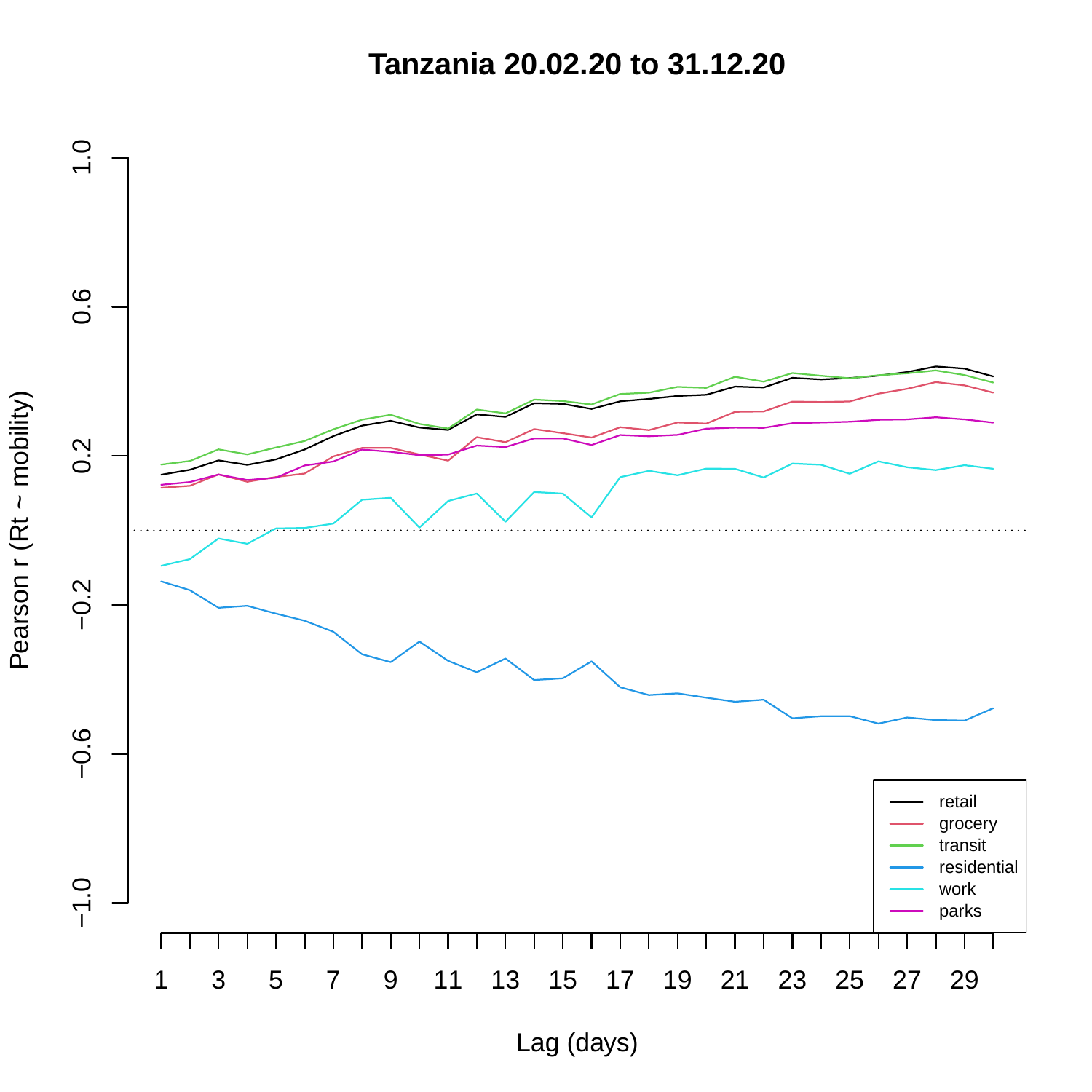**Ukraine 20.02.20 to 31.12.20**

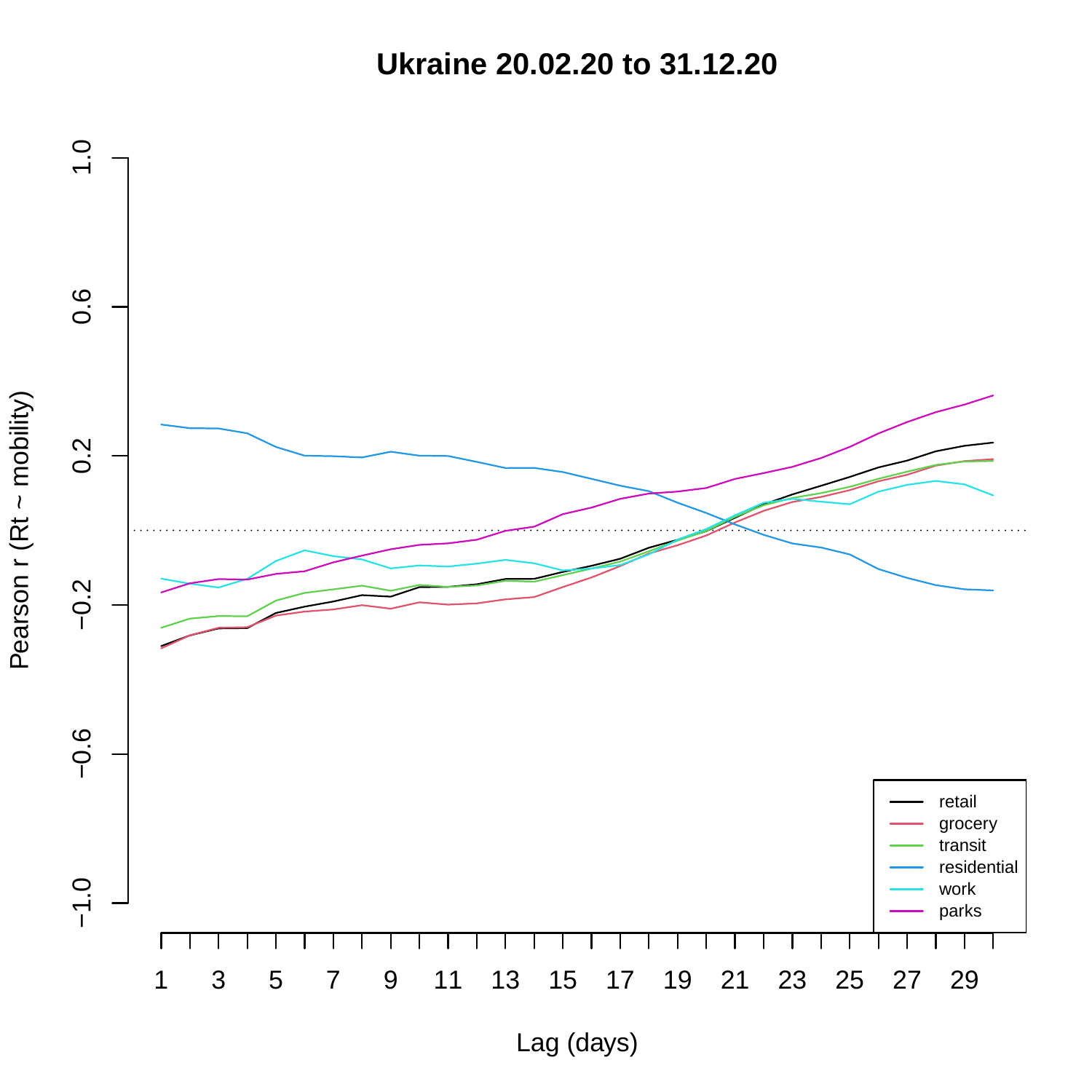**Uganda 20.02.20 to 31.12.20**

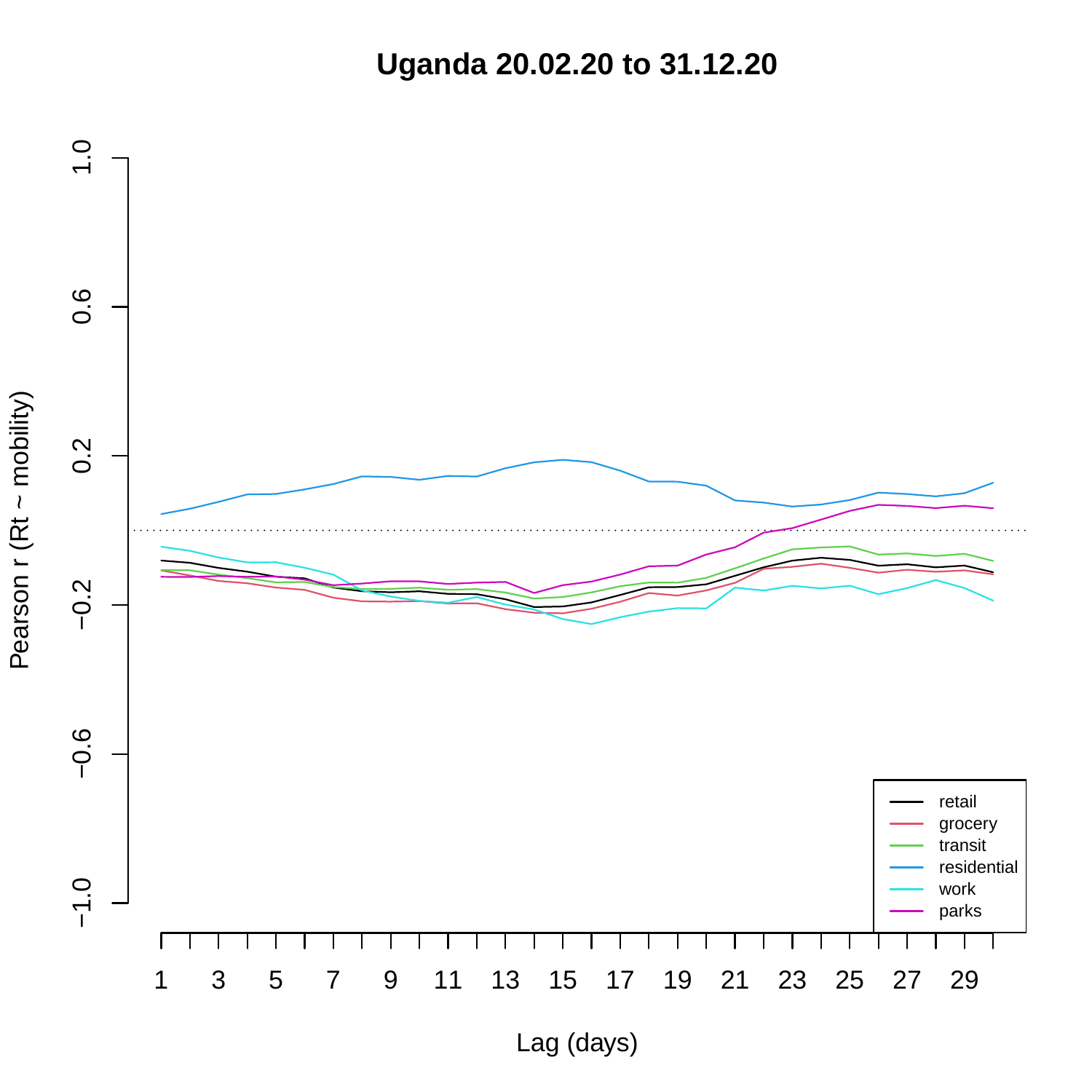**US 20.02.20 to 31.12.20**

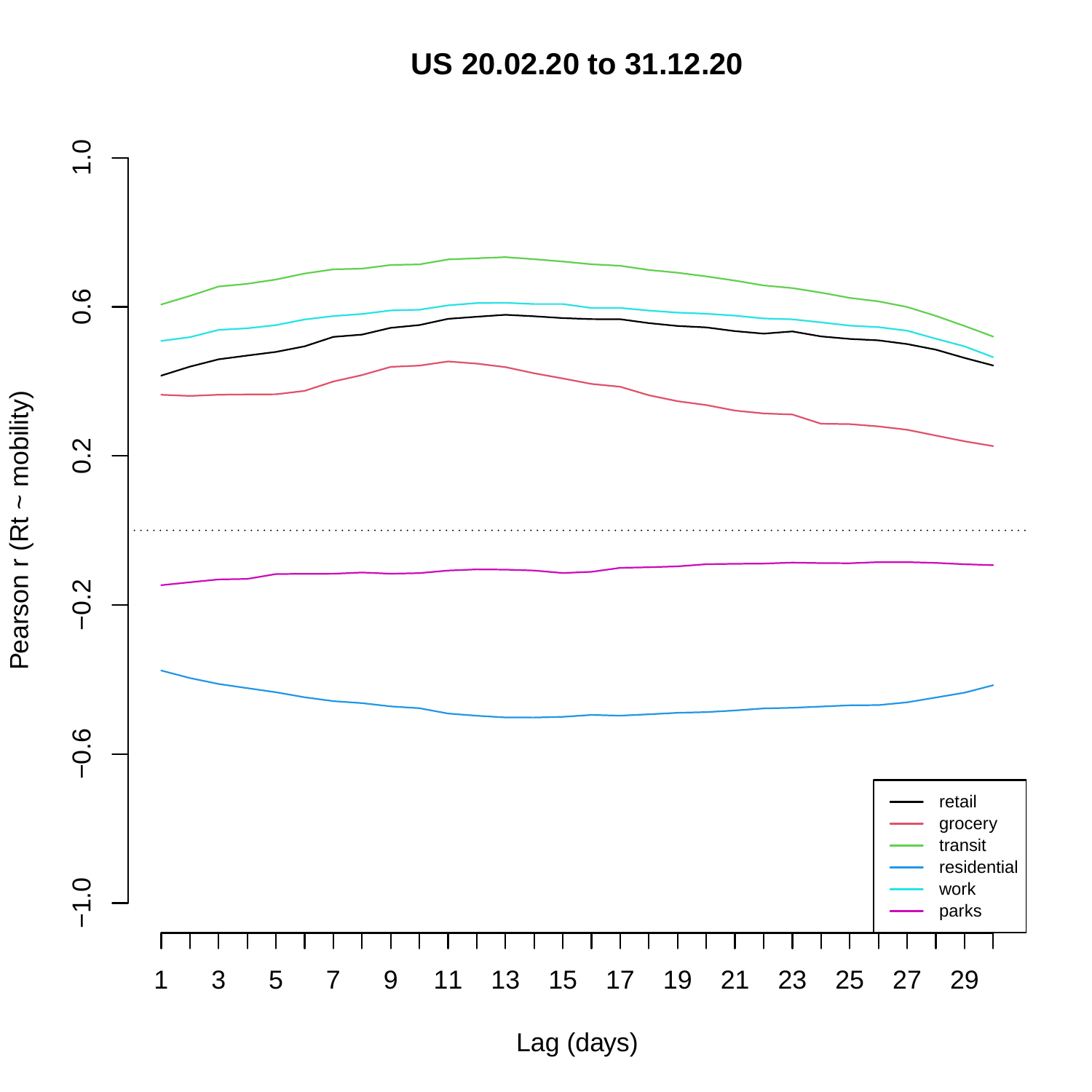**Uruguay 20.02.20 to 31.12.20**

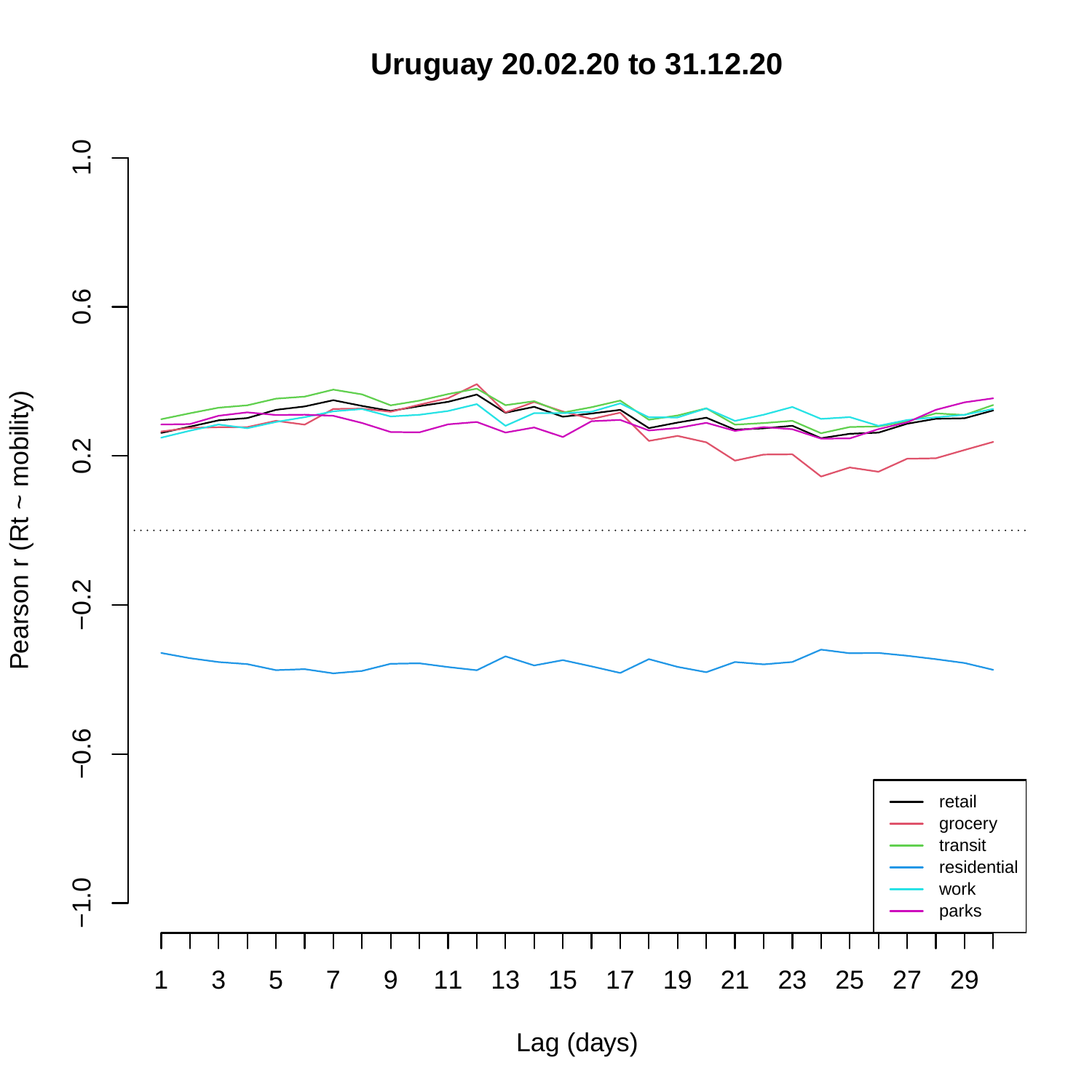**Venezuela 20.02.20 to 31.12.20**

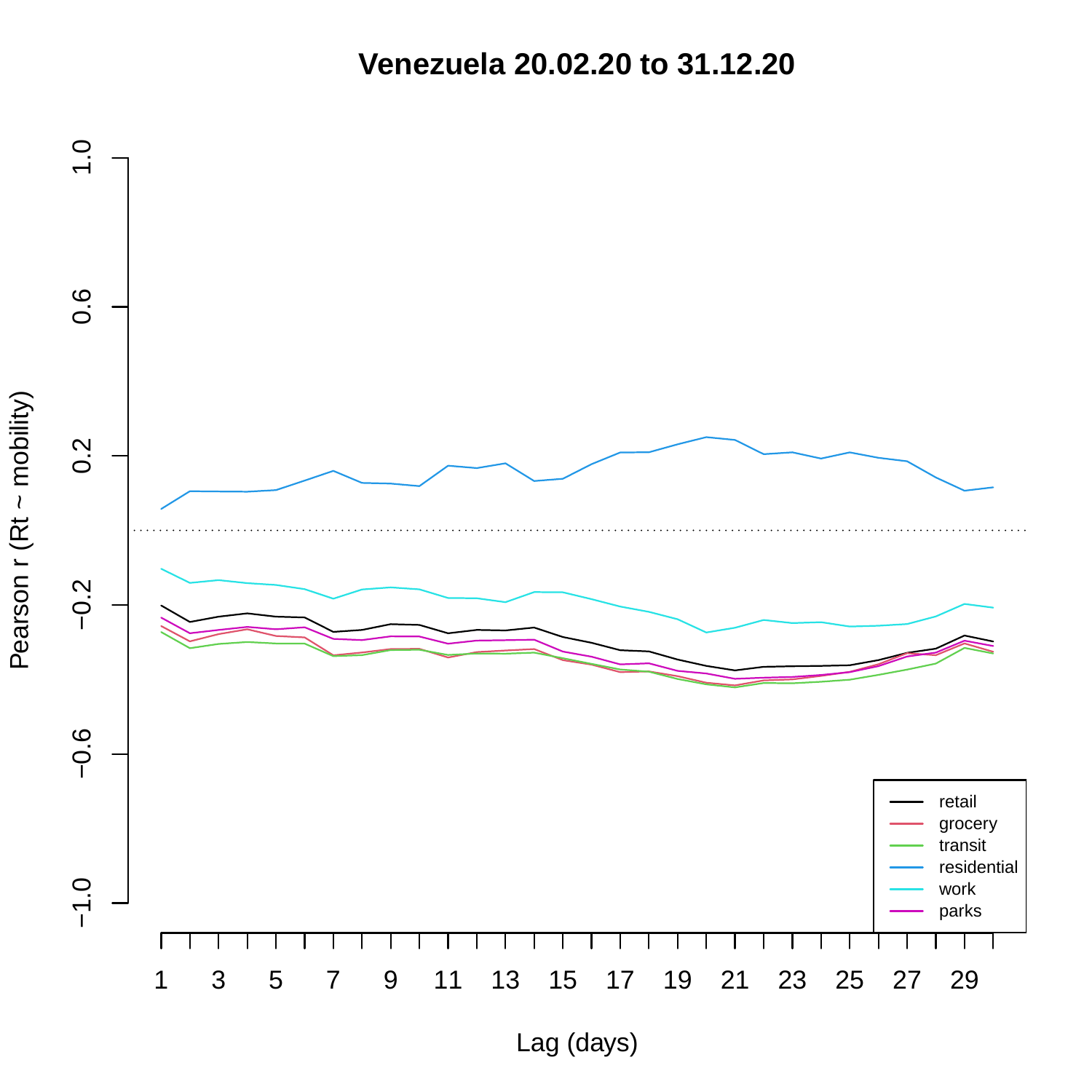**Vietnam 20.02.20 to 31.12.20**

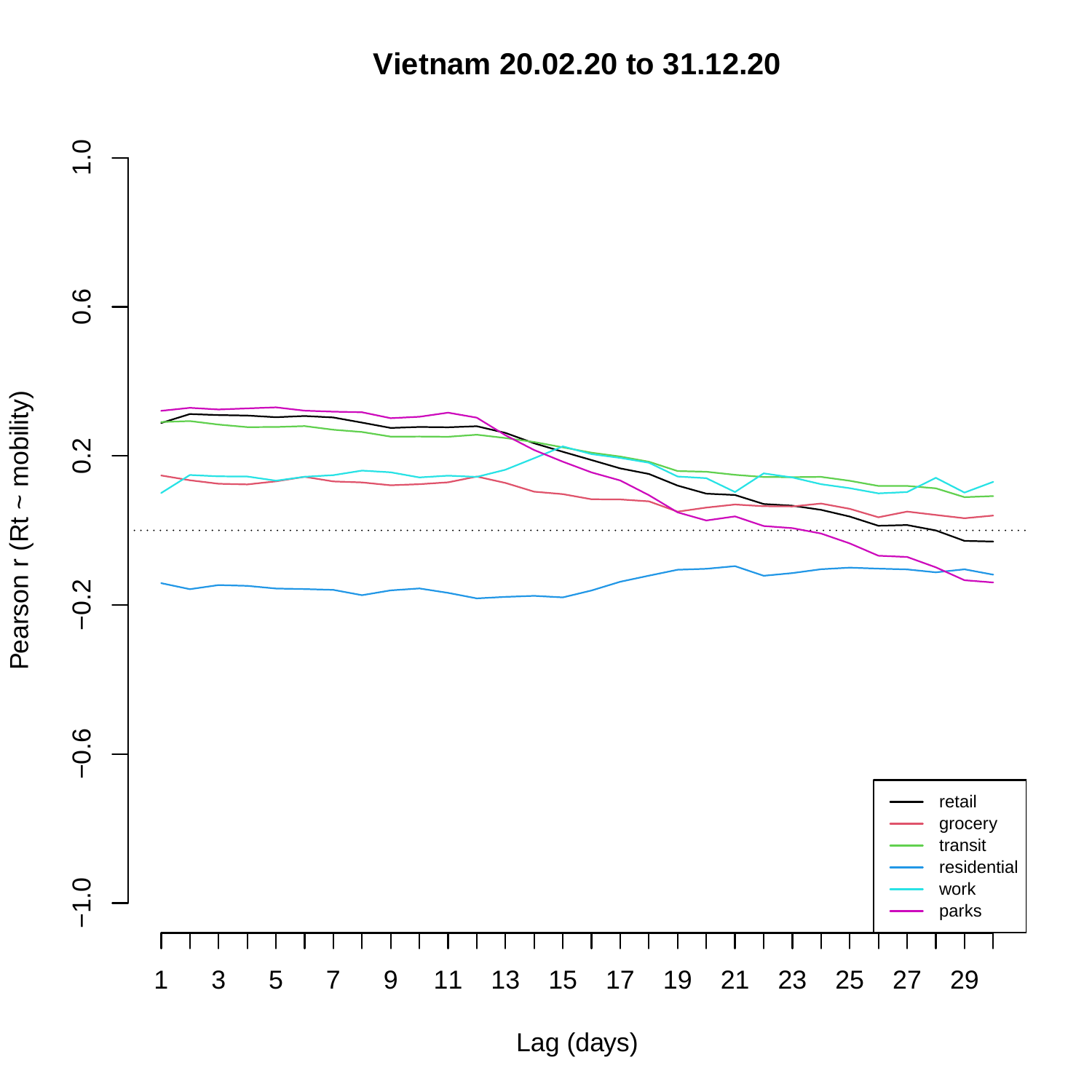**Yemen 20.02.20 to 31.12.20**

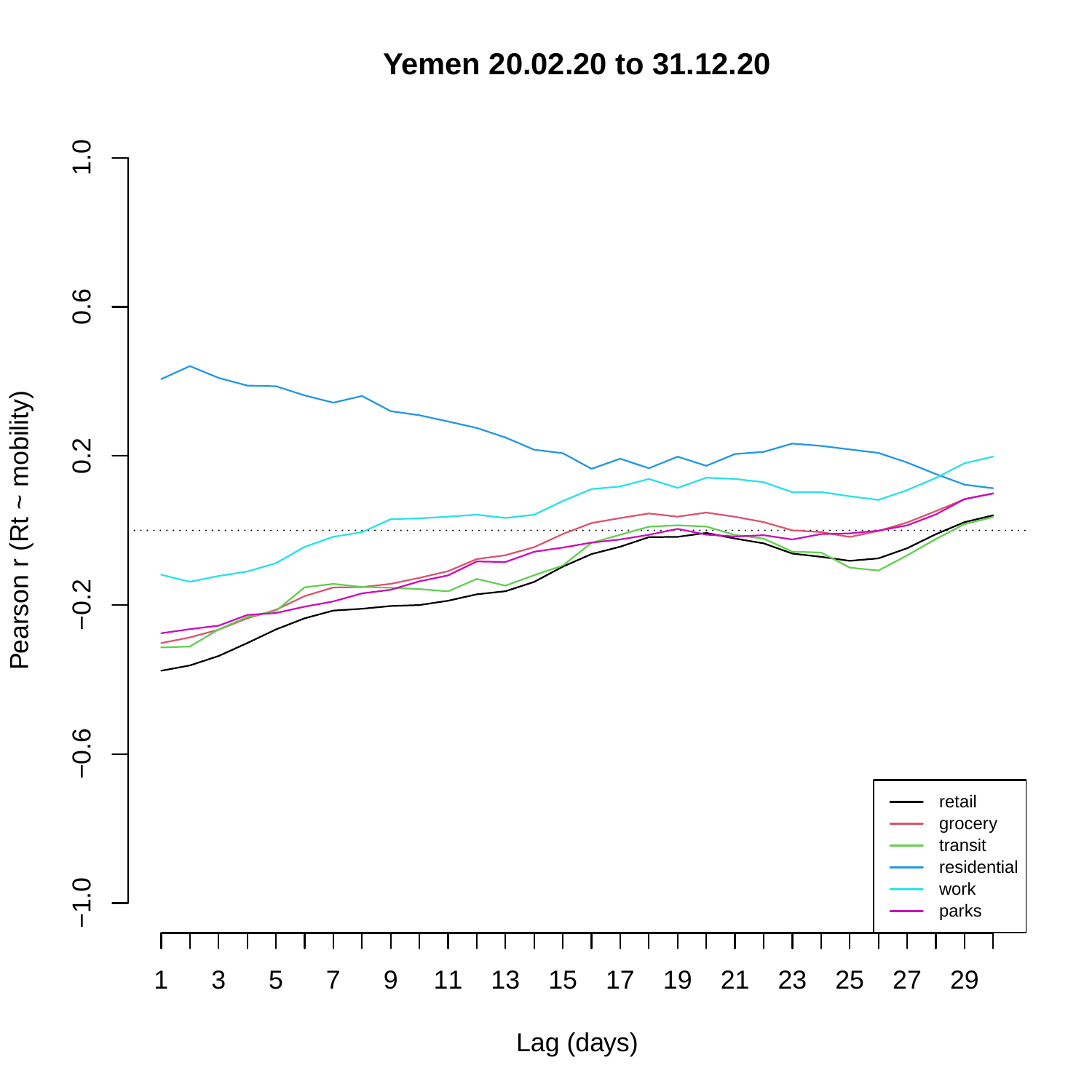**South Africa 20.02.20 to 31.12.20**

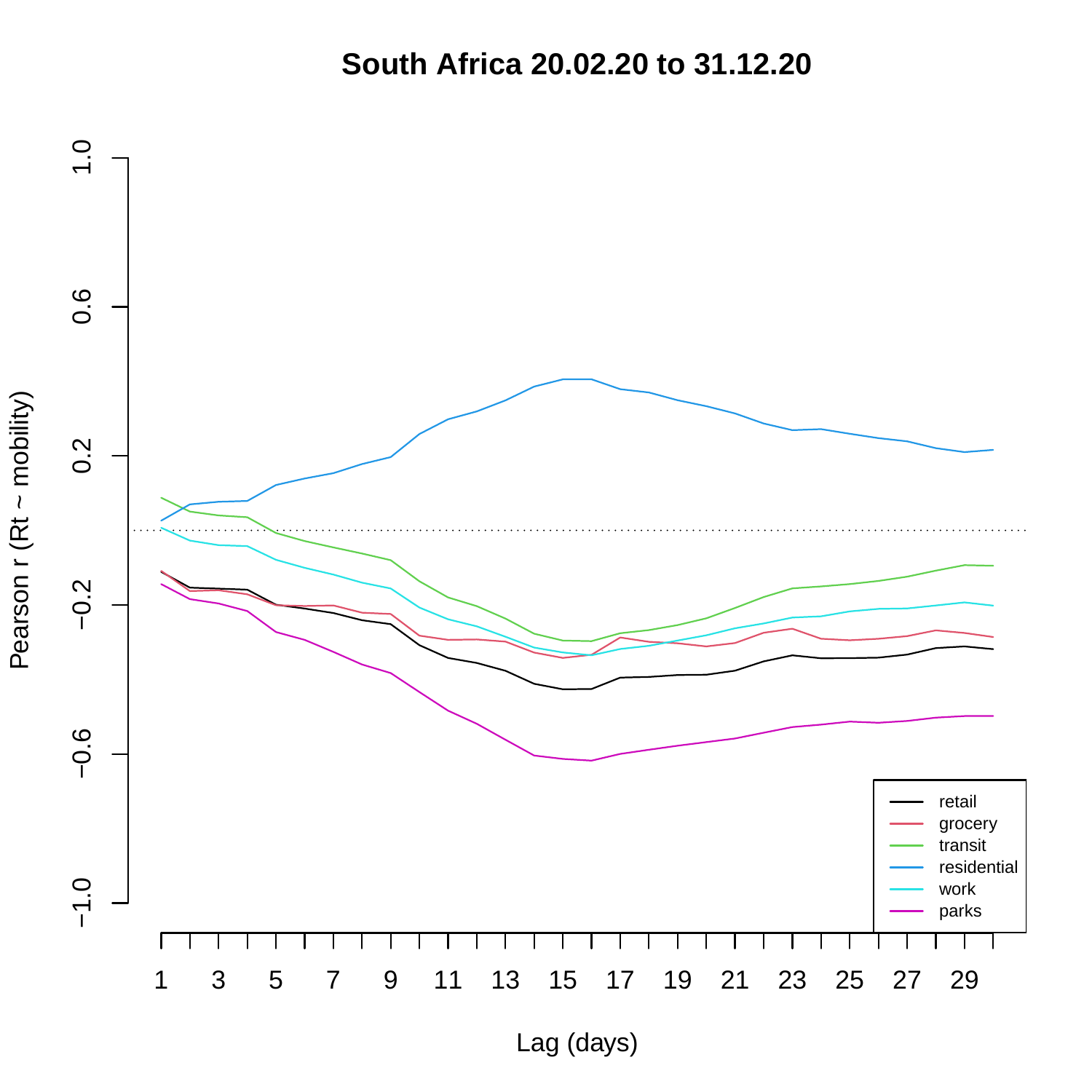**Zambia 20.02.20 to 31.12.20**

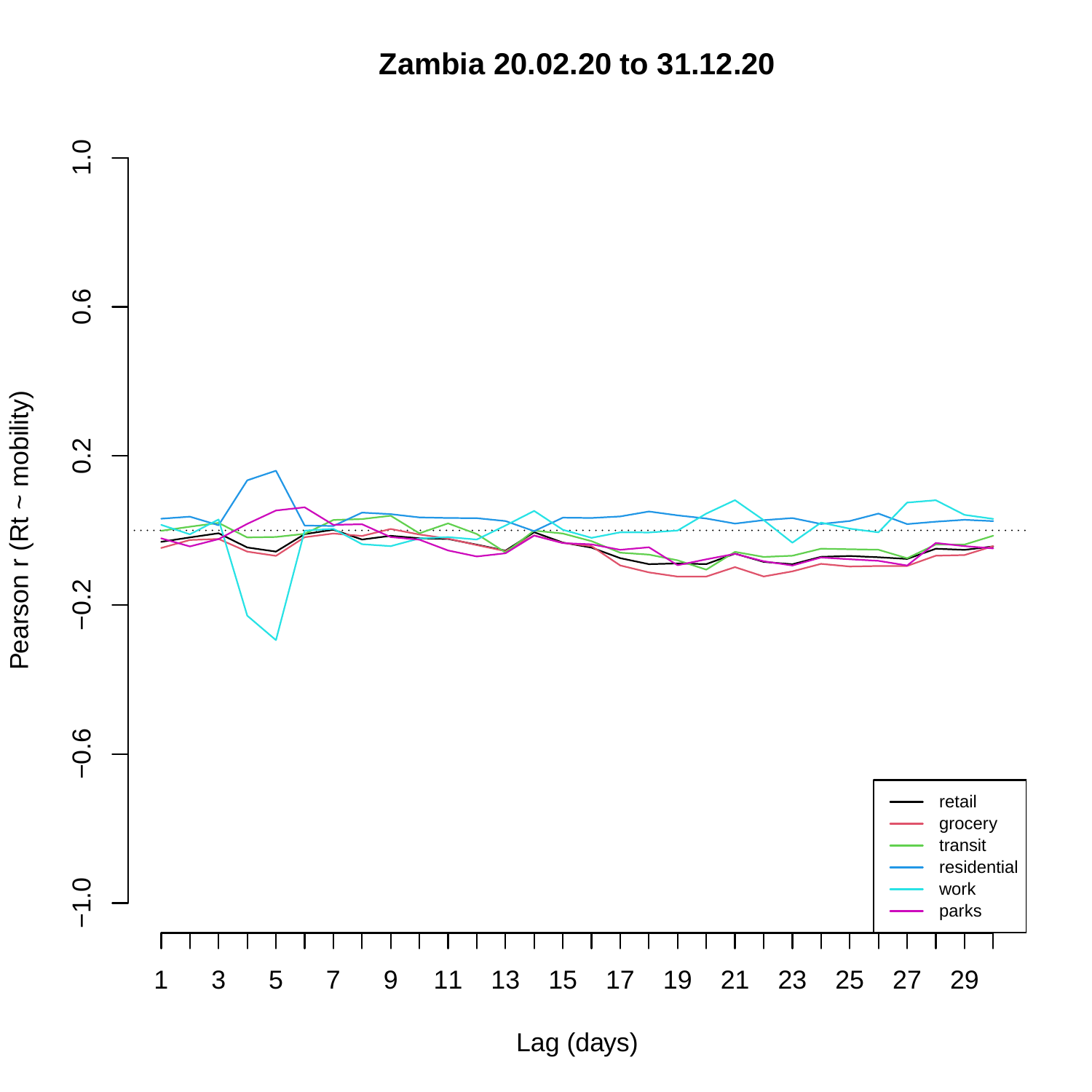**Zimbabwe 20.02.20 to 31.12.20**

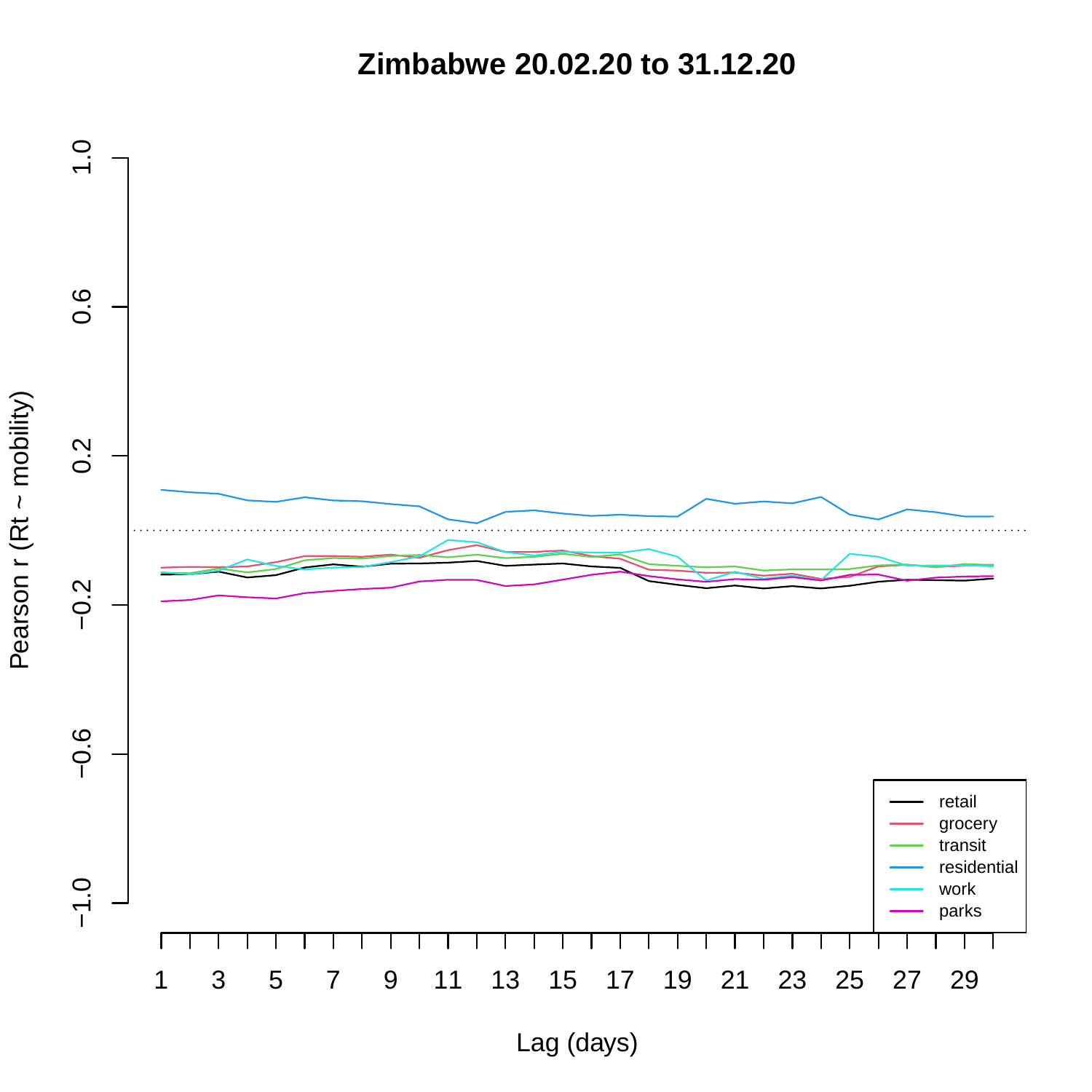**US.Alabama 20.02.20 to 31.12.20**

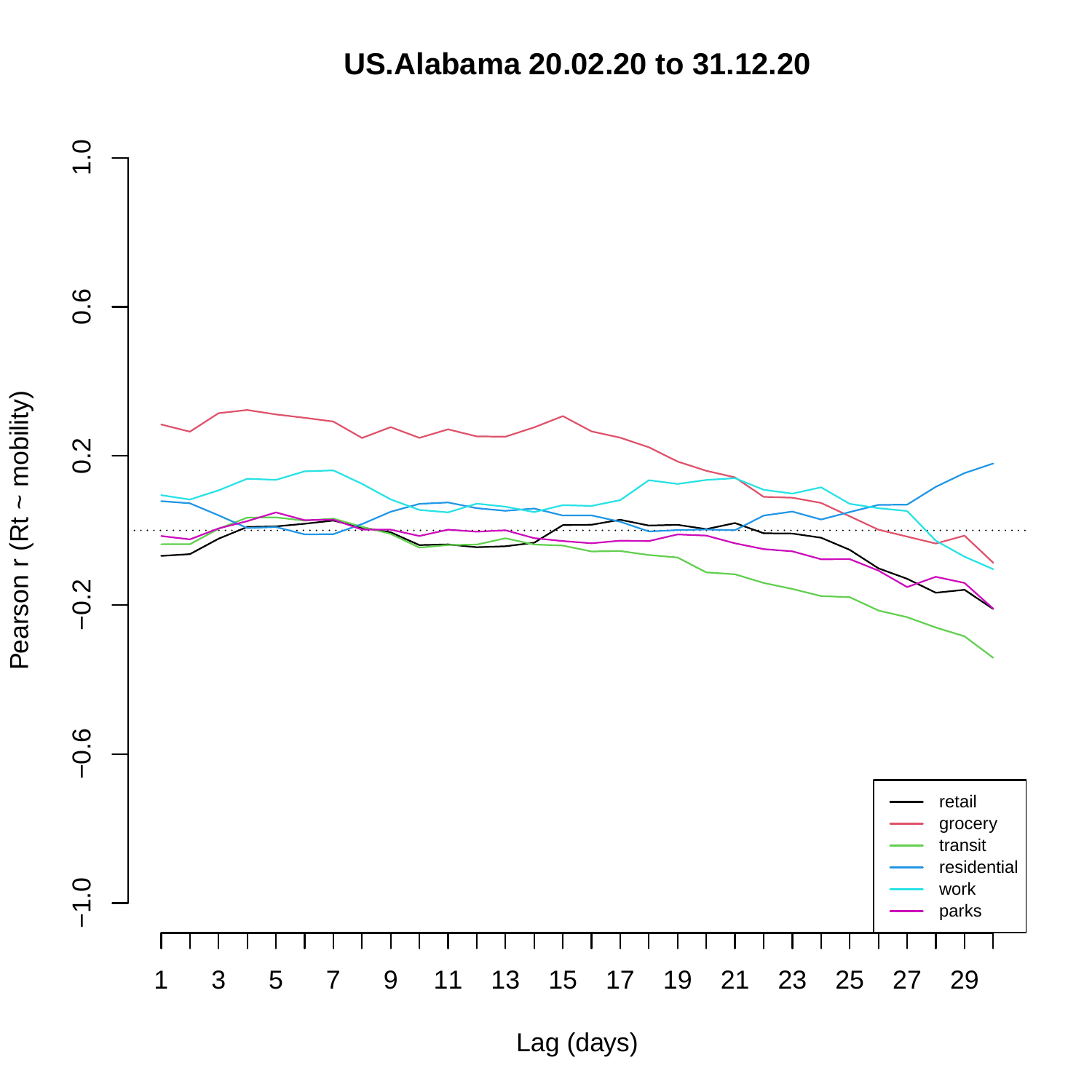**US.Alaska 20.02.20 to 31.12.20**

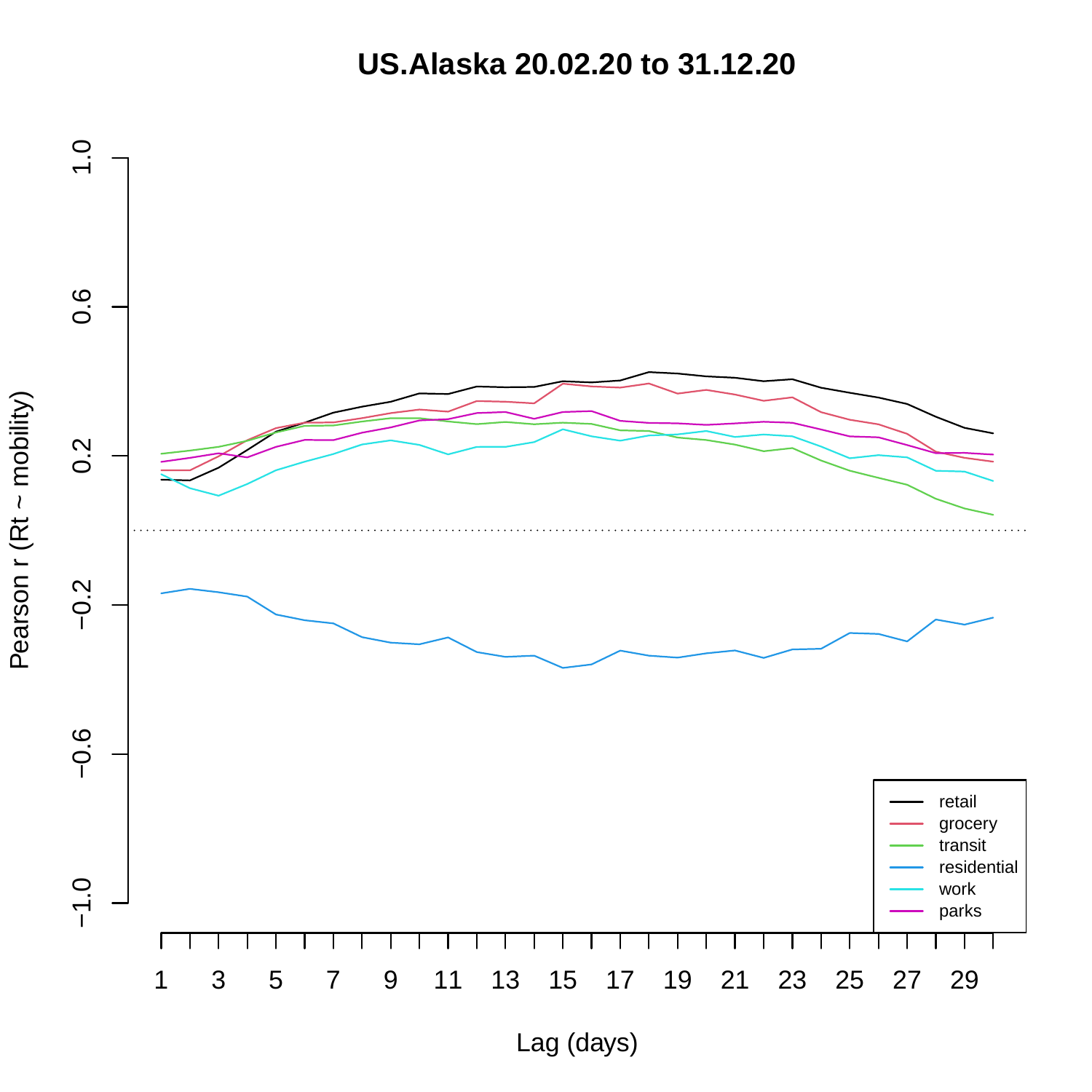**US.Arizona 20.02.20 to 31.12.20**

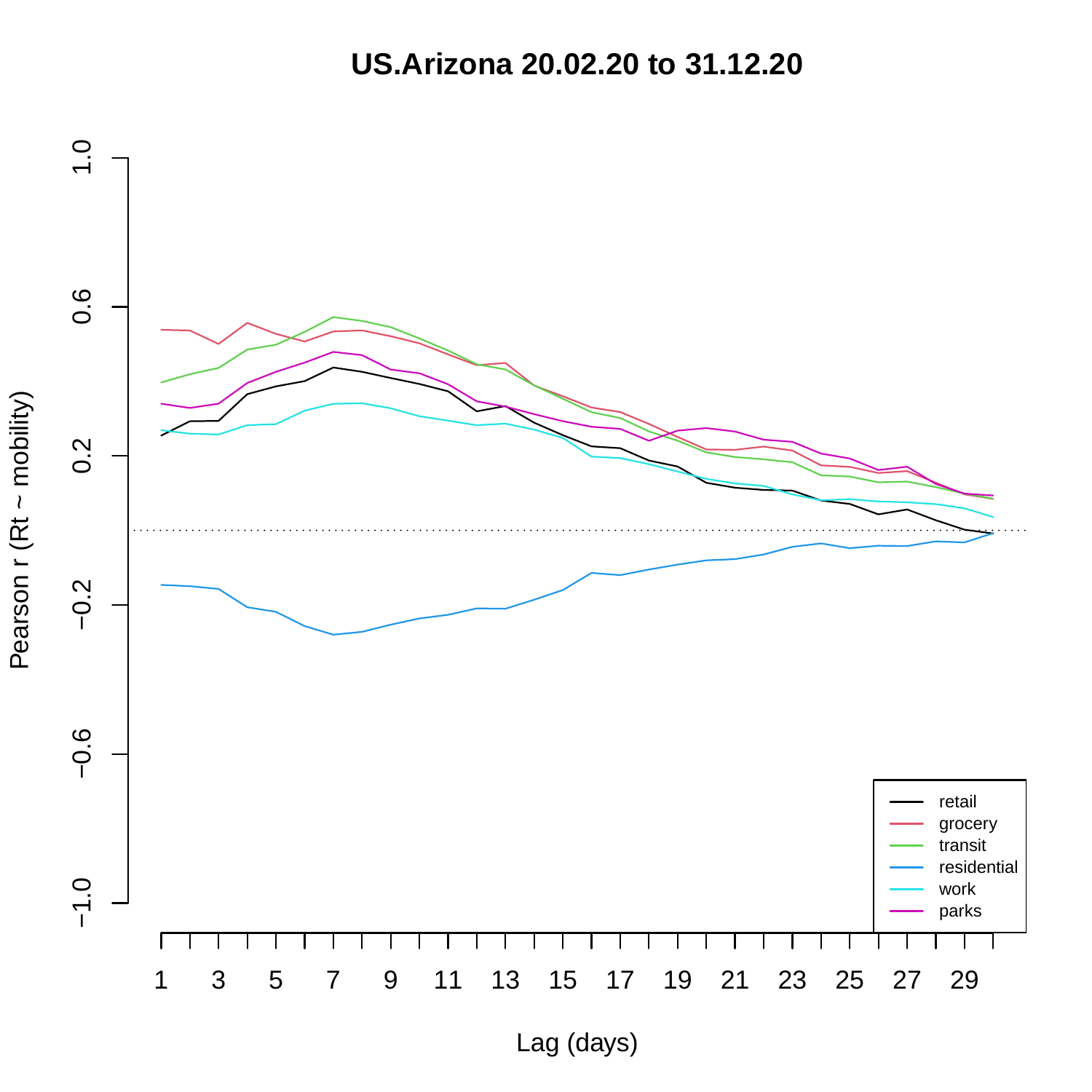**US.Arkansas 20.02.20 to 31.12.20**



Pearson r (Rt ~ mobility) Pearson r (Rt ~ mobility)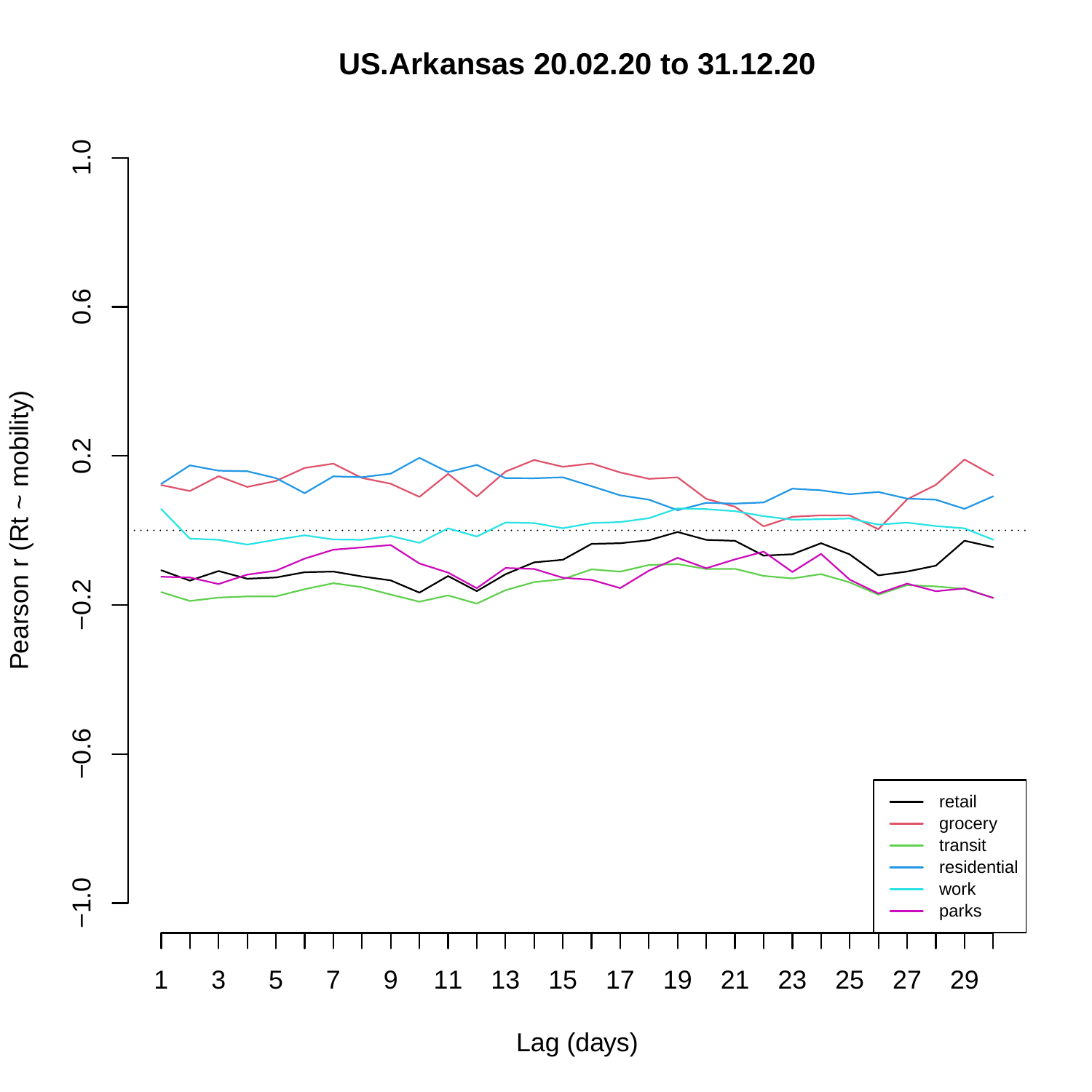**US.California 20.02.20 to 31.12.20**



Pearson r (Rt ~ mobility) Pearson r (Rt ~ mobility)

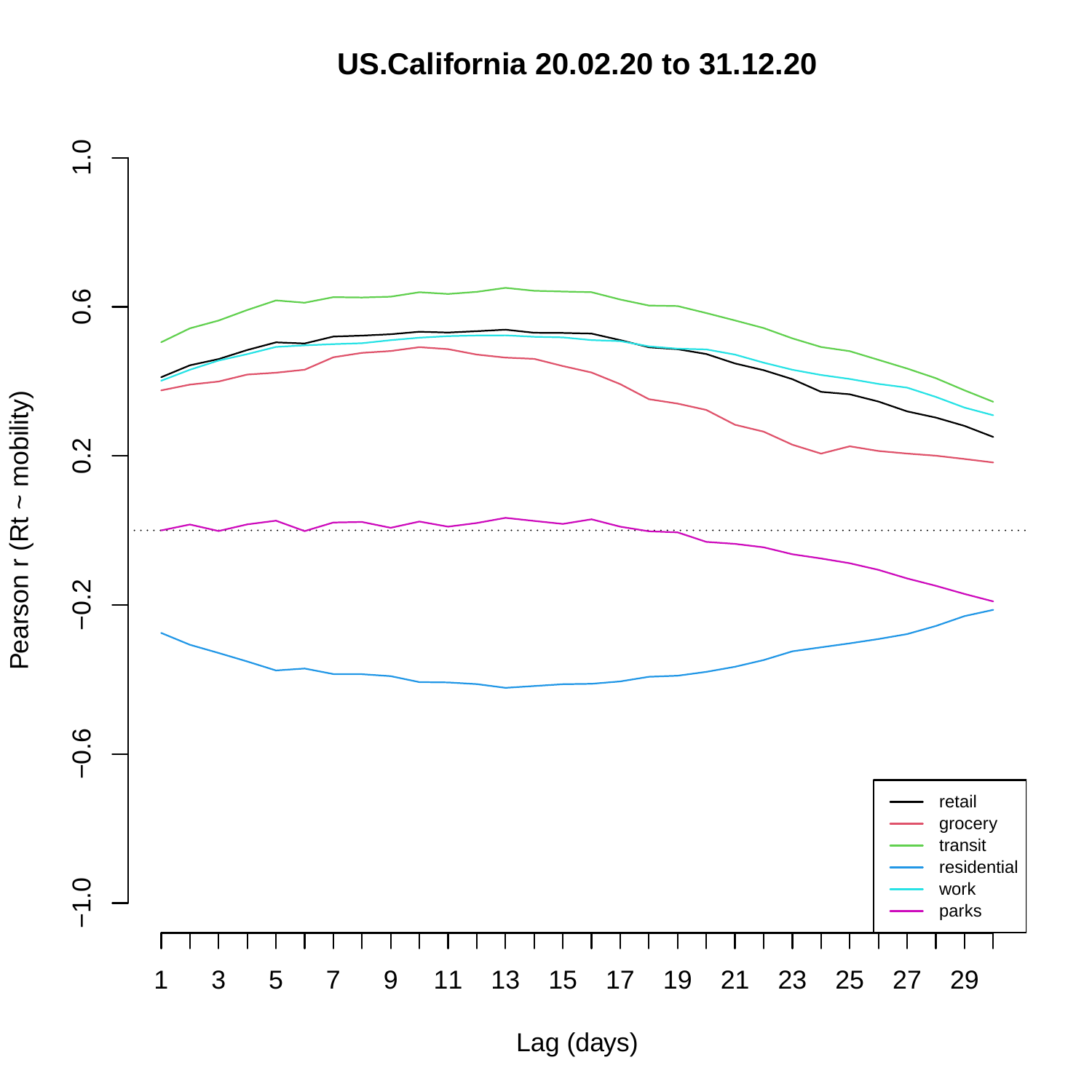**US.Colorado 20.02.20 to 31.12.20**



Lag (days)

Pearson r (Rt ~ mobility) Pearson r (Rt ~ mobility)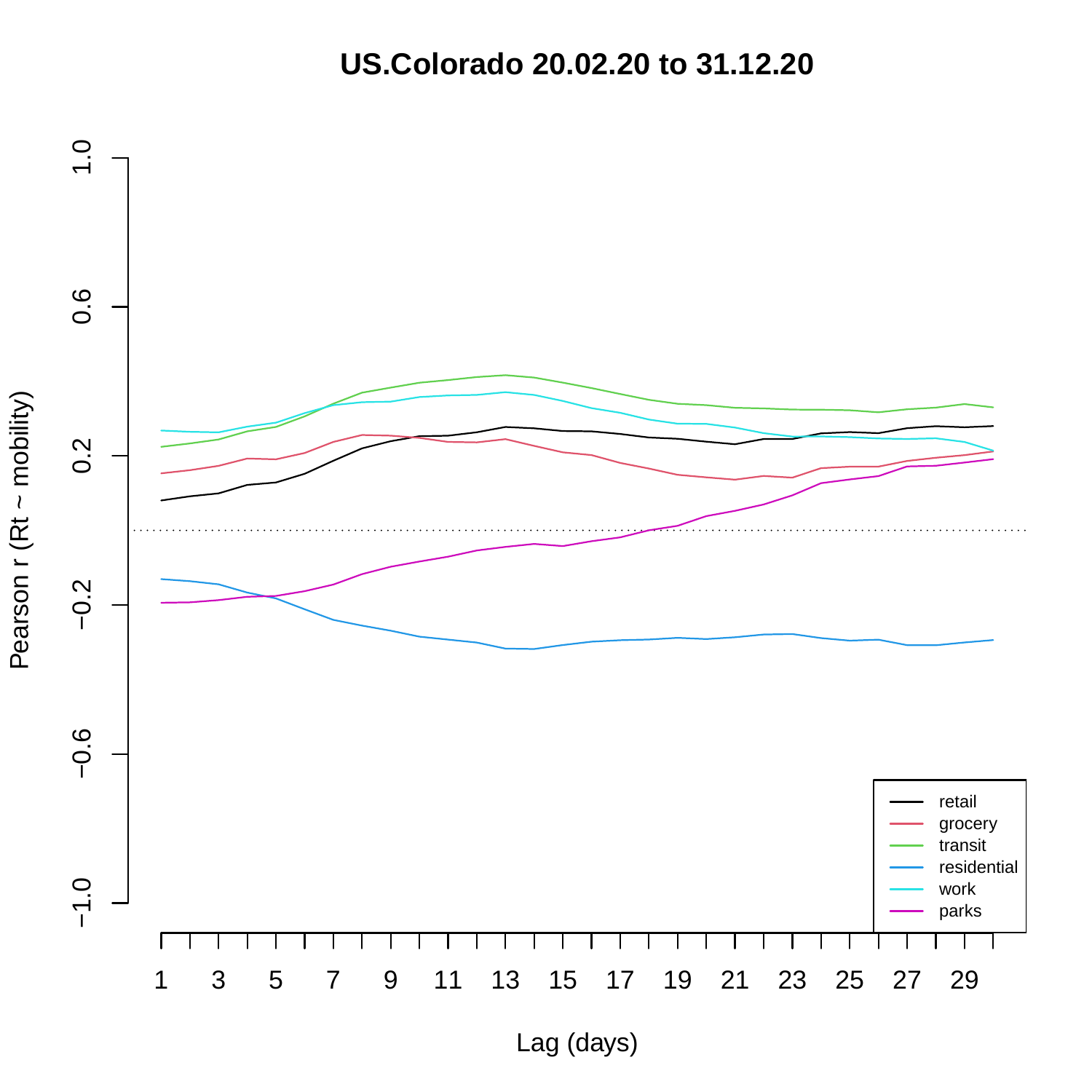**US.Connecticut 20.02.20 to 31.12.20**

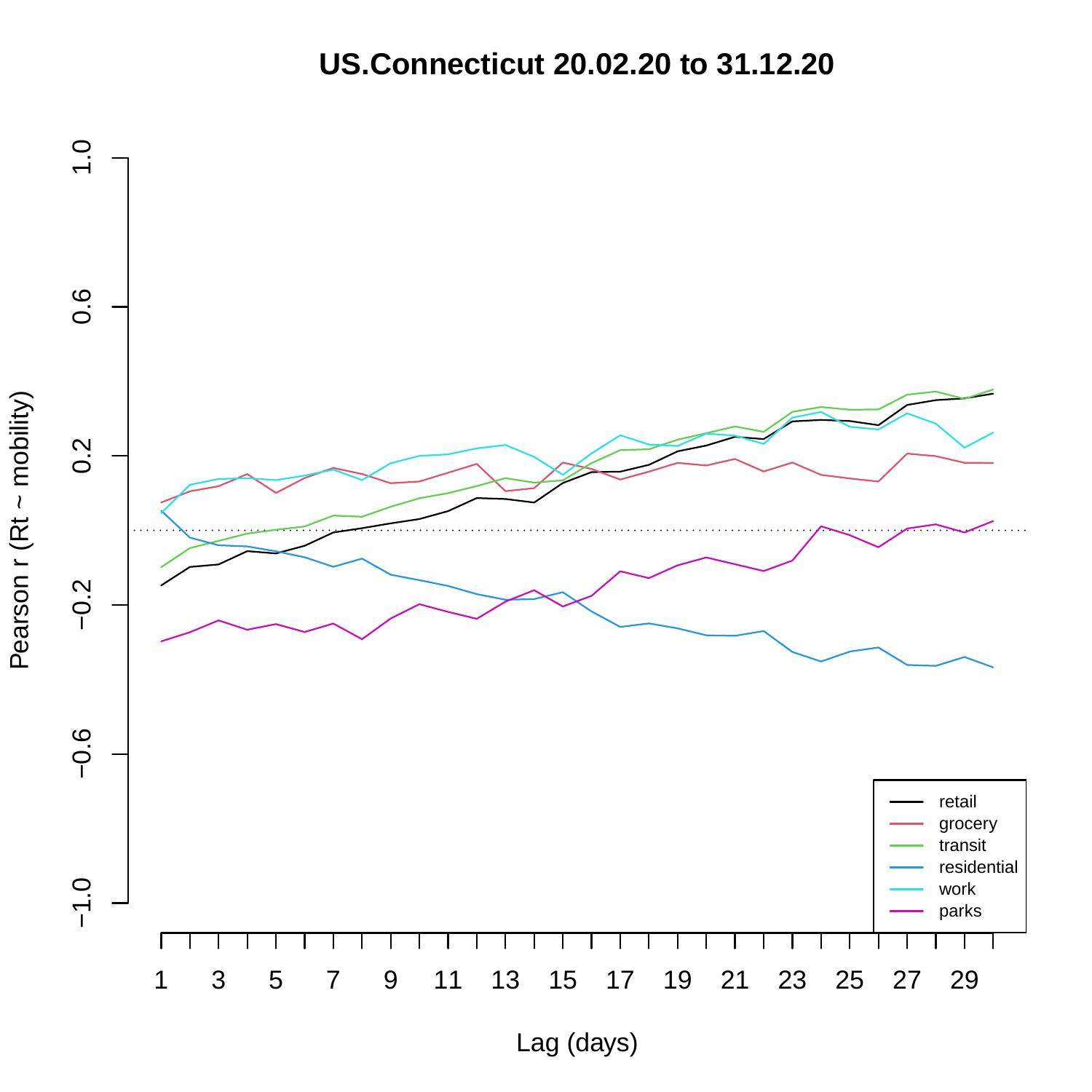**US.Delaware 20.02.20 to 31.12.20**

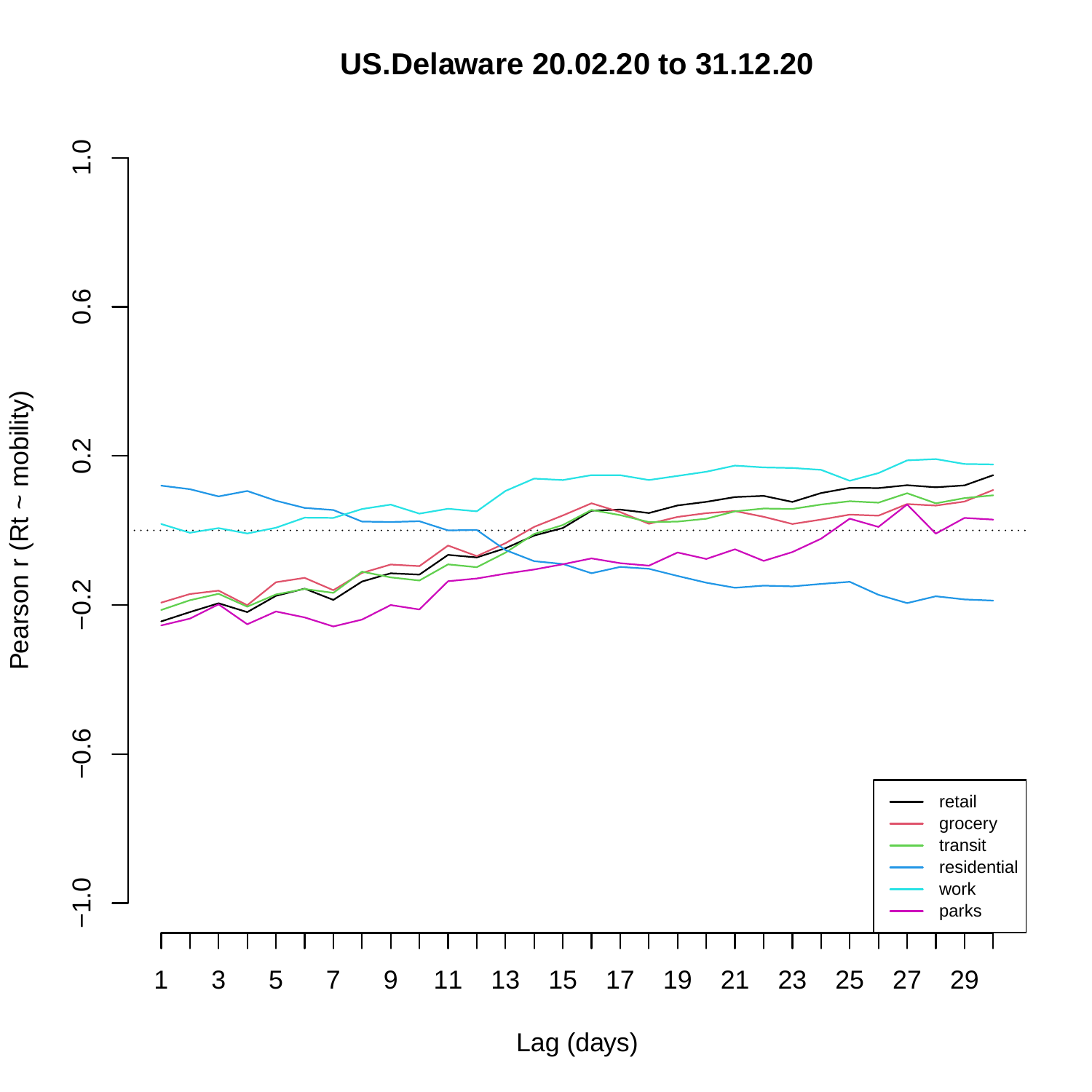## **US.District of Columbia 20.02.20 to 31.12.20**

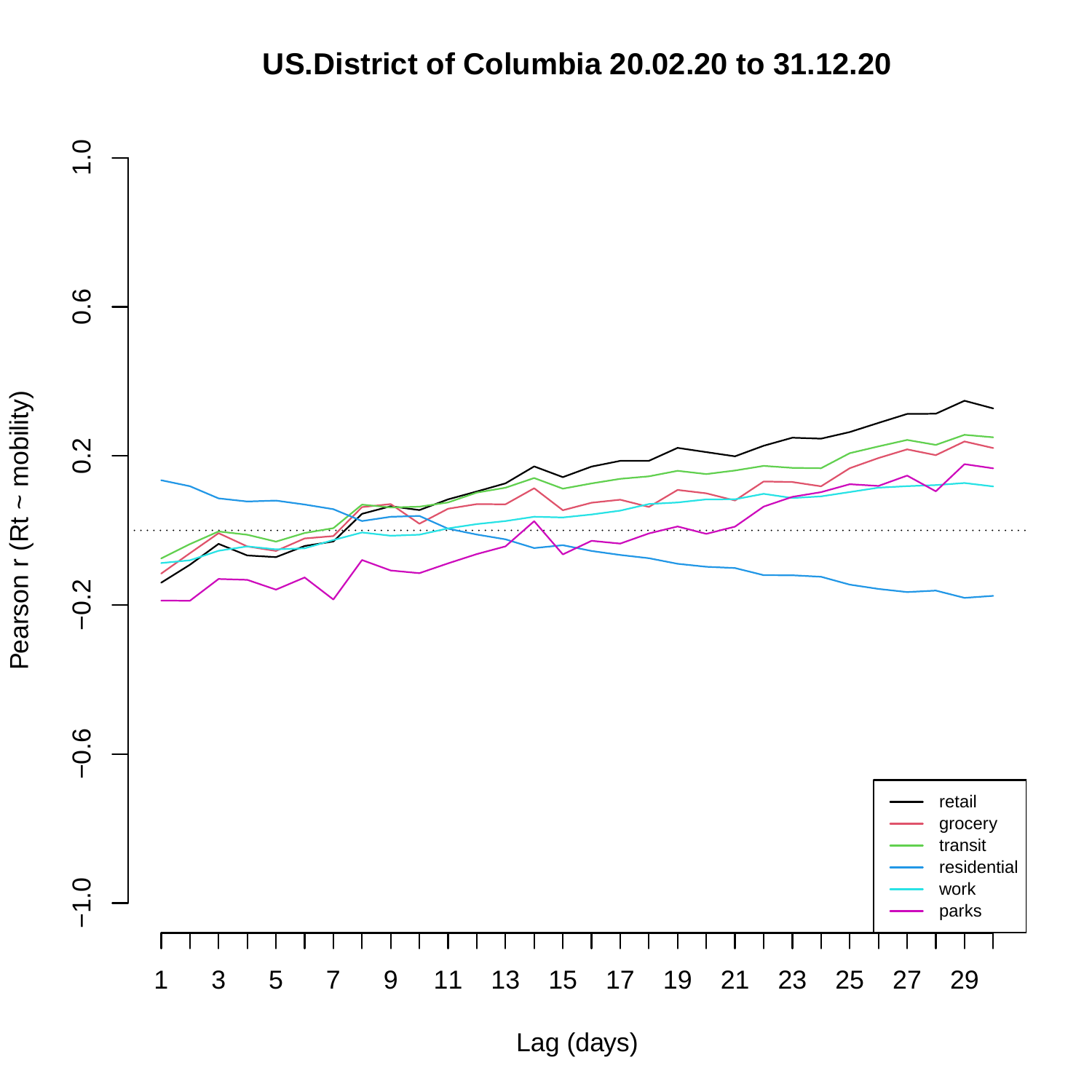**US.Florida 20.02.20 to 31.12.20**

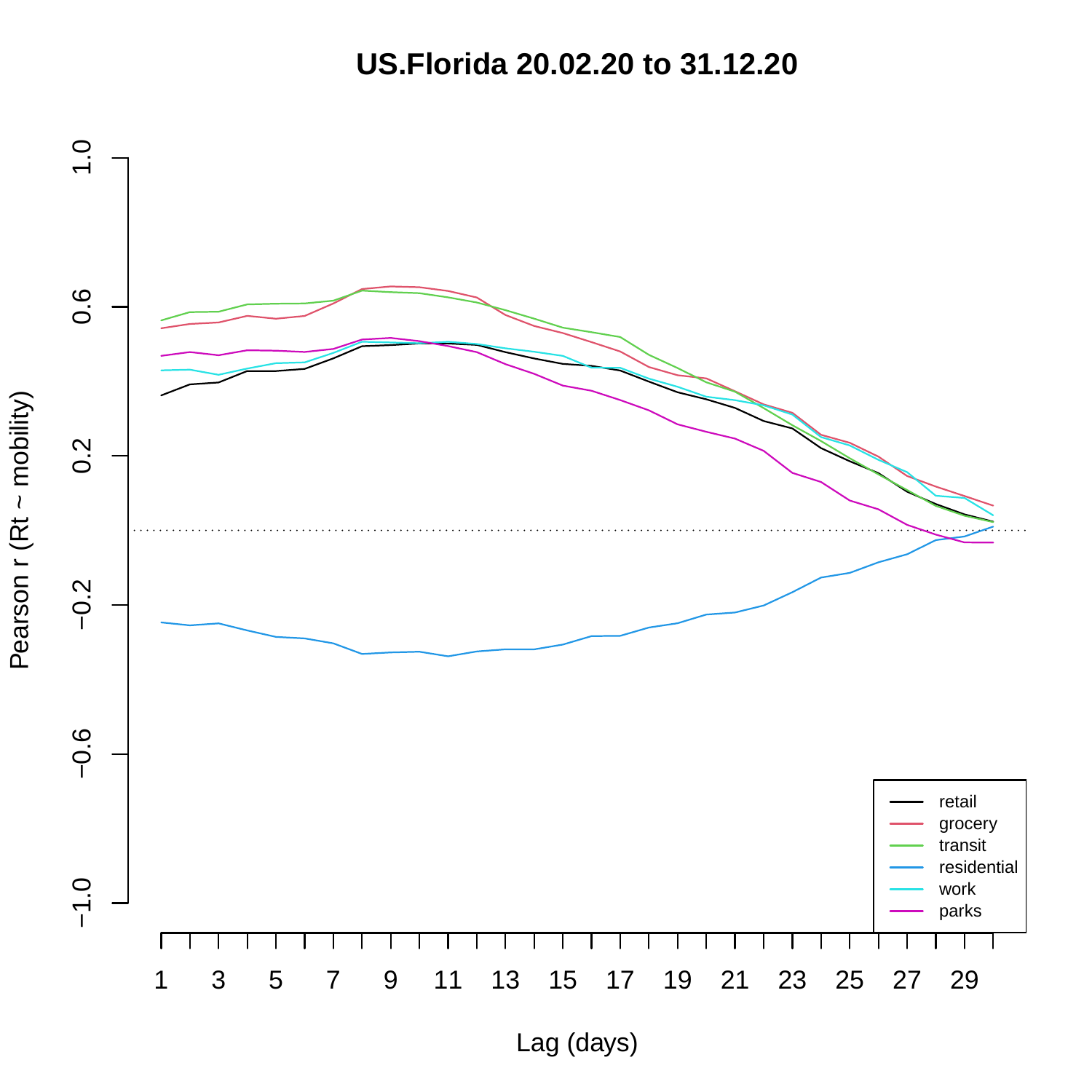**US.Georgia 20.02.20 to 31.12.20**

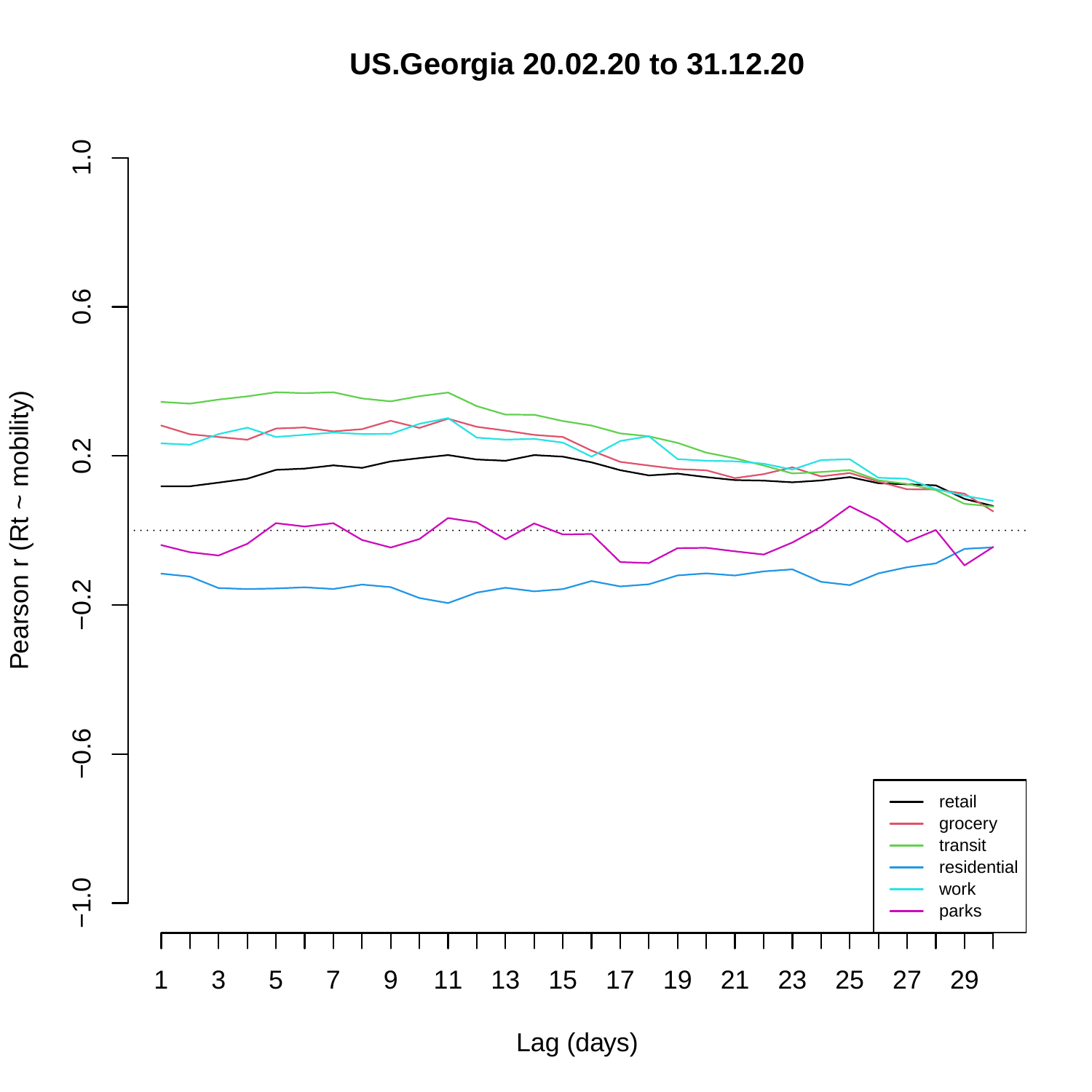**US.Hawaii 20.02.20 to 31.12.20**

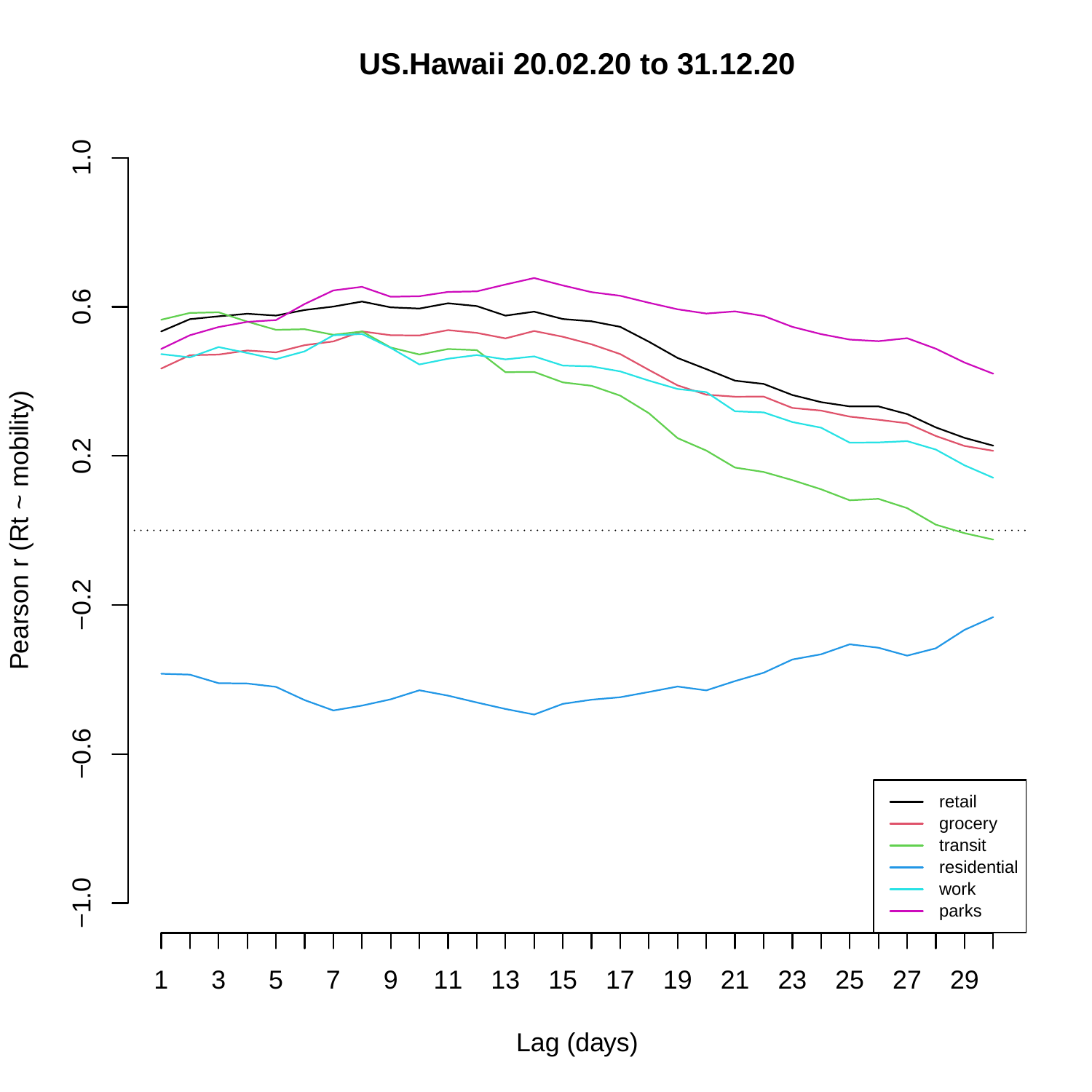**US.Idaho 20.02.20 to 31.12.20**

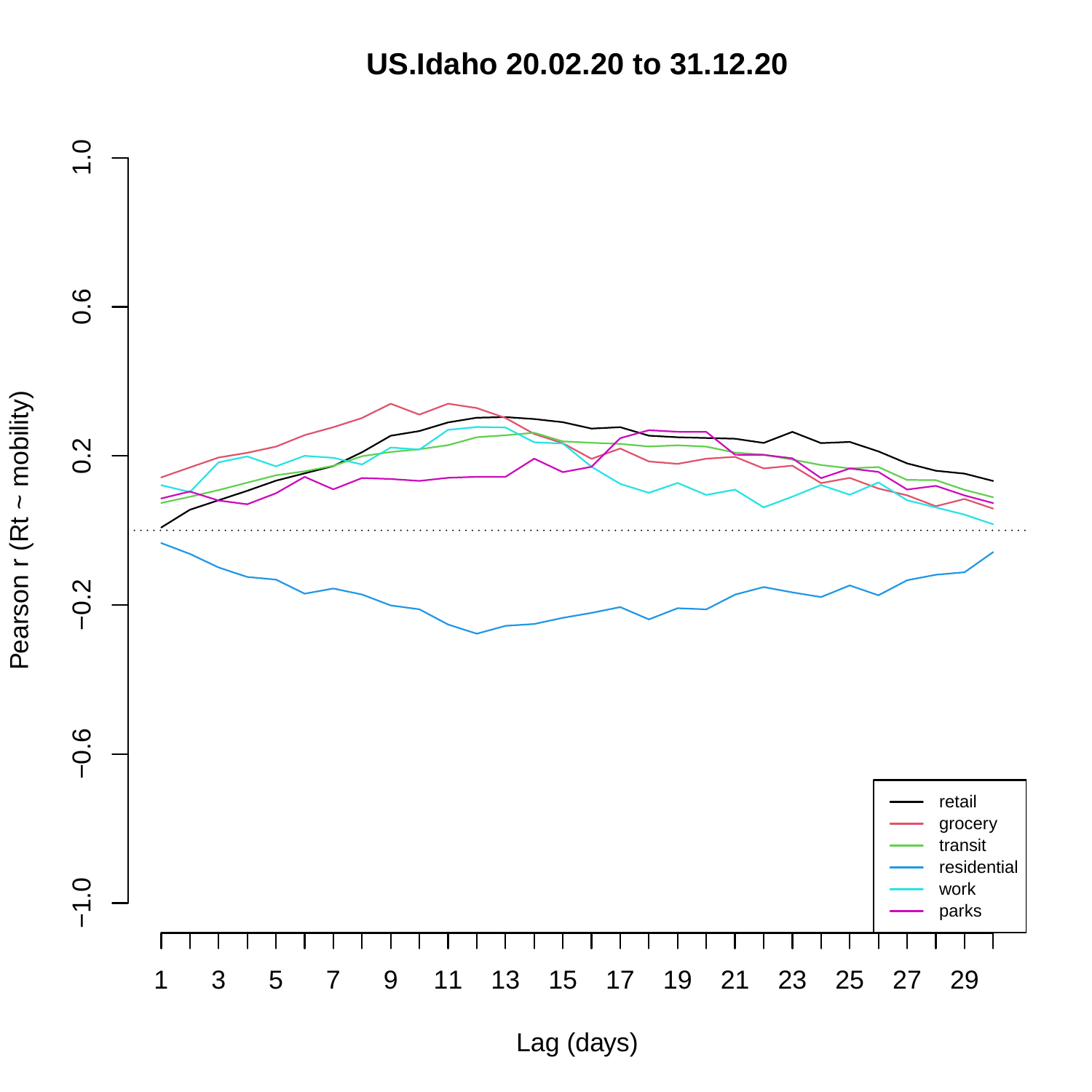**US.Illinois 20.02.20 to 31.12.20**

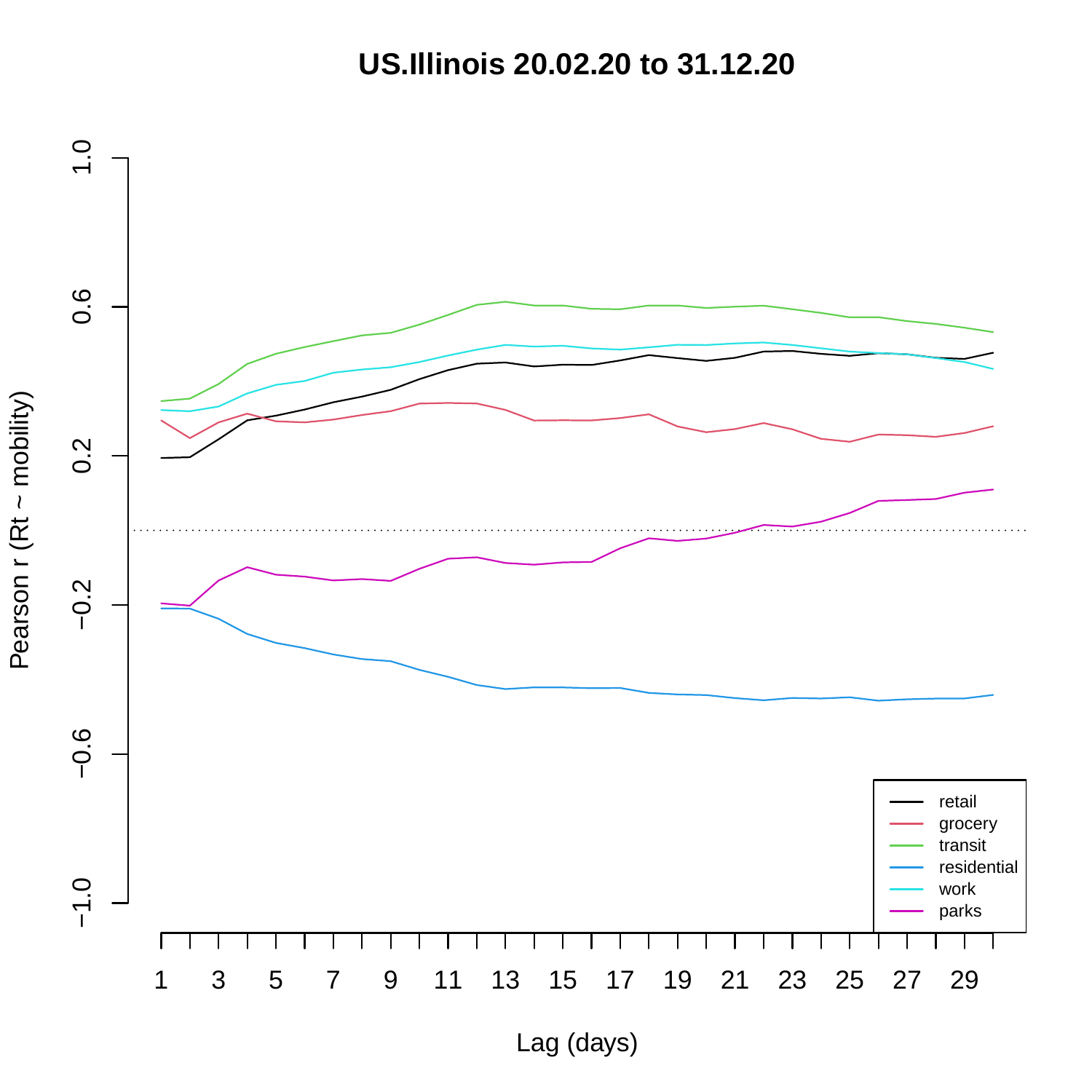**US.Indiana 20.02.20 to 31.12.20**

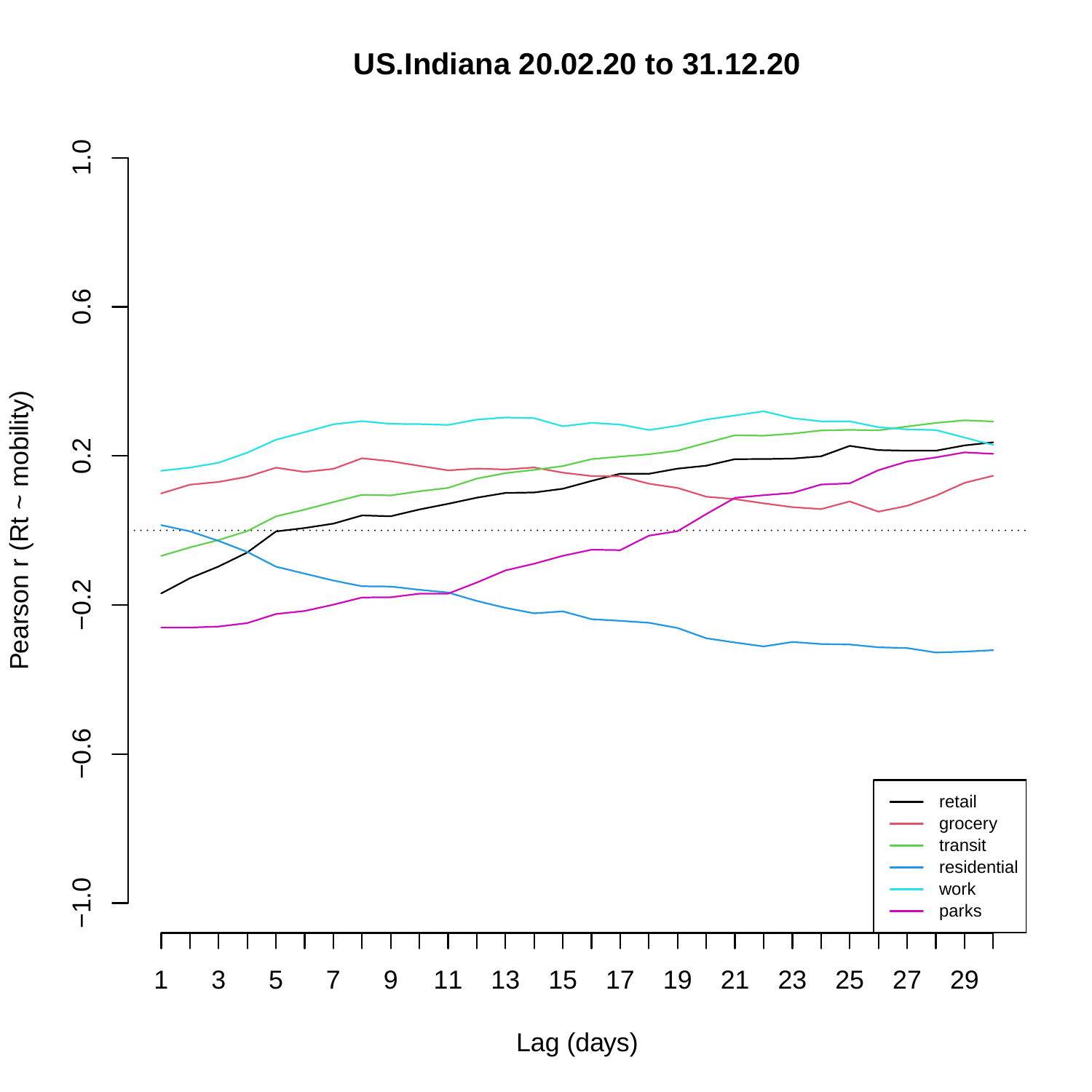**US.Iowa 20.02.20 to 31.12.20**

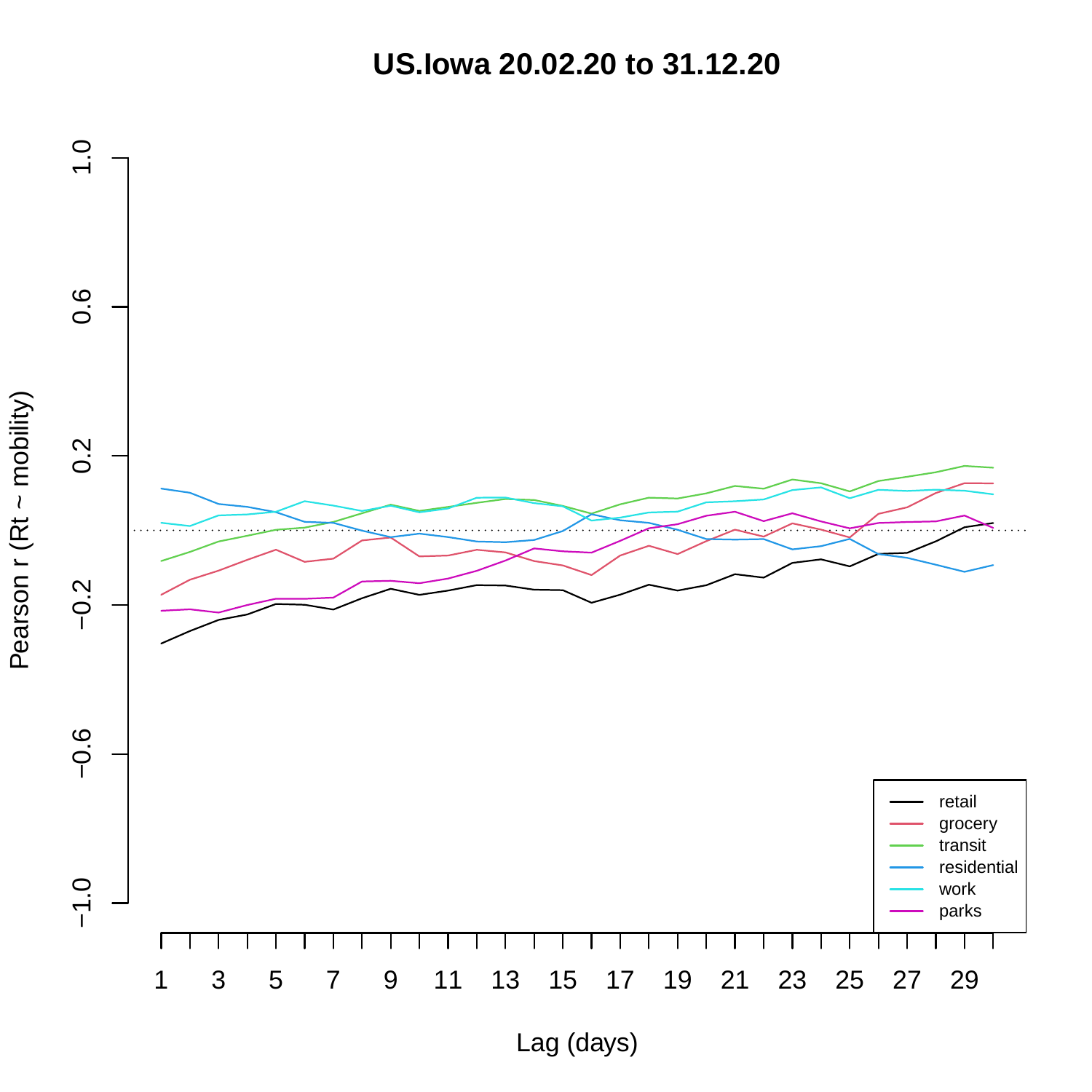**US.Kansas 20.02.20 to 31.12.20**

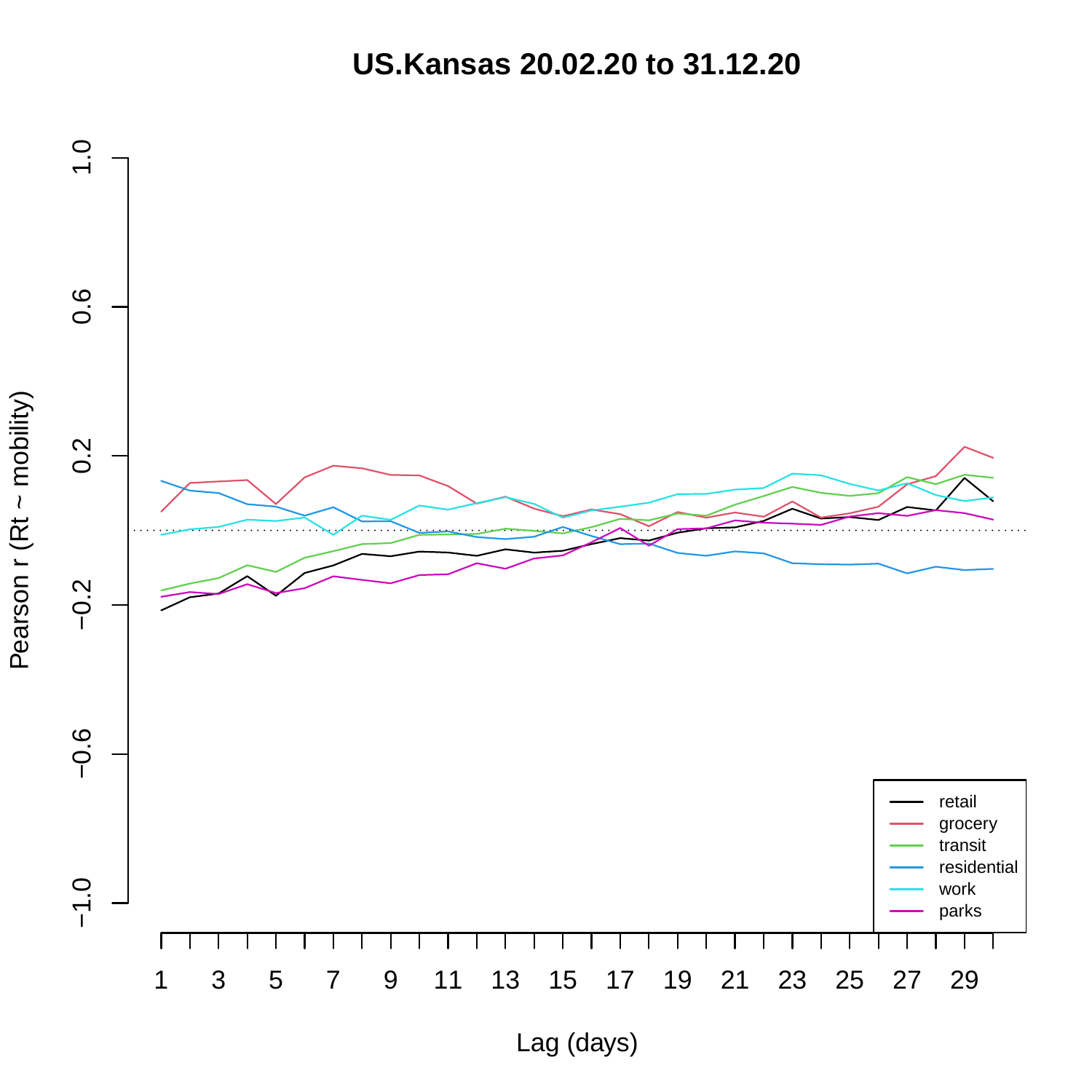**US.Kentucky 20.02.20 to 31.12.20**

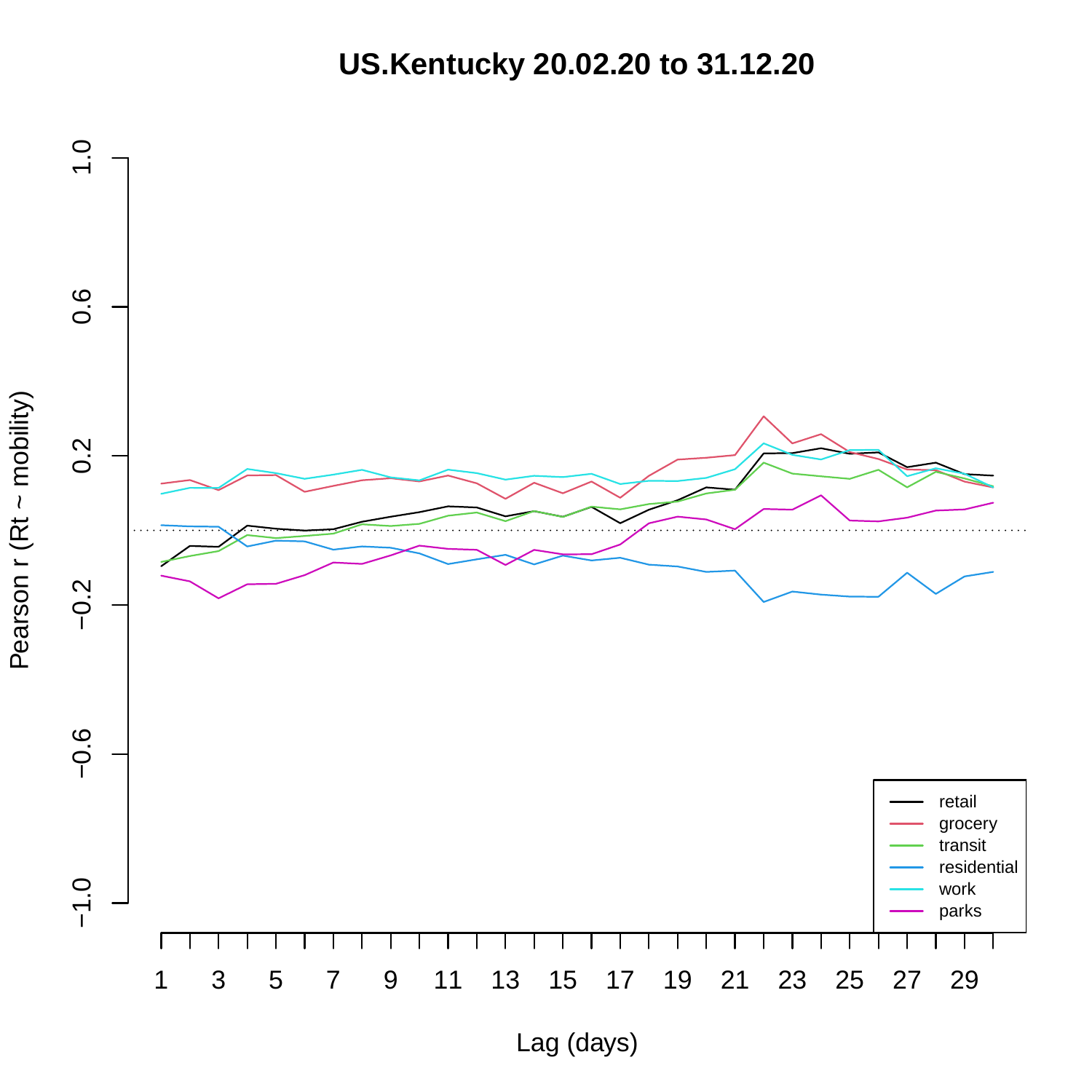**US.Louisiana 20.02.20 to 31.12.20**

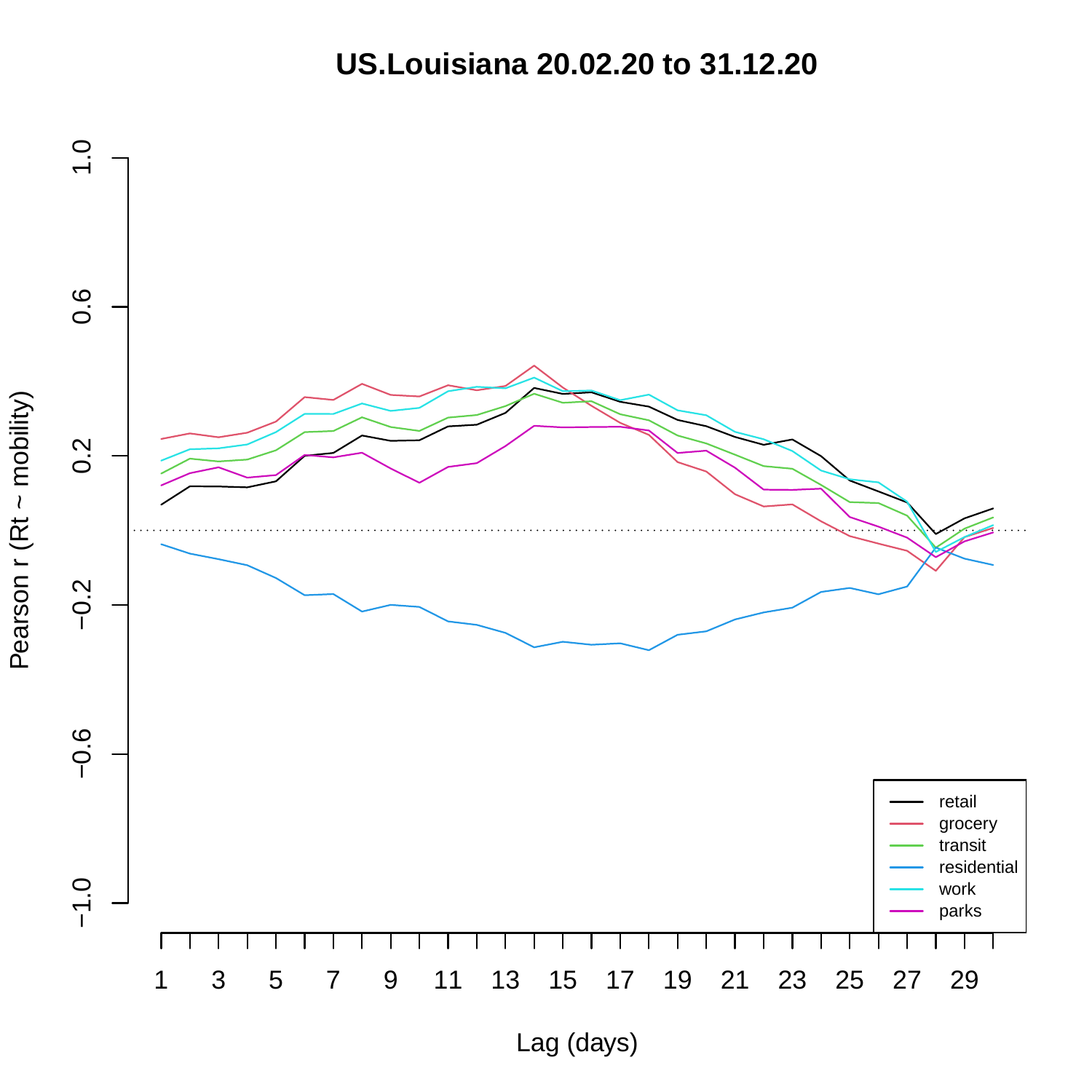**US.Maine 20.02.20 to 31.12.20**

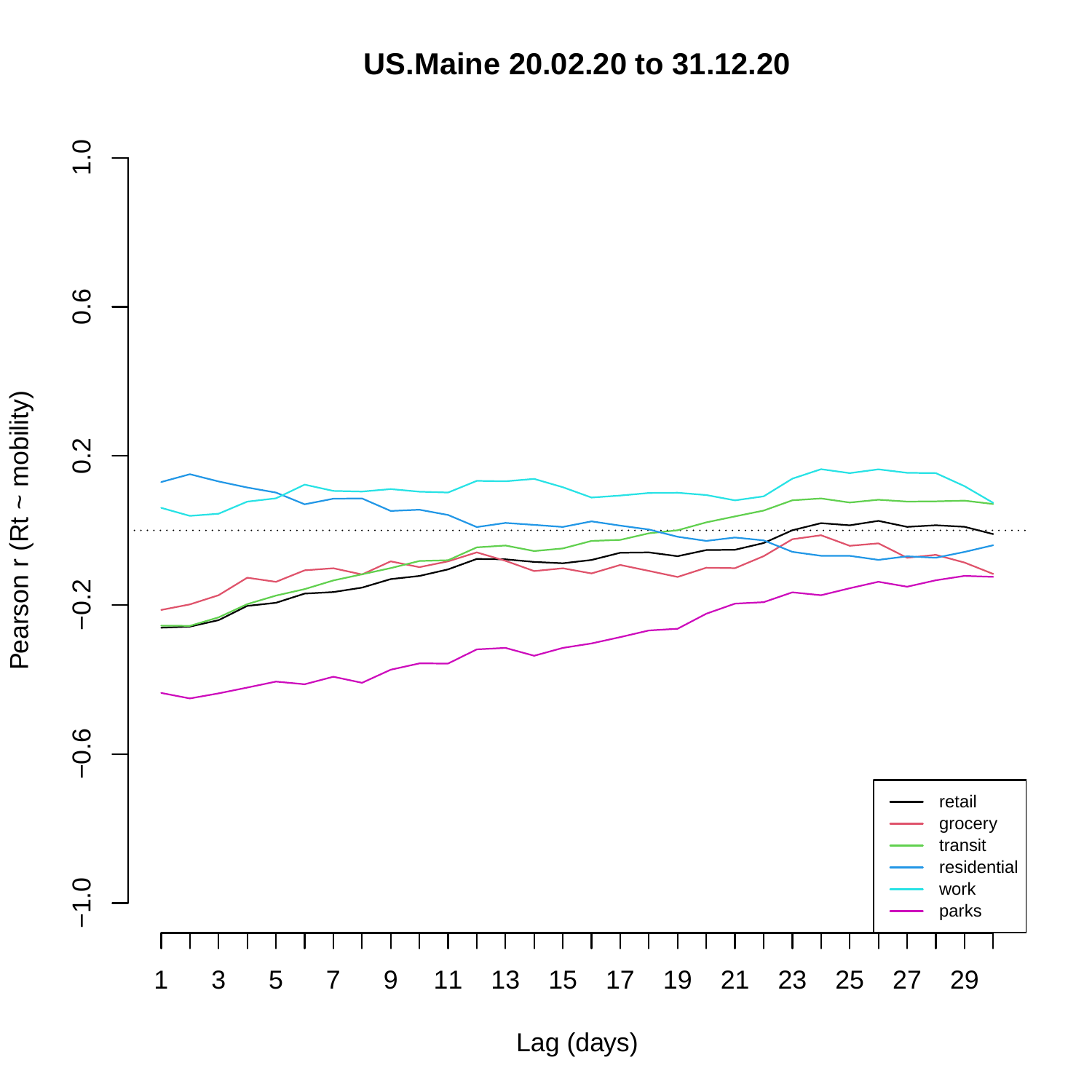**US.Maryland 20.02.20 to 31.12.20**

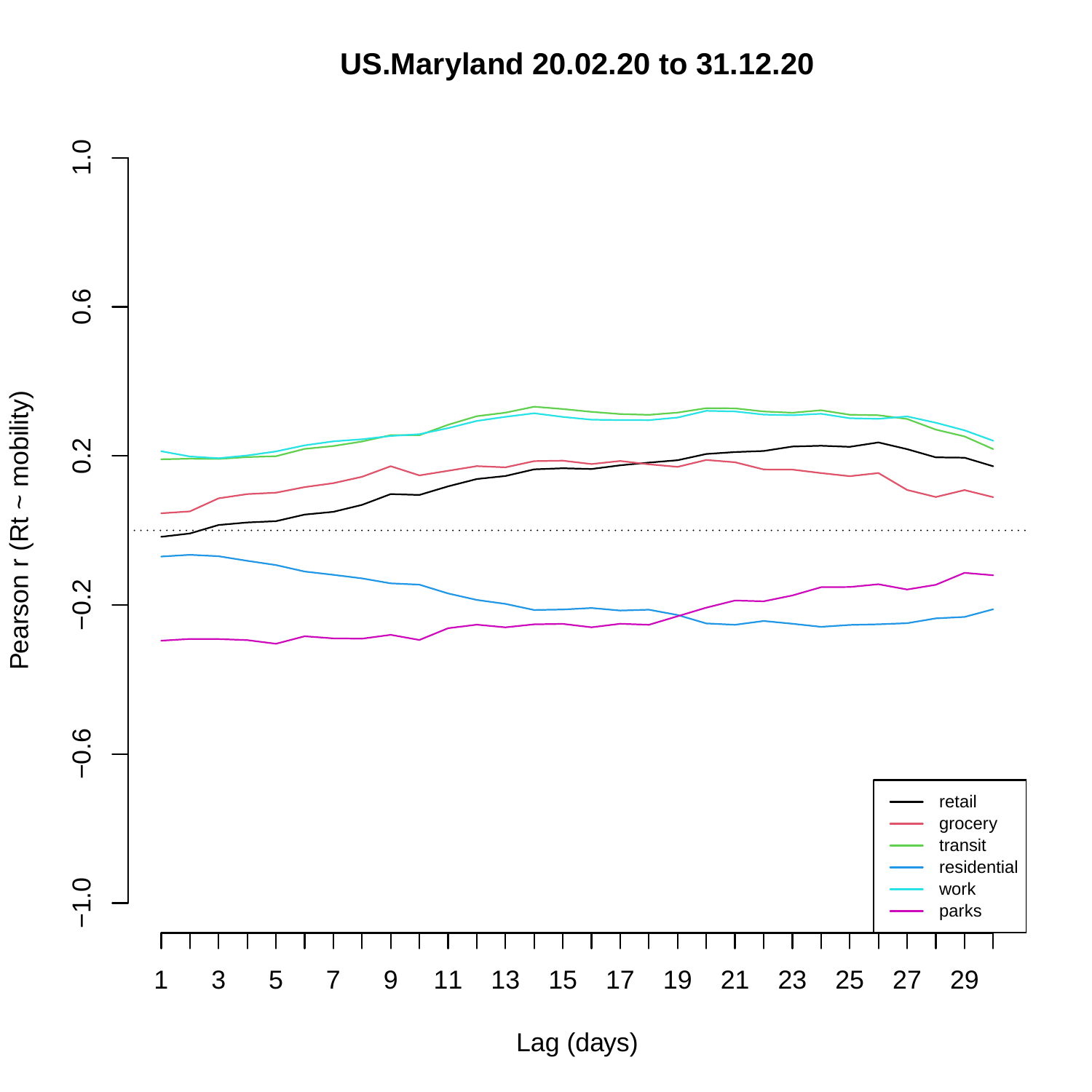### **US.Massachusetts 20.02.20 to 31.12.20**

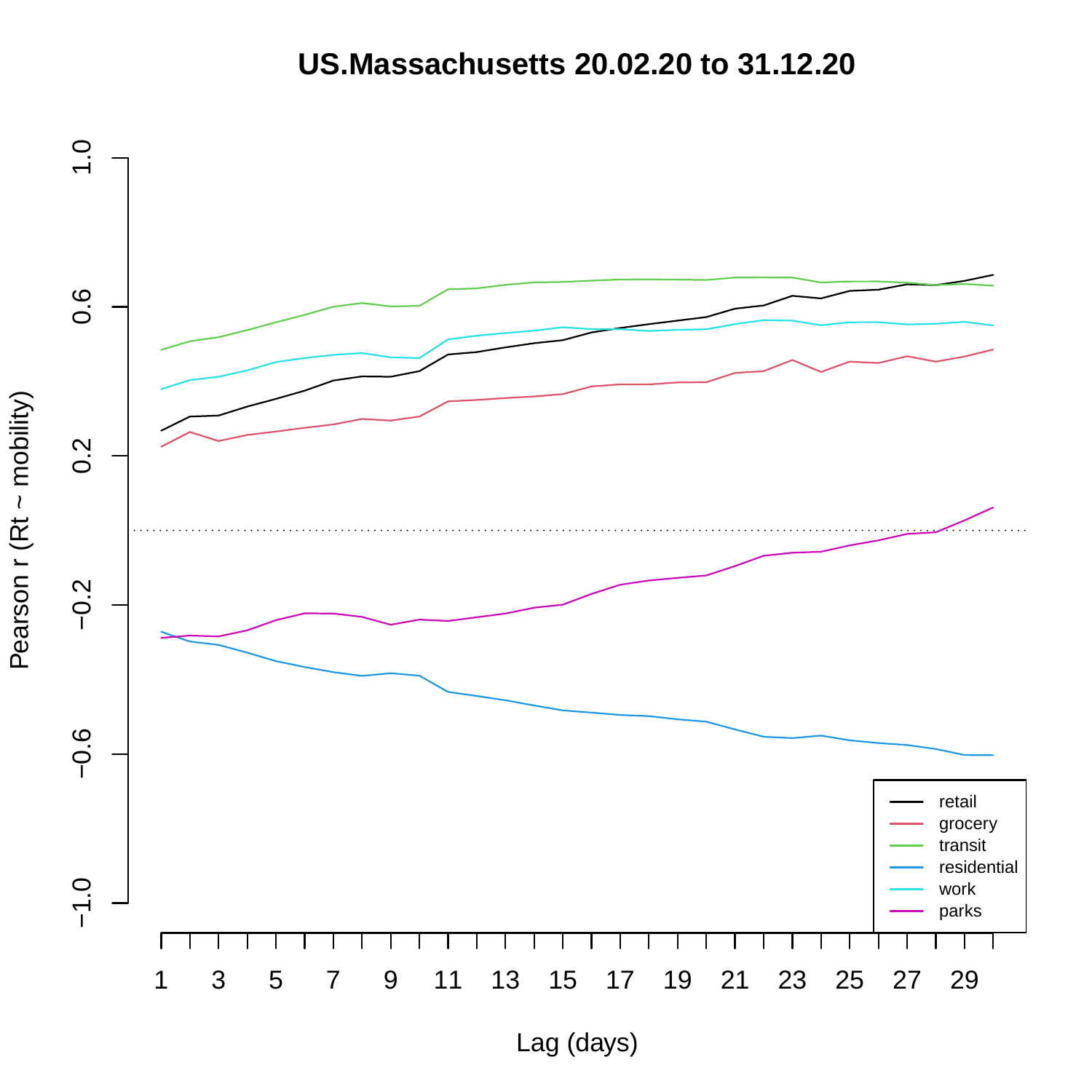**US.Michigan 20.02.20 to 31.12.20**

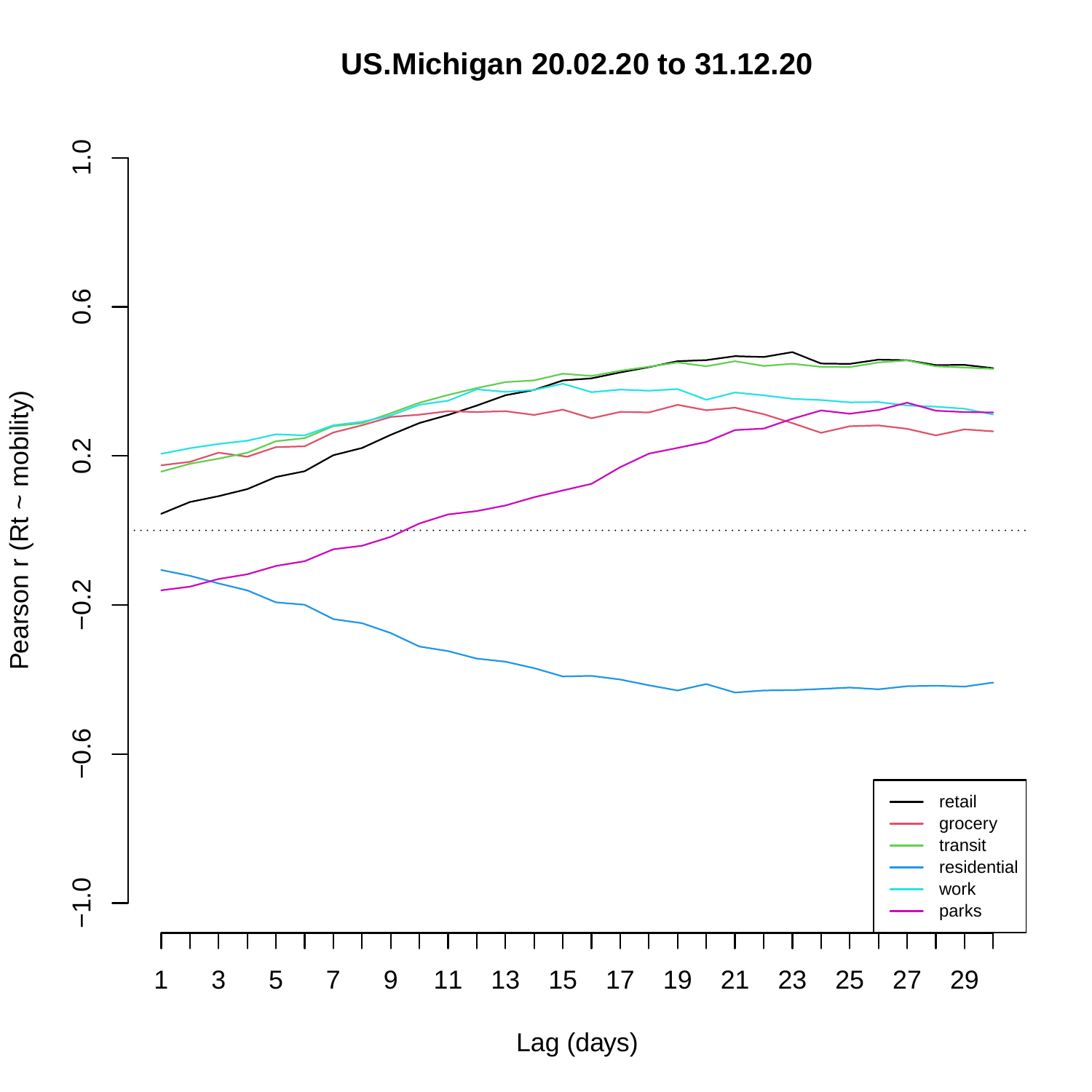**US.Minnesota 20.02.20 to 31.12.20**

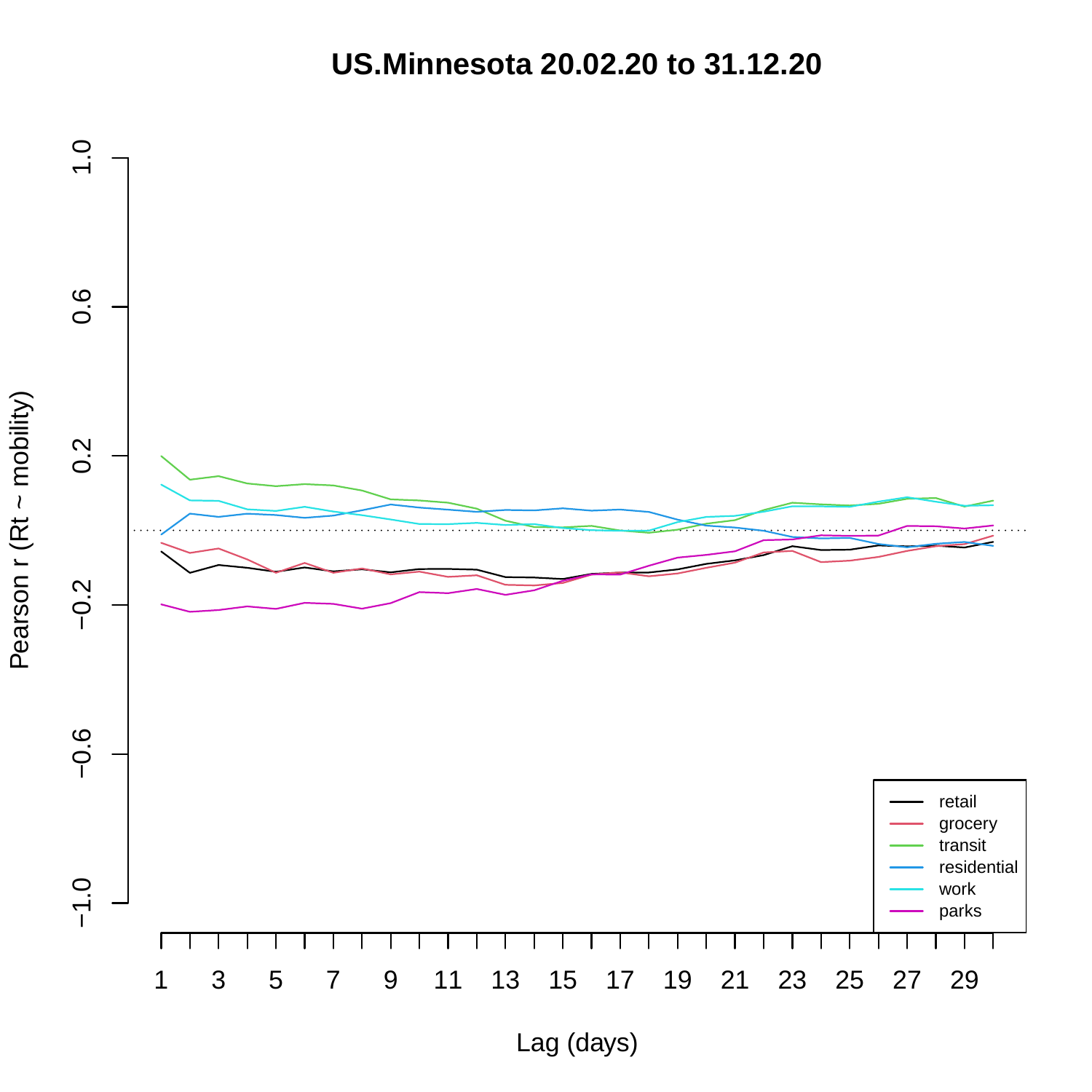**US.Mississippi 20.02.20 to 31.12.20**



Pearson r (Rt ~ mobility) Pearson r (Rt ~ mobility)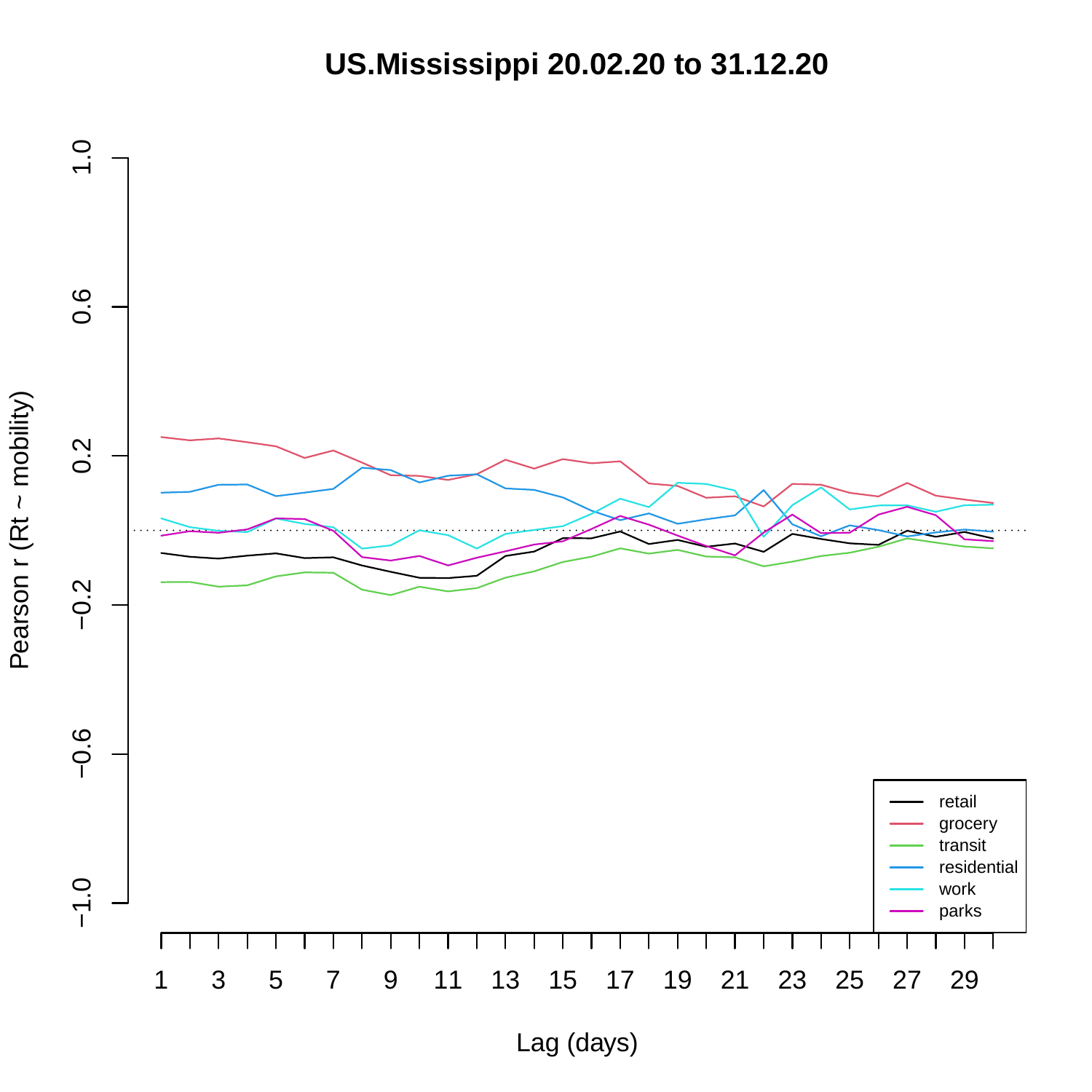**US.Missouri 20.02.20 to 31.12.20**

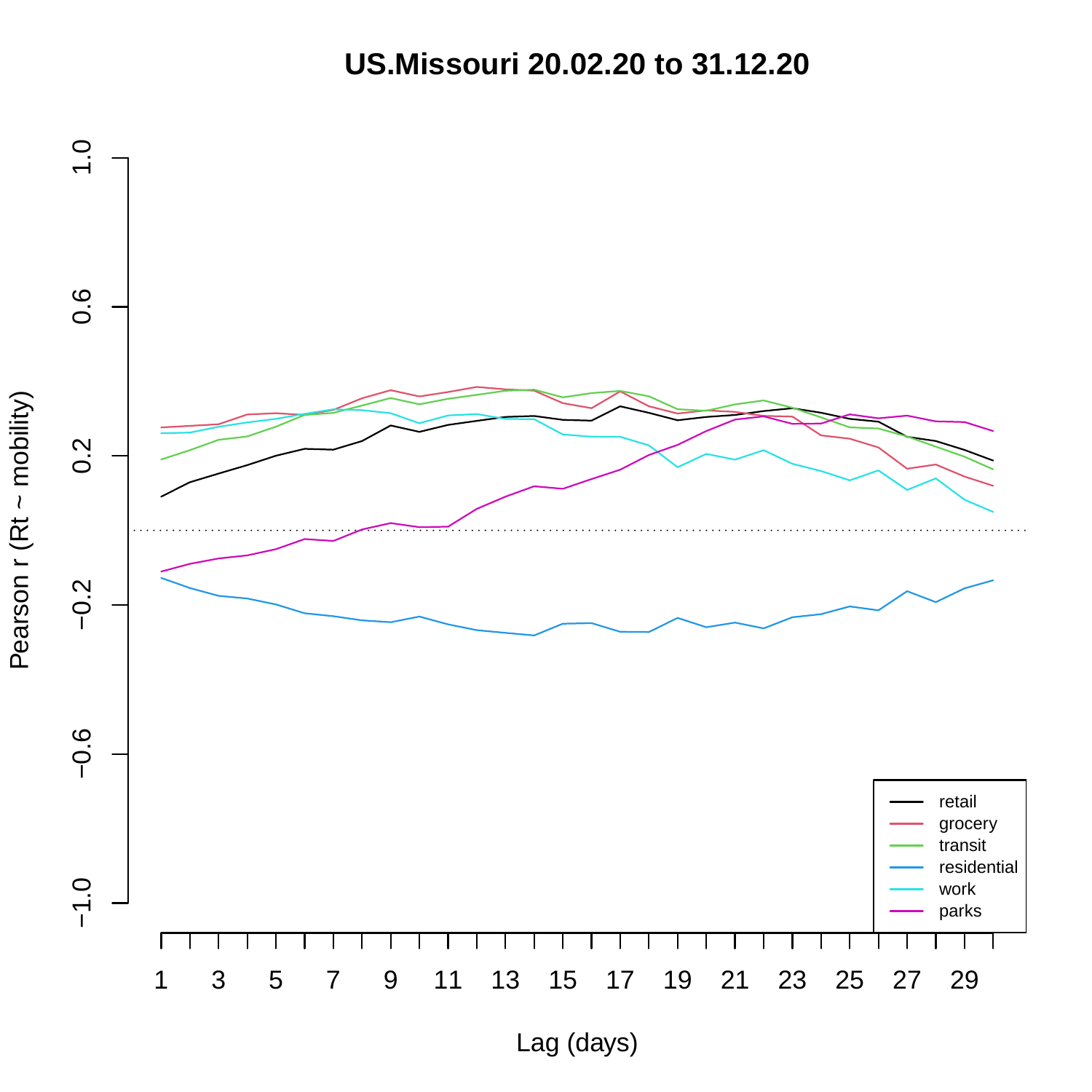**US.Montana 20.02.20 to 31.12.20**

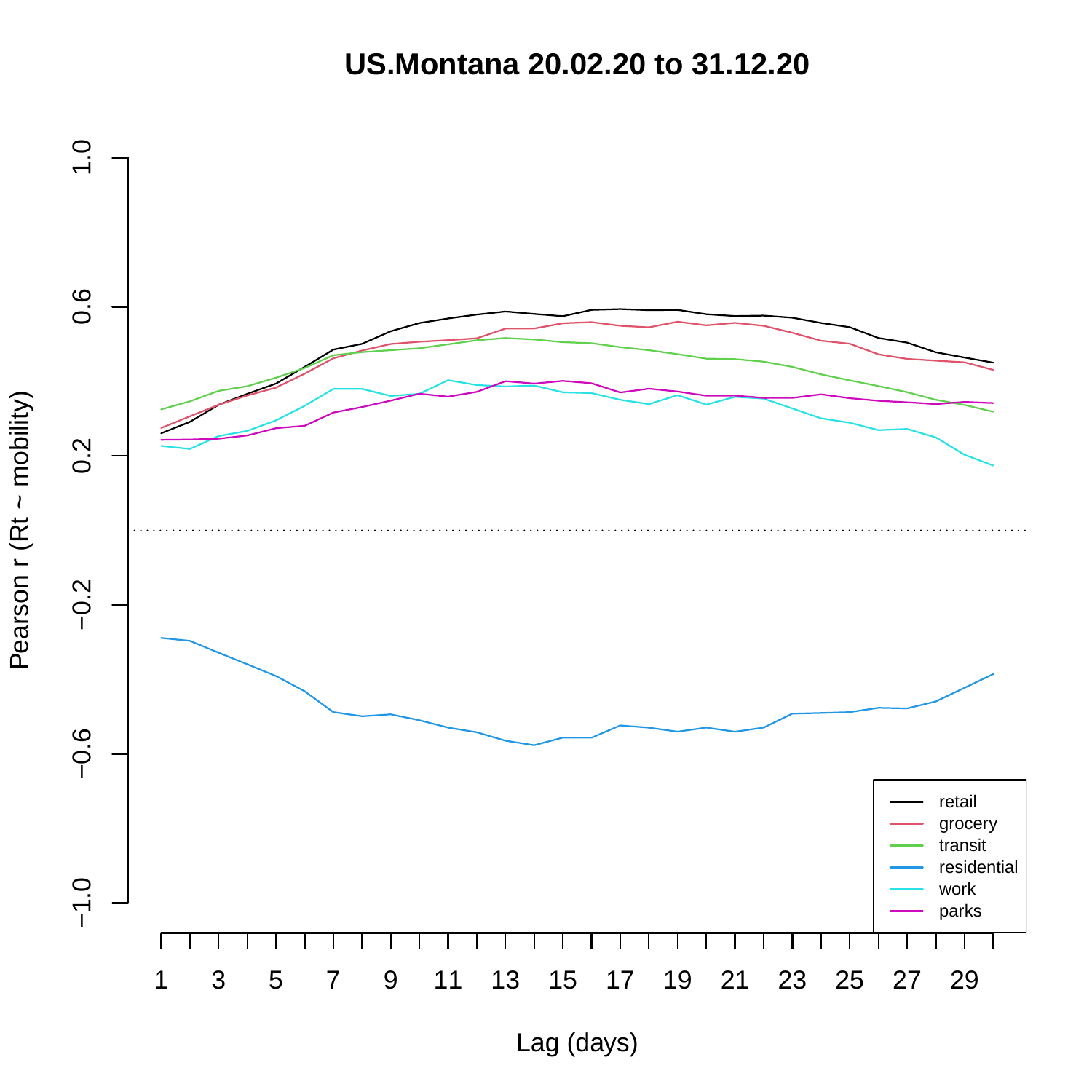**US.Nebraska 20.02.20 to 31.12.20**

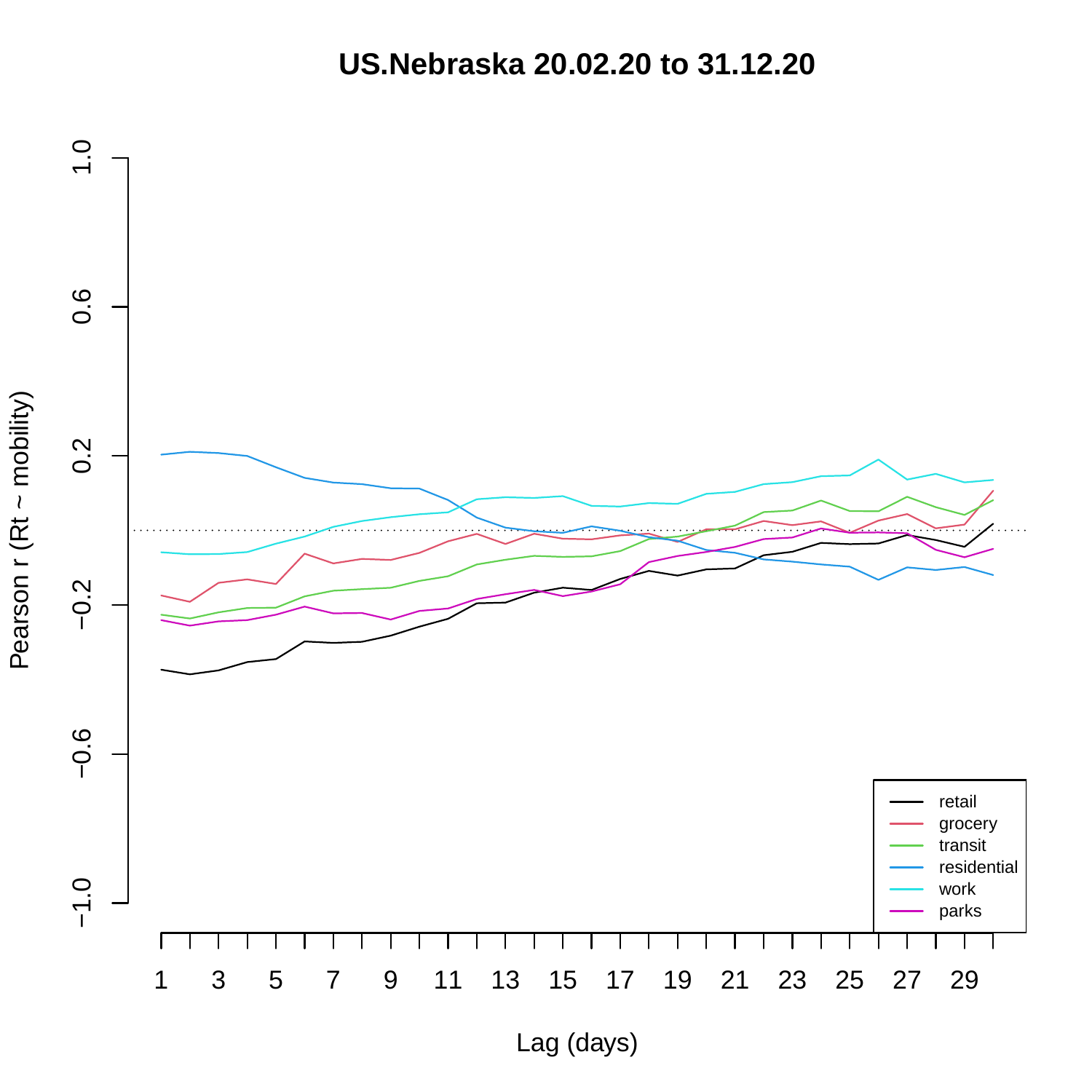**US.Nevada 20.02.20 to 31.12.20**

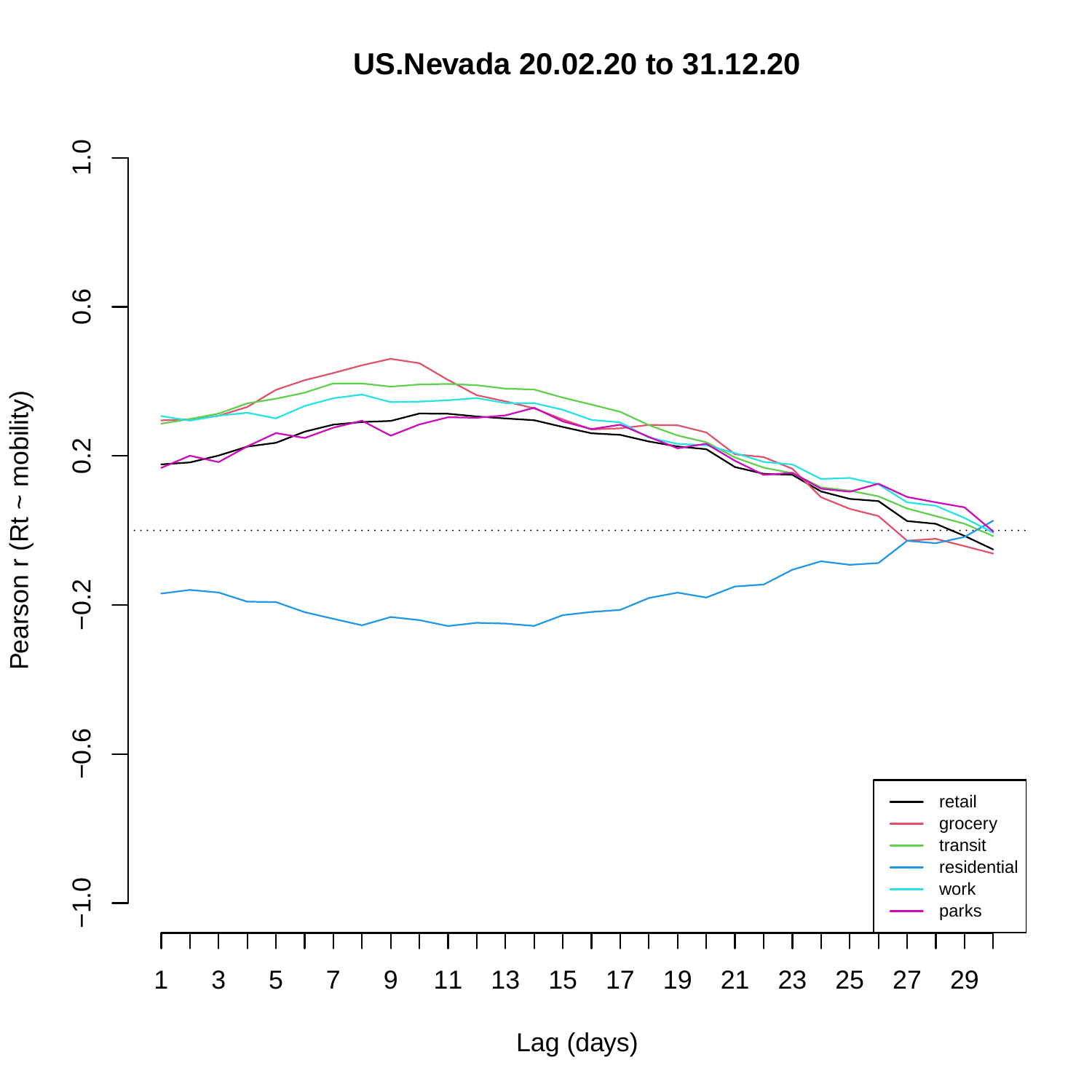# **US.New Hampshire 20.02.20 to 31.12.20**

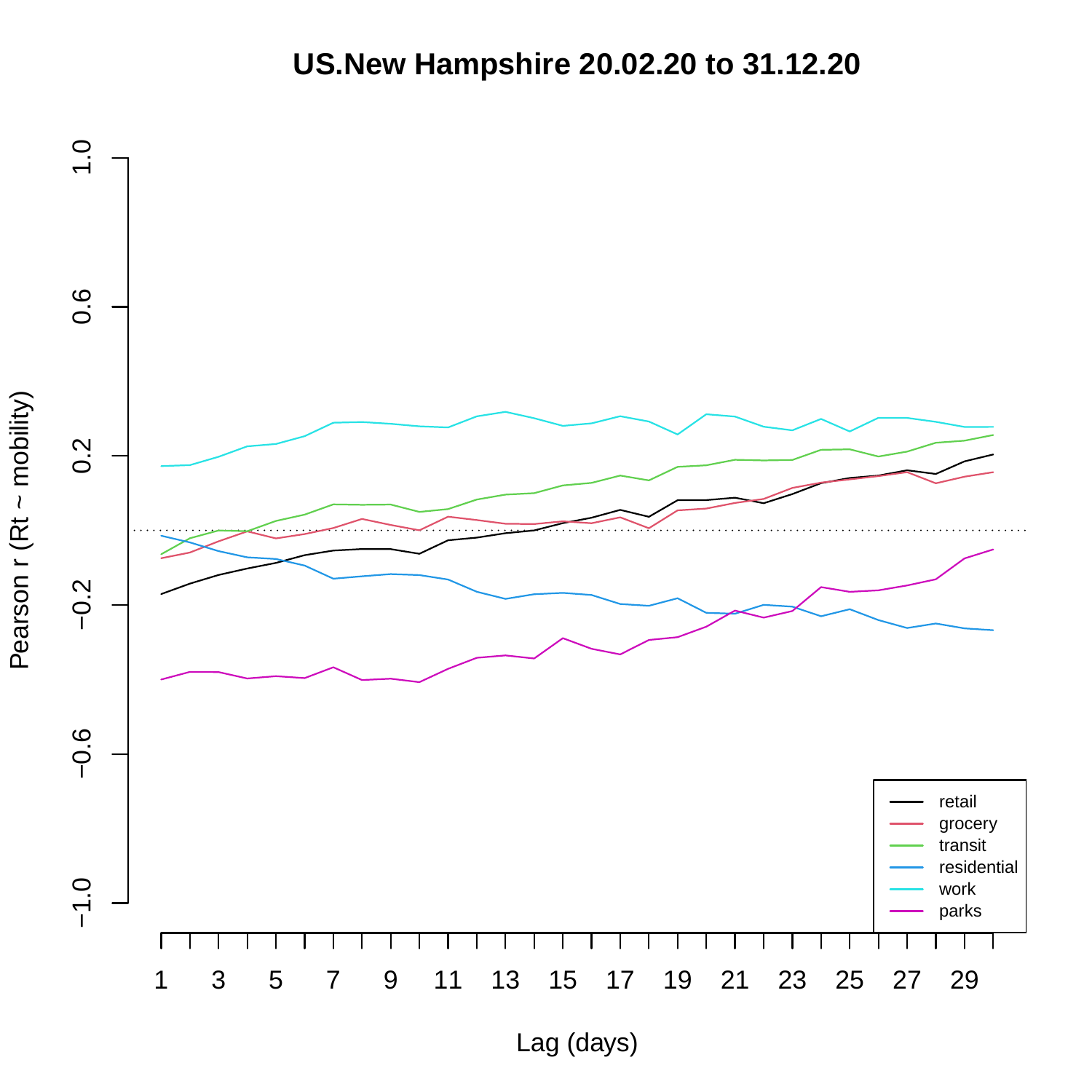**US.New Jersey 20.02.20 to 31.12.20**

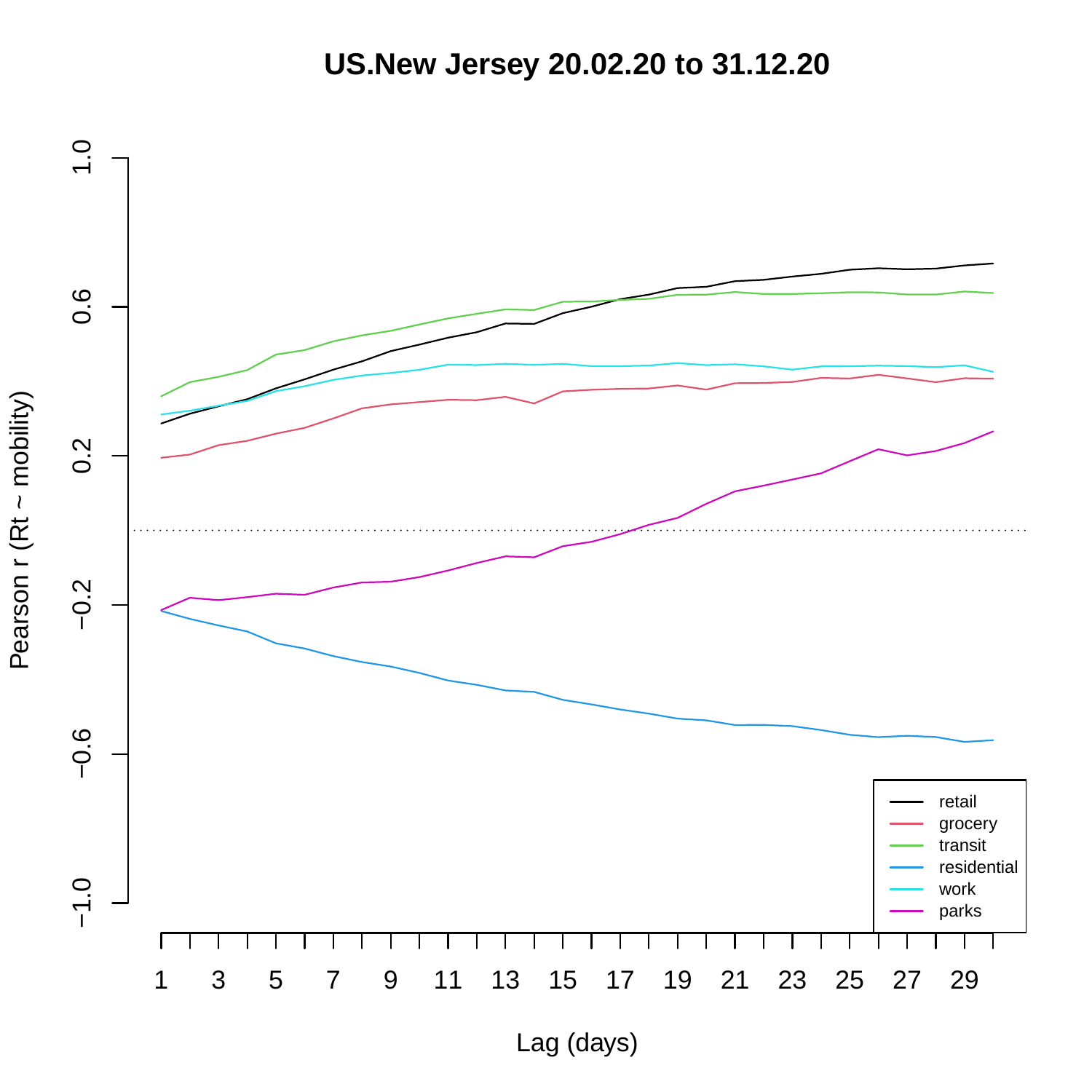**US.New Mexico 20.02.20 to 31.12.20**

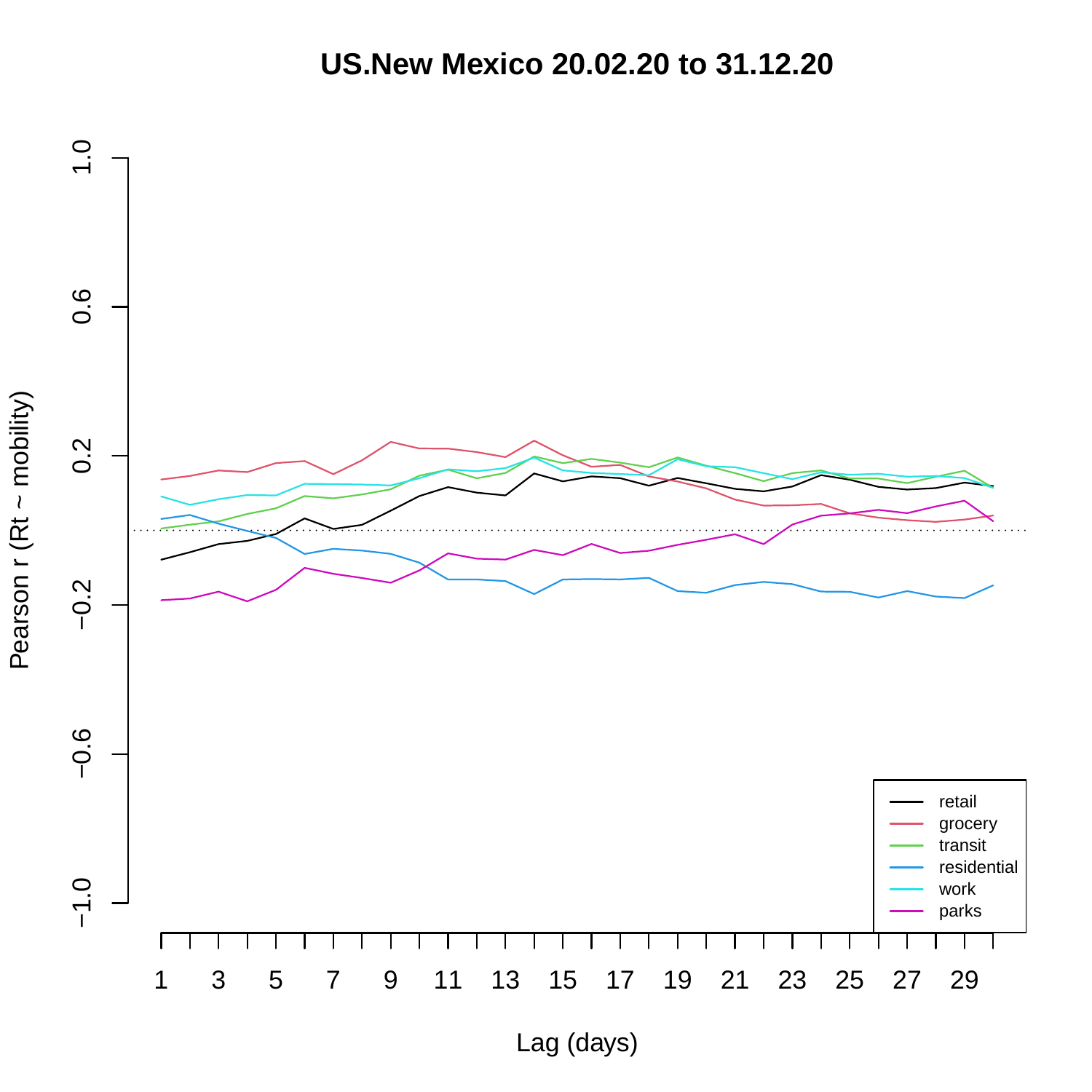**US.New York 20.02.20 to 31.12.20**

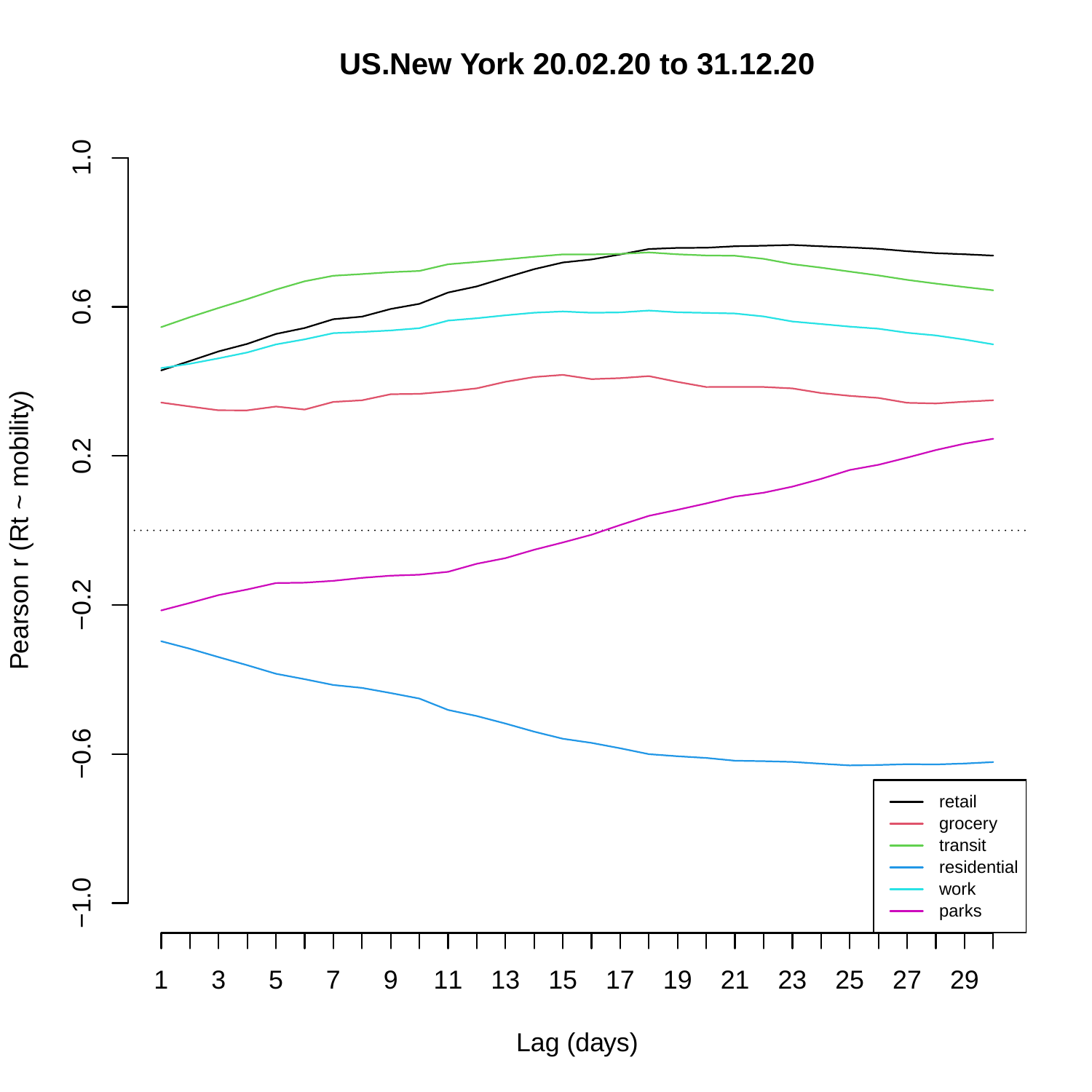## **US.North Carolina 20.02.20 to 31.12.20**

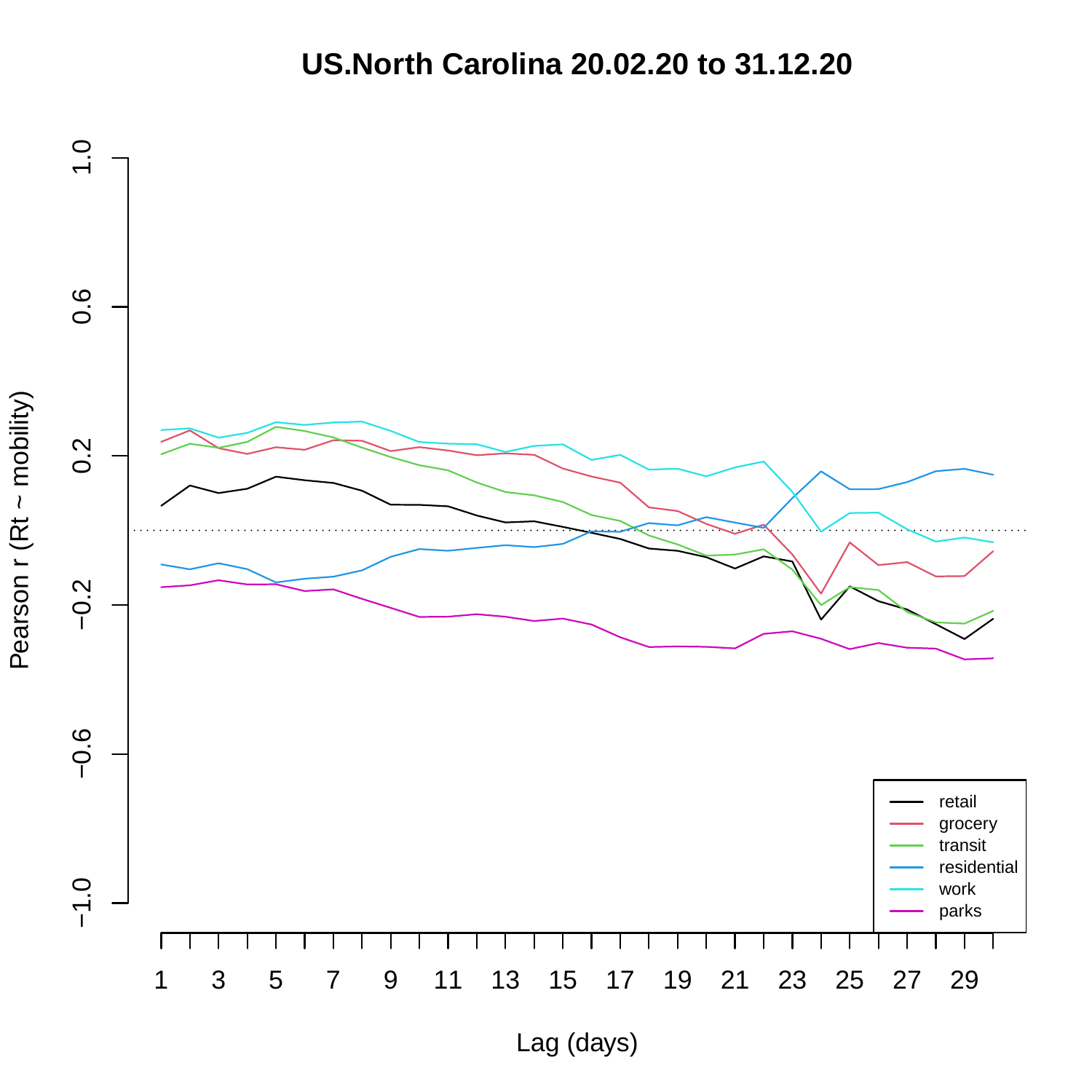## **US.North Dakota 20.02.20 to 31.12.20**

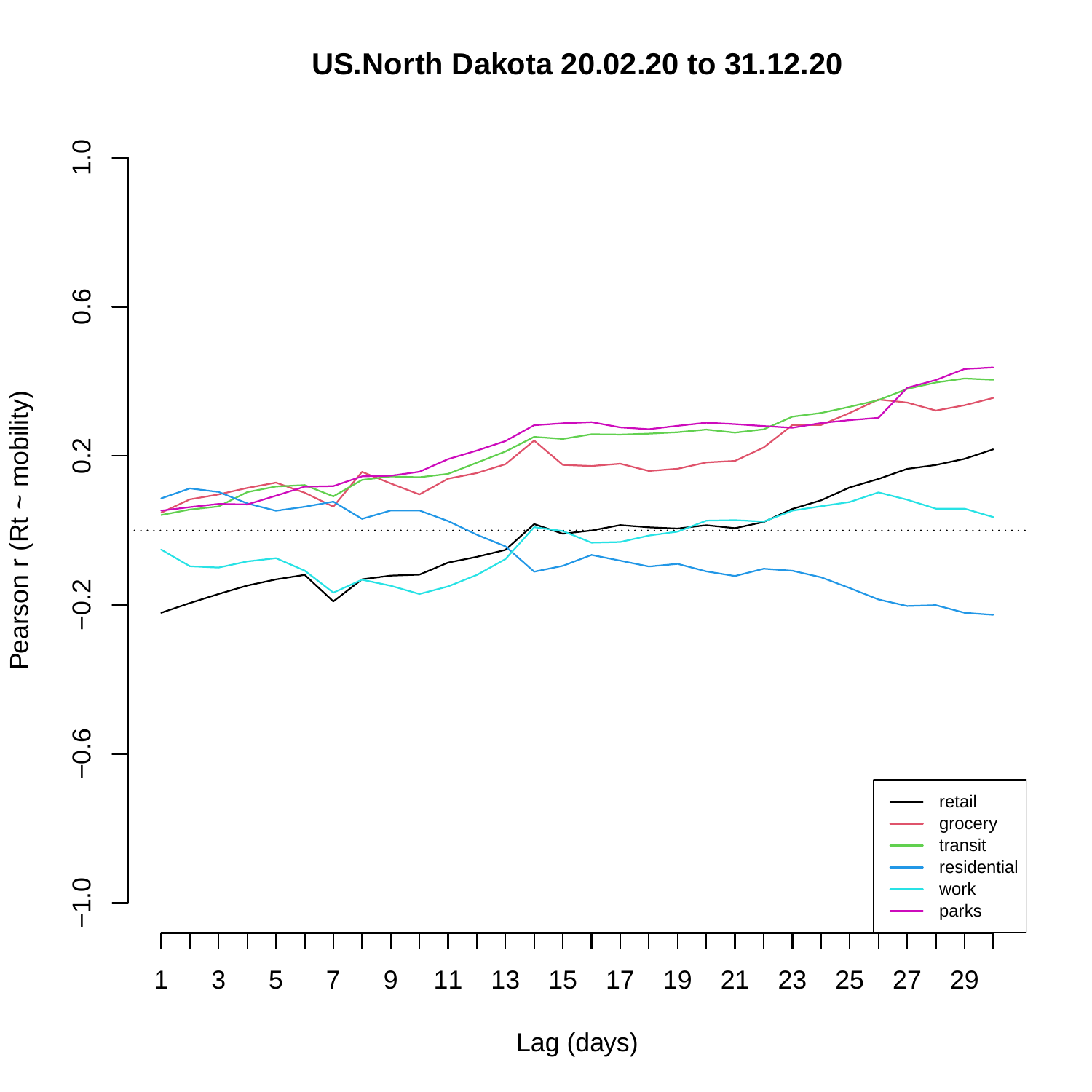**US.Ohio 20.02.20 to 31.12.20**



Pearson r (Rt ~ mobility) Pearson r (Rt ~ mobility)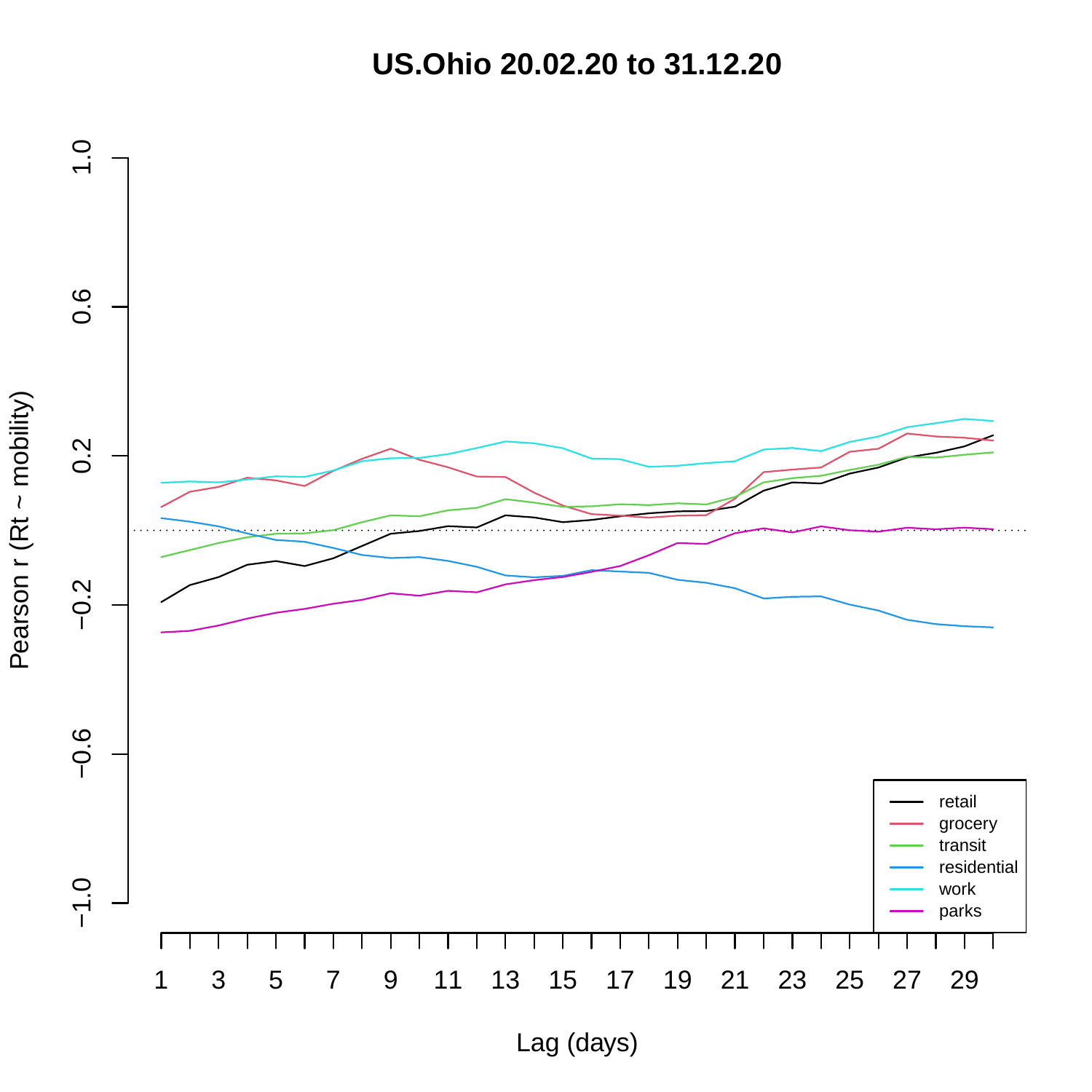**US.Oklahoma 20.02.20 to 31.12.20**

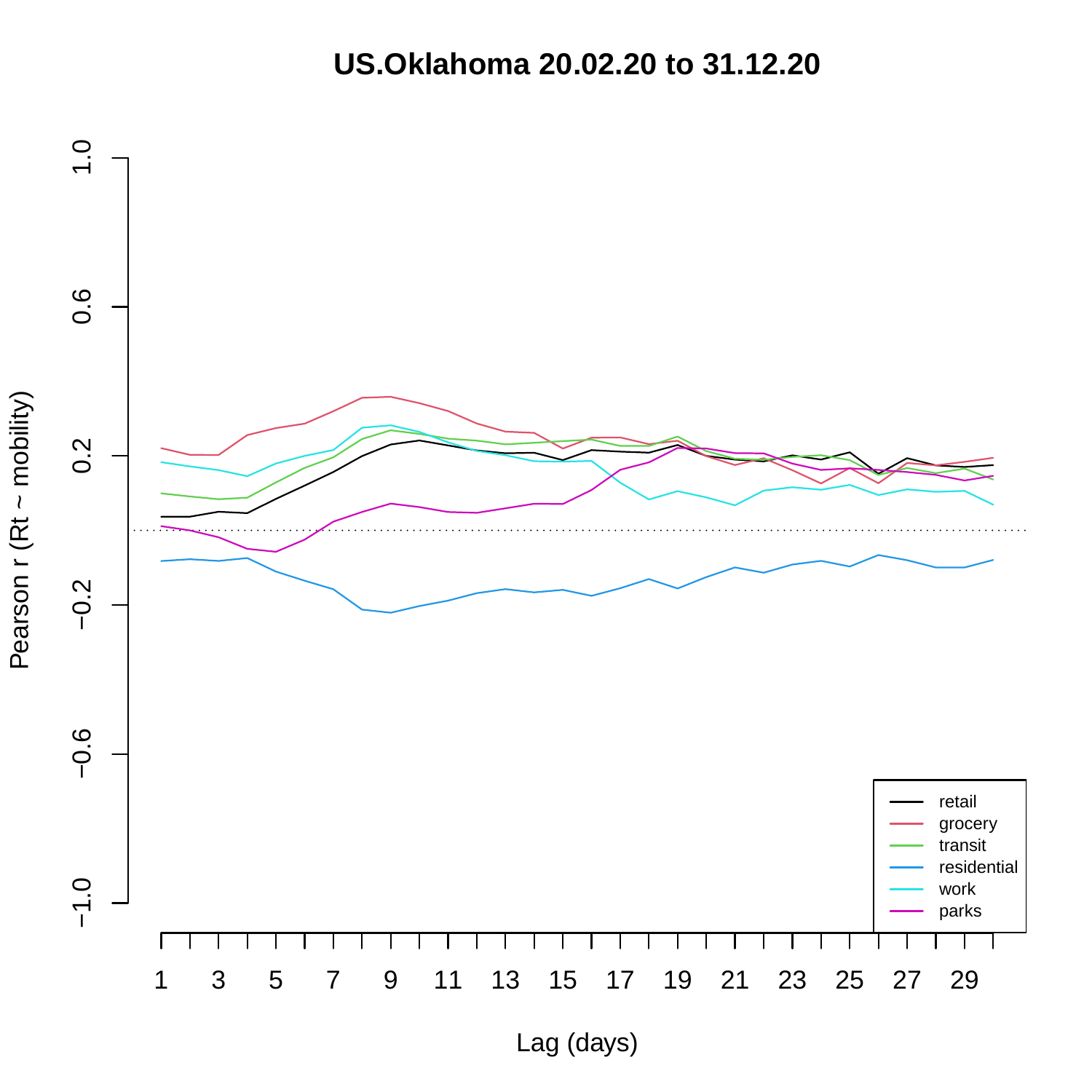**US.Oregon 20.02.20 to 31.12.20**

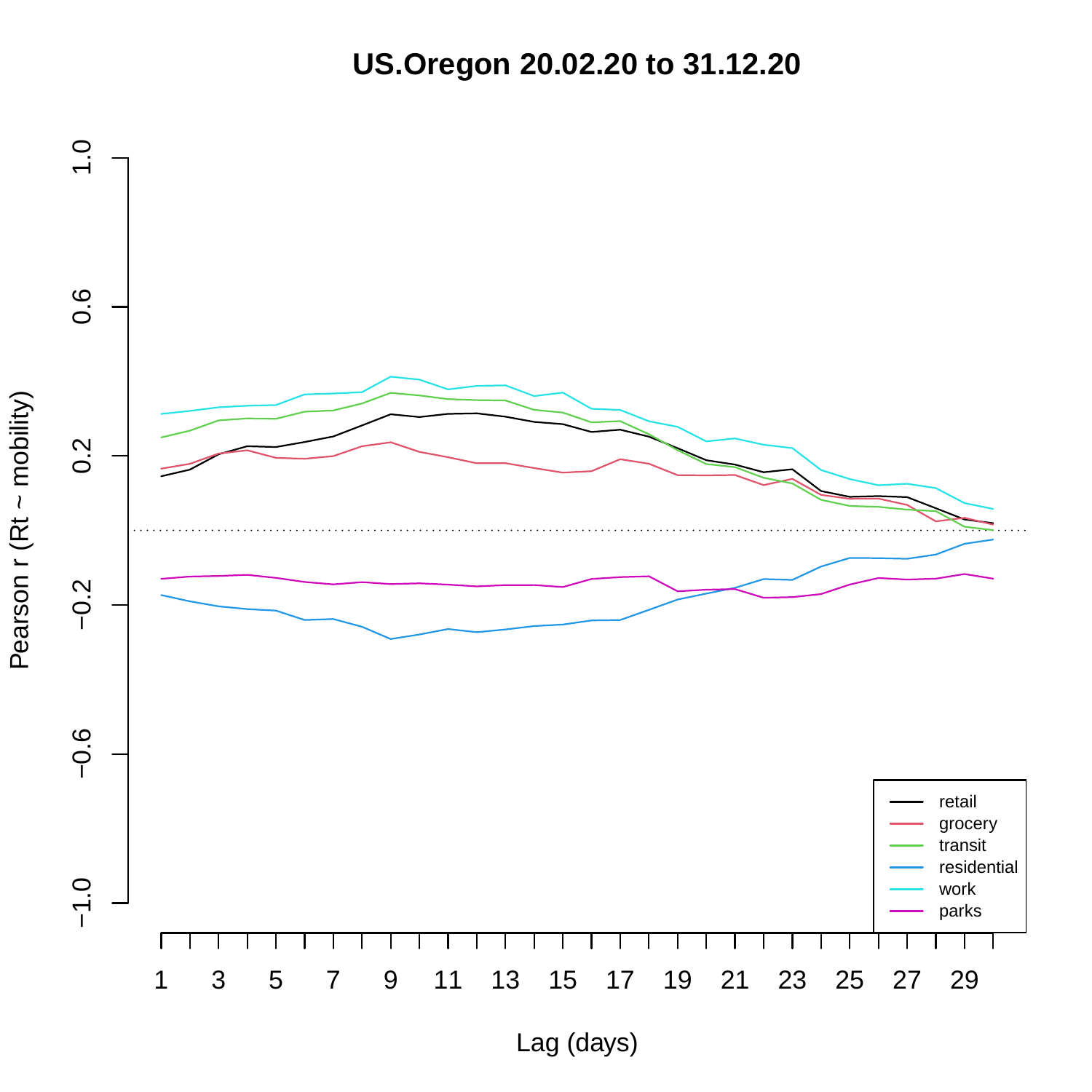**US.Pennsylvania 20.02.20 to 31.12.20**

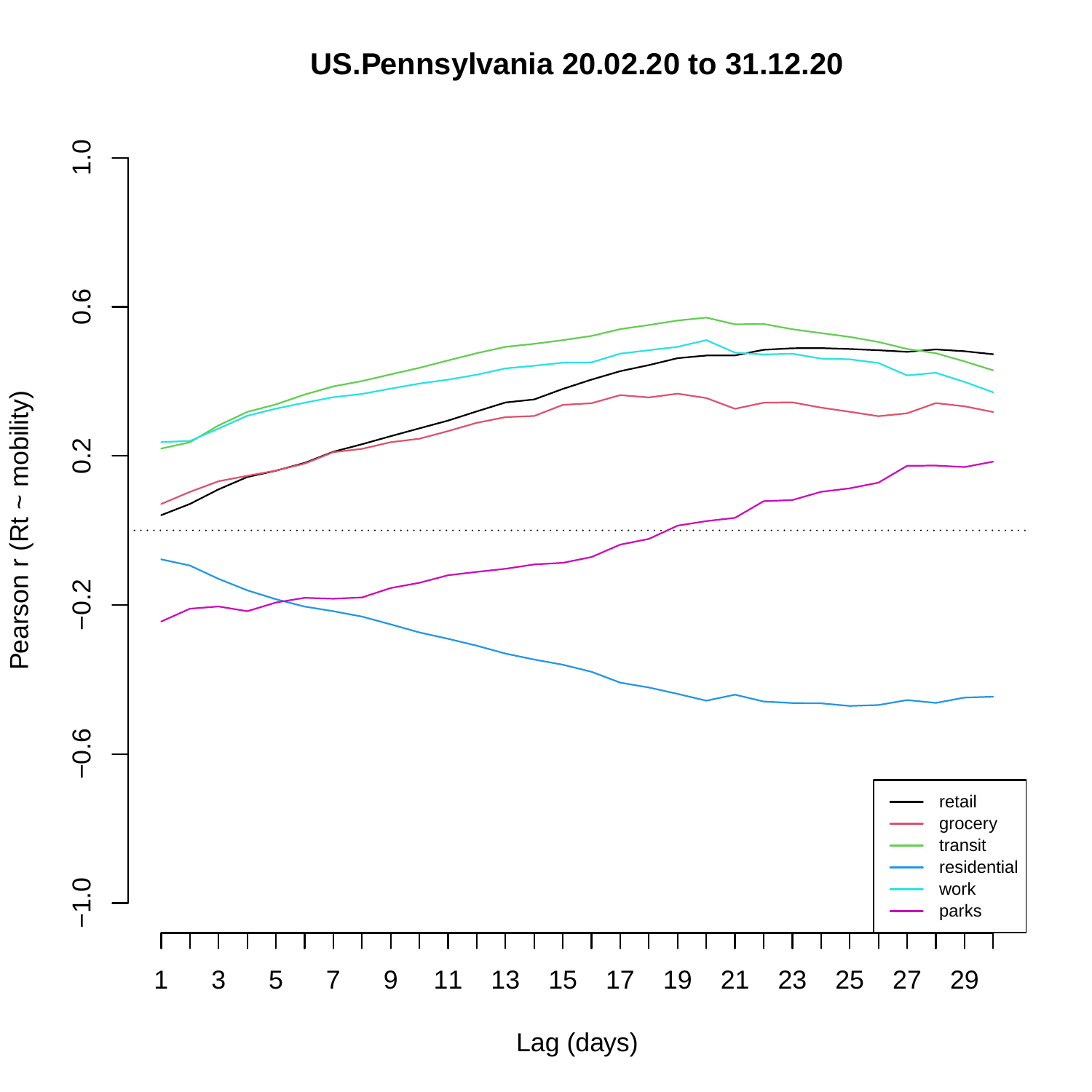**US.Rhode Island 20.02.20 to 31.12.20**

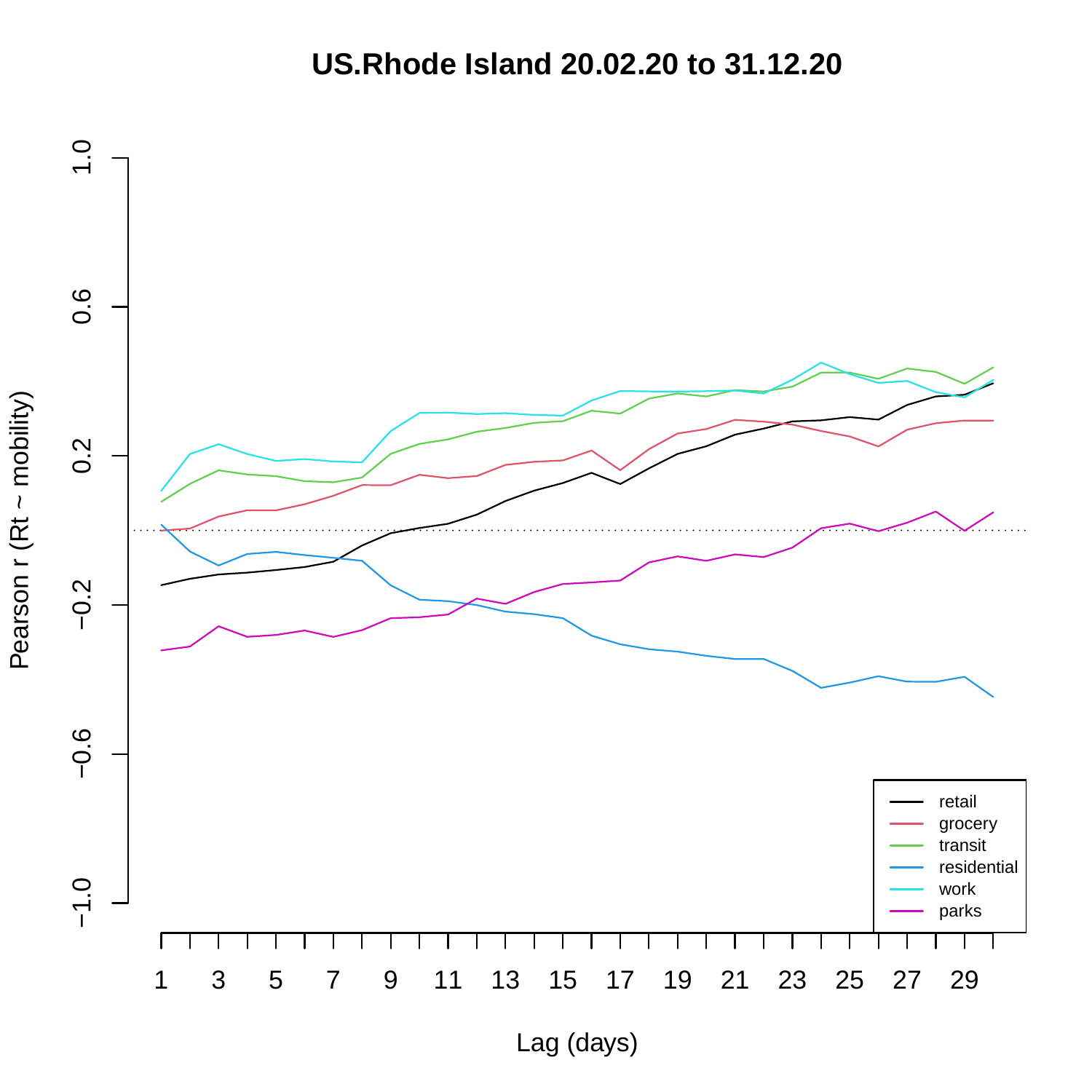## **US.South Carolina 20.02.20 to 31.12.20**

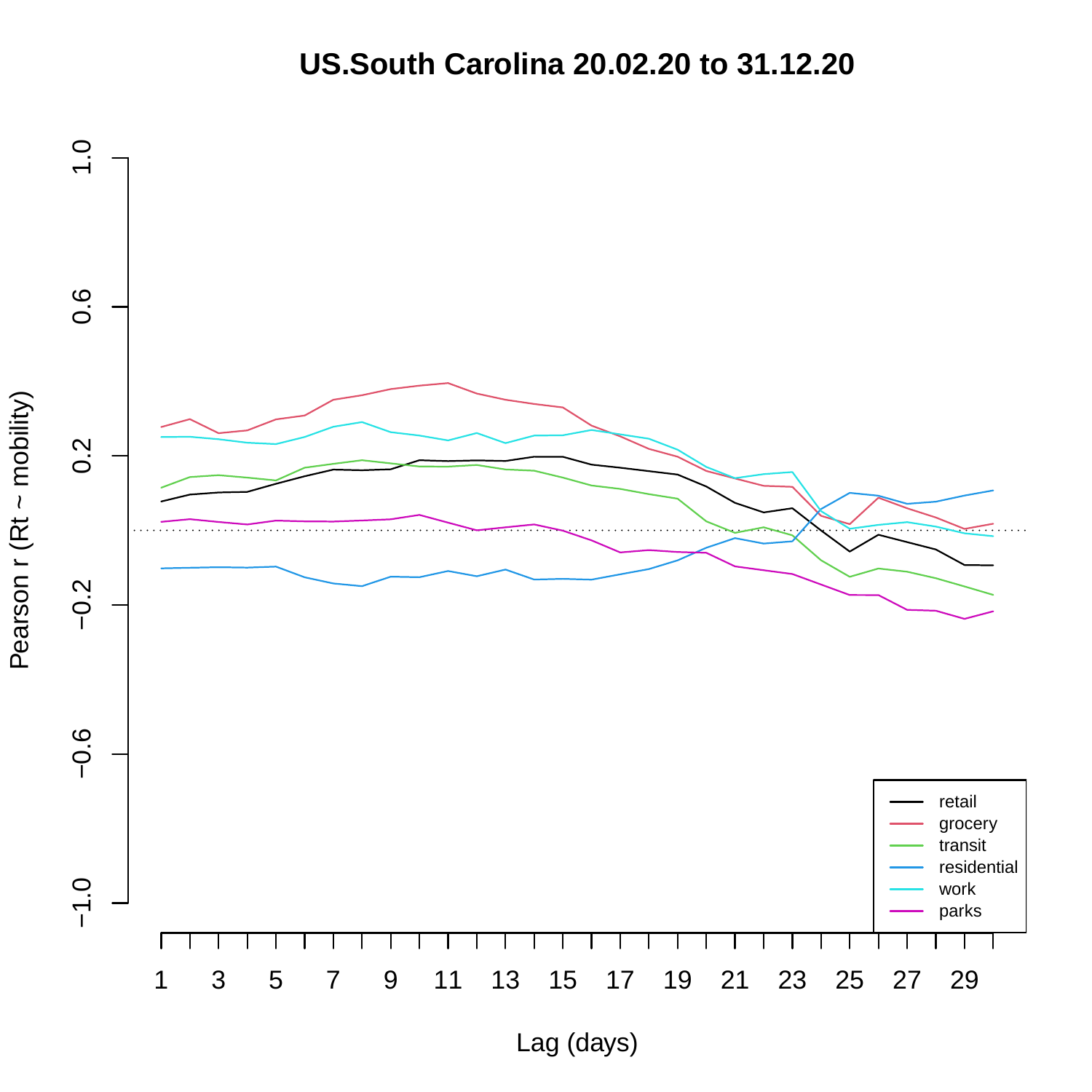**US.South Dakota 20.02.20 to 31.12.20**

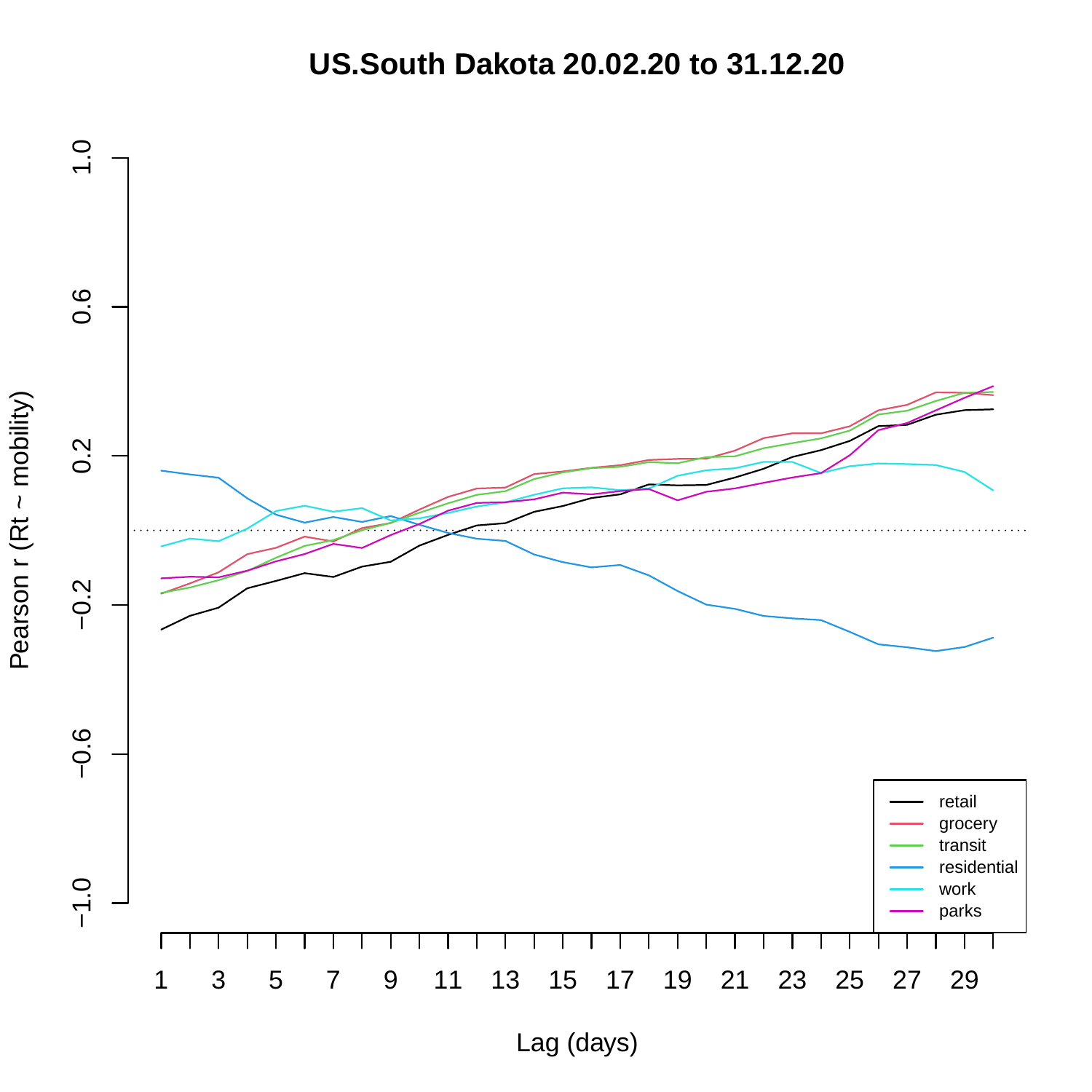**US.Tennessee 20.02.20 to 31.12.20**

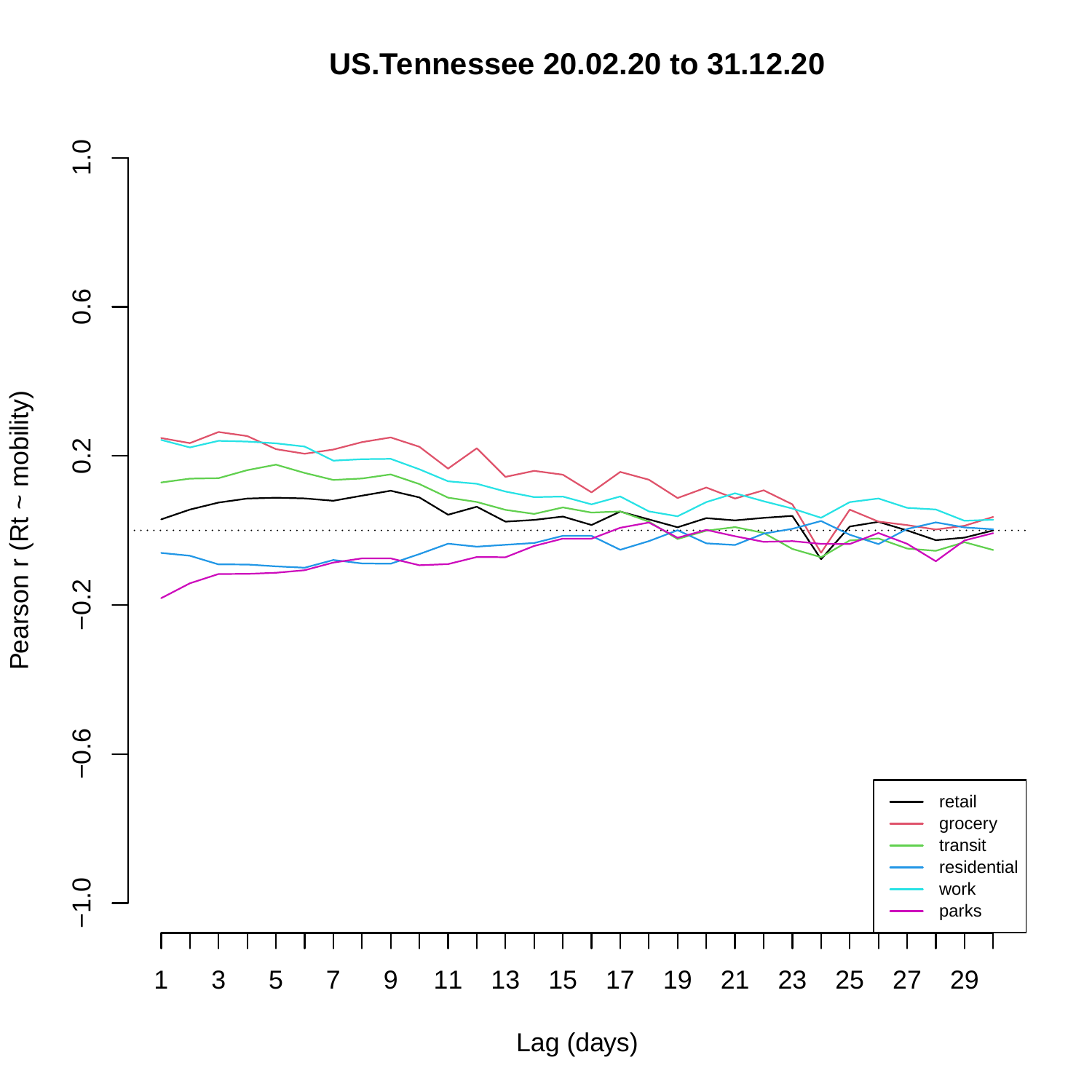**US.Texas 20.02.20 to 31.12.20**

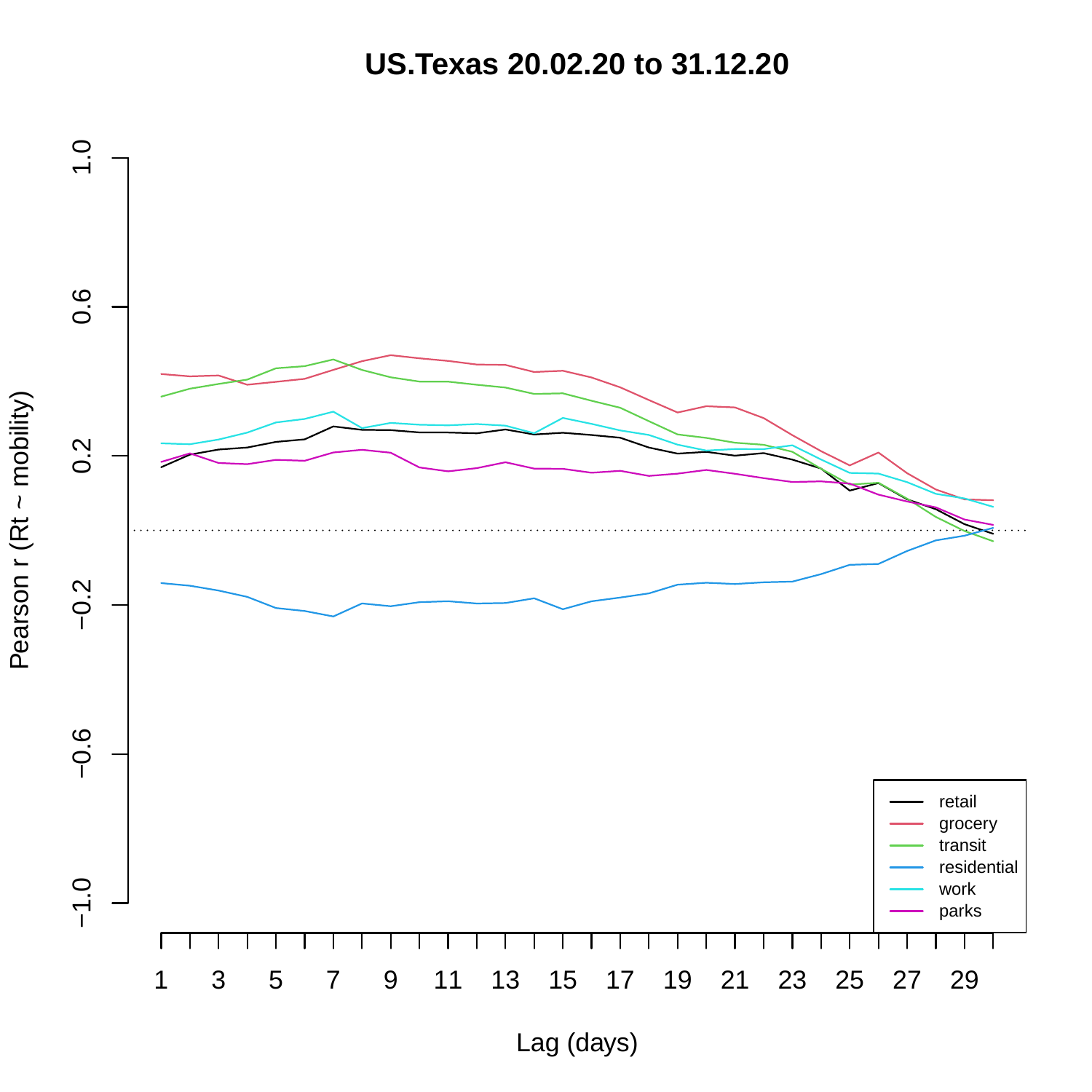**US.Utah 20.02.20 to 31.12.20**



Pearson r (Rt ~ mobility) Pearson r (Rt ~ mobility)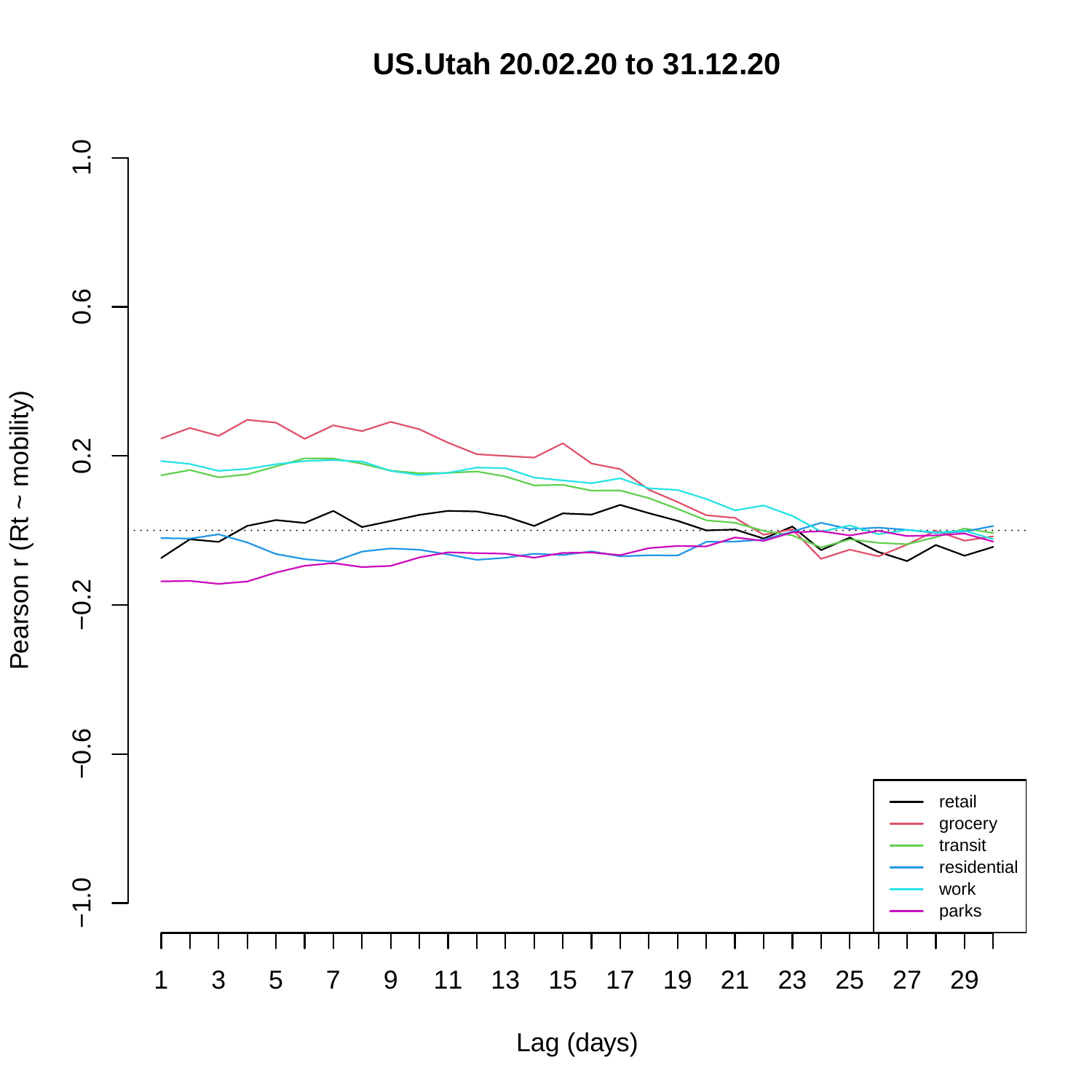**US.Vermont 20.02.20 to 31.12.20**

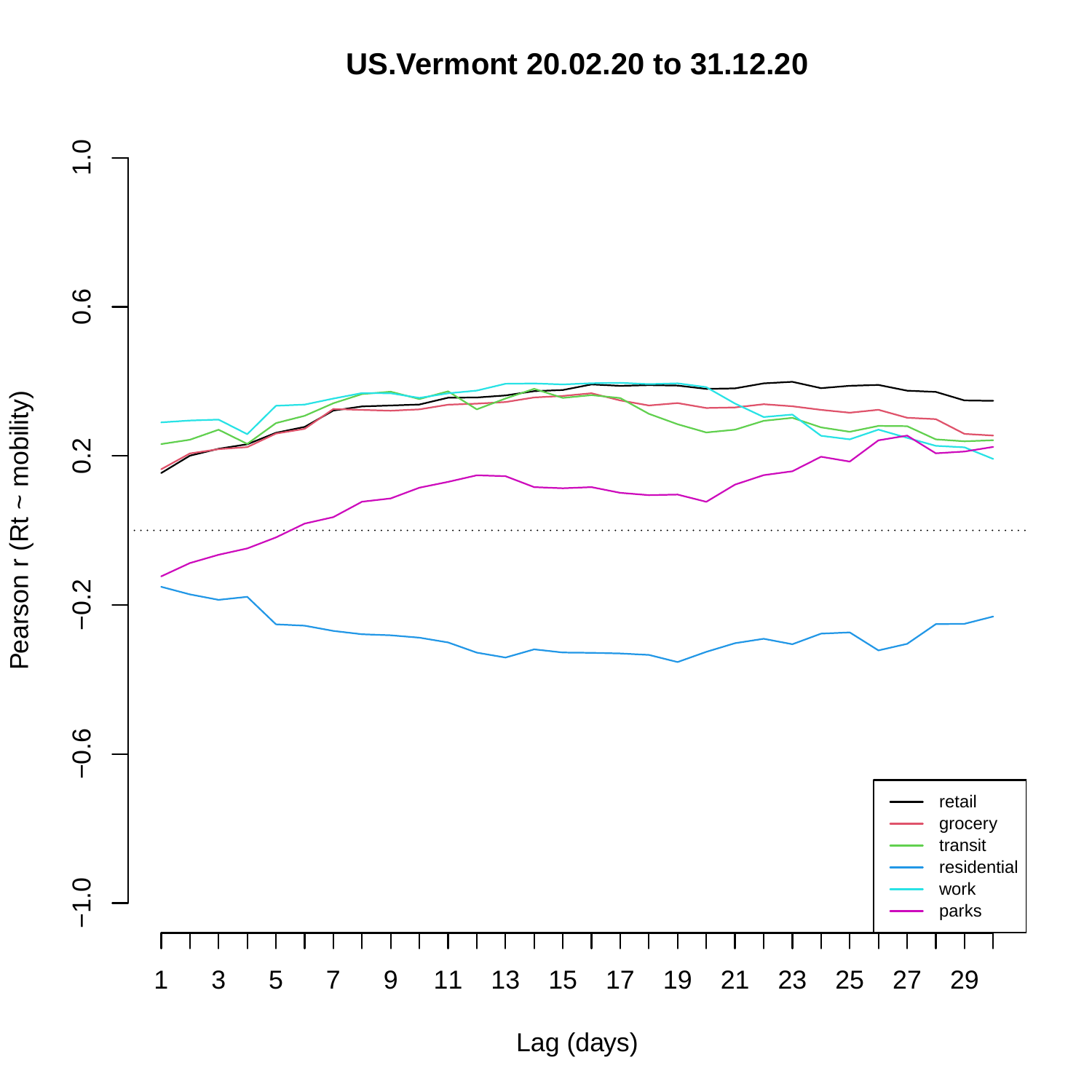**US.Virginia 20.02.20 to 31.12.20**



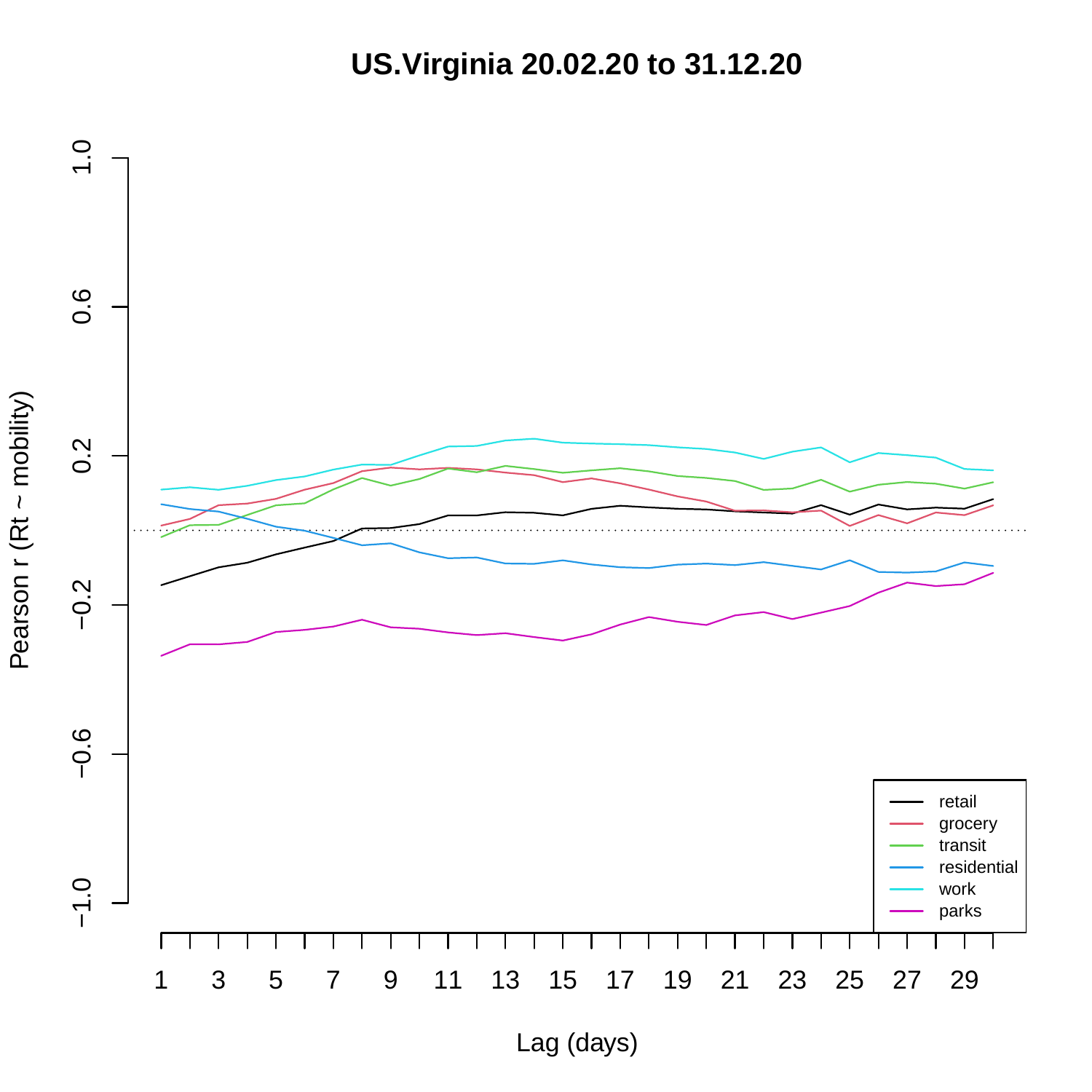# **US.Washington 20.02.20 to 31.12.20**

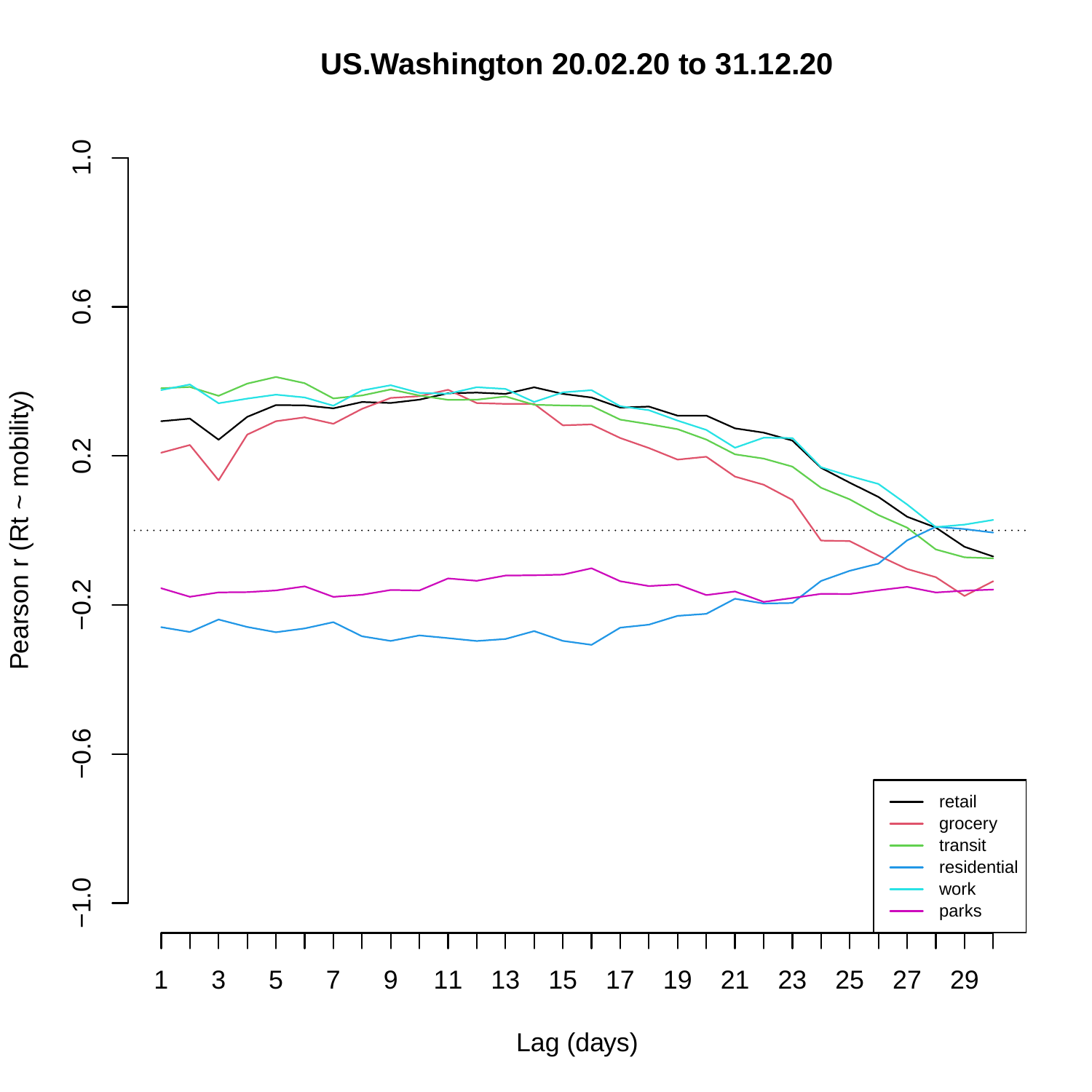**US.West Virginia 20.02.20 to 31.12.20**

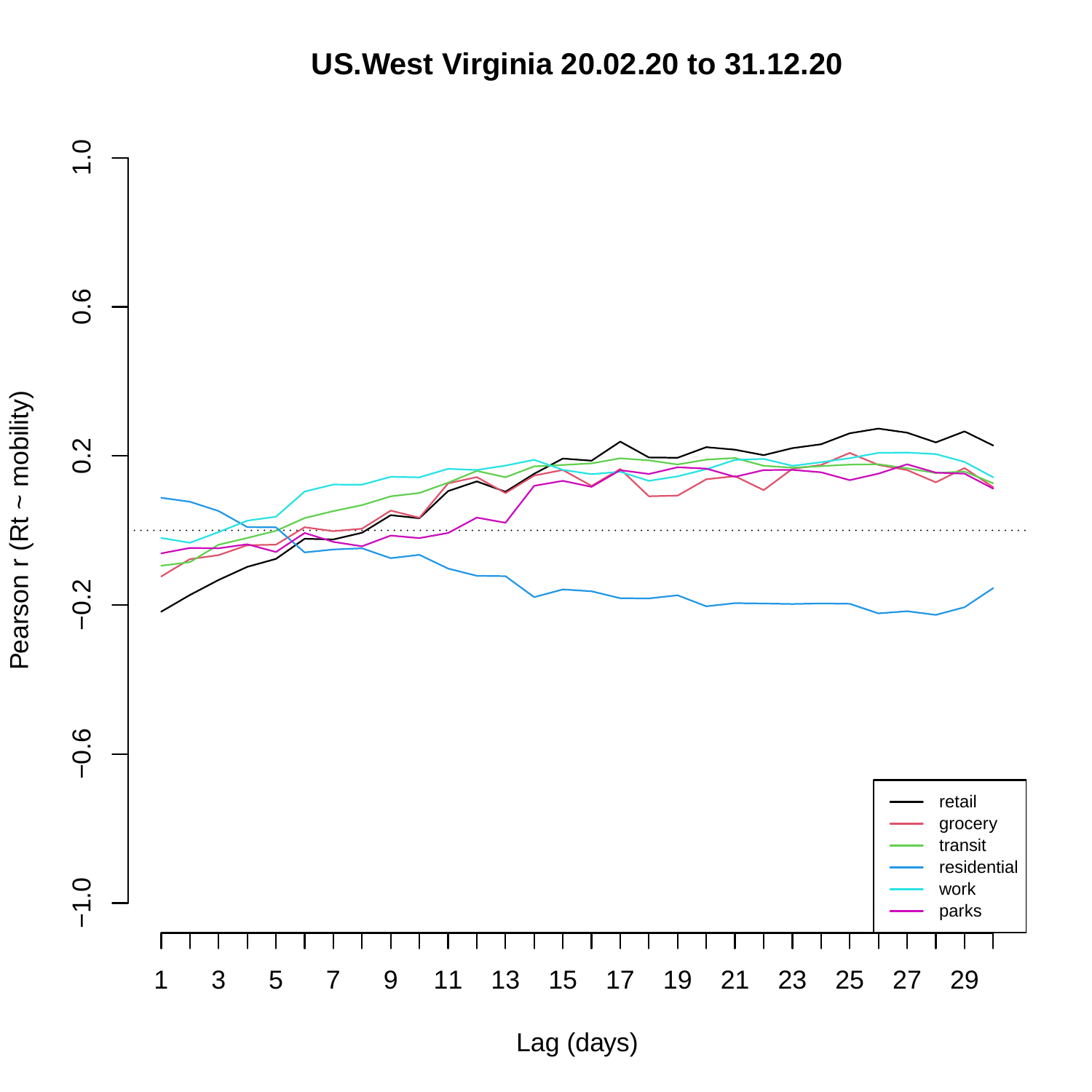**US.Wisconsin 20.02.20 to 31.12.20**